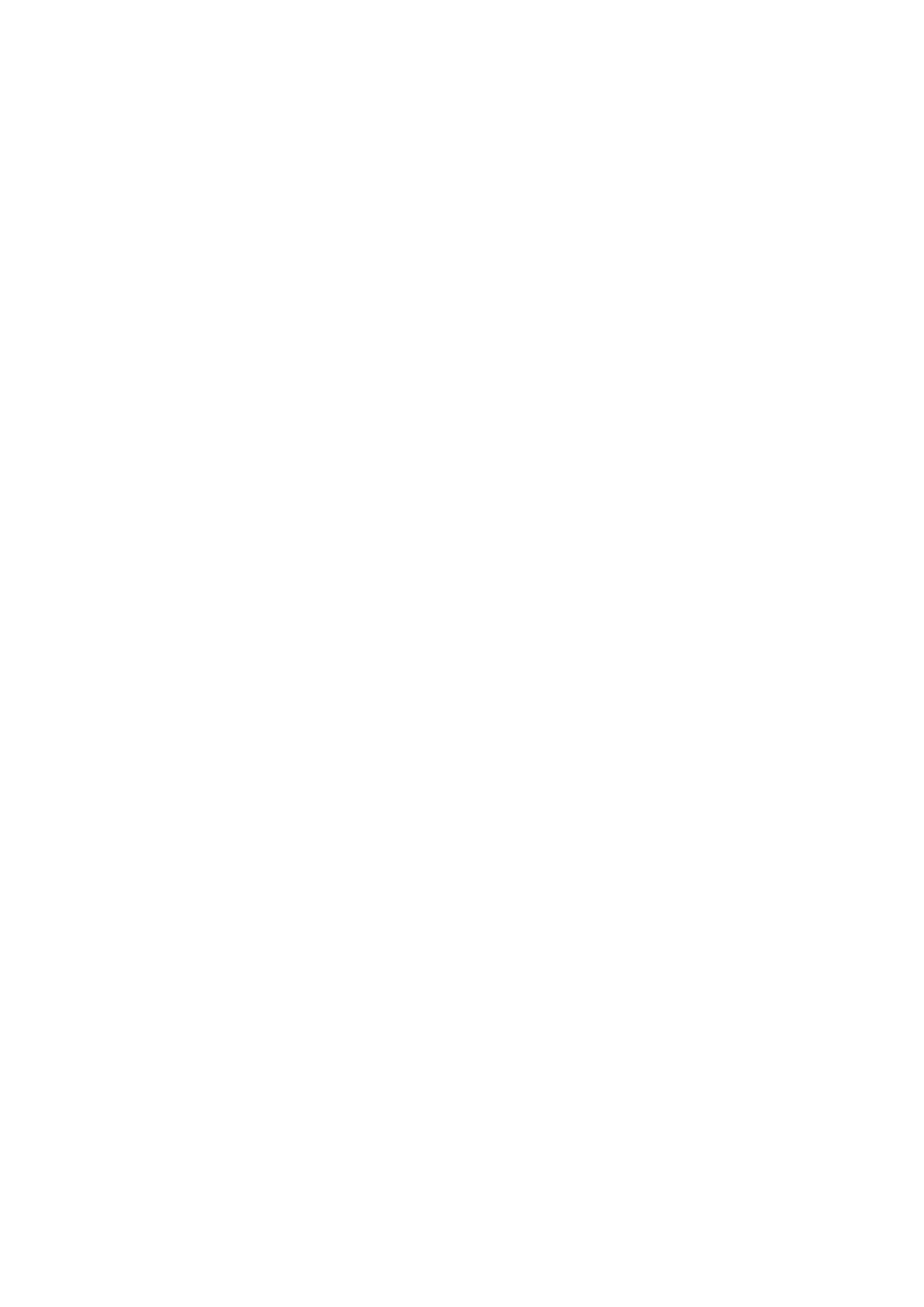## PILGRIM'S PRIDE CORPORATION FORM 10-K TABLE OF CONTENTS

#### PART I

|  | Item 4. Submission of Matters to a Vote of Security Holders27 |
|--|---------------------------------------------------------------|

## PART II

|  | Item 5. Market for Registrant's Common Stock and Related Security Holder  |
|--|---------------------------------------------------------------------------|
|  |                                                                           |
|  |                                                                           |
|  | Item 7. Management's Discussion and Analysis of Results of Operations and |
|  |                                                                           |
|  | Item 7a. Ouantitative and Oualitative Disclosures About Market Risk38     |
|  | Item 8. Financial Statements and Supplementary Data                       |
|  | (see Index to Financial Statements and Schedules below)40                 |
|  | Item 9. Changes in and Disagreements with Accountants on Accounting and   |
|  |                                                                           |

## PART III

|  | Item 10. Directors and Executive Officers of Registrant41                 |
|--|---------------------------------------------------------------------------|
|  |                                                                           |
|  | Item 12. Security Ownership of Certain Beneficial Owners and Management41 |
|  | Item 13. Certain Relationships and Related Transactions41                 |

#### PART IV

## Item 14. Exhibits, Financial Statement Schedules and Reports on Form 8-K.41 Signatures...............................................................48

| INDEX TO FINANCIAL STATEMENTS AND SCHEDULES                         |
|---------------------------------------------------------------------|
| Report of Ernst & Young LLP, Independent Auditors49                 |
| Consolidated Balance Sheets as of September 29, 2001 and            |
|                                                                     |
| Consolidated Statements of Income for the years ended               |
| September 29, 2001, September 30, 2000 and October 2, 199951        |
| Consolidated Statements of Stockholders' Equity for the years ended |
| September 29, 2001, September 30, 2000 and October 2, 199952        |
| Consolidated Statements of Cash Flows for the years ended           |
| September 29, 2001, September 30, 2000 and October 2, 199953        |
| Notes to Consolidated Financial Statements54                        |
| Schedule II - Valuation and Qualifying Accounts for the years ended |
| September 29, 2001, September 30, 2000 and October 2, 1999          |

PART I

### ITEM 1. BUSINESS

PAGE

**GENERAL** 

 We are the second largest producer of poultry in both the United States and Mexico and have one of the best known brand names in the poultry industry. In the United States, WE PRODUCE BOTH PREPARED AND FRESH CHICKEN AND TURKEY, WHILE IN MEXICO, WE PRODUCE EXCLUSIVELY FRESH CHICKEN. THROUGH VERTICAL INTEGRATION, WE CONTROL THE BREEDING, HATCHING AND GROWING OF CHICKENS AND TURKEYS AND THE PROCESSING, PREPARATION, PACKAGING AND SALE OF OUR PRODUCT LINES, WHICH WE BELIEVE HAS MADE US ONE OF THE HIGHEST QUALITY, LOWEST-COST PRODUCERS OF POULTRY IN NORTH AMERICA. WE HAVE CONSISTENTLY APPLIED A LONG-TERM BUSINESS STRATEGY OF FOCUSING OUR GROWTH EFFORTS ON THE HIGHER-VALUE, HIGHER-MARGIN PREPARED FOODS PRODUCTS AND HAVE BECOME A RECOGNIZED INDUSTRY LEADER IN THIS MARKET SEGMENT. ACCORDINGLY, OUR SALES EFFORTS HAVE TRADITIONALLY BEEN TARGETED TO THE FOODSERVICE INDUSTRY, PRINCIPALLY CHAIN RESTAURANTS AND FOOD PROCESSORS. SOME OF OUR LARGEST CUSTOMERS INCLUDE WENDY'S(TM), STOUFFERS(TM), ARBY'S(TM), KFC(TM) AND WAL-MART(TM). WE HAVE CONTINUALLY MADE INVESTMENTS TO ENSURE THAT OUR PREPARED FOODS CAPABILITIES REMAIN STATE-OF-THE-ART AND HAVE COMPLEMENTED THESE INVESTMENTS WITH A SUBSTANTIAL AND SUCCESSFUL RESEARCH AND DEVELOPMENT EFFORT. IN FISCAL 2001, WE SOLD 2.6 BILLION POUNDS OF DRESSED CHICKEN AND 296.1 MILLION POUNDS OF DRESSED TURKEY AND GENERATED NET SALES OF \$2.2 BILLION AND EARNINGS BEFORE INTEREST, TAXES, DEPRECIATION AND AMORTIZATION,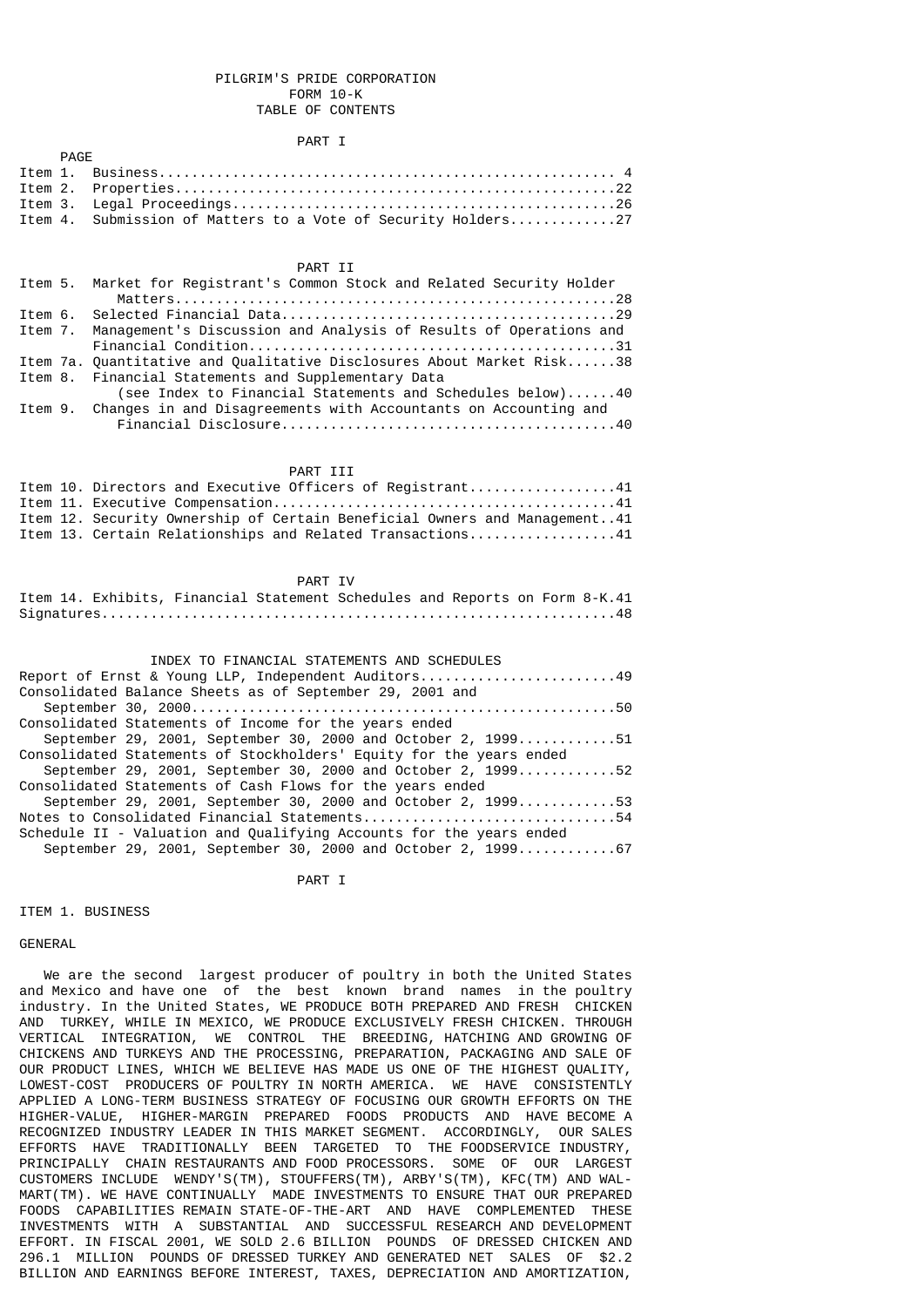("EBITDA") OF \$147.7 MILLION. IN FISCAL 2001, OUR U.S. OPERATIONS ACCOUNTED FOR 85.4% OF OUR NET SALES, WITH THE REMAINING 14.6% ARISING FROM OUR MEXICO OPERATIONS.

 On January 27, 2001, we acquired WLR Foods, Inc. (formerly Nasdaq: WLRF) for \$239.5 million and the assumption of \$45.5 million of indebtedness. WLR FOODS WAS THE SEVENTH LARGEST POULTRY COMPANY IN THE UNITED STATES WITH \$836.9 MILLION OF REVENUE IN CALENDAR YEAR 2000. THE ACQUISITION WAS ACCOUNTED FOR AS A PURCHASE. THE WLR FOODS ACQUISITION PROVIDED US WITH (1) CHICKEN PROCESSING FACILITIES IN THE EASTERN UNITED STATES, WHERE WE PREVIOUSLY HAD NO FACILITIES, WHICH CAN DELIVER POULTRY PRODUCTS WITHIN ONE DAY TO MARKETS ACCOUNTING FOR APPROXIMATELY 40% OF THE U.S. POPULATION; (2) SIGNIFICANT OPPORTUNITIES TO REALIZE SYNERGIES BETWEEN WLR FOODS AND OUR PRE-EXISTING CHICKEN OPERATIONS; AND (3) DIVERSIFICATION OF OUR REVENUE STREAM INTO THE \$8 BILLION TURKEY INDUSTRY, WHERE WE CAN CAPITALIZE ON OUR PREPARED FOODS PROCESSING EXPERTISE. TO DATE, WE ARE ACTIVELY INTEGRATING THE WLR FOODS OPERATIONS AND HAVE REALIZED SIGNIFICANT ANNUALIZED COST SAVINGS AND BELIEVE OPPORTUNITIES FOR SIGNIFICANT ADDITIONAL COST SAVINGS EXIST AS OUR INTEGRATION EFFORTS CONTINUE. CURRENTLY, WLR FOODS' CHICKEN SALES MIX CONSISTS MOSTLY OF LOWER MARGIN FRESH CHICKEN PRODUCTS. HOWEVER, WE INTEND TO CONVERT WLR FOODS' CHICKEN SALES INTO HIGHER MARGIN, FRESH AND PREPARED CHICKEN PRODUCTS. BY CONSISTENT AND CONTINUED APPLICATION OF OUR LONG-TERM BUSINESS STRATEGY TO BOTH OUR RECENTLY ACQUIRED AND OUR EXISTING FRESH CHICKEN MIX, WE BELIEVE THAT OUR OVERALL PRODUCT MIX WILL RETURN TO THE LEVELS EXISTING PRIOR TO THE WLR FOODS ACQUISITION WITHIN THREE YEARS.

 OUR OBJECTIVES ARE (1) TO INCREASE SALES, PROFIT MARGINS AND EARNINGS AND (2) OUTPACE THE GROWTH OF, AND MAINTAIN OUR LEADERSHIP POSITION IN, THE POULTRY INDUSTRY. TO ACHIEVE THESE GOALS, WE PLAN TO CONTINUE TO PURSUE THE FOLLOWING STRATEGIES AND APPLY THESE STRATEGIES TO THE RECENTLY ACQUIRED WLR FOODS OPERATIONS:

 - CAPITALIZE ON ATTRACTIVE U.S. PREPARED FOODS MARKET. We focus our U.S. growth initiatives on sales of prepared foods to the foodservice market because it continues to be one of the fastest growing and most profitable segments in the poultry industry. Products sold to this market segment require further processing, which enables us to charge a premium for our products, reduces the impact of feed ingredient costs on our profitability and improves and stabilizes our profit margins. Feed ingredient costs typically decrease from approximately 30-50% of total production cost for fresh chicken products to approximately 16-25% for prepared chicken products. Our sales of prepared chicken products to the foodservice market grew from \$349.0 million in fiscal 1997 to \$642.2 million in fiscal 2001, a compounded annual growth rate of 16.5%. In addition, these sales increased as a percentage of our total U.S. chicken revenues from 40.5% to 43.6% during the same five-year period. As a result of the acquisition of WLR Foods, whose operations were focused primarily on fresh chicken products, this percentage has decreased to 43.6% from 56.5% in fiscal 2000. Over the last 24 months, we have invested approximately \$79 million to expand our prepared foods operations, which increased our prepared foods production capacity by approximately 50%. We believe that we will realize the benefits from this additional production capacity over the next 18 to 24 months and that these investments will be the primary investments necessary to enable us to return the percentage of our overall product mix derived from prepared foods products to the levels existing before the acquisition of WLR Foods.

 - EMPHASIZE CUSTOMER-DRIVEN RESEARCH AND TECHNOLOGY. We have a long standing reputation for customer-driven research and development in designing new products and implementing advanced processing<br>technology. This enables us to better meet our customers' changing technology. This enables us to better meet our customers' needs for product innovation, consistent quality and cost efficiency. In particular, customer-driven research and development is integral to our growth strategy for the prepared foods market in which customers continue to place greater importance on value-added services. Our research and development personnel often work directly with institutional customers in developing products for these customers, which we believe helps promote long-term relationships. Approximately \$248.0 million, or 24.1%, of our chicken sales to foodservice customers in fiscal 2001 consisted of products that we did not sell in fiscal 1997.

ENHANCE U.S. FRESH CHICKEN PROFITABILITY THROUGH VALUE-ADDED, BRANDED PRODUCTS. Our U.S. fresh chicken sales accounted for \$612.5 million, or 41.6%, of our U.S. chicken sales for fiscal 2001. In addition to maintaining the sales of mature, traditional fresh chicken products, our strategy is to shift the mix of our U.S. fresh chicken products by continuing to increase sales of higher margin, faster growing products, such as marinated chicken and chicken parts. Most of our fresh chicken products are sold under the Pilgrim's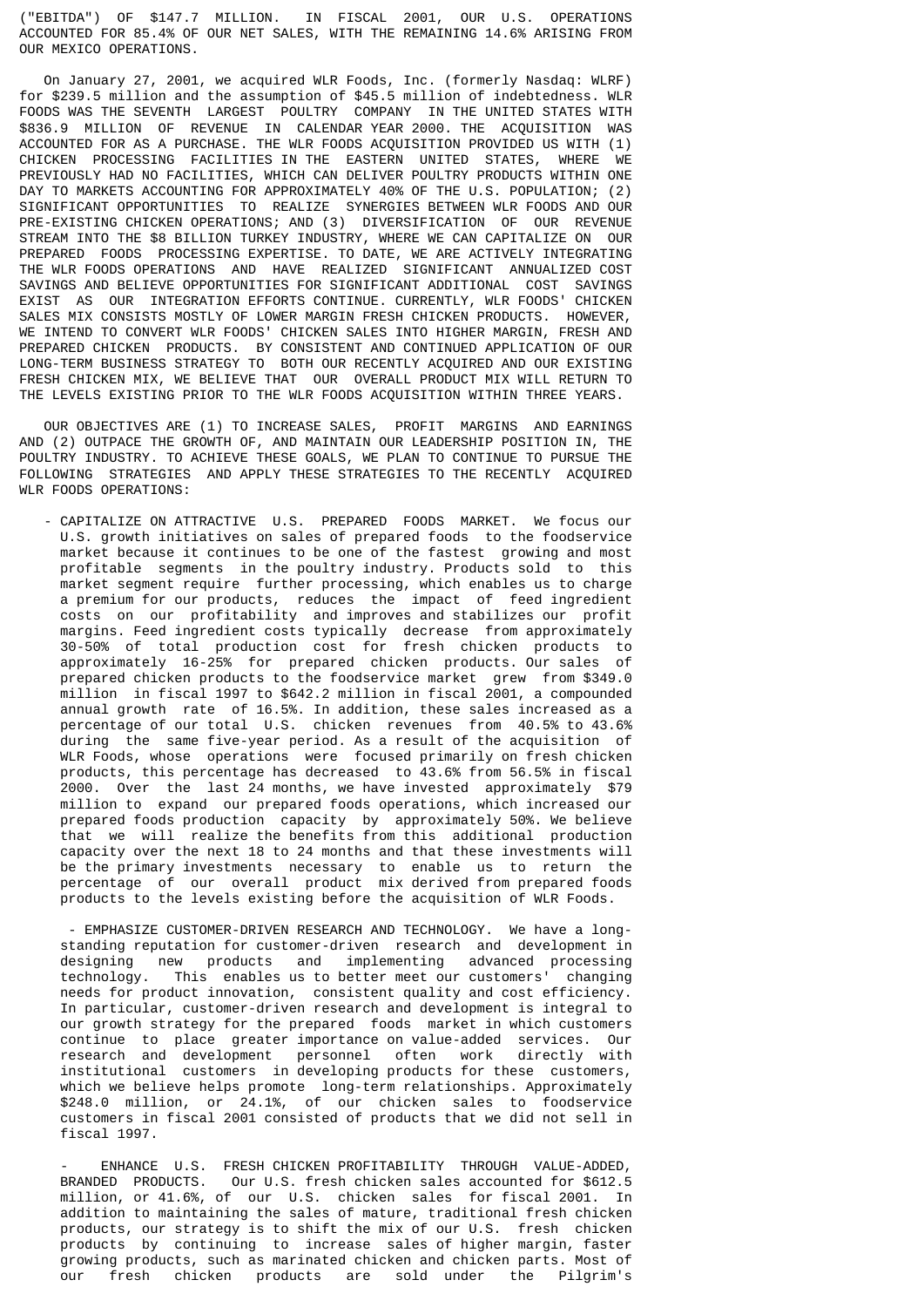Pride brand name, which is one of the best known brands in the chicken industry.

 - IMPROVE OPERATING EFFICIENCIES AND INCREASE CAPACITY ON A COST- EFFECTIVE BASIS. As production and sales grow, we continue to focus on improving operating efficiencies by investing in state-of-the-art technology, processes and training and our total quality management program. Specific initiatives include:

 - standardizing lowest-cost production processes across our various facilities;

- centralizing purchasing and other shared services; and
- upgrading technology where appropriate.

 In addition, we have a proven history of increasing capacity while improving operating efficiencies at acquired properties both in the U.S. and Mexico. As a result, according to industry data, since 1993 we have consistently been one of the lowest cost producers of chicken in the U.S., and we also believe we are one of the lowest cost producers of chicken in Mexico. With respect to our WLR Foods acquisition, we have already begun realizing significant operating efficiencies by reducing administrative expenses and focusing on live production and plant operations, sales, marketing, freight and procurement. To date, we have realized significant annualized cost savings with WLR Foods and believe additional opportunities for significant cost savings exist.

- CONTINUE TO PENETRATE THE GROWING MEXICAN MARKET. We seek to leverage our leading market position and reputation for freshness and quality in Mexico by focusing on the following four objectives:
	- to be one of the most cost-efficient producers and processors of chicken in Mexico by applying technology and expertise utilized in the U.S.;
	- to continually increase our distribution of higher margin, more value-added products to national retail stores and restaurants;
- to continue to build and emphasize brand awareness and capitalize on Mexican consumers' preference for branded products and their insistence on freshness and quality; and
	- to ensure that, as Mexican tariffs on imported chicken are eliminated by 2003, a significant portion of the chicken imported from the U.S. will be distributed through our existing and planned distribution facilities. The location of our U.S. operations in the Southwest gives us a strategic advantage to capitalize on exports of U.S. chicken to Mexico.
	- LEVERAGE OUR RECENTLY ACQUIRED TURKEY OPERATIONS. We seek to take advantage of our leading market position and reputation as a high quality, high service provider of chicken products to purchasers of turkey products by focusing on the following four objectives:
		- to cross-sell prepared turkey products to existing chicken customers;
		- to develop new and innovative prepared turkey products by capitalizing on our research and development expertise;
		- to improve operating efficiencies in our turkey operations by applying proven management methodologies and techniques employed historically in our chicken operations; and
		- to capitalize on the unique opportunity to establish, develop and market turkey products under the Pilgrim's Pride brand name.
- CAPITALIZE ON EXPORT OPPORTUNITIES. We intend to continue to focus on international opportunities to complement our U.S. poultry operations and capitalize on attractive export markets. According to the USDA, the export of U.S. poultry products has grown 25.5% and 4.6% for chicken and turkey, respectively, from 1996 through 2000. We believe that U.S. poultry exports will continue to grow as worldwide demand increases for high-grade, low-cost protein sources. According to USDA data, the export market is expected to grow at 57.7% and 8.1% for chicken and turkey, respectively, from 2000 to 2005. Historically, we have targeted international markets to generate additional demand for our chicken and turkey dark meat, which is a natural by-product of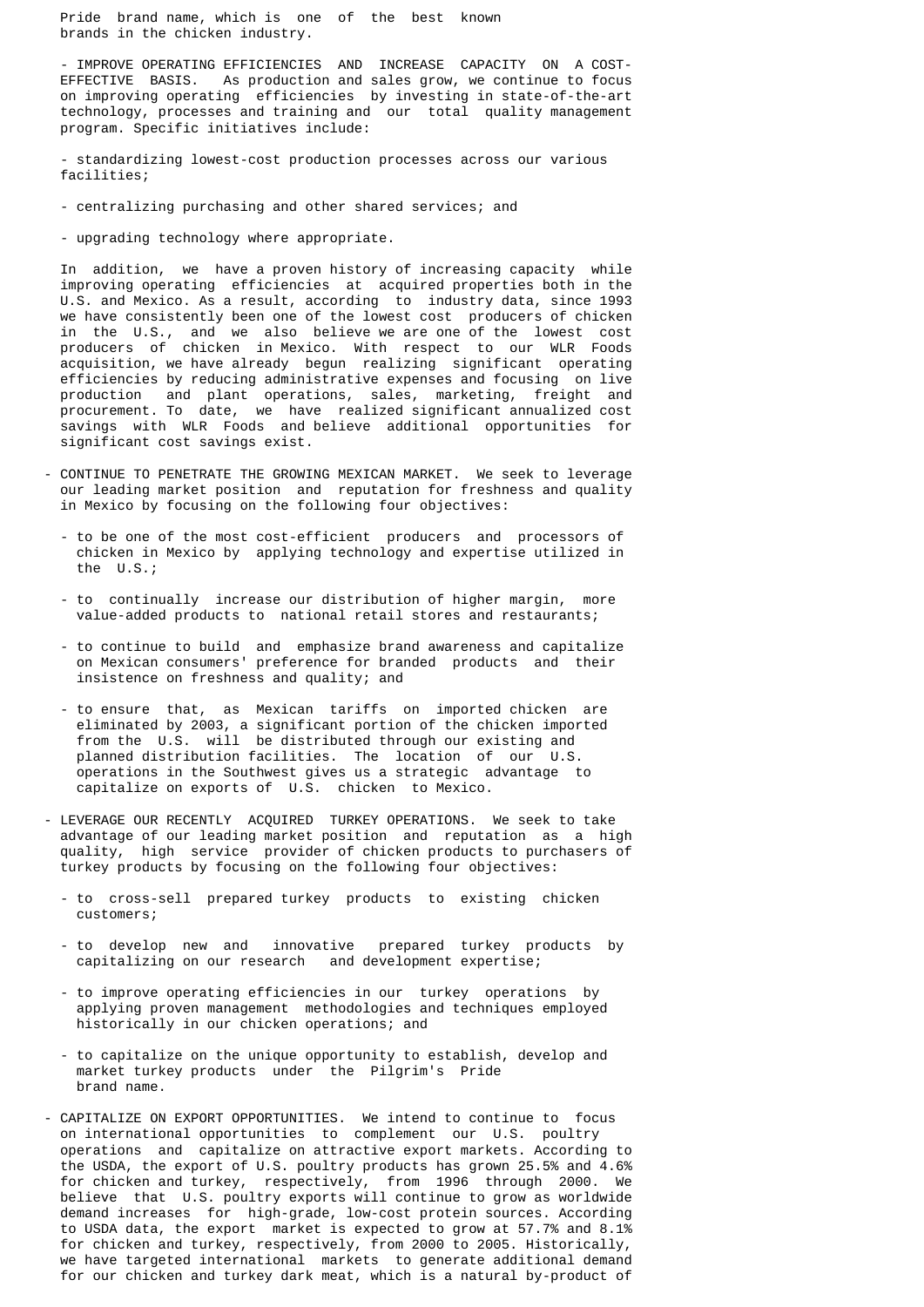our U.S. operations given our concentration on prepared foods products and the U.S. customers' general preference for white meat. As part of this initiative, we have created a significant international distribution network into several markets, including Mexico, which we now utilize not only for dark meat distribution, but also for various higher margin prepared foods and other poultry products. Historically, WLR Foods has utilized a direct international sales force compared to our primary use of export brokers. Our key international markets include Canada, Mexico, Eastern Europe and the Far East. We believe that we have substantial opportunities to expand our sales to these markets by capitalizing on WLR Foods' direct international distribution channels supplemented by our existing export broker relationships. Exports accounted for approximately 5.1% of our net sales in fiscal 2001.

## Our chicken products consist primarily of:

 (1) Prepared chicken products, which are products such as portion controlled breast fillets, tenderloins and products, frankfurters, salads, formed nuggets and patties and bone-in chicken parts. These products are sold either refrigerated or frozen and may be fully cooked, partially cooked or raw. In addition, these products are breaded or non-breaded and either pre-marinated or non marinated.

 (2) Fresh chicken, which is refrigerated (non-frozen) whole or cut-up chicken sold to the foodservice industry either pre-marinated or non marinated. Fresh chicken also includes prepackaged chicken, which includes various combinations of freshly refrigerated, whole chickens and chicken parts in trays, bags or other consumer packs labeled and priced ready for the retail grocer's fresh meat counter.

 (3) Export and other products, which are primarily parts and whole chicken, either refrigerated or frozen for U.S. export or domestic use.

 (4) Our Mexico products consist primarily of value-added products such as eviscerated chicken and chicken parts and basic products such as New York dressed (whole chicken with only feathers and blood removed) and live birds.

## Our turkey products consist primarily of:

 (1) Prepared turkey products, which are products such as turkey sausages, ground turkey, turkey hams and roasts, ground turkey breast products, frankfurters, salads and flavored turkey burgers. We also have an array of cooked, further processed deli products.

 (2) Fresh turkey, which includes fresh traypack products, turkey burgers, frankfurters and fresh and frozen whole birds, as well as semi boneless whole turkey, which has all bones except the drumsticks removed.

 (3) Export and other products, which are parts and whole turkey products, either refrigerated or frozen, and frankfurters for U.S. export or domestic use.

Our chicken and turkey products are sold primarily to:

 (1) Foodservice customers, which are customers such as chain restaurants, food processors, foodservice distributors and certain other institutions. We sell to our foodservice customers products ranging from portion-controlled refrigerated poultry parts to fully-cooked and frozen, breaded or non-breaded poultry parts or formed products.

 (2) Retail customers, which are customers such as grocery store chains, wholesale clubs and other retail distributors. We sell to our retail customers branded, pre-packaged cut-up and whole poultry, and fresh refrigerated or frozen whole poultry and poultry parts in trays, bags or other consumer packs.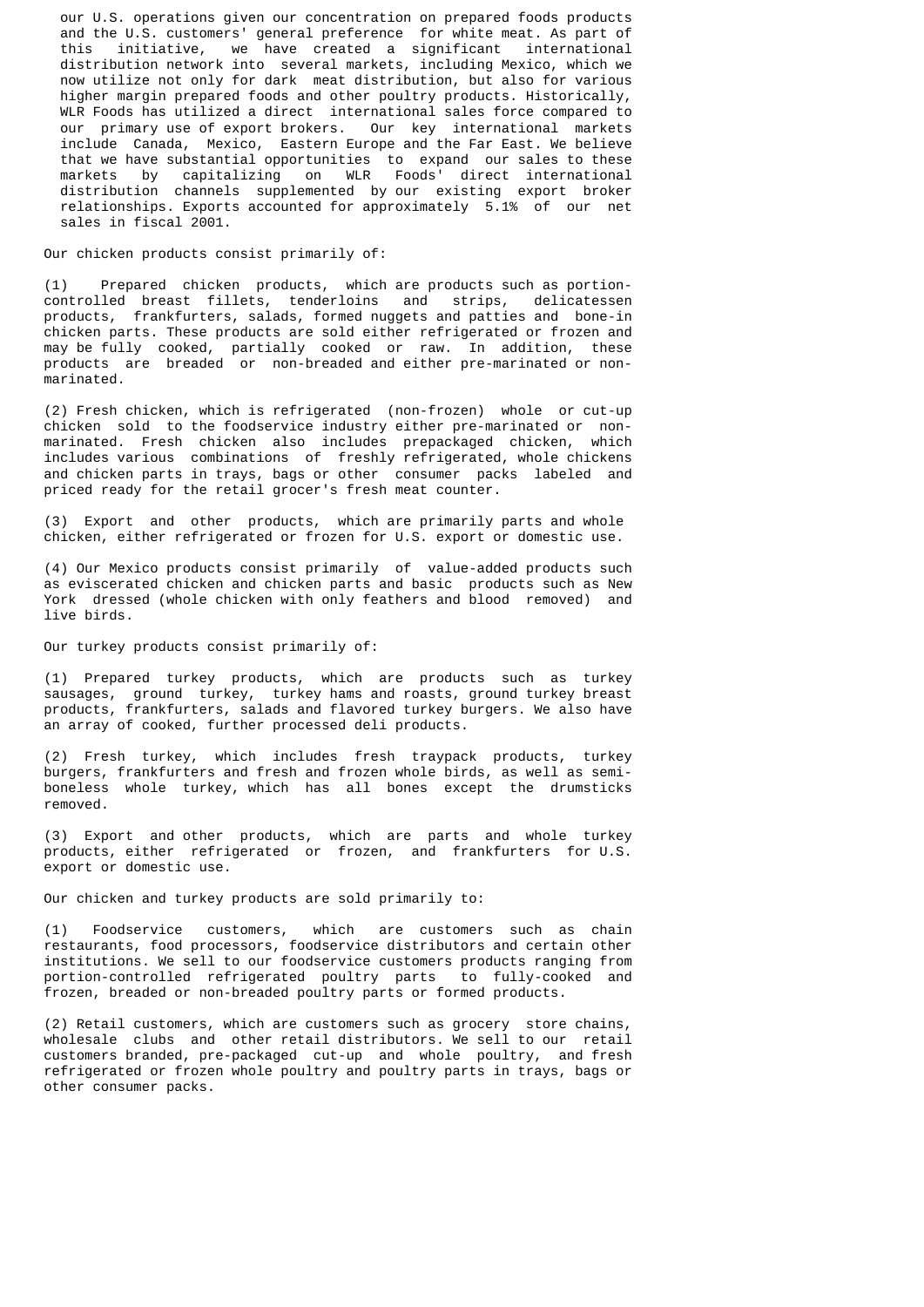The following table sets forth, for the periods since fiscal 1997, net sales attributable to each of our primary product lines and markets served with those products. Consistent with our long-term strategy, we have emphasized our U.S. growth initiatives on sales of prepared foods products, primarily to the foodservice market, because this product and market segment has experienced, and we believe will continue to experience, greater growth than fresh chicken products. We based the table on our internal sales reports and their classification of product types and customers.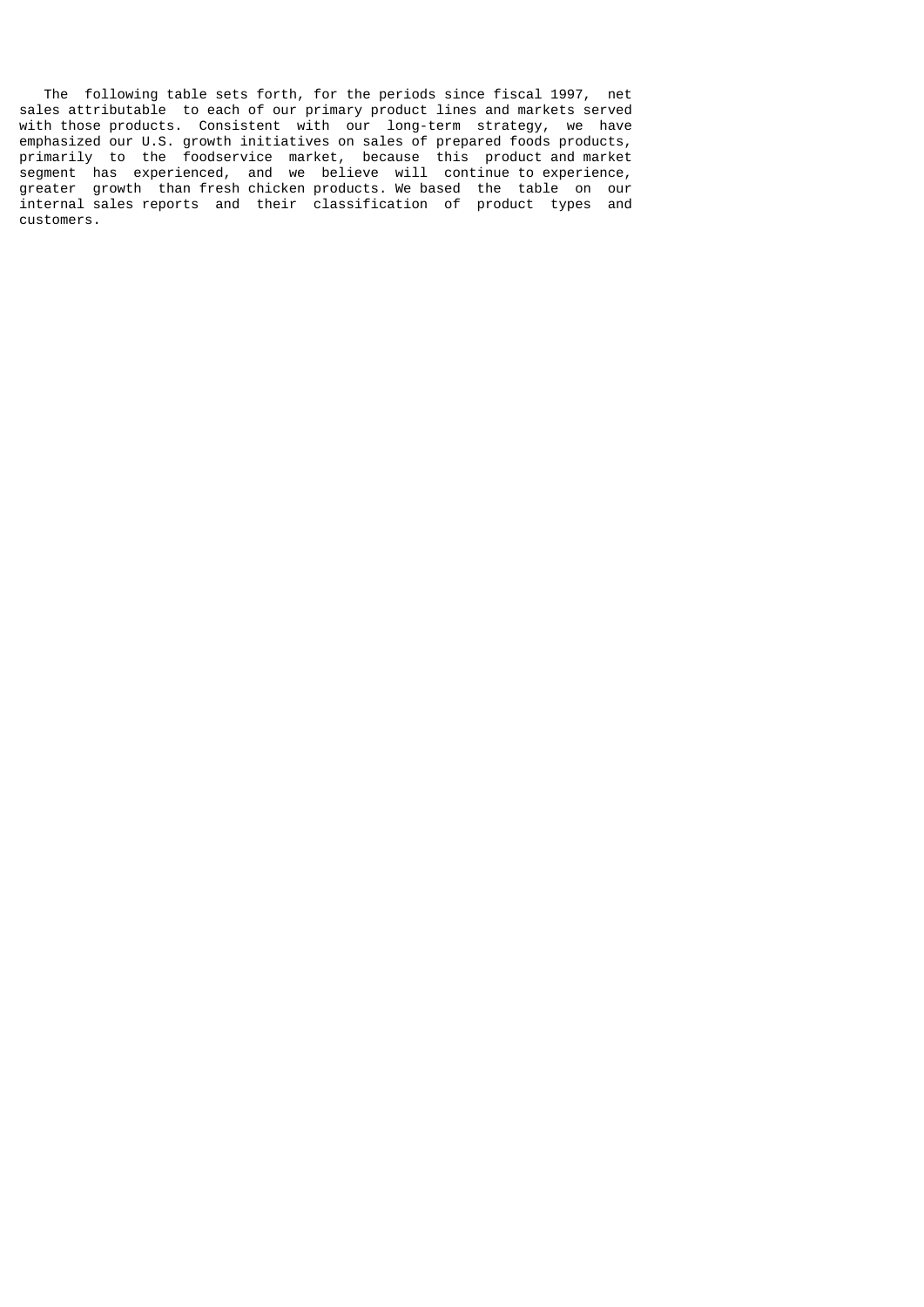# FISCAL YEAR ENDED

|                                        | Sept. 29<br>2001(a)    | Sept. 30,<br>2000 | Oct. $2,$<br>1999                                 | Sept. 26<br>1998 | Sept. 27,<br>1997 |
|----------------------------------------|------------------------|-------------------|---------------------------------------------------|------------------|-------------------|
| U.S. Chicken Sales:<br>Prepared Foods: | $(52 \, \text{WEEKS})$ |                   | (52 WEEKS) (53 WEEKS) (52WEEKS)<br>(IN THOUSANDS) |                  | (52WEEKS)         |
| Foodservice                            | \$642,220              | \$593,586         | \$528,566                                         | \$420,396        | \$348,961         |
| Retail                                 | 111,969                | 48,059            | 28,275                                            | 46,400           | 42,289            |
| Total Prepared                         |                        |                   |                                                   |                  |                   |
| Foods                                  | 754,189                | 641,645           | 556,841                                           | 466,796          | 391,250           |
| Fresh Chicken:                         |                        |                   |                                                   |                  |                   |
| Foodservice                            | 387,836                | 202, 297          | 205,997                                           | 220,804          | 259, 349          |
| Retail                                 | 224,693                | 148,977           | 163,387                                           | 162,283          | 153, 554          |
| Total Fresh                            |                        |                   |                                                   |                  |                   |
| Chicken                                | 612,529                | 351, 274          | 369,384                                           | 383,087          | 412,903           |
| Export and Other<br>Total              | 105,622                | 57,468            | 37,271                                            | 64,469           | 56,784            |
| U.S.Chicken 1, 472, 340                |                        | 1,050,387         | 963,496                                           | 914, 352         | 860,937           |
| MEXICO CHICKEN SALES<br>Total Chicken  | 323,678                | 307, 362          | 254,500                                           | 278,087          | 274,997           |
| Sales                                  | 1,796,018              | 1,357,749         | 1, 217, 996                                       | 1, 192, 439      | 1, 135, 934       |
| U.S. TURKEY SALES:<br>Prepared Foods:  |                        |                   |                                                   |                  |                   |
| Foodservice                            | 90,777                 |                   |                                                   |                  |                   |
| Retail                                 | 48,407                 |                   |                                                   |                  |                   |
| Total                                  | 139,184                |                   |                                                   |                  |                   |
| Prepared Foods<br>Fresh Turkey:        |                        |                   |                                                   |                  |                   |
| Foodservice                            | 18,614                 |                   |                                                   |                  |                   |
| Retail                                 | 69,557                 |                   |                                                   |                  |                   |
| Total Fresh                            |                        |                   |                                                   |                  |                   |
| Turkey                                 | 88,171                 | - -               |                                                   | - -              |                   |
| Export and Other<br>Total U.S.         | 11,480                 |                   |                                                   |                  |                   |
|                                        | Turkey Sales 238,835   | $ -$              | $ -$                                              | $ -$             | $-$               |
| SALES OF OTHER                         |                        |                   |                                                   |                  |                   |
| U.S. PRODUCTS                          | 179,859                | 141,690           | 139,407                                           | 139,106          | 141, 715          |
| Total Net Sales                        | \$2,214,712            |                   | \$1,499,439 \$1,357,403 \$1,331,545 \$1,277,649   |                  |                   |

(a) The acquisition of WLR Foods on January 27, 2001 has been accounted for as a purchase, and the results of operations for this acquisition have been included in our consolidated results of operations since the acquisition date.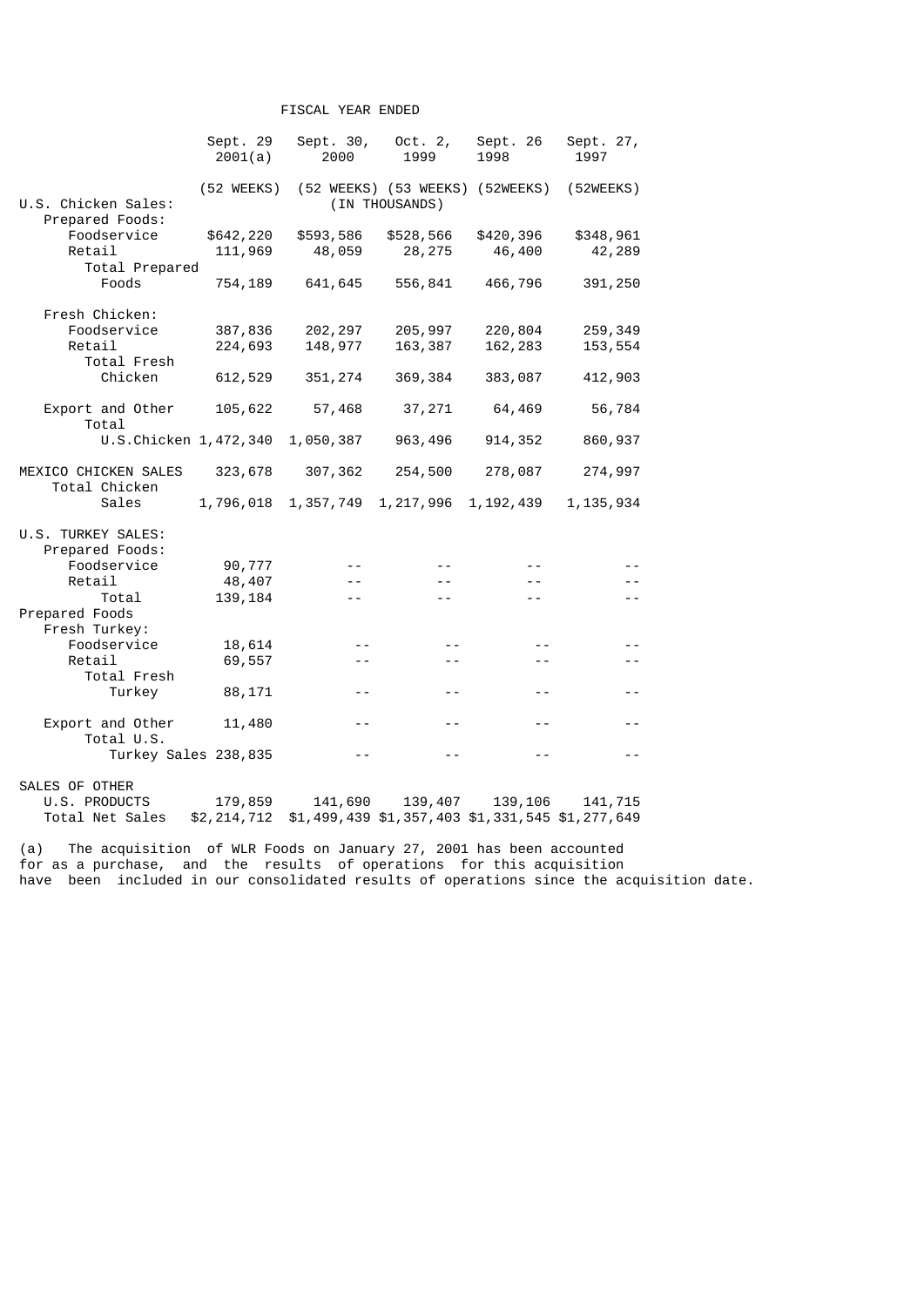The following table sets forth, since fiscal 1997, the percentage of net U.S. chicken and turkey sales attributable to each of our primary product lines and the markets serviced with those products. We based the table and related discussion on our internal sales reports and their classification of product types and customers.

### FISCAL YEAR ENDED

| U.S. Chicken Sales: |        |        |        |        |        |
|---------------------|--------|--------|--------|--------|--------|
| Prepared Foods:     |        |        |        |        |        |
| Foodservice         | 43.6%  | 56.5%  | 54.9%  | 46.0%  | 40.5%  |
| Retail              | 7.6    | 4.6    | 2.9    | 5.1    | 4.9    |
| Total Prepared      |        |        |        |        |        |
| Foods               | 51.2   | 61.1   | 57.8   | 51.1   | 45.4   |
| Fresh Chicken:      |        |        |        |        |        |
| Foodservice         | 26.3   | 19.2   | 21.3   | 24.2   | 30.1   |
| Retail              | 15.3   | 14.2   | 17.0   | 17.7   | 17.9   |
| Total Fresh         |        |        |        |        |        |
| Chicken             | 41.6   | 33.4   | 38.3   | 41.9   | 48.0   |
| Export and Other    | 7.2    | 5.5    | 3.9    | 7.0    | 6.6    |
| Total U.S. Chicken  |        |        |        |        |        |
| Sales Mix           | 100.0% | 100.0% | 100.0% | 100.0% | 100.0% |
|                     |        |        |        |        |        |

|                    |          | FISCAL YEAR ENDED |         |          |           |  |
|--------------------|----------|-------------------|---------|----------|-----------|--|
|                    | Sept. 29 | Sept. 30,         | Oct. 2, | Sept. 26 | Sept. 27, |  |
|                    | 2001(a)  | 2000              | 1999    | 1998     | 1997      |  |
|                    |          |                   |         |          |           |  |
| U.S. Turkey Sales: |          |                   |         |          |           |  |
| Prepared Foods:    |          |                   |         |          |           |  |
| Foodservice        | 38.0%    |                   |         |          |           |  |
| Retail             | 20.3     |                   |         |          |           |  |
| Total Prepared     |          |                   |         |          |           |  |
| Foods              | 58.3     |                   |         |          |           |  |
| Fresh Turkey:      |          |                   |         |          |           |  |
| Foodservice        | 7.8      |                   |         |          |           |  |
| Retail             | 29.1     |                   |         |          |           |  |
| Total Fresh        |          |                   |         |          |           |  |
| Turkey             | 36.9     |                   |         |          |           |  |
| Export and Other   | 4.8      |                   |         |          |           |  |
| Total U.S. Turkey  |          |                   |         |          |           |  |
| Sales Mix          | 100.0%   |                   |         |          |           |  |

(a) The acquisition of WLR Foods on January 27, 2001 has been accounted for as a purchase, and the results of operations for this acquisition have been included in our consolidated results of operations since the acquisition date.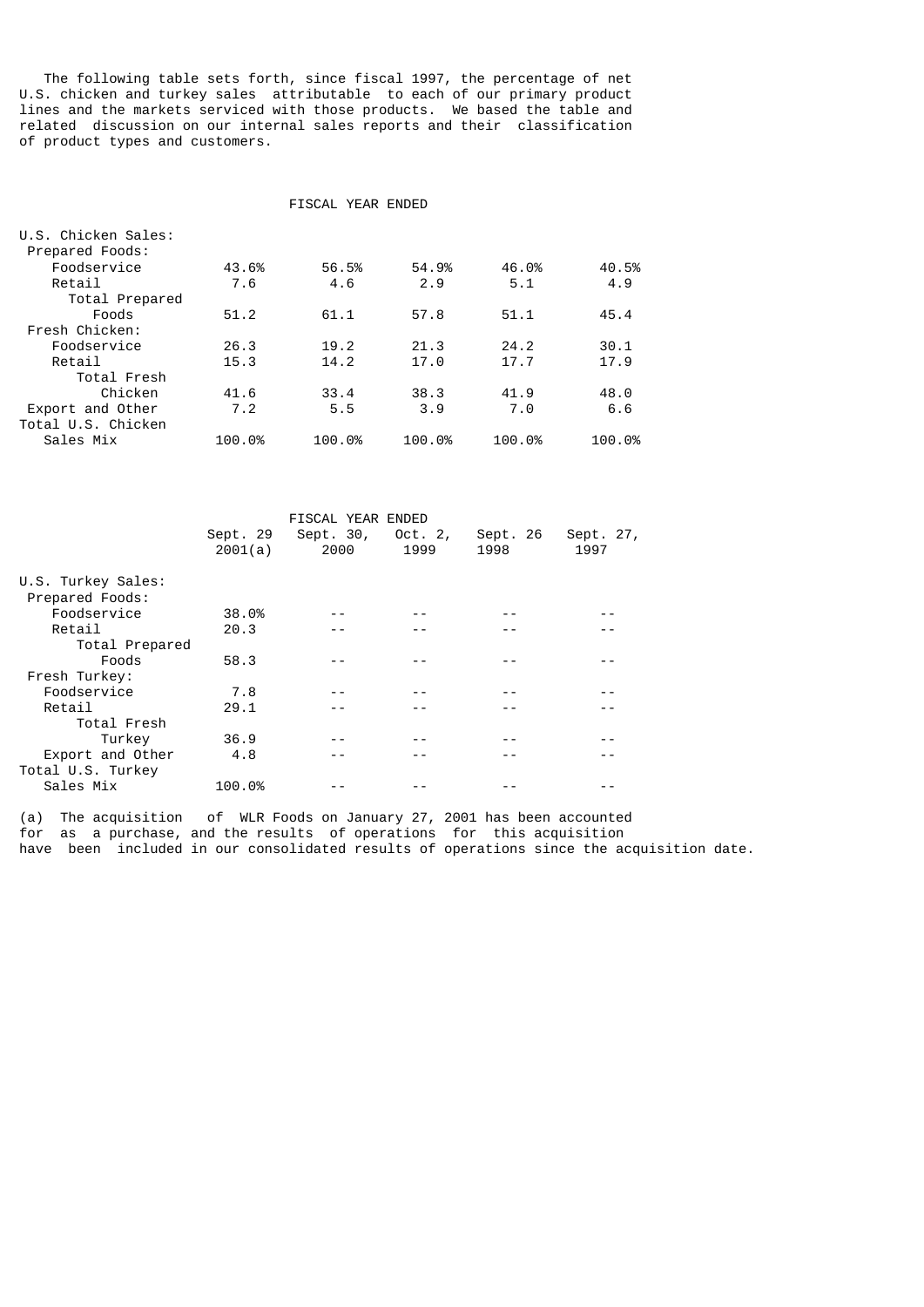## PRODUCT TYPES

### CHICKEN PRODUCTS

 PREPARED FOODS OVERVIEW. During fiscal 2001, \$754.2 million of our net U.S. chicken sales were in prepared foods products to foodservice customers and retail distributors, as compared to \$391.3 million in fiscal 1997. These numbers reflect the strategic focus for our growth. The market for prepared chicken products has experienced, and we believe will continue to experience, greater growth, higher average sales prices and higher margins than fresh chicken products. Also, the production and sale in the U.S. of prepared foods products reduce the impact of the costs of feed ingredients on our profitability. Feed ingredient costs are the single largest component of our chicken cost of goods sold, representing approximately 29.9% of our U.S. cost of goods sold for the year ended September 29, 2001. The production of feed ingredients is positively or negatively affected primarily by weather patterns throughout the world, the global level of supply inventories and demand for feed ingredients, and the agricultural policies of the United States and foreign governments. As further processing is performed, feed ingredient costs become a decreasing percentage of a product's total production cost, thereby reducing their impact on our profitability. Products sold in this form enable us to charge a premium, reduce the impact of feed ingredient costs on our profitability and improve and stabilize our profit margins.

 We establish prices for our prepared chicken products based primarily upon perceived value to the customer, production costs and prices of competing products. The majority of these products are sold pursuant to agreements with varying terms that either set a fixed price for the products or set a price according to formulas based on an underlying commodity market, subject in many cases to minimum and maximum prices.

 FRESH CHICKEN OVERVIEW. Our fresh chicken business is an important component of our sales and accounted for \$612.5 million, or 41.6%, of our total U.S. chicken sales for fiscal 2001. In addition to maintaining sales of mature, traditional fresh chicken products, our strategy is to shift the mix of our U.S. fresh chicken products by continuing to increase sales of higher margin, faster growing products, such as marinated chicken and chicken parts.

 Most fresh chicken products are sold to established customers based upon certain weekly or monthly market prices reported by the USDA and other public price reporting services, plus a markup, which is dependent upon the customer's location, volume, product specifications and other factors. We believe our practices with respect to sales of fresh chicken are generally consistent with those of our competitors. Prices of these products are negotiated daily or weekly and are generally related to market prices quoted by the USDA or other public reporting services.

 EXPORT AND OTHER CHICKEN PRODUCTS OVERVIEW. Our export and other products consist of whole chickens and chicken parts sold primarily in bulk, non-branded form either refrigerated to distributors in the U.S. or frozen for distribution to export markets. In fiscal 2001, approximately \$105.6 million of our sales were attributable to U.S. chicken export and other. These exports and other products have historically been characterized by lower prices and greater price volatility than our more value-added product lines.

### TURKEY PRODUCTS

 PREPARED FOODS OVERVIEW. During fiscal 2001, \$139.2 million, or 58.3%, of our total turkey sales were prepared turkey products sold to foodservice customers and retail distributors. Like the U.S. chicken markets, the market for prepared turkey products has experienced greater growth and higher margins than fresh turkey products and the production and sale of prepared turkey products reduce the impact of the costs of feed ingredients on our profitability. Feed ingredient costs are the single largest component of our turkey division cost of goods sold, representing approximately 29.5% of our turkey cost of goods sold in fiscal 2001. Similarly with the chicken business, as further processing is performed, feed ingredient costs become a decreasing percentage of a product's total production cost, thereby reducing their impact on our profitability.

 We establish prices for our prepared turkey products based primarily upon perceived value to the customer, production costs and prices of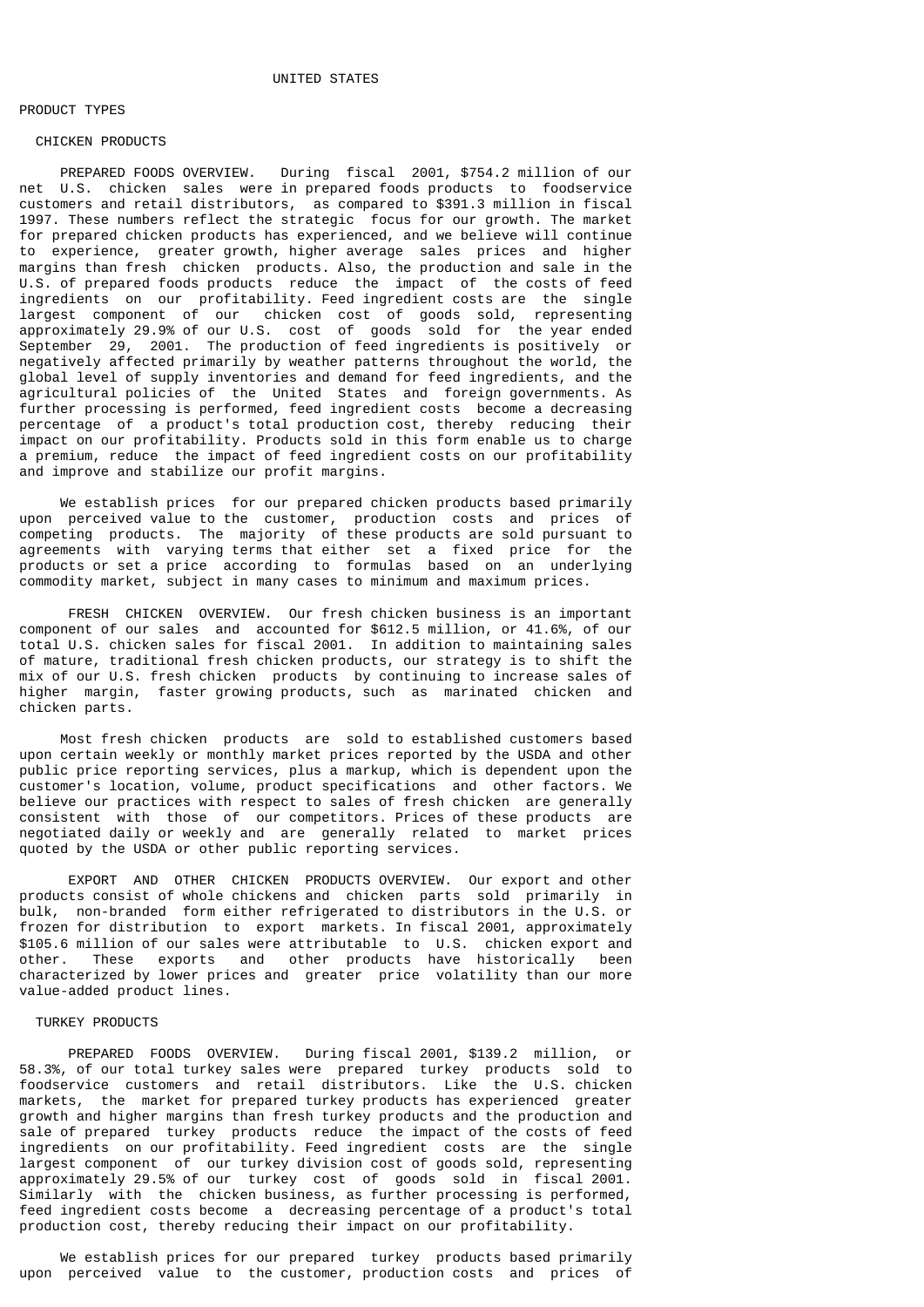competing products. The majority of these products are sold pursuant to agreements with varying terms that either set a fixed price or are subject to a market driven formula.

 FRESH TURKEY OVERVIEW. Our fresh turkey business is an important component of our sales and accounted for \$88.2 million, or 36.9%, of our total turkey sales in fiscal 2001. As is typical for the industry, a significant portion of the sales of fresh and frozen whole turkeys is seasonal in nature, with the height of sales occurring during the Thanksgiving and Christmas holidays. In addition to maintaining sales of mature, traditional fresh turkey products, our strategy is to shift the mix of our fresh turkey products by continuing to increase sales of higher margin, faster growing value-added turkey products, such as deli meats, ground turkey, turkey burgers and sausage, roasted turkey, frankfurters and salads and a new line of flavored turkey burgers.

 Most fresh turkey products are sold to established customers pursuant to agreements with varying terms that either set a fixed price or are subject to a market driven formula with some agreements based upon market prices reported by the USDA and other public price reporting services, plus a markup, which is dependent upon the customer's location, volume, product specifications and other factors. We believe our practices with respect to sales of fresh turkey are generally consistent with those of our competitors with similar programs.

Prices of these products are generally negotiated daily or weekly.

 EXPORT AND OTHER TURKEY PRODUCTS OVERVIEW. Our export and other products consist primarily of turkey parts sold primarily in bulk, nonbranded form frozen for distribution to export markets and refrigerated and frozen frankfurters sold in a branded form. In fiscal 2001, approximately \$11.5 million, or 5.1%, of our total turkey sales were attributable to export and other sales. These exports and other products have historically been characterized by lower prices and greater price volatility than our more value-added product lines.

## MARKETS FOR CHICKEN PRODUCTS

 FOODSERVICE. The majority of our U.S. chicken sales are derived from products sold to the foodservice market. This market principally consists of chain restaurants, food processors and certain other institutions located throughout the continental United States. We are the largest supplier of chicken to Wendy's and Stouffers, and we are a major supplier of chicken to Burger King, Arby's, and KFC. We supply chicken products ranging from portion-controlled refrigerated chicken parts to fully cooked and frozen, breaded or non-breaded chicken parts or formed products.

 We believe Pilgrim s Pride is well-positioned to be the primary or secondary supplier to many national and international chain restaurants who require multiple suppliers of chicken products. Additionally, we are well suited to be the sole supplier for many regional chain restaurants. Regional chain restaurants often offer better margin opportunities and a growing base of business.

 We believe we have significant competitive strengths in terms of fullline product capabilities, high-volume production capacities, research and development expertise and extensive distribution and marketing experience relative to smaller and to non-vertically integrated producers. While the overall chicken market has grown consistently, we believe the majority of this growth in recent years has been in the foodservice market. According to the National Chicken Council, during the 1996 through 2000 period, sales of chicken products to the foodservice market grew at a compounded annual growth rate of approximately 7.8%, versus 3.3% growth for the chicken industry overall. Foodservice growth is anticipated to continue as foodaway-from-home expenditures continue to outpace overall industry rates. According to the National Restaurant Association, food-away-from-home expenditures grew at a compounded annual growth rate of approximately 5.3% during the 1996 through 2000 period and are projected to grow at a 4.3% compounded annual growth rate from 2000 through 2010. As a result, the food-away-from-home category is projected by the National Restaurant Association to account for 53% of total food expenditures by 2010, as compared with 46% in 2000. Our sales to the foodservice market from fiscal 1997 through fiscal 2001 grew at a compounded annual growth rate of 14.1% and represented 70.0% of the net sales of our U.S. chicken operations in fiscal 2001.

 FOODSERVICE - PREPARED FOODS. THE majority of our sales to the foodservice market consist of prepared foods products. Our prepared chicken products sales to the foodservice market were \$642.2 million in fiscal 2001 compared to \$349.0 million in fiscal 1997, a compounded annual growth rate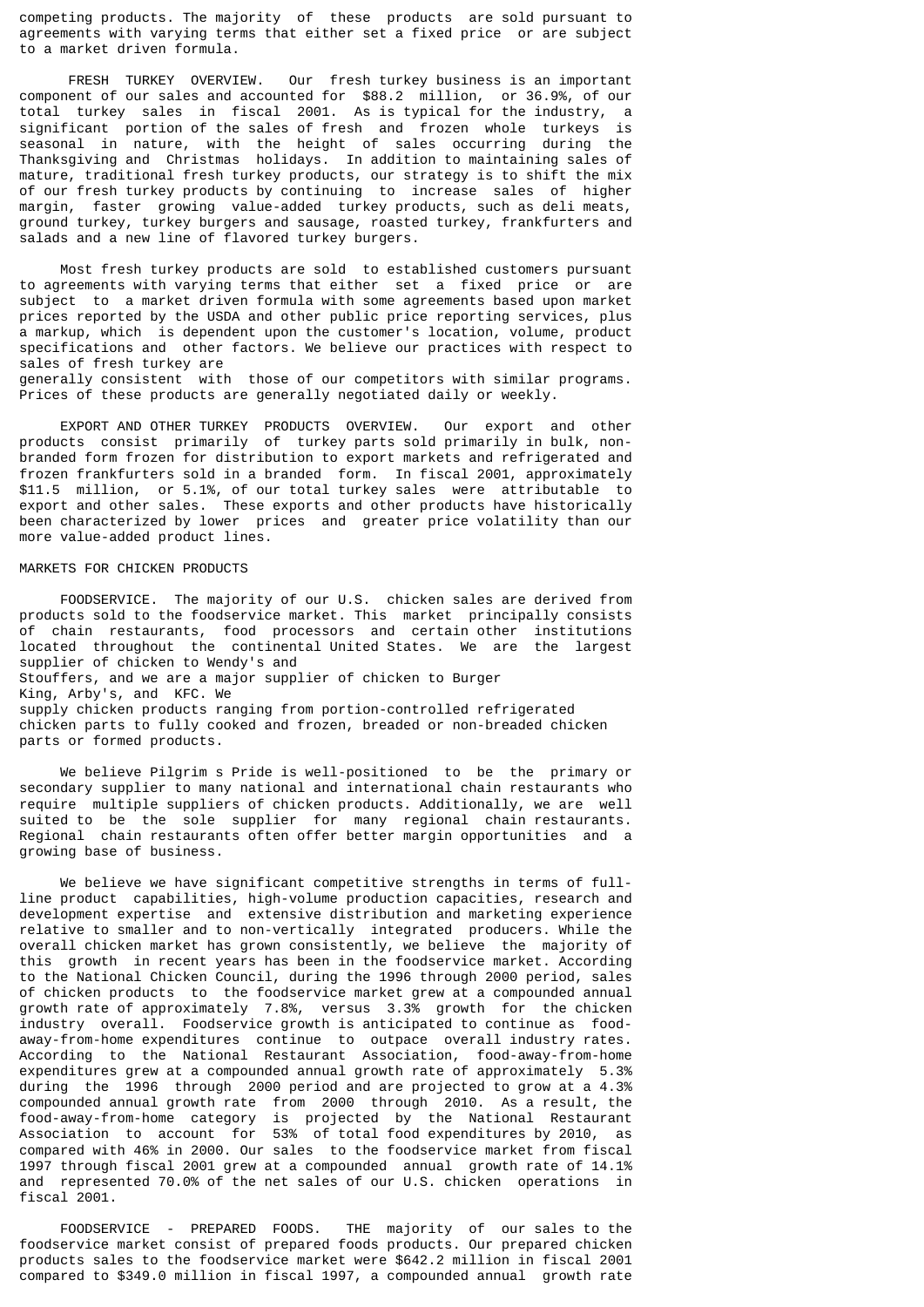of approximately 16.5%. We attribute this growth in sales of prepared chicken products to the foodservice market to a number of factors:

 FIRST, there has been significant growth in the number of foodservice operators offering chicken on their menus and the number of chicken items offered.

 SECOND, foodservice operators are increasingly purchasing prepared chicken products, which allow them to reduce labor costs while providing greater product consistency, quality and variety across all restaurant locations.

 THIRD, there is a strong need among larger foodservice companies for an alternative or additional supplier to our principal competitor in the prepared chicken products market. A viable alternative supplier must be able to ensure supply, demonstrate innovation and new product development and provide competitive pricing. We have been successful in our objective of becoming the alternative supplier of choice by being the primary or secondary prepared chicken products supplier to many large foodservice companies because:

- We are vertically integrated, giving us control over supply of chicken and chicken parts;
- Our further processing facilities are particularly well suited to the high-volume production runs necessary to meet the capacity and quality requirements of the foodservice market; and
- We have established a reputation for dependable quality, highly responsive service and excellent technical support.

 FOURTH, as a result of the experience and reputation developed with larger customers, we have increasingly become the principal supplier to mid-sized foodservice organizations.

 FIFTH, our in-house product development group follows a customerdriven research and development focus designed to develop new products to meet customers' changing needs. Our research and development personnel often work directly with institutional customers in developing products for these customers. Approximately \$248.0 million, or 24.1%, of our sales to foodservice customers in fiscal 2001 consisted of new products which were not sold by us in fiscal 1997.

 SIXTH, we are a leader in utilizing advanced processing technology, which enables us to better meet our customers' needs for product innovation, consistent quality and cost efficiency.

 FOODSERVICE - FRESH CHICKEN. We produce and market fresh, refrigerated chicken for sale to U.S. quick-service restaurant chains, delicatessens and other customers. These chickens have the giblets removed, are usually of specific weight ranges, and are usually pre-cut to customer specifications. They are often marinated to enhance value and product differentiation. By growing and processing to customers' specifications, we are able to assist quick-service restaurant chains in controlling costs and maintaining quality and size consistency of chicken pieces sold to the consumer.

 RETAIL. The retail market consists primarily of grocery store chains, wholesale clubs and other retail distributors. We concentrate our efforts in this market on sales of branded, prepackaged cut-up and whole chicken to grocery store chains and retail distributors in the midwestern, southwestern, western and, since the acquisition of WLR Foods, eastern regions of the United States. This regional marketing focus enables us to develop consumer brand franchises and capitalize on proximity to the trade customer in terms of lower transportation costs, more timely, responsive service, and enhanced product freshness. For a number of years, we have invested in both trade and retail marketing designed to establish high levels of brand name awareness and consumer preferences.

 We utilize numerous marketing techniques, including advertising, to develop and strengthen trade and consumer awareness and increase brand<br>loyalty for consumer products marketed under the Pilgrim's loyalty for consumer products marketed under the Pilgrim's Pride brand. Our founder, Lonnie "Bo" Pilgrim, is the featured spokesman in our television, radio and print advertising, and a trademark cameo of a person wearing a Pilgrim's hat serves as the logo on all of our primary branded products. As a result of this marketing strategy, Pilgrim's Pride is a well-known brand name in several southwestern markets, including Dallas/Fort Worth, Houston and San Antonio, Texas, Oklahoma City, Oklahoma, Denver, Colorado, Phoenix, Arizona and Los Angeles and San Diego, California. We believe our efforts to achieve and maintain brand awareness and loyalty help to provide more secure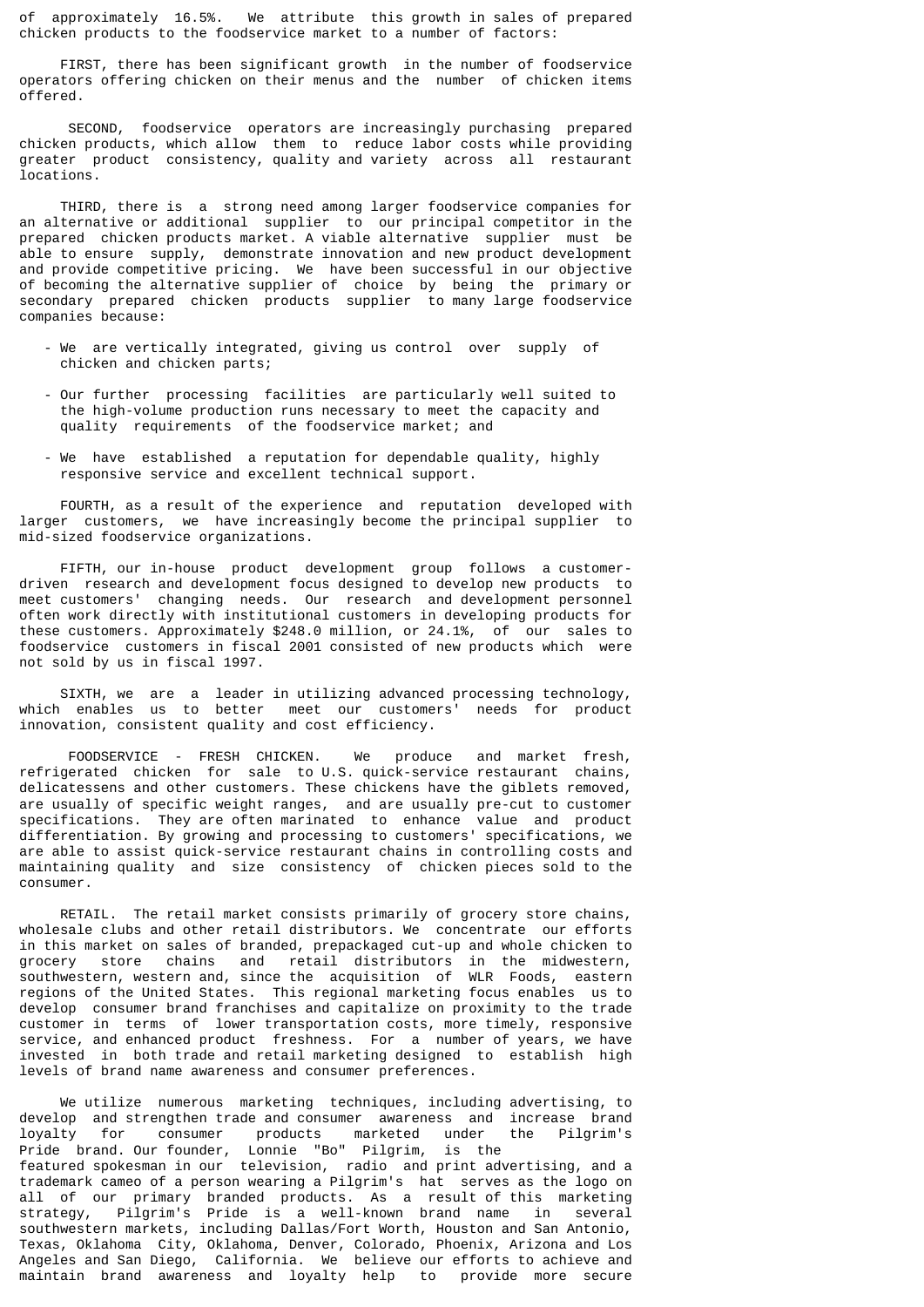distribution for our products. We also believe our efforts at brand awareness generate greater price premiums than would otherwise be the case in certain southwestern markets. We also maintain an active program to identify consumer preferences. The program primarily consists of testing new product ideas, packaging designs and methods through taste panels and focus groups located in key geographic markets.

 RETAIL - PREPARED FOODS. We sell retail-oriented prepared chicken products primarily to grocery store chains located in the midwestern, southwestern, western and, since the acquisition of WLR Foods, eastern regions of the U.S. We believe that our growth in this market segment will remain relatively modest, however, as we concentrate our efforts primarily on the faster-growing, higher-margin foodservice market segment.

 RETAIL - FRESH CHICKEN. Our prepackaged retail products include various combinations of freshly refrigerated, whole chickens and chicken parts in trays, bags or other consumer packs labeled and priced ready for the retail grocer's fresh meat counter. We believe the retail, prepackaged fresh chicken business will continue to be a large and relatively stable market, providing opportunities for product differentiation and regional brand loyalty.

 EXPORT AND OTHER CHICKEN PRODUCTS. Our export and other chicken products consist of whole chickens and chicken parts sold primarily in bulk, non-branded form either refrigerated to distributors in the U.S. or frozen for distribution to export markets. In the U.S., prices of these products are negotiated daily or weekly and are generally related to market prices quoted by the USDA or other public price reporting services. We also sell U.S.-produced chicken products for export to Canada, Mexico, Eastern Europe, the Far East and other world markets. Historically, we have targeted international markets to generate additional demand for our chicken dark meat which is a natural by-product of our U.S. operations given our concentration on prepared foods products and the U.S. customers' general preference for white meat. We have also begun selling prepared chicken products for export to the international divisions of our U.S. chain restaurant customers. We believe that U.S. chicken exports will continue to grow as worldwide demand increases for high-grade, low-cost protein sources. We also believe that worldwide demand for higher margin prepared foods products will increase over the next five years. Accordingly, we believe we are well positioned to capitalize on such growth. Also included in this categories are chicken and turkey byproducts, which are converted into protein products sold primarily to manufacturers of pet foods.

### MARKETS FOR TURKEY PRODUCTS

 FOODSERVICE. A portion of our turkey sales are derived from products sold to the foodservice market. This market principally consists of chain restaurants, food processors, foodservice distributors and certain other institutions located throughout the continental United States. We supply turkey products ranging from portion-controlled refrigerated turkey parts to ready-to-cook turkey, fully cooked formed products, delicatessen products such as deli meats and sausage, salads, ground turkey and turkey burgers, frankfurters and other foodservice products.

 We believe Pilgrim's Pride is well-positioned to be the primary or secondary supplier to many national and international chain restaurants that require multiple suppliers of turkey products. Additionally, we are well suited to be the sole supplier for many regional chain restaurants.

 We believe we have significant competitive strengths in terms of fullline product capabilities, high-volume production capacities, research and development expertise and extensive distribution and marketing experience relative to smaller and to non-vertically integrated producers.

 FOODSERVICE - PREPARED FOODS. The majority of our turkey sales to the foodservice market consist of prepared turkey products. Our prepared turkey sales to the foodservice market were \$90.8 million of our sales in fiscal 2001. We believe that future growth in this segment will be attributable to the same six factors described above relating to the growth of prepared chicken sales to the foodservice market.

 FOODSERVICE - FRESH TURKEY. We produce and market fresh, refrigerated and frozen turkey for sale to foodservice distributors, restaurant chains and other customers. These turkeys are usually of specific weight ranges, and are usually whole birds to customer specifications. They are often marinated to enhance value and product differentiation. Our semi-boneless turkey, unique to Pilgrim's Pride, is becoming very popular with cruiselines and other customers where visual presentation of the whole turkey is critical.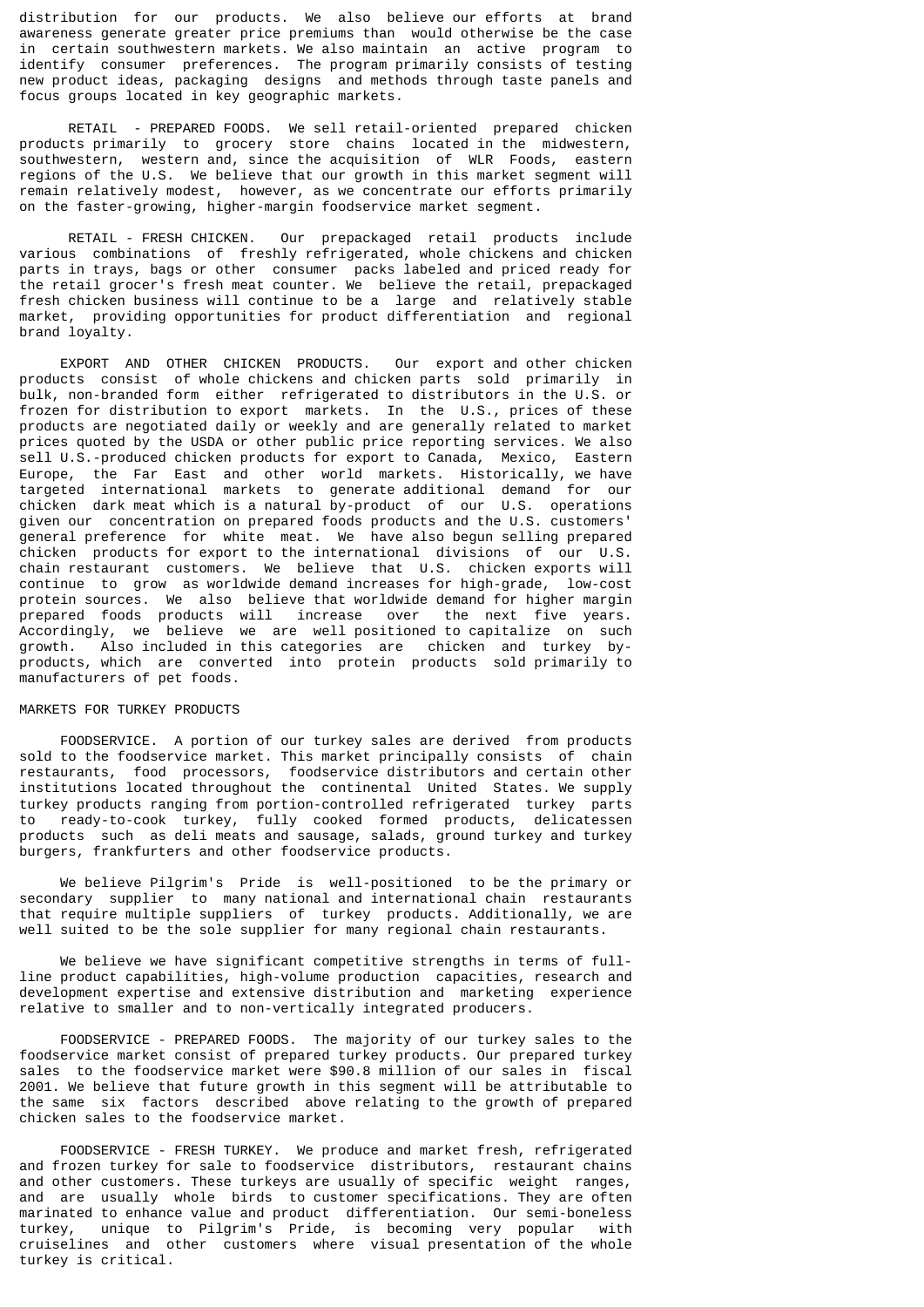RETAIL. A significant portion of our turkey sales are derived from products sold to the retail market. This market consists primarily of grocery store chains, wholesale clubs and other retail distributors. We concentrate our efforts in this market on sales of branded, prepackaged cut-up and whole turkey to grocery store chains and retail distributors in the eastern region of the United States. This regional marketing focus enables us to develop consumer brand franchises and capitalize on proximity to the trade customer in terms of lower transportation costs, more timely and responsive service and enhanced product freshness.

 We utilize numerous marketing techniques, including advertising, to develop and strengthen trade and consumer awareness and increase brand<br>lovalty for consumer products marketed under the Pilgrim's loyalty for consumer products marketed under the Pilgrim's Pride and Wampler brands. We believe our efforts to achieve and maintain brand awareness and loyalty help to provide more secure distribution for our products. We also believe our efforts at brand awareness generate greater price premiums than would otherwise be the case in certain eastern markets. We also maintain an active program to identify consumer preferences. The program primarily consists of testing new product ideas, packaging designs and methods through taste panels and focus groups located in key geographic markets.

 RETAIL - PREPARED FOODS. We sell retail-oriented prepared turkey products primarily to grocery store chains located in the eastern U.S. We also sell these products to the wholesale club industry.

 RETAIL - FRESH TURKEY. Our prepackaged retail products include various combinations of freshly refrigerated and frozen, whole turkey and turkey parts in trays, bags or other consumer packs labeled and priced ready for the retail grocer's fresh meat counter, ground turkey or sausage and turkey burgers. We believe the retail prepackaged fresh turkey business will continue to be a large and relatively stable market, providing opportunities for product differentiation and regional brand loyalty with large seasonal spikes in the holiday seasons.

 EXPORT AND OTHER TURKEY PRODUCTS. Our export and other products consist of whole turkeys, turkey franks and turkey parts sold in bulk form, either non-branded or under the Wampler and Rockingham brands. These products are primarily sold frozen either to distributors in the U.S. or for distribution to export markets. In the U.S., prices of these products are negotiated daily or weekly and are generally related to market prices quoted by the USDA or other public price reporting services. We also sell U.S.-produced turkey products for export to Canada, Mexico, Eastern Europe, the Far East and other world markets. Historically, we have targeted international markets to generate additional demand for our turkey dark meat, and frankfurters made from turkey dark meat, which is a natural by-product of our U.S. operations given our concentration of prepared foods products and the U.S. customers' general preference for white meat. We believe that U.S. turkey exports will continue to grow as worldwide demand increases for high-grade, low-cost protein sources. We also believe that worldwide demand for higher margin prepared turkey products will increase over the next five years. Accordingly, we believe we are well positioned to capitalize on such growth, especially in Mexico where we have established distribution channels.

### MARKETS FOR OTHER U.S. PRODUCTS

 We market fresh eggs under the Pilgrim's Pride brand name as well as private labels in various sizes of cartons and flats to U.S. retail grocery and institutional foodservice customers located primarily in Texas. We have a housing capacity for approximately 2.3 million commercial egg laying hens which can produce approximately 42 million dozen eggs annually. U.S. egg prices are determined weekly based upon reported market prices. The U.S. egg industry has been consolidating over the last few years, with the 25 largest producers accounting for more than 54% of the total number of egg laying hens in service during 2000. We compete with other U.S. egg producers primarily on the basis of product quality, reliability, price and customer service.

 In 1997, we introduced a high-nutrient egg called EggsPlus . This egg contains high levels of Omega-3 and Omega-6 fatty acids along with Vitamin E, making the egg a heart-friendly product. Our marketing of EggsPlus has received national recognition for our progress in being an innovator in the functional foods category.

 In addition, we produce and sell livestock feeds at our feed mills in Pittsburg and Mt. Pleasant, Texas and at our farm supply store in Pittsburg, Texas to dairy farmers and livestock producers in northeastern Texas, as well as engage in similar sales activities at our other U.S. feed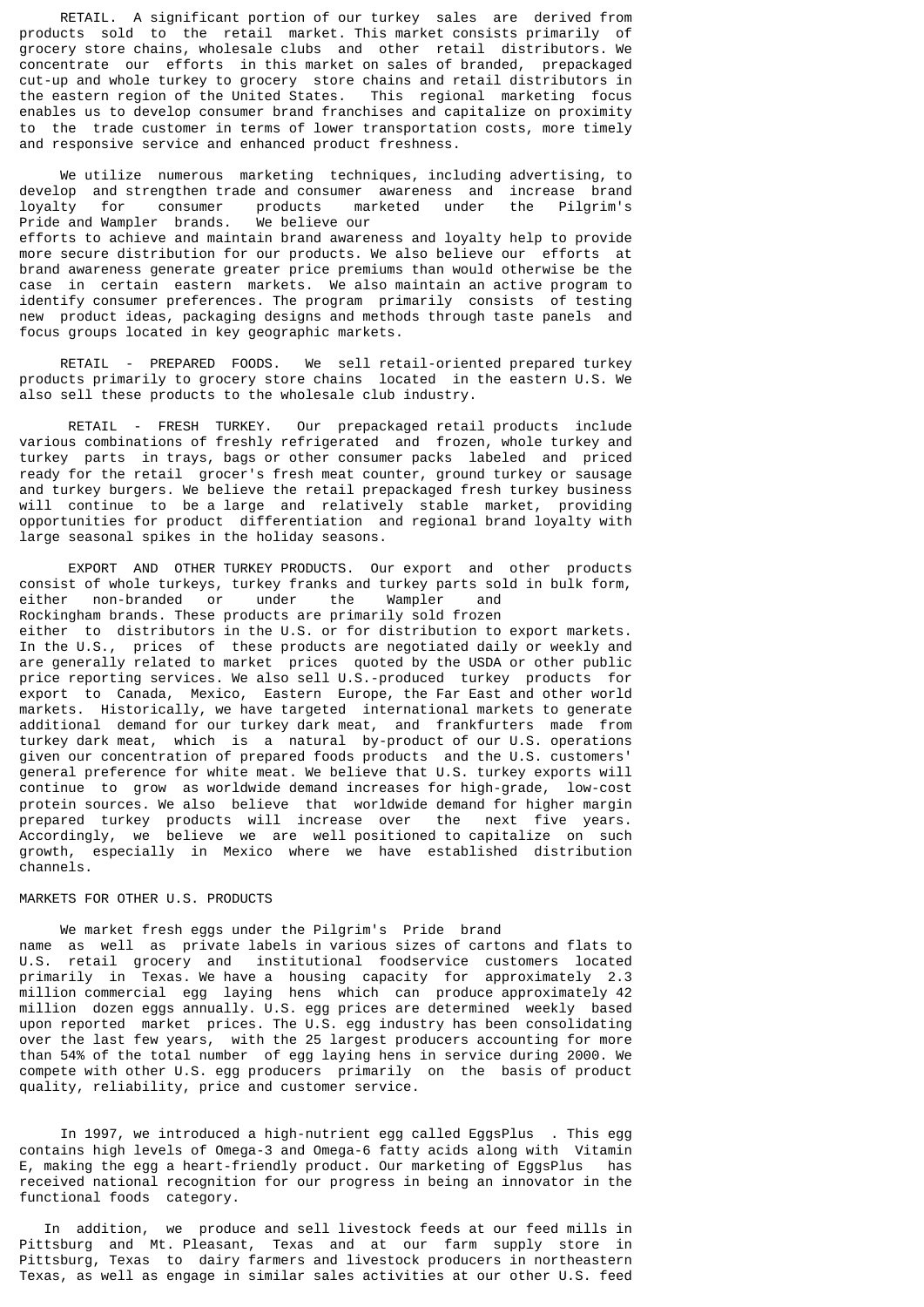#### **MEXICO**

## BACKGROUND

 The Mexican market represented approximately 14.6% of our net sales in fiscal 2001. Recognizing favorable long-term demographic trends and improving economic conditions in Mexico, we began exploring opportunities to produce and market chicken in Mexico. In fiscal 1988, we acquired four vertically integrated chicken production operations in Mexico for approximately \$15.1 million. From fiscal 1988 through fiscal 2001, we made acquisitions and capital expenditures in Mexico totaling \$240.5 million to modernize our production technology, improve our distribution network and expand our operations. In addition, we have transferred experienced management personnel from the U.S. and developed a strong local management team. As a result of these expenditures, we have increased weekly production in our Mexican operations by over 400% since our original investment in fiscal 1988. We are now the second largest producer of chicken in Mexico. We believe our facilities are among the most technologically advanced in Mexico and that we are one of the lowest cost producers of chicken in Mexico.

### PRODUCT TYPES

 While the market for chicken products in Mexico is less developed than in the United States, with sales attributed to fewer, more basic products, the market for value-added products is increasing. Our strategy is to lead this trend. The products currently sold by us in Mexico consist primarily of value-added products such as eviscerated chicken and chicken parts and basic products such as New York dressed (whole chickens with only feathers and blood removed) and live birds. We have increased our sales of valueadded products, primarily through national retail chains and restaurants, and it is our business strategy to continue to do so. In addition, we remain opportunistic, utilizing our low cost production to enter markets where profitable opportunities exist.

#### MARKETS

 We sell our Mexico chicken products primarily to large wholesalers and retailers. Our customer base in Mexico covers a broad geographic area from Mexico City, the capital of Mexico with a population estimated to be over 20 million, to Saltillo, the capital of the State of Coahuila, about 500 miles north of Mexico City, and from Tampico on the Gulf of Mexico to Acapulco on the Pacific, which region includes the cities of San Luis Potosi and Queretaro, capitals of the states of the same name.

 In Mexico, where product differentiation has traditionally been limited, product quality and price have been the most critical competitive factors. The North American Free Trade Agreement, which went into effect on January 1, 1994, requires annual reductions in tariffs for chicken and chicken products in order to eliminate those tariffs by January 1, 2003.

 While the extent of the impact of the elimination of tariffs is uncertain, we believe we are uniquely positioned to benefit from this elimination. We have an extensive distribution network in Mexico which distributes products to 19 of the 32 Mexican states, encompassing approximately 74% of the total population of Mexico. Our distribution network is comprised of eight distribution centers utilizing approximately 126 company-owned vehicles. We believe this distribution network will be an important asset in distributing our own, as well as other companies', U.S. produced chicken into Mexico.

### COMPETITION

 The chicken and turkey industries are highly competitive and some of our competitors have greater financial and marketing resources than we do. In the United States and Mexico, we compete principally with other vertically integrated chicken and turkey companies.

 In general, the competitive factors in the U.S. chicken and turkey industries include price, product quality, product development, brand identification, breadth of product line and customer service. Competitive factors vary by major market. In the foodservice market, competition is based on consistent quality, product development, service and price. In the U.S. retail market, we believe that product quality, brand awareness and customer service are the primary bases of competition. There is some competition with non-vertically integrated further processors in the U.S. prepared food business. We believe we have significant, long-term cost and quality advantages over non-vertically integrated further processors.

In Mexico, where product differentiation has traditionally been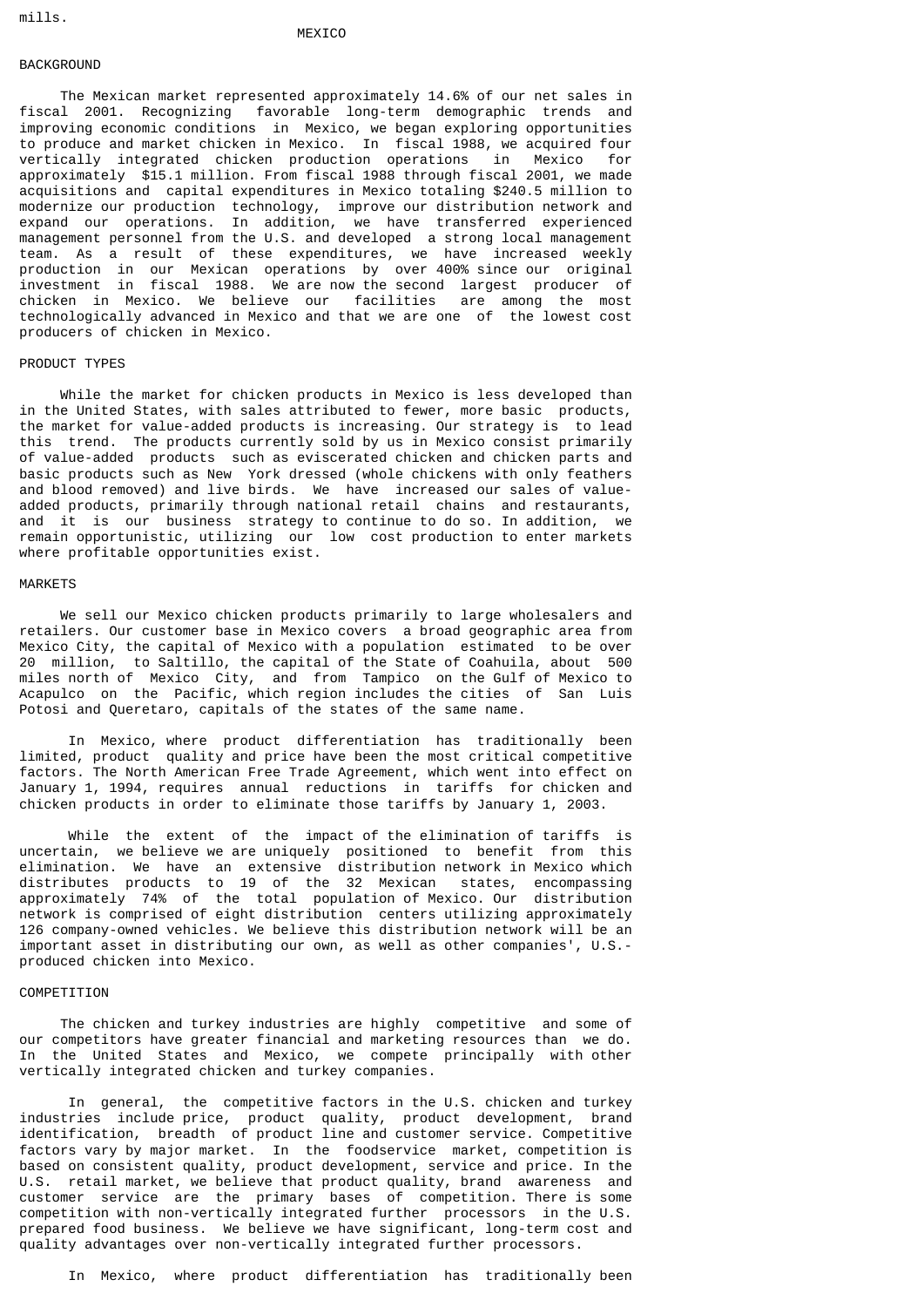limited, product quality and price have been the most critical competitive factors. The North American Free Trade Agreement, which went into effect on January 1, 1994, requires annual reductions in tariffs for chicken and chicken products in order to eliminate those tariffs by January 1, 2003. As such tariffs are reduced, we expect greater amounts of chicken to be imported into Mexico from the U.S., which could negatively affect the profitability of Mexican chicken producers and positively affect the profitability of U.S. exporters of chicken to Mexico.

 While the extent of the impact of the elimination of tariffs is uncertain, we believe we are uniquely positioned to benefit from this elimination for two reasons. First, we have an extensive distribution network in Mexico which distributes products to 19 of the 32 Mexican states, encompassing approximately 74% of the total population of Mexico. We believe this distribution network will be an important asset in distributing our own, as well as other companies', U.S.-produced chicken into Mexico. Second, we have the largest U.S. production and distribution capacities near the Mexican border, which will provide us with cost advantages in exporting U.S. chicken into Mexico. These facilities include our processing facilities in Mt. Pleasant, Pittsburg, Lufkin, Nacogdoches, Dallas and Waco, Texas, and distribution facilities in San Antonio and El Paso, Texas and Phoenix, Arizona.

### OTHER ACTIVITIES

 We have regional distribution centers located in Arlington, El Paso, Mt. Pleasant and San Antonio, Texas, Phoenix, Arizona, and Oklahoma City, Oklahoma that distribute our own poultry products along with certain<br>poultry and non-poultry products purchased from third parties to poultry and non-poultry products purchased from third parties to independent grocers and quick service restaurants. Our non-poultry distribution business is conducted as an accommodation to our customers and to achieve greater economies of scale in distribution logistics. The storedoor delivery capabilities for our own poultry products provide a strategic service advantage in selling to quick service, national chain restaurants.

## REGULATION AND ENVIRONMENTAL MATTERS

 The chicken and turkey industries are subject to government regulation, particularly in the health and environmental areas, including provisions relating to the discharge of materials into the environment, by the Centers for Disease Control, the United States Department of Agriculture, the Food and Drug Administration and the Environmental Protection Agency in the United States and by similar governmental agencies in Mexico. Our chicken processing facilities in the U.S. are subject to onsite examination, inspection and regulation by the USDA. The FDA inspects the production of our feed mills in the U.S. Our Mexican food processing facilities and feed mills are subject to on-site examination, inspection and regulation by a Mexican governmental agency, which performs functions similar to those performed by the USDA and FDA. Since commencement of operations by our predecessor in 1946, compliance with applicable regulations has not had a material adverse effect upon our earnings or competitive position and such compliance is not anticipated to have a materially adverse effect in the future. We believe that we are in substantial compliance with all applicable laws and regulations relating to the operations of our facilities.

 We anticipate increased regulation by the USDA concerning food safety, by the FDA concerning the use of medications in feed and by the EPA and various other state agencies concerning the disposal of chicken by-products and wastewater discharges. Although we do not anticipate any regulations having a material adverse effect upon us, a material adverse effect may occur.

### EMPLOYEES AND LABOR RELATIONS

 As of September 29, 2001, we employed approximately 19,900 persons in the U.S. and 4,600 persons in Mexico. Approximately 2,500 employees at our Lufkin and Nacogdoches, Texas facilities are members of collective bargaining units represented by the United Food and Commercial Workers Union. However, our Lufkin employees have recently filed a de-certification petition, which is presently being reviewed by the National Labor Relations Board. None of our other U.S. employees have union representation. Collective bargaining agreements with the United Food and Commercial Workers Union expired on August 10, 2001 with respect to our Lufkin employees, where we are currently operating without a contract, and expires in October 2004 with respect to our Nacogdoches employees. We believe that the terms of the Nacogdoches agreement are no more favorable than those provided to our non-union U.S. employees. In Mexico, most of our hourly employees are covered by collective bargaining agreements, as are most employees in Mexico. We have not experienced any work stoppage since a two-day work stoppage, with no significant operation disruption, at our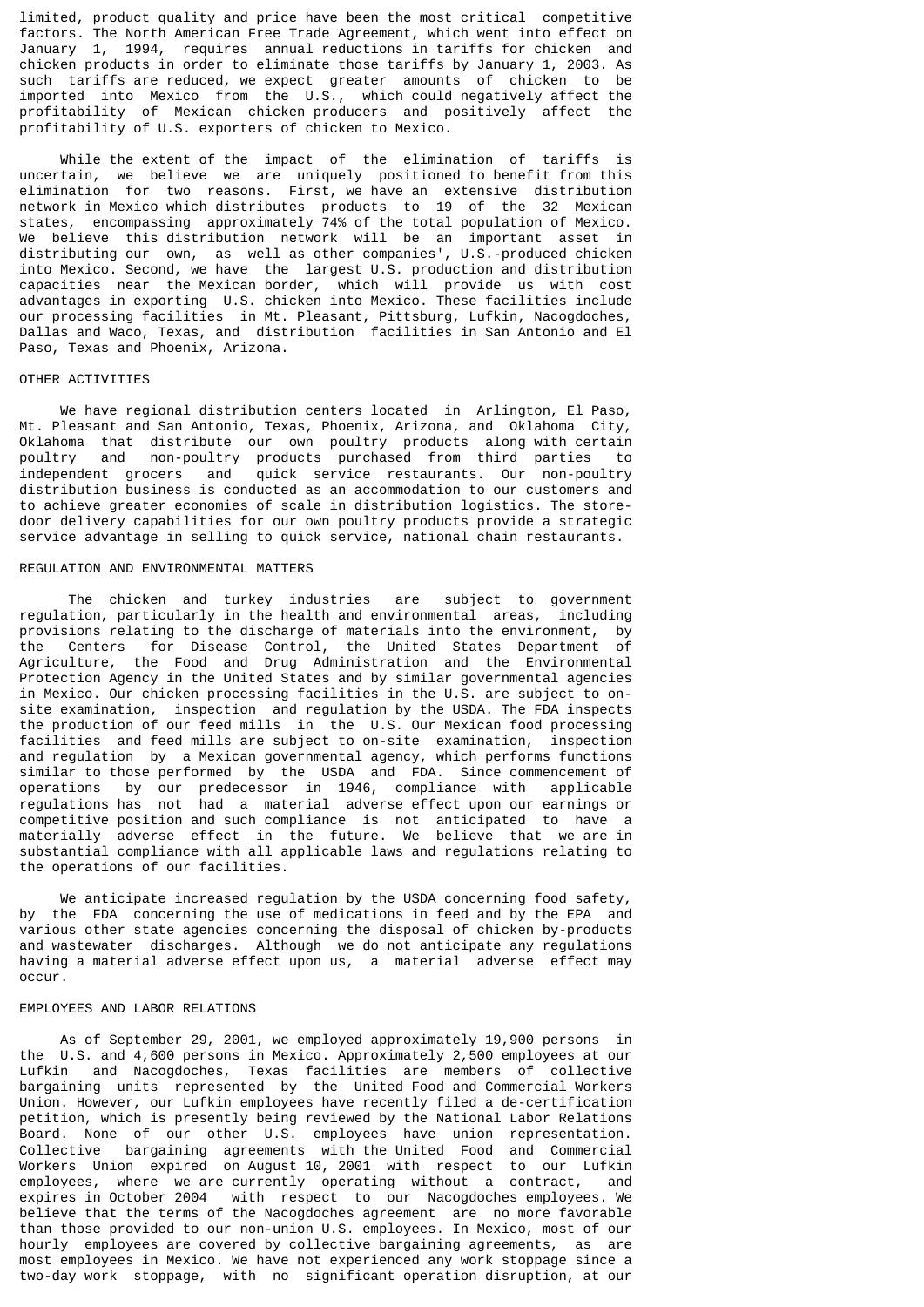Lufkin facility in May 1993. We believe our relations with our employees are satisfactory.

### FORWARD-LOOKING STATEMENTS

 Statements of our intentions, beliefs, expectations or predictions for the future, denoted by the words "anticipate," "believe," "estimate," "expect," "project," "imply," "intend," "foresee" and similar expressions, are forward-looking statements that reflect our current views about future events and are subject to risks, uncertainties and assumptions. Such risks, uncertainties and assumptions include the following:

- Matters affecting the poultry industry generally, including fluctuations in the commodity prices of feed ingredients, chicken and turkey;
- Management of our cash resources, particularly in light of our substantial leverage;
- Restrictions imposed by, and as a result of, our substantial leverage;
- Currency exchange rate fluctuations, trade barriers, exchange controls, expropriation and other risks associated with foreign operations;
- Changes in laws or regulations affecting our operations, as well as competitive factors and pricing pressures;
- Inability to effectively integrate WLR Foods or realize the associated cost savings and operating synergies currently anticipated; and
- The impact of uncertainties of litigation as well as other risks described in our filings with the Securities and Exchange Commission.

 Actual results could differ materially from those projected in these forward-looking statements as a result of these factors, among others, many of which are beyond our control.

### ITEM 2. PROPERTIES

### Chicken Operations

## BREEDING AND HATCHING

 We supply all of our chicks in the U.S. by producing our own hatching eggs from domestic breeder flocks in the U.S. These flocks are owned by us, and approximately 13.9% of them are maintained on 43 company-owned breeder farms. In the U.S., we currently own or contract for approximately 14.2 million square feet of breeder housing on approximately 417 breeder farms. In Mexico, all of our breeder flocks are maintained on company-owned farms totaling approximately 4.1 million square feet.

 We own eleven chicken hatcheries in the United States. These hatcheries are located in Nacogdoches, Center and Pittsburg, Texas, DeQueen and Nashville, Arkansas, Broadway, Virginia, Concord, North Carolina and Moorefield, West Virginia, where eggs are incubated and hatched in a process requiring 21 days. Once hatched, the day-old chicks are inspected and vaccinated against common poultry diseases and transported by our vehicles to grow-out farms. Our eleven hatcheries in the U.S. have an aggregate production capacity of approximately 15.5 million chicks per week. In Mexico, we own seven hatcheries, which have an aggregate production capacity of approximately 3.5 million chicks per week.

#### GROW-OUT

We place our U.S. grown chicks on approximately 1,500 contract growout farms located in Texas, Arkansas, Virginia, West Virginia, North Carolina and Oklahoma, some of which are owned by our affiliates. These contract grow-out farms contain approximately 5,360 chicken houses with approximately 78.4 million square feet of growing facilities. Additionally, we own and operate grow-out farms containing approximately 390 chicken houses with approximately 4.4 million square feet of growing facilities in the U.S., which account for approximately 5% of our total annual U.S. chicken capacity. On the contracted grow-out farms, the farmers provide the facilities, utilities and labor. We supply the chicks, the feed and all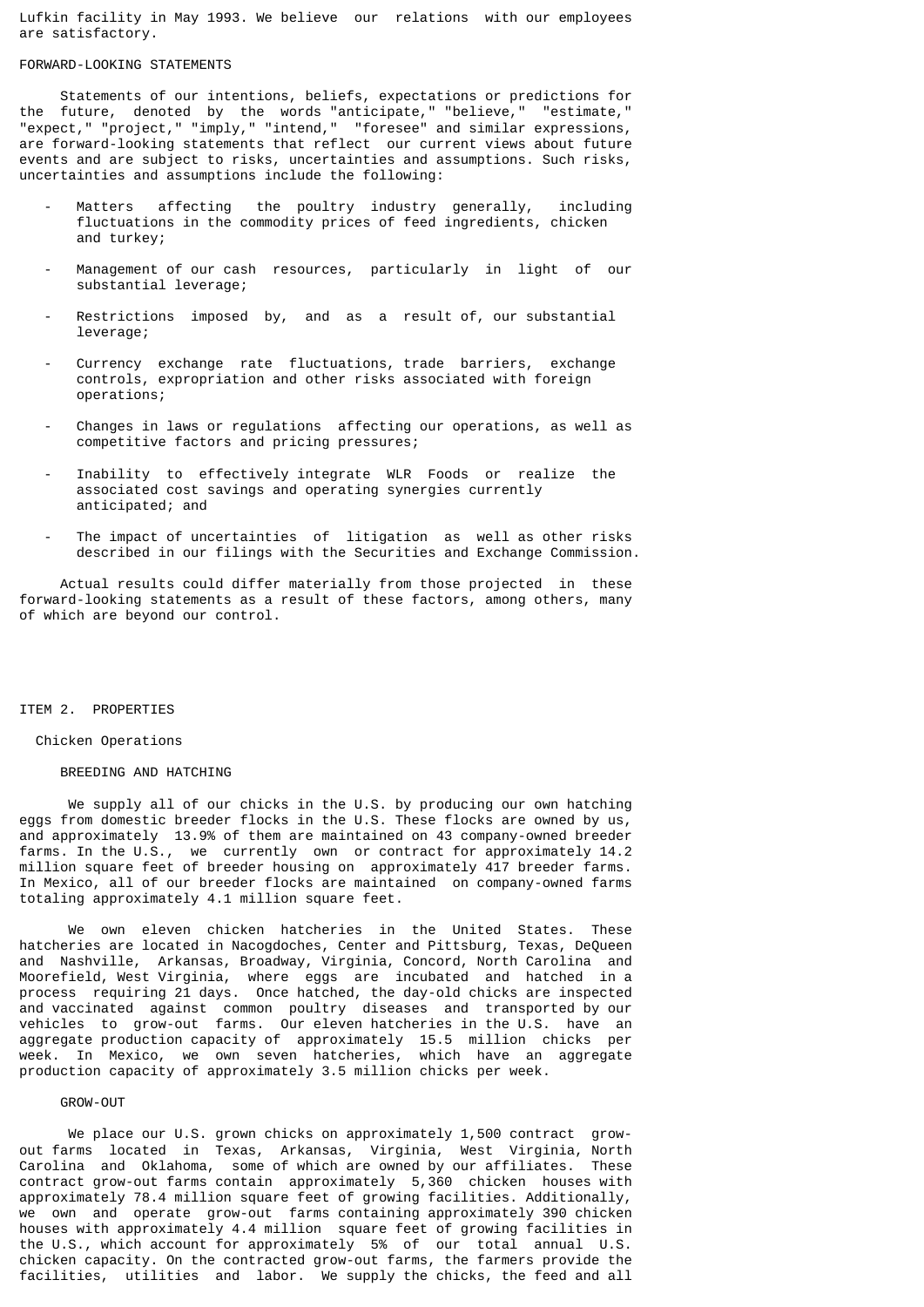veterinary and technical services. Contract grow-out farmers are paid based on live weight under an incentive arrangement. In Mexico, we place our grown chicks on contract grow-out farms containing approximately 732 chicken houses with approximately 10.2 million square feet of growing facilities. Additionally, we own and operate grow-out farms containing approximately 632 chicken houses with approximately 9.2 million square feet of growing facilities in Mexico, which account for approximately 56.5% of our total annual Mexican chicken capacity. Arrangements with independent farmers in Mexico are similar to our arrangements with contractors in the United States. The average grow-out cycle of our chickens is six to seven weeks.

### FEED MILLS

 An important factor in the production of chicken is the rate at which feed is converted into body weight. The quality and composition of the feed is critical to the conversion rate. Accordingly, we formulate and produce our own feed. We purchase feed ingredients on the open market. The primary feed ingredients include corn, milo and soybean meal, which historically have been the largest component of our total production costs. In the U.S., we operate nine feed mills located in Nacogdoches, Tenaha and Pittsburg, Texas, Nashville and Hope, Arkansas, Harrisonburg, Virginia, Wingate, North Carolina and Moorefield, West Virginia. In the U.S., we currently have annual feed requirements of approximately 3.4 million tons and the capacity to produce approximately 6.1 million tons. We own four feed mills in Mexico, which produce all of the requirements of our Mexico operations. Mexico's annual feed requirements are approximately 0.7 million tons with a capacity to produce approximately 1.0 million tons. In fiscal 2001, approximately 67% of the feed ingredients used by us in Mexico were imported from the United States, but this percentage fluctuates based on the availability and cost of local feed ingredient supplies.

#### PROCESSING

 Once the chickens reach processing weight, they are transported in our trucks to our processing plants. These plants utilize modern, highly automated equipment to process and package the chickens. We periodically review possible application of new processing technologies in order to enhance productivity and reduce costs. We have ten U.S. processing plants, two of which are located in Mt. Pleasant, Texas, and the remainder of which are located in Dallas, Nacogdoches and Lufkin, Texas, DeQueen, Arkansas, Broadway and Alma, Virginia, Marshville, North Carolina and Moorefield, West Virginia. These processing plants have the capacity, under present USDA inspection procedures, to slaughter approximately 11.9 million head of chicken per week, assuming a five-day work week. Our three processing plants located in Mexico have the capacity to slaughter approximately 3.3 million head of chicken per week, assuming a six-day work week, which is typical in Mexico.

### TURKEY OPERATIONS

#### BREEDING AND HATCHING

 We purchase breeder poults, which we place with growers who supply labor and housing to produce breeder flocks. These breeder flocks are owned by us, and approximately 16.2% of them are maintained on three companyowned breeder farms. We currently own or contract for approximately 2.0 million square feet of turkey breeder housing on approximately 40 breeder farms which produce eggs that are taken to the company-owned turkey hatchery. Our preeder flocks provide approximately 69% of our poult supply for grow-out. We own and operate one turkey stud farm with approximately 50,000 square feet, which houses 3,600 breeder males and supplies semen for 52% of our breeder production. The balance of our poults for grow-out are purchased from third parties.

 We own and operate one turkey hatchery, which is located in Harrisonburg, Virginia, where eggs are incubated and hatched in a process requiring 28 days. Once hatched, the day-old poults are inspected and Once hatched, the day-old poults are inspected and vaccinated against common poultry diseases and transported by our vehicles to grow-out farms. Our turkey hatchery has an aggregate production capacity of approximately 450,000 poults per week.

## GROW-OUT

 We place our turkey poults on approximately 350 contract grow-out farms located in Virginia, West Virginia, Pennsylvania, Maryland and North and South Carolina. These contract grow-out farms contain approximately 1,260 turkey houses with approximately 23.6 million square feet of growing facilities. In addition, we own and operate a grow-out farm containing 20 turkey houses with approximately 251,000 square feet of growing facilities in the U.S., which accounts for approximately 1.1% of our total annual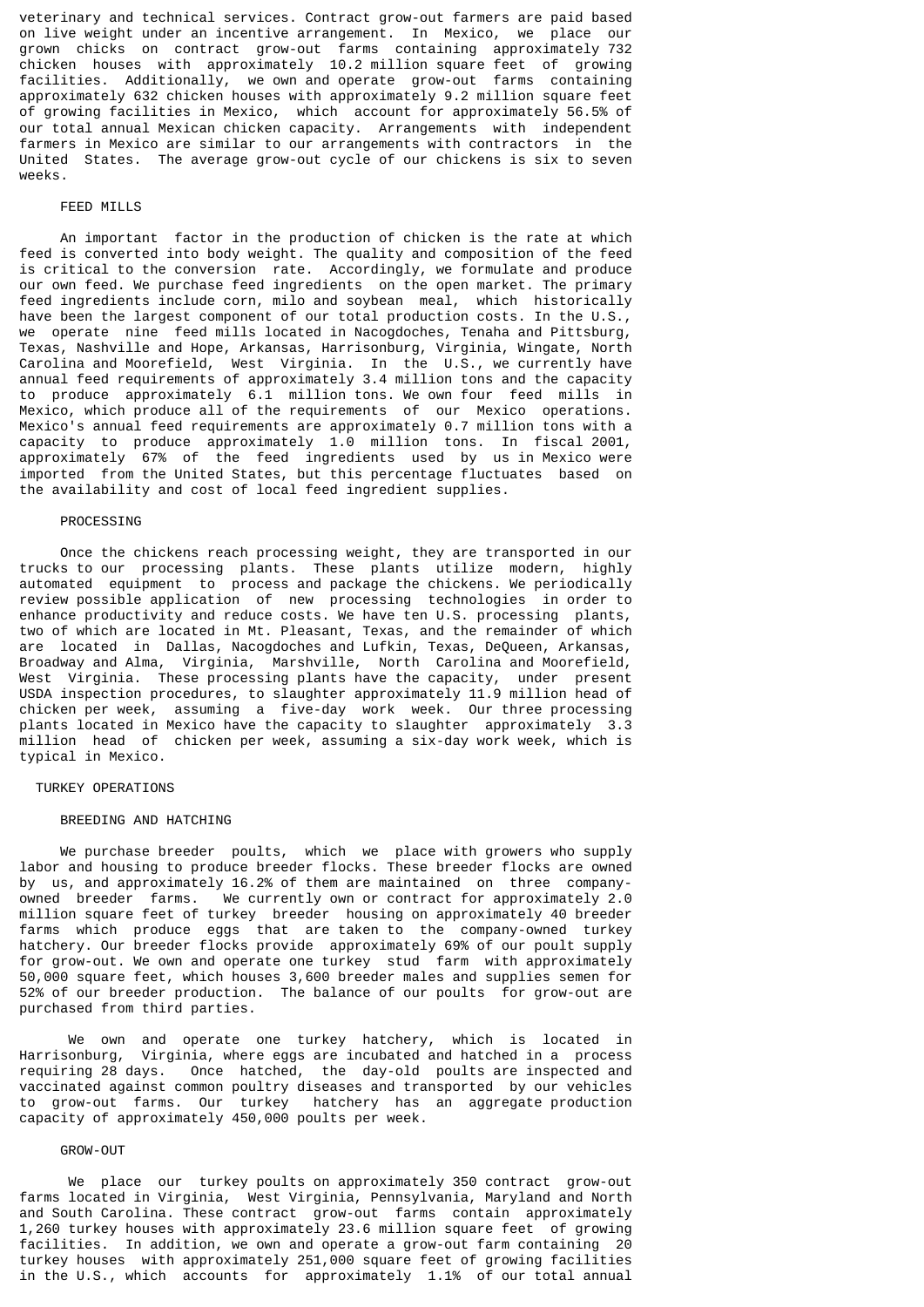turkey capacity. On the contracted grow-out farms, the farmers provide the facilities, utilities and labor. We supply the poults, the feed and all veterinary and technical services. Contract grow-out farmers are paid based on live weight under an incentive arrangement. The average grow-out cycle of our turkeys is 20 to 26 weeks.

## FEED MILLS

 An important factor in the production of turkey is the rate at which feed is converted into body weight. The quality and composition of the feed is critical to the conversion rate. Accordingly, we formulate and produce our own feed. We purchase feed ingredients on the open market. The primary feed ingredients include corn, milo and soybean meal, which historically have been the largest component of our total production costs. We own and operate a turkey feed mill located in Harrisonburg, Virginia. We currently have the capacity to annually produce approximately 520,000 tons of turkey feed at this mill. We also produce turkey feed when required at our other three eastern division mills or purchase it on the open market.

#### PROCESSING

 Once the poults reach processing weight, they are transported in our trucks to our processing plants. These plants utilize modern, highly automated equipment to process and package the turkeys. We periodically review possible application of new processing technologies in order to enhance productivity and reduce costs. Our three turkey processing plants, located in Harrisonburg and Hinton, Virginia and New Oxford, Pennsylvania, have the capacity, under present USDA inspection procedures, to process approximately 450,000 turkeys per week, assuming a five-day work week.

### PREPARED FOODS OPERATIONS

 We operate five prepared foods plants. Four of these plants process primarily chicken prepared foods products and are located in Mt. Pleasant, Waco, Dallas and Nacogdoches, Texas. Substantially all of our turkey prepared foods products are processed in our plant located in Franconia, Pennsylvania. In line with our stated business strategy to capitalize on the attractive U.S. prepared foods market, we have increased our prepared foods production capacity through expansion and acquisitions. The U.S. prepared foods market continues to be one of the fastest growing and most profitable segments in the poultry industry. Further processed prepared foods products include items such as portion-controlled breast fillets, tenderloins and strips, formed nuggets and patties, turkey hams and roasts, salads and bone-in chicken parts. Prepared foods are sold frozen and may be either fully cooked, partially cooked or raw, breaded or non-breaded, premarinated or non-marinated or smoked. We measure our operating capacity of our prepared foods plants on the basis of running two shifts per day, six days per week.

 Our largest prepared foods plant is located in Mt. Pleasant, Texas and was constructed in 1986 and has been expanded significantly since that time. This facility includes 281,000 square feet and employs approximately 2,300 people. This facility has de-boning lines, marinating systems, batter/breading systems, fryers, ovens, both mechanical and cryogenic freezers, a variety of packaging systems and cold storage including four fully-cooked lines and three ready-to-cook/par-frying/Individually Quick Frozen ("IQF") lines and one batter-breaded/IQF line and eight spiral freezers. This facility has capacity to produce approximately 350 million pounds of further processed product annually and is currently operating at full capacity.

 Our Waco, Texas prepared foods plant was purchased in 1999 and expanded in fiscal year 2000 and again in fiscal 2001. It is functionally equivalent to the Mt. Pleasant plant and includes 150,146 square feet and employs approximately 700 people. This state of the art facility has marinating systems, batter/breading systems, fryers, ovens, both mechanical and cryogenic freezers, a variety of packaging systems and cold storage including two fully-cooked lines and two ready-to-cook lines and four spiral freezers. This facility has capacity to produce approximately 270 million pounds of further processed product annually and is currently operating at approximately 80% of capacity.

 Our Franconia, Pennsylvania prepared foods plant was acquired in January 2001 and further processes chicken and turkey products, including grinding, marinating, spicing and cooking, producing premium delicatessen, foodservice and retail products, including roast turkey, frankfurters and salads. This facility includes approximately 170,000 square feet and employs approximately 775 people. Our Franconia facility employs the batching system of production as opposed to line-production used in our other plants. This plant has approximately 95 million annual pounds of oven capacity, 26 million annual pounds of frankfurter capacity and 17 million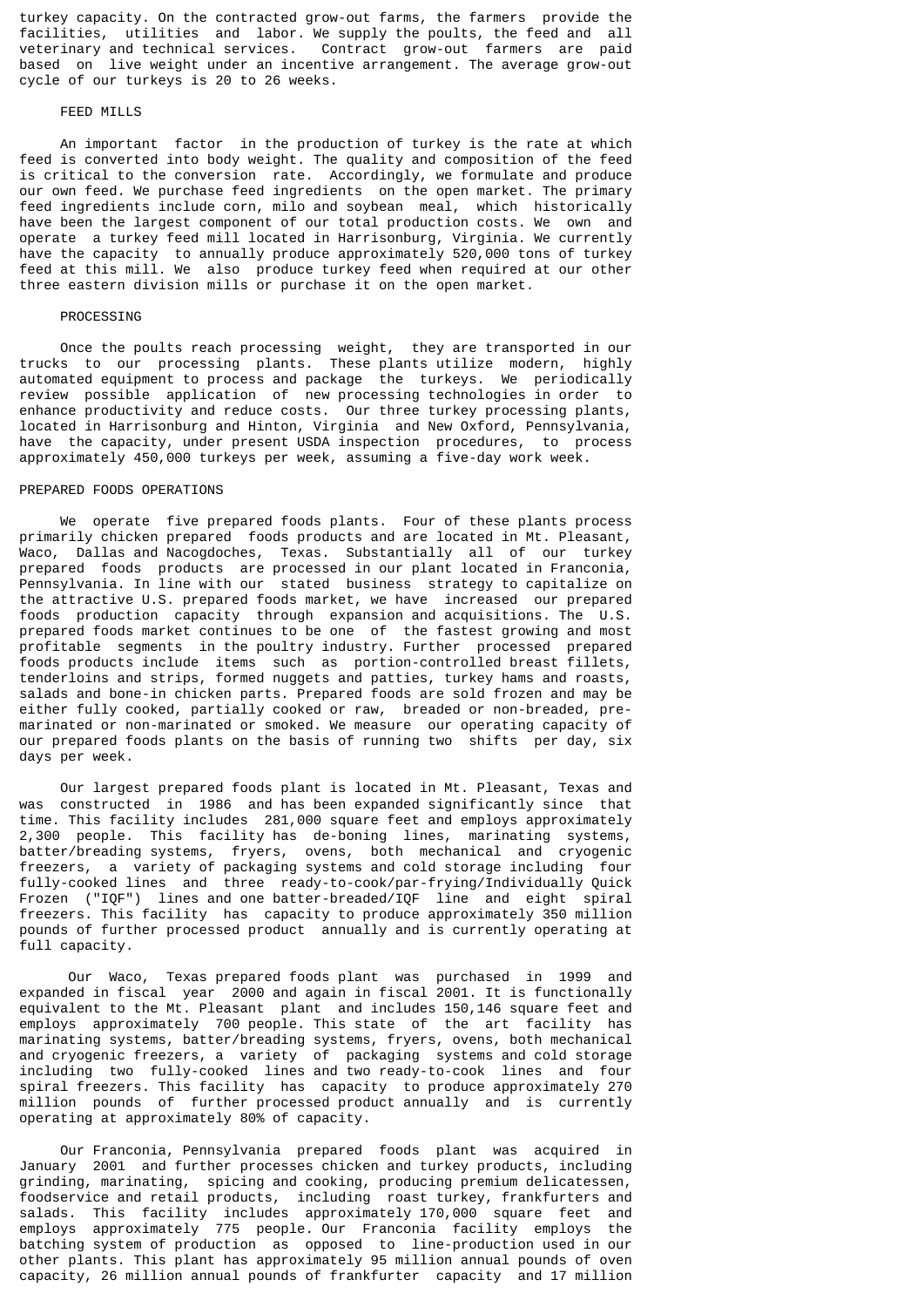annual pounds of salad capacity for a total capacity of approximately 138 million pounds of further processed product annually and is currently operating at approximately 80% of capacity.

 Our Dallas, Texas prepared foods plant was constructed in 1999 and includes 84,000 square feet and employs approximately 900 people. This facility has de-boning and portioning capability, marinating systems, batter/breading and frying systems and IQF capabilities. This plant is currently running one par-frying line and one IQF production line, each with a spiral freezer. This facility has the capacity to produce approximately 105 million pounds of further processed product annually and is currently operating at full capacity.

 Our Nacogdoches, Texas prepared foods plant was constructed in fiscal 2001. It is functionally equivalent to our Dallas, Texas prepared foods plant and includes 115,465 square feet and employs approximately 1,850 people. This facility has de-boning and portioning capability, marinating systems, batter/breading and frying systems and IQF capabilities. This plant is currently running one par-frying line with a spiral freezer and two IQF lines each with a spiral freezer with capability of making them par-fry lines as sales dictate. This facility has capacity to produce approximately 80 million pounds of further processed product annually and is currently operating at approximately 80% of capacity.

### EGG PRODUCTION

 We produce table eggs at three farms near Pittsburg, Texas. One farm is owned by us, while two farms are leased from an entity owned by our major stockholder. The eggs are cleaned, sized, graded and packaged for shipment at processing facilities located on the egg farms. The farms have a housing capacity for approximately 2.3 million producing hens and are currently housing approximately 1.9 million hens.

## OTHER FACILITIES AND INFORMATION

 We operate three rendering plants that convert by-products into protein products, located in Mt. Pleasant, Texas, Broadway, Virginia and Moorefield, West Virginia. These rendering plants currently process byproducts from approximately 13.1 million chickens and 0.6 million turkeys weekly into protein products. These products are used in the manufacture of poultry and livestock feed and pet foods. We operate a commercial feed mill in Mt. Pleasant, Texas, which produces various bulk and sacked livestock feed sold to area dairies, ranches and farms. We also operate a feed supply store in Pittsburg, Texas, from which we sell various bulk and sacked livestock feed products, a majority of which is produced in our Mt. Pleasant commercial feed mill. We own an office building in Pittsburg, Texas, which houses our executive offices, an office building in Mexico City, which houses our Mexican marketing offices, and an office building in Broadway, Virginia, which houses our Eastern Division sales and marketing, research and development, and corporate activities.

 Substantially all of our U.S. property, plant and equipment is pledged as collateral on our secured debt.

### ITEM 3. LEGAL PROCEEDINGS

 SINCE MARCH 23, 1999, THE COMPANY HAS BEEN A PLAINTIFF IN TWO ANTITRUST LAWSUITS IN U.S. DISTRICT COURT IN WASHINGTON, D.C. ALLEGING A WORLD-WIDE CONSPIRACY TO CONTROL PRODUCTION CAPACITY AND RAISE PRICES OF COMMON VITAMINS SUCH AS A, B-4, C AND E. ON NOVEMBER 3, 1999, A SETTLEMENT, WHICH WAS ENTERED INTO AS PART OF A CLASS ACTION LAWSUIT TO WHICH THE COMPANY WAS A MEMBER, WAS AGREED TO AMONG THE DEFENDANTS AND THE CLASS, WHICH WOULD PROVIDE FOR A RECOVERY OF BETWEEN 18-20% OF VITAMINS PURCHASED FROM THE DEFENDANTS FROM 1990 THROUGH 1998. ON MARCH 28, 2000, THE JUDGE PRESIDING OVER THE CASE ACCEPTED THE NEGOTIATED SETTLEMENT BETWEEN THE PARTIES; HOWEVER, APPEALS FROM VARIOUS SOURCES ARE IN PROCESS. THE COMPANY HAS FILED DOCUMENTATION SHOWING THAT VITAMIN PURCHASES MADE DURING THE RECOVERY PERIOD TOTALED APPROXIMATELY \$14.9 MILLION. DURING FISCAL 2001, THE COMPANY RECEIVED \$3.3 MILLION IN FINAL SETTLEMENT OF ITS CLAIM.

 IN JANUARY OF 1998, SEVENTEEN OF OUR CURRENT AND/OR FORMER EMPLOYEES FILED THE CASE OF "OCTAVIUS ANDERSON, ET AL. V. PILGRIM'S PRIDE CORPORATION" IN THE UNITED STATES DISTRICT COURT FOR THE EASTERN DISTRICT OF TEXAS, LUFKIN DIVISION CLAIMING PILGRIM'S PRIDE VIOLATED REQUIREMENTS OF THE FAIR LABOR STANDARDS ACT. THE SUIT ALLEGED PILGRIM'S PRIDE FAILED TO<br>PAY EMPLOYEES FOR ALL HOURS WORKED. THE SUIT GENERALLY ALLEGED THAT (1) THE SUIT GENERALLY ALLEGED THAT (1) EMPLOYEES SHOULD BE PAID FOR TIME SPENT TO PUT ON, TAKE OFF, AND CLEAN CERTAIN PERSONAL GEAR AT THE BEGINNING AND END OF THEIR SHIFTS AND BREAKS AND (2) THE USE OF A MASTER TIME CARD OR PRODUCTION "LINE" TIME FAILS TO PAY EMPLOYEES FOR ALL TIME ACTUALLY WORKED. PLAINTIFFS SOUGHT TO RECOVER UNPAID WAGES PLUS LIQUIDATED DAMAGES AND LEGAL FEES. APPROXIMATELY 1,700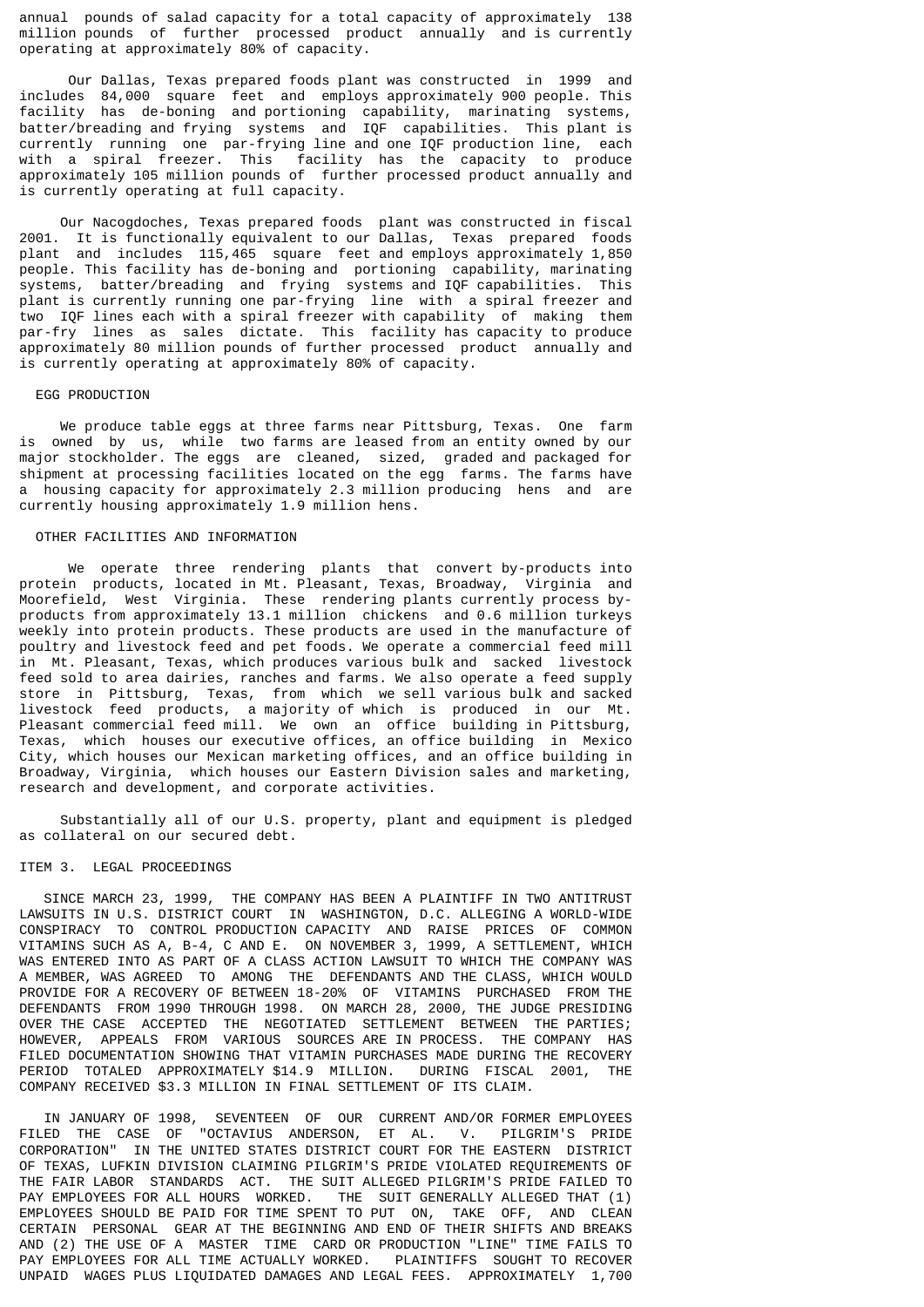CONSENTS TO JOIN AS PLAINTIFFS WERE FILED WITH THE COURT BY CURRENT AND/OR FORMER EMPLOYEES. DURING MARCH 2001, THE CASE WAS TRIED IN THE FEDERAL COURT OF THE EASTERN DISTRICT OF TEXAS, LUFKIN, TEXAS. THE COMPANY PREVAILED AT THE TRIAL WITH A JUDGMENT ISSUED BY THE JUDGE, WHICH FOUND NO EVIDENCE PRESENTED TO SUPPORT THE PLAINTIFFS' ALLEGATIONS. THE PLAINTIFFS HAVE FILED AN APPEAL IN THE FIFTH CIRCUIT COURT OF APPEALS TO REVERSE THE JUDGE'S DECISION. THE PLAINTIFF'S BRIEF WAS SUBMITTED TO THE COURT ON NOVEMBER 5, 2001. PILGRIM'S PRIDE'S RESPONSE TO THE PLAINTIFF'S BRIEF TO THE FIFTH CIRCUIT COURT OF APPEALS IS DUE ON DECEMBER 5, 2001. NEITHER THE LIKELIHOOD OF AN UNFAVORABLE OUTCOME NOR THE AMOUNT OF ULTIMATE LIABILITY, IF ANY, WITH RESPECT TO THIS CASE CAN BE DETERMINED AT THIS TIME. THE COMPANY DOES NOT EXPECT THIS MATTER, INDIVIDUALLY OR COLLECTIVELY, TO HAVE A MATERIAL IMPACT ON OUR FINANCIAL POSITION, OPERATIONS OR LIQUIDITY. SUBSTANTIALLY SIMILAR SUITS HAVE BEEN FILED AGAINST FOUR OTHER INTEGRATED POULTRY COMPANIES, INCLUDING WLR FOODS, ONE OF WHICH RESULTED IN A FEDERAL JUDGE DISMISSING MOST OF THE PLAINTIFFS' CLAIMS IN THAT ACTION WITH FACTS SIMILAR TO OUR CASE.

 IN AUGUST OF 2000, FOUR OF OUR CURRENT AND/OR FORMER EMPLOYEES FILED THE CASE OF "BETTY KENNELL, ET AL. V. WAMPLER FOODS, INC." IN THE UNITED STATES DISTRICT COURT FOR THE NORTHERN DISTRICT OF WEST VIRGINIA, CLAIMING WE VIOLATED REQUIREMENTS OF THE FAIR LABOR STANDARDS ACT. THE SUIT GENERALLY MAKES THE SAME ALLEGATIONS AS ANDERSON V. PILGRIM'S PRIDE DISCUSSED ABOVE. PLAINTIFFS SEEK TO RECOVER UNPAID WAGES PLUS LIQUIDATED DAMAGES AND LEGAL FEES. APPROXIMATELY 150 CONSENTS TO JOIN AS PLAINTIFFS WERE FILED WITH THE COURT BY CURRENT AND/OR FORMER EMPLOYEES. NO TRIAL DATE HAS BEEN SET. TO DATE, ONLY LIMITED DISCOVERY HAS BEEN PERFORMED. NEITHER THE LIKELIHOOD OF AN UNFAVORABLE OUTCOME NOR THE AMOUNT OF ULTIMATE LIABILITY, IF ANY, WITH RESPECT TO THIS CASE CAN BE DETERMINED AT THIS TIME. WE DO NOT EXPECT THIS MATTER, INDIVIDUALLY OR COLLECTIVELY, TO HAVE A MATERIAL IMPACT ON OUR FINANCIAL POSITION, OPERATIONS OR LIQUIDITY.

 THE COMPANY IS SUBJECT TO VARIOUS OTHER LEGAL PROCEEDINGS AND CLAIMS, WHICH ARISE IN THE ORDINARY COURSE OF ITS BUSINESS. IN THE OPINION OF MANAGEMENT, THE AMOUNT OF ULTIMATE LIABILITY WITH RESPECT TO THESE ACTIONS WILL NOT MATERIALLY AFFECT THE FINANCIAL POSITION OR RESULTS OF OPERATIONS OF THE COMPANY.

ITEM 4. SUBMISSION OF MATTERS TO A VOTE OF SECURITY HOLDERS

Not Applicable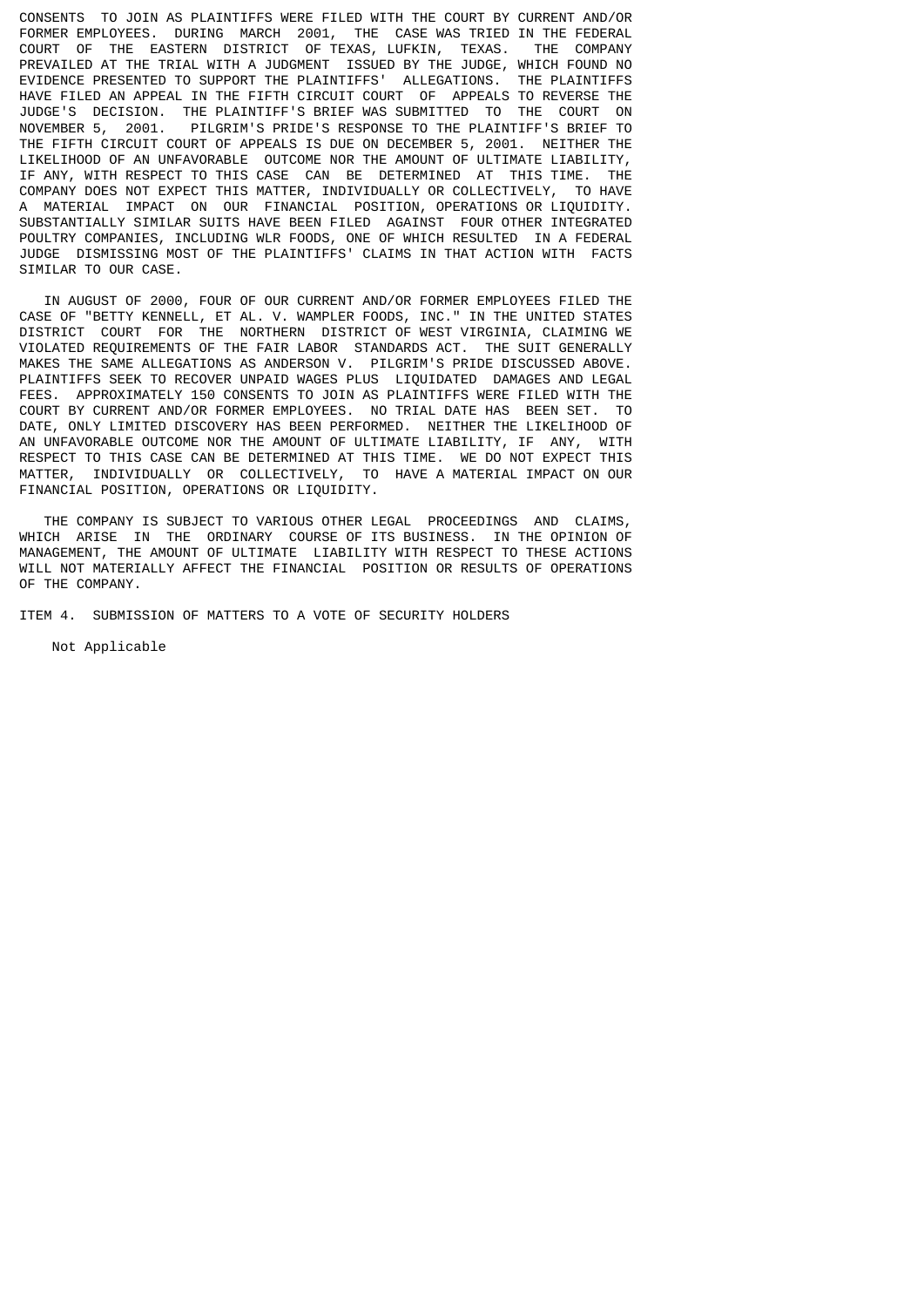### PART II

## ITEM 5. MARKET FOR THE REGISTRANT'S COMMON STOCK AND RELATED SECURITY HOLDER MATTERS

### QUARTERLY STOCK PRICES AND DIVIDENDS

 High and low sales prices of and dividends on the Company's Class B and Class A common stock for the periods indicated were:

|                      |  |         | Prices |        | Prices |       |                  |
|----------------------|--|---------|--------|--------|--------|-------|------------------|
|                      |  |         | 2001   |        | 2000   |       | <b>DIVIDENDS</b> |
| <b>OUARTER</b>       |  | HIGH    | LOW    | HIGH   | LOW    | 2001  | 2000             |
| Class B Common Stock |  |         |        |        |        |       |                  |
| First                |  | \$8.15  | \$6.03 | \$9.00 | \$6.25 | \$.01 | \$.01            |
| Second               |  | 12.33   | 7.67   | 8.56   | 6.25   | .01   | .01              |
| Third                |  | 12.55   | 9.43   | 8.31   | 6.75   | .01   | .01              |
| Fourth               |  | 15.35   | 11.90  | 7.81   | 6.63   | .01   | .01              |
| Class A Common Stock |  |         |        |        |        |       |                  |
| First                |  | 5.72    | 4.46   | 7.00   | 4.63   | .01   | .01              |
| Second               |  | 8.42    | 5.47   | 6.63   | 4.50   | .01   | .01              |
| Third                |  | 8.74    | 6.63   | 6.13   | 4.06   | .01   | .01              |
| Fourth               |  | \$10.98 | \$7.50 | \$5.69 | \$4.81 | \$.01 | \$.01            |

 The Company's Class B common stock (ticker symbol "CHX") and Class A common stock (ticker symbol "CHX.A") are traded on the New York Stock Exchange. The Company estimates there were approximately 21,800 and 23,925 holders (including individual participants in security position listings) of the Company's Class A and Class B common stock, respectively, as of November 8, 2001. See Note F-Common Stock, of the Notes to Consolidated Financial Statements for additional discussion of the Company's common stock.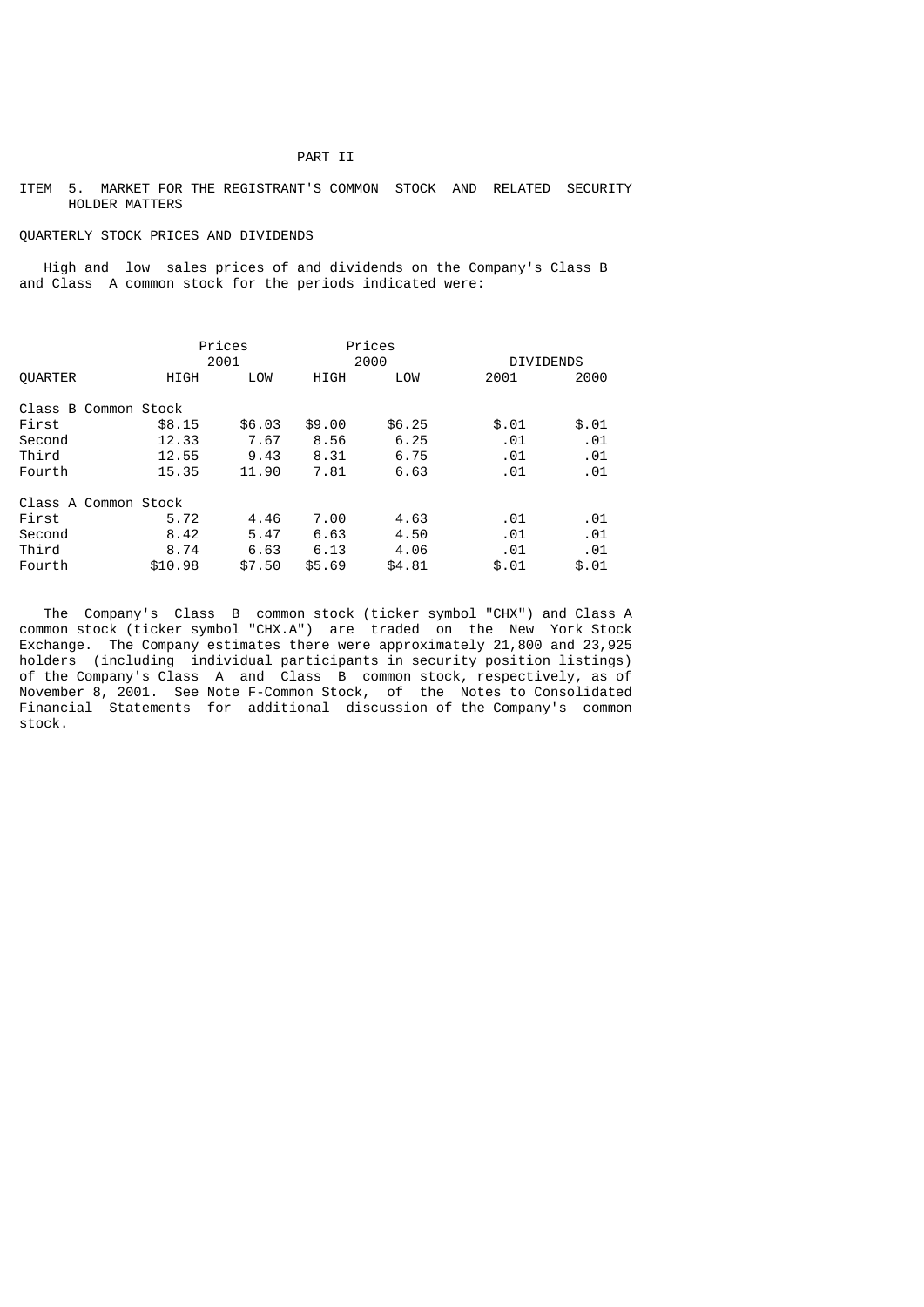| (IN THOUSANDS, EXCEPT PER SHARE DATA)                                                                 | 2001(a)        | 2000                 | 1999(b)                                                      | TEN YEARS ENDED SEPTEMBER 29, 2001<br>1998 | 1997                 |
|-------------------------------------------------------------------------------------------------------|----------------|----------------------|--------------------------------------------------------------|--------------------------------------------|----------------------|
| INCOME STATEMENT DATA:<br>Net Sales \$2,214,712                                                       |                |                      | early<br>$$1,499,439$ $$1,357,403$ $$1,331,545$ $$1,277,649$ | 136, 103                                   | 114,467              |
| Operating income<br>$(loss)$ 94,542 80,488<br>Income (loss) before<br>income taxes and                |                |                      | 109,504                                                      |                                            | 77,256 63,894        |
| extraordinary<br>charge<br>Interest expense,                                                          | 63, 294        | 62,786               | 90,904                                                       | 56,522                                     | 43,824               |
| net<br>Income tax expense                                                                             | 30,775         | 17,779               | 17,666                                                       | 20,148                                     | 22,075               |
| $(benefit)$ 21,263<br>Income (loss)before                                                             |                | 10,442               | 25,651                                                       | 6,512                                      | 2,788                |
| extraordinary<br>charge<br>Extraordinary charge--<br>early repayment of<br>debt, net                  | 42,031         | 52,344               | 65, 253                                                      | 50,010                                     | 41,036               |
| of tax<br>Net income (loss) 41,137                                                                    | (894)          | 52,344               | 65, 253                                                      | 50,010                                     | 41,036               |
| PER COMMON SHARE DATA(C)<br>Income (loss)before<br>extraordinary                                      |                |                      |                                                              |                                            |                      |
| charge<br>Extraordinary<br>charge -<br>early repayment                                                | \$1.02         | \$1.27               | \$1.58                                                       | \$1.21                                     | \$0.99               |
| of debt                                                                                               | (0.02)         | $\sim$ $ -$          | $- -$                                                        | $- -$                                      | $- -$                |
| Net income (loss) 1.00                                                                                |                | 1.27                 | 1.58                                                         | 1.21<br>0.04                               | 0.99                 |
| Cash dividends<br>Book Value                                                                          | 0.06<br>9.27   | 0.06<br>8.33         | 0.045<br>7.11                                                | 5.58                                       | 0.04<br>4.41         |
| BALANCE SHEET SUMMARY:<br>Working capital \$ 203,450<br>Total assets 1, 215, 695<br>Notes payable and |                | \$124,531<br>705,420 |                                                              | \$154,242 \$147,040<br>655,762 601,439     | \$133,542<br>579,124 |
| current maturities of<br>long-term debt 5,099<br>Long-term debt, less                                 |                | 4,657                | 4,353                                                        | 5,889                                      | 11,596               |
| current<br>maturities<br>Total stockholders'                                                          | 467,242        | 165,037              | 183,753                                                      | 199,784                                    | 224,743              |
| equity                                                                                                | 380,932        | 342,559              | 294, 259                                                     | 230,871                                    | 182,516              |
| CASH FLOW SUMMARY:                                                                                    |                |                      |                                                              |                                            |                      |
| Operating cash<br>flow<br>Depreciation &                                                              | \$87,833       | \$130,803            | \$81,452                                                     | \$85,016                                   | \$49,615             |
| amortization(d) 55,390<br>Capital                                                                     |                | 36,027               | 34,536                                                       | 32,591                                     | 29,796               |
| expenditures<br><b>Business</b>                                                                       | 112,632        | 92,128               | 69,649                                                       | 53,518                                     | 50,231               |
| acquisitions 239,539<br>Financing                                                                     |                | $ -$                 |                                                              | $- -$                                      |                      |
| activities, net 254,382                                                                               |                |                      | $(22, 619)$ $(19, 634)$ $(32, 498)$                          |                                            | 348                  |
| CASHFLOW RATIOS:<br>EBITDA(e)<br>EBITDA/interest                                                      | 147,666        | 115,356              | 142,043                                                      | 108,268                                    | 94,782               |
| expense, net<br>Senior secured                                                                        | 4.80x          | 6.49x                | 8.04x                                                        | 5.37x                                      | 4.29x                |
| debt/EBITDA<br>Total debt/EBITDA                                                                      | 1.84x<br>3.20x | .69x<br>1.47x        | .67x<br>1.32x                                                | 1.02x<br>1.90x                             | 1.45x<br>2.49x       |
| KEY INDICATORS (AS A PERCENTAGE OF NET SALES):<br>Gross margin<br>Selling,<br>general and             | 9.7%           | 11.1%                | 13.7%                                                        | 10.2%                                      | 9.0%                 |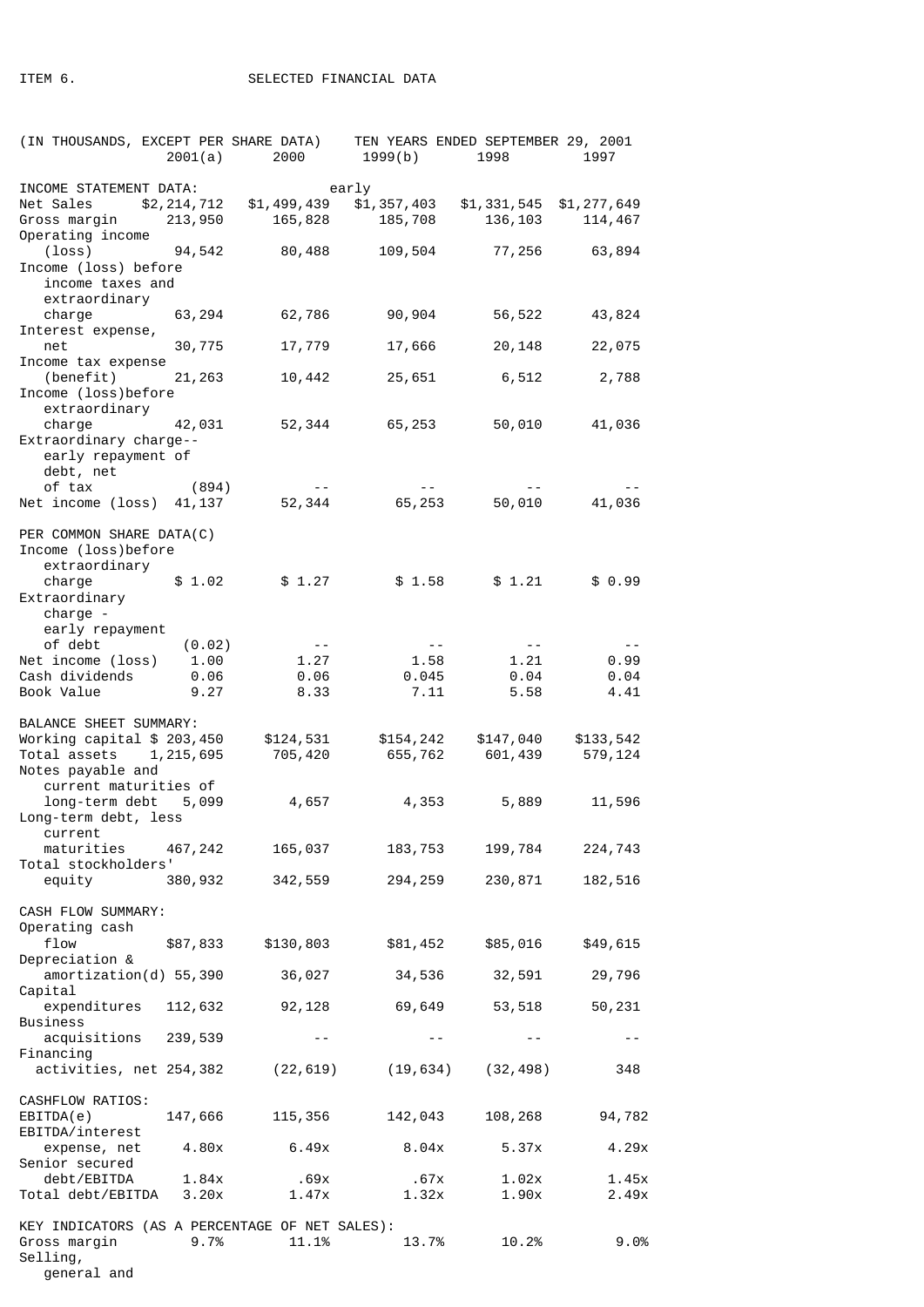| administrative<br>expenses   | 5.4% | 5.7% | 5.6% | 4.4% | 4.0% |  |
|------------------------------|------|------|------|------|------|--|
| Operating                    |      |      |      |      |      |  |
| income (loss)                | 4.3% | 5.4% | 8.1% | 5.8% | 5.0% |  |
| Interest                     |      |      |      |      |      |  |
| expense, net                 | 1.4% | 1.2% | 1.3% | 1.5% | 1.7% |  |
| Net income (loss)            | 1.9% | 3.5% | 4.8% | 3.8% | 3.2% |  |
| (See page 30 for footnotes.) |      |      |      |      |      |  |

| (IN THOUSANDS, EXCEPT PER SHARE DATA)                                                                       | 1996                             | 1995                                                        | 1994                                                                                                      | TEN YEARS ENDED SEPTEMBER 29, 2001<br>1993(b) | 1992                                    |
|-------------------------------------------------------------------------------------------------------------|----------------------------------|-------------------------------------------------------------|-----------------------------------------------------------------------------------------------------------|-----------------------------------------------|-----------------------------------------|
| Income Statement Data:<br>Net sales \$1,139,310<br>Gross margin 70,640<br>Operating income                  |                                  | \$931,806<br>74,144                                         | \$922,609<br>110,827                                                                                      | \$887,843<br>106,036                          | \$817,361<br>32,802                     |
| $(\text{loss})$<br>Income (loss) before<br>income taxes and                                                 | 21,504                           | 24,930                                                      | 59,698                                                                                                    | 56,345                                        | (12, 475)                               |
| extraordinary<br>charge                                                                                     | 47                               | 2,091                                                       | 42,448                                                                                                    | 32,838                                        | (33, 712)                               |
| Interest expense,<br>net                                                                                    | 21,539                           | 17,483                                                      | 19,175                                                                                                    | 25,719                                        | 22,502                                  |
| Income tax expense<br>(benefit)<br>Income (loss) before                                                     | 4,551                            | 10,058                                                      | 11,390                                                                                                    | 10,543                                        | (4, 048)                                |
| extraordinary<br>charge<br>Extraordinary charge--<br>early repayment                                        | (4, 504)                         | (7,967)                                                     | 31,058                                                                                                    |                                               | 22, 295 (29, 664)                       |
| of debt, net<br>of tax<br>Net income (loss) (7,284) (7,967)                                                 | (2,780)                          | $\mathcal{L}_{\text{max}}$ , and $\mathcal{L}_{\text{max}}$ | $\label{eq:2.1} \mathcal{L}(\mathcal{L}) = \mathcal{L}(\mathcal{L}) = \mathcal{L}(\mathcal{L})$<br>31,058 | (1, 286)                                      | 21,009 (29,664)                         |
| Per Common Share Data(c)<br>Income (loss) before<br>extraordinary                                           |                                  |                                                             |                                                                                                           |                                               |                                         |
| charge<br>Extraordinary charge--<br>early repayment                                                         | \$ (0.11)                        | \$ (0.19)                                                   | \$0.75                                                                                                    | \$0.54                                        | \$(0.83)                                |
| of debt<br>Net income (loss)<br>Cash dividends<br>Book value                                                | (0.07)<br>(0.18)<br>0.04<br>3.46 | $\sim$ $ -$<br>(0.19)<br>0.04<br>3.67                       | $\sim$ $ -$<br>0.75<br>0.04<br>3.91                                                                       | (0.03)<br>0.51<br>0.02<br>3.20                | $\frac{1}{2}$<br>(0.83)<br>0.04<br>2.71 |
| Balance Sheet Summary:<br>Working capital 88,455<br>Total assets<br>Notes payable and<br>current maturities | \$536,722                        | 88,395<br>\$497,604                                         | 99,724<br>\$438,683                                                                                       | 72,688<br>\$422,846                           | 11,227<br>\$434,566                     |
| of long-term<br>debt<br>Long-term debt, less                                                                | 35,850                           | 18,187                                                      | 4,493                                                                                                     | 25,643                                        | 86,424                                  |
| current<br>maturities<br>Total stockholders'                                                                | 198,334                          | 182,988                                                     | 152,631                                                                                                   | 159,554                                       | 131,534                                 |
| equity                                                                                                      | 143, 135                         | 152,074                                                     | 161,696                                                                                                   | 132, 293                                      | 112, 112                                |
| Cash Flow Summary:<br>Operating cash<br>flow                                                                | \$11,391                         | \$32,712                                                    | \$60,664                                                                                                  | \$44,970                                      | \$(1, 573)                              |
| Depreciation &<br>ammortization(d) 28,024                                                                   |                                  | 26,127                                                      | 25,177                                                                                                    | 26,034                                        | 24,090                                  |
| Capital<br>expenditures 34,314<br><b>Business</b>                                                           |                                  | 35,194                                                      | 25,547                                                                                                    | 15, 201                                       | 18,043                                  |
| acquisitions<br>Financing                                                                                   | $  \,$                           | 36,178                                                      | $- -$                                                                                                     | $- -$                                         | $ -$                                    |
| activities, net 27,313                                                                                      |                                  | 40,173                                                      |                                                                                                           | $(30, 291)$ $(40, 339)$                       | 25, 110                                 |
| Cashflow Ratios:<br>EBITDA(e)<br>EBITDA/interest                                                            | 47,849                           | 49,811                                                      | 83,658                                                                                                    | 79,222                                        | 10,955                                  |
| expense, net<br>Senior secured debt/                                                                        | 2.22x                            | 2.85x                                                       | 4.36x                                                                                                     | 3.08x                                         | .48x                                    |
| EBITDA                                                                                                      | 2.26x                            | 1.79x                                                       | .70x                                                                                                      | .94x                                          | 9.40x                                   |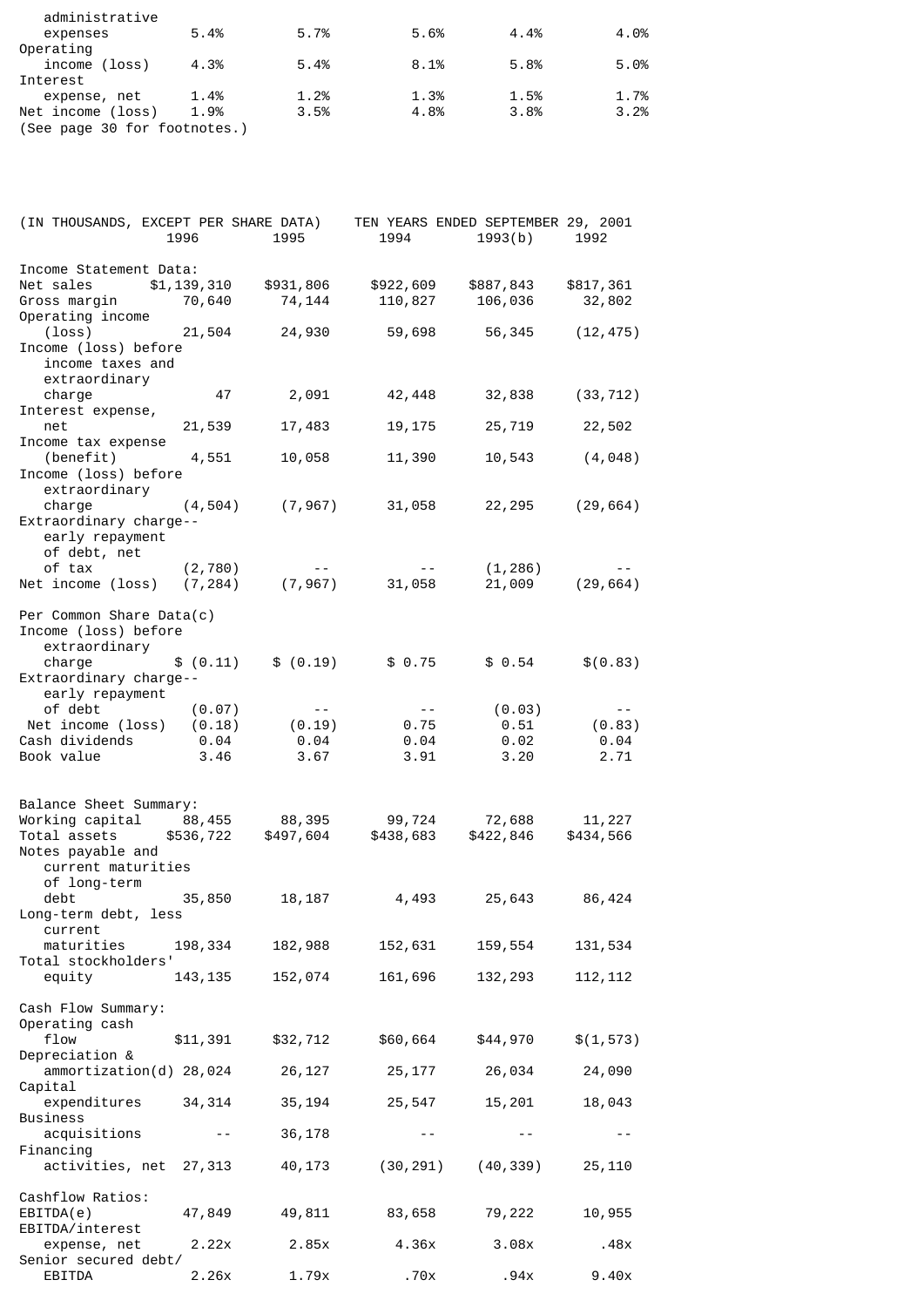| Total debt/EBITDA                              | 4.89x                | 4.04x | 1.88x | 2.34x | 20.17x |  |  |  |  |
|------------------------------------------------|----------------------|-------|-------|-------|--------|--|--|--|--|
| Key Indicators (as a percentage of net sales): |                      |       |       |       |        |  |  |  |  |
| Gross margin                                   | 6.2%                 | 8.0%  | 12.0% | 11.9% | 4.0%   |  |  |  |  |
|                                                | Selling, general and |       |       |       |        |  |  |  |  |
| administrative                                 |                      |       |       |       |        |  |  |  |  |
| expenses                                       | 4.3%                 | 5.3%  | 5.5%  | 5.6%  | 5.7%   |  |  |  |  |
| Operating income                               |                      |       |       |       |        |  |  |  |  |
| $(\text{loss})$                                | 1.9%                 | 2.7%  | 6.5%  | 6.3%  | (1.6%) |  |  |  |  |
| Interest expense, net 1.9%                     |                      | 1.9%  | 2.1%  | 2.9%  | 2.8%   |  |  |  |  |
| Net income (loss)                              | (0.6%)               | (0.9% | 3.4%  | 2.4%  | (3.6%) |  |  |  |  |

- (A) THE COMPANY ACQUIRED WLR FOODS ON JANUARY 27, 2001 FOR \$239.5 MILLION AND THE ASSUMPTION OF \$45.5 MILLION OF INDEBTEDNESS. THE ACQUISITION HAS BEEN ACCOUNTED FOR AS A PURCHASE, AND THE RESULTS OF OPERATIONS FOR THIS ACQUISITION HAVE BEEN INCLUDED IN OUR CONSOLIDATED RESULTS OF OPERATIONS SINCE THE ACQUISITION DATE.
- (B) FISCAL 1999 AND 1993 HAD 53 WEEKS
- HISTORICAL PER SHARE AMOUNTS REPRESENT BOTH BASIC AND DILUTED AND HAVE (C) BEEN RESTATED TO GIVE EFFECT TO A STOCK DIVIDEND ISSUED ON JULY 30, BEEN RESTATED TO GIVE EFFECT TO A STOCK DIVIDEND ISSUED ON JULY 30, 1999. SEE NOTE F OF THE CONSOLIDATED FINANCIAL STATEMENTS OF THE COMPANY.
- (D) INCLUDES AMORTIZATION OF CAPITALIZED FINANCING COSTS OF APPROXIMATELY \$0.9 MILLION, \$1.2 MILLION, \$1.1 MILLION, \$1.0 MILLION, \$0.9 MILLION, \$1.8 MILLION, \$1.1 MILLION, \$1.3 MILLION, \$1.6 MILLION AND \$0.5 MILLION IN FISCAL YEARS 2001, 2000, 1999, 1998, 1997, 1996, 1995, 1994, 1993 AND 1992, RESPECTIVELY.
- (E) "EBITDA" IS DEFINED AS THE SUM OF NET INCOME (LOSS) BEFORE EXTRAORDINARY CHARGES, INTEREST, TAXES, DEPRECIATION AND AMORTIZATION. EBITDA IS PRESENTED BECAUSE WE BELIEVE IT IS FREQUENTLY USED BY SECURITIES ANALYSTS, INVESTORS AND OTHER INTERESTED PARTIES IN THE EVALUATION OF COMPANIES. EBITDA IS NOT A MEASUREMENT OF FINANCIAL PERFORMANCE UNDER GENERALLY ACCEPTED ACCOUNTING PRINCIPLES AND SHOULD NOT BE CONSIDERED AS AN ALTERNATIVE TO CASH FLOW FROM OPERATING ACTIVITIES OR AS A MEASURE OF LIQUIDITY OR AN ALTERNATIVE TO NET INCOME AS INDICATORS OF OUR OPERATING PERFORMANCE OR ANY OTHER MEASURES OF PERFORMANCE DERIVED IN ACCORDANCE WITH GENERALLY ACCEPTED ACCOUNTING PRINCIPLES.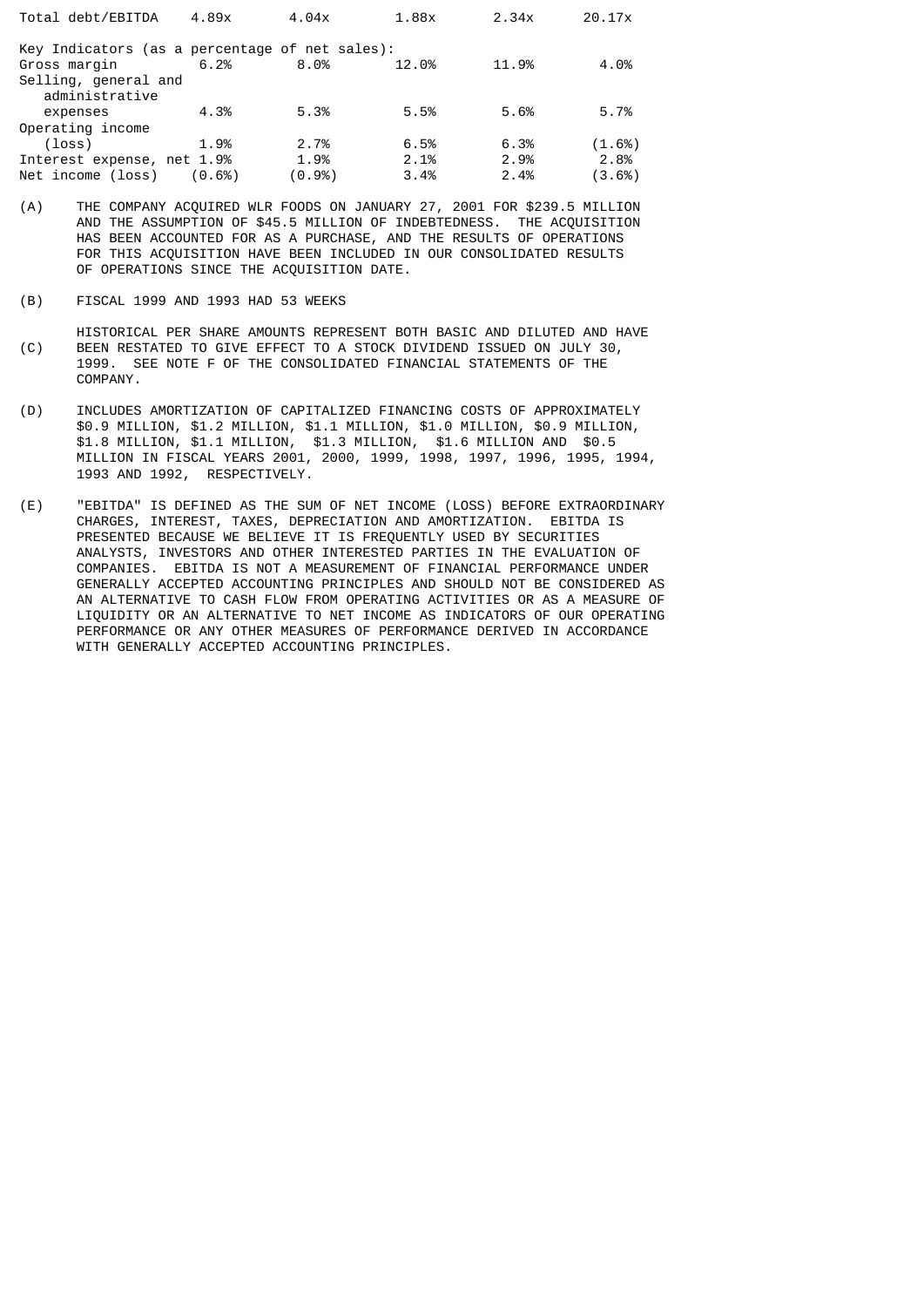ITEM 7. MANAGEMENT'S DISCUSSION AND ANALYSIS OF RESULTS OF OPERATIONS AND FINANCIAL CONDITION

## FORWARD-LOOKING STATEMENTS

 Statements of our intentions, beliefs, expectations or predictions for the future, denoted by the words "anticipate," "believe," "estimate," "expect," "project," "imply," "intend," "foresee" and similar expressions, are forward-looking statements that reflect our current views about future events and are subject to risks, uncertainties and assumptions. Such risks, uncertainties and assumptions include the following:

- Matters affecting the poultry industry generally, including fluctuations in the commodity prices of feed ingredients, chicken and turkey;
- Management of our cash resources, particularly in light of our substantial leverage;
- Restrictions imposed by, and as a result of, our substantial leverage;
- Currency exchange rate fluctuations, trade barriers, exchange controls, expropriation and other risks associated with foreign operations;
- Changes in laws or regulations affecting our operations, as well as competitive factors and pricing pressures;
- Inability to effectively integrate WLR Foods or realize the associated cost savings and operating synergies currently anticipated; and
- The impact of uncertainties of litigation as well as other risks described in our filings with the Securities and Exchange Commission.

 Actual results could differ materially from those projected in these forward-looking statements as a result of these factors, among others, many of which are beyond our control.

#### GENERAL

 Profitability in the poultry industry is materially affected by the commodity prices of feed ingredients, chicken and turkey, which are determined by supply and demand factors. As a result, the chicken and turkey industries are subject to cyclical earnings fluctuations. Cyclical earnings fluctuations can be mitigated somewhat by:

- Business strategy;
- Product mix;
- Sales and marketing plans; and
- Operating efficiencies.

 In an effort to reduce price volatility and to generate higher, more consistent profit margins, we have concentrated on the production and marketing of prepared foods products. Prepared foods products generally have higher profit margins than our other products. Also, the production and sale in the U.S. of prepared foods products reduce the impact of the costs of feed ingredients on our profitability. Feed ingredient purchases are the single largest component of our cost of goods sold, representing approximately 30.1% of our consolidated cost of goods sold in fiscal 2001. The production of feed ingredients is positively or negatively affected primarily by weather patterns throughout the world, the global level of supply inventories and demand for feed ingredients, and the agricultural policies of the United States and foreign governments. As further and foreign governments. As further processing is performed, feed ingredient costs become a decreasing percentage of a product's total production cost, thereby reducing their impact on our profitability. Products sold in this form enable us to charge a premium, reduce the impact of feed ingredient costs on our profitability and improve and stabilize our profit margins.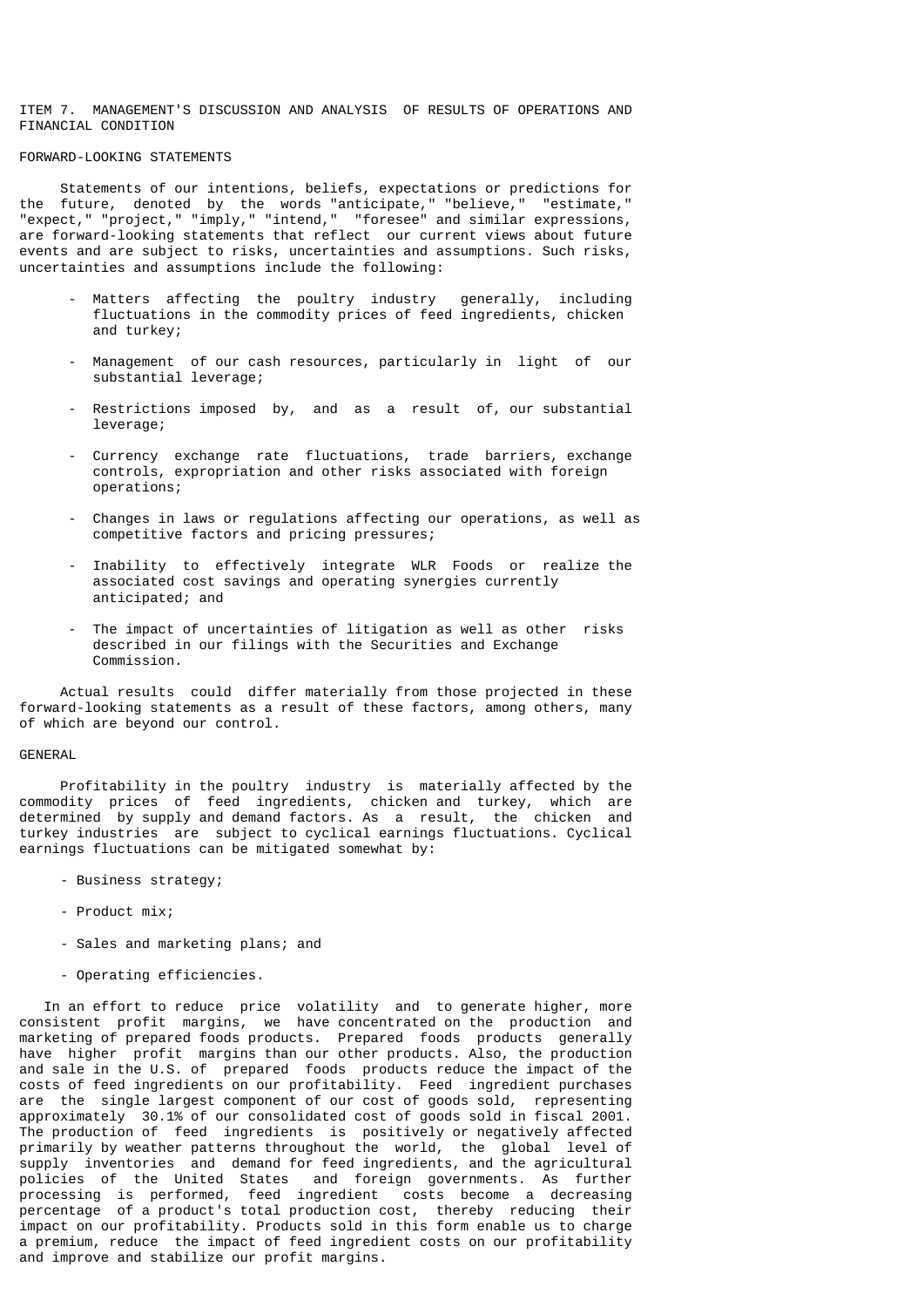#### BUSINESS SEGMENTS

 Since the acquisition of WLR Foods on January 27, 2001, we operate in two reportable business segments as (1) a producer of chicken and other products and (2) a producer of turkey products.

 Our chicken and other products segment primarily includes sales of chicken products we produce and purchase for resale in the United States and Mexico, but also includes the sale of table eggs, and feed. Our chicken and other products segment conducts separate operations in the United States and Mexico and is reported as two separate geographical areas. Our turkey segment includes sales of turkey products produced in our turkey operation recently acquired from WLR Foods, whose operations are exclusively in the United States.

 Inter-area sales and inter-segment sales, which are not material, are accounted for at prices comparable to normal trade customer sales. Corporate expenses are included with chicken and other products.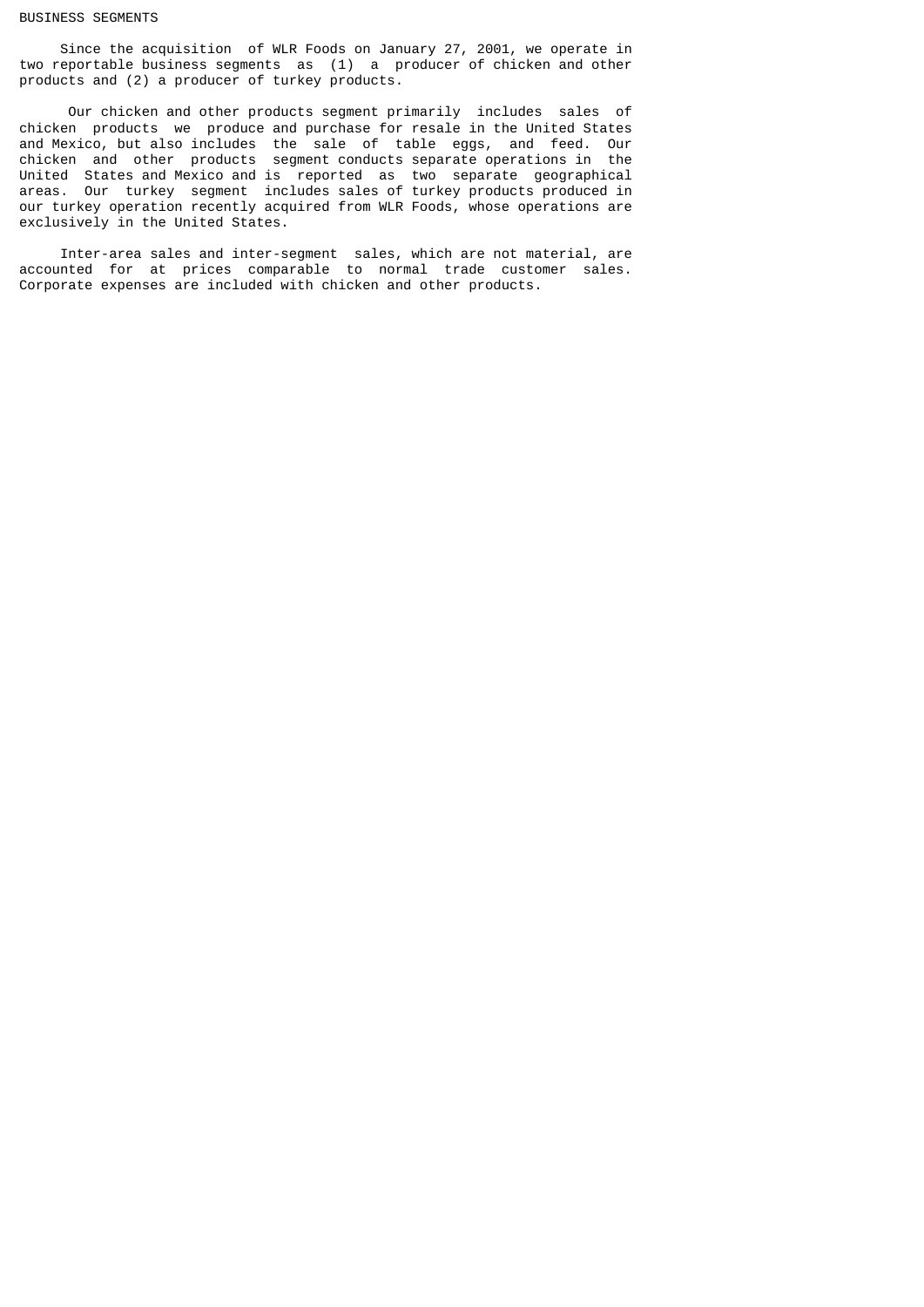The following table presents certain information regarding our segments:

|                                                                                          | SEPTEMBER 29,<br>2001(A)          |             | FISCAL YEAR ENDED<br>SEPTEMBER 30,<br>2000 |             | OCTOBER 2,<br>1999          |
|------------------------------------------------------------------------------------------|-----------------------------------|-------------|--------------------------------------------|-------------|-----------------------------|
|                                                                                          | $(52 \, \text{WEEKS})$            |             | (52 WEEKS)<br>(IN THOUSANDS)               |             | (53 WEEKS)                  |
| NET SALES TO CUSTOMERS:                                                                  |                                   |             |                                            |             |                             |
| Chicken and Other Products:                                                              |                                   |             |                                            |             |                             |
| United States                                                                            | \$1,652,199                       | \$1,192,077 |                                            | \$1,102,903 |                             |
| Mexico                                                                                   | 323,678                           | 307,362     |                                            |             | 254,500                     |
| Sub-total                                                                                | 1,975,877                         | 1,499,439   |                                            |             | 1,357,403                   |
| Turkey                                                                                   | 238,835                           |             |                                            |             |                             |
| Total                                                                                    | \$2,214,712                       |             | \$1,499,439                                |             | \$1,357,403                 |
| OPERATING INCOME:<br>Chicken and Other Products:<br>United States<br>Mexico<br>Sub-total | \$<br>78,096<br>12, 157<br>90,253 | \$          | 45,928<br>34,560<br>80,488                 | \$          | 88,177<br>21,327<br>109,504 |
| Turkey<br>Total                                                                          | \$<br>4,289                       | \$          |                                            | \$          |                             |
| Depreciation and Amortization(b)<br>Chicken and Other Products:                          | 94,542                            |             | 80,488                                     |             | 109,504                     |
| United States                                                                            | \$<br>38,155                      | \$          | 24,444                                     | \$          | 23, 185                     |
| Mexico                                                                                   | 11,962                            |             | 11,583                                     |             | 11,351                      |
| Sub-total                                                                                | 50, 117                           |             | 36,027                                     |             | 34,536                      |
| Turkey                                                                                   | 5,273                             |             |                                            |             |                             |
| Total                                                                                    | \$<br>55,390                      | \$          | 36,027                                     | \$          | 34,536                      |
|                                                                                          |                                   |             |                                            |             |                             |

(a) The acquisition of WLR Foods has been accounted for as a purchase, and the results of operations for this acquisition have been included in our consolidated results of operating since January 27, 2001, the acquisition date.

(b) INCLUDES AMORTIZATION OF CAPITALIZED FINANCING COSTS OF APPROXIMATELY \$0.9 MILLION, \$1.2 MILLION AND \$1.1 MILLION IN FISCAL YEARS 2001, 2000 AND 1999, RESPECTIVELY.

The following table presents certain items as a percentage of net sales for the periods indicated:

|      | 2000              | 1999   |
|------|-------------------|--------|
|      |                   | 100.0% |
| 90.3 | 88.9              | 86.3   |
| 9.7  | 11.1              | 13.7   |
|      |                   |        |
| 5.4  | 5.7               | 5.6    |
| 4.3  | 5.4               | 8.1    |
| 1.4  | 1.2               | 1.3    |
| 2.9  | 4.2               | 6.7    |
| 1.9  | 3.5               | 4.8    |
|      | 2001(a)<br>100.0% | 100.0% |

(a) The acquisition of WLR Foods has been accounted for as a purchase, and the results of operations for this acquisition have been included in our consolidated results of operating since January 27, 2001, the acquisition date.

## RESULTS OF OPERATIONS

## FISCAL 2001 COMPARED TO FISCAL 2000

 On January 27, 2001, we completed the acquisition of WLR Foods, a vertically integrated producer of chicken and turkey products located in the eastern United States. Accordingly, 35 weeks of operations of the former WLR Foods are included in our results for fiscal 2001.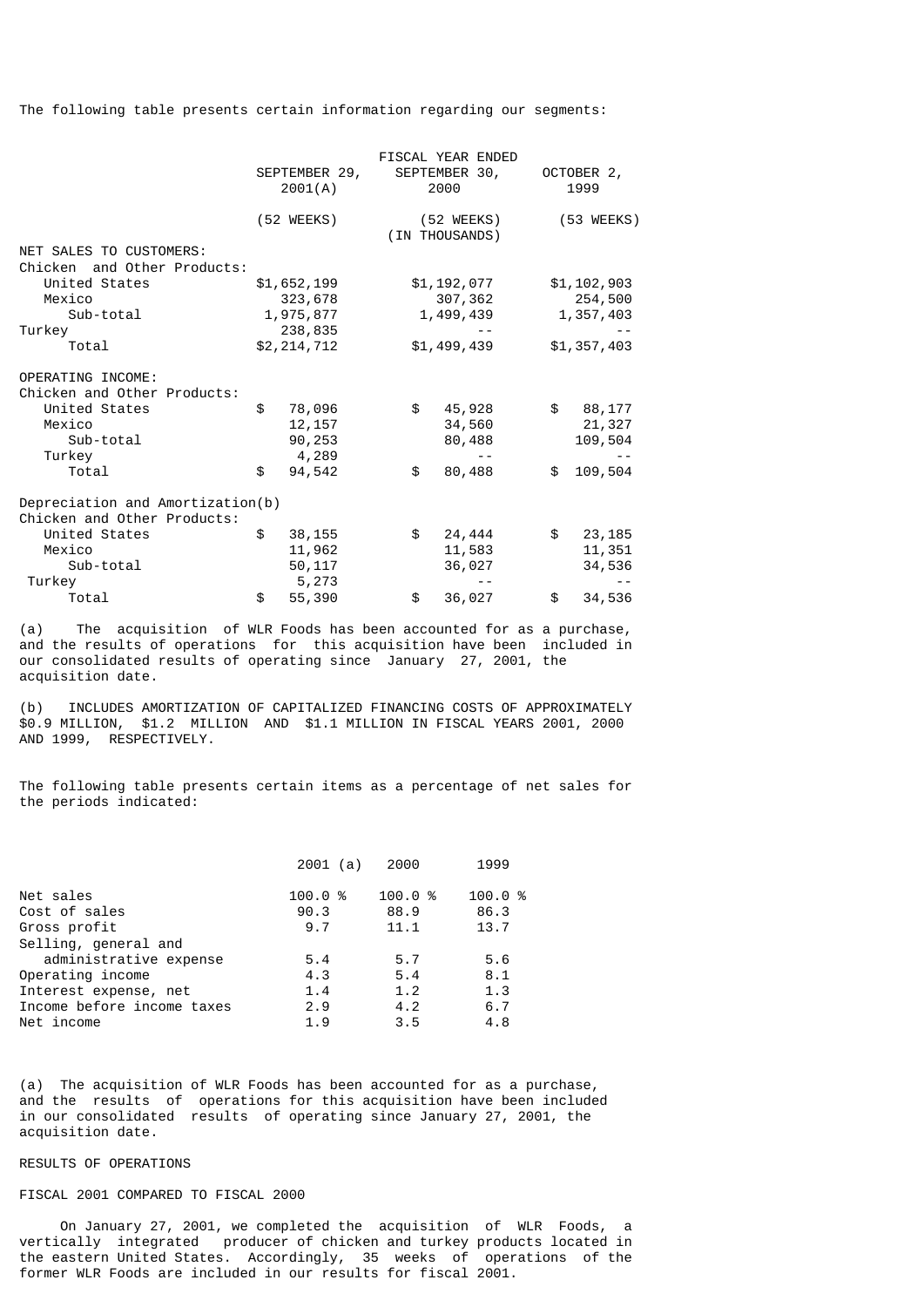CONSOLIDATED NET SALES. Consolidated net sales were \$2.2 billion for fiscal 2001, an increase of \$715.3 million, or 47.7%, from fiscal 2000. The increase in consolidated net sales resulted from a \$422.0 million increase in U.S. chicken sales to \$1.5 billion, a \$238.8 million increase in turkey sales, a \$38.2 million increase in sales of other U.S. products to \$179.9 million and by a \$16.3 million increase in Mexico chicken sales to \$323.7 million. The increase in U.S. chicken sales was primarily due to a 35.6% increase in dressed pounds produced, which resulted primarily from the acquisition of WLR Foods, and to a 3.4% increase in total revenue per dressed pound produced. The increase in turkey sales was due to the acquisition of WLR Foods. The \$38.2 million increase in sales of other U.S. products to \$179.9 million was primarily due to the acquisition of WLR Foods and higher prices in our commercial egg operations. The \$16.3 million increase in Mexico chicken sales was primarily due to a 13.4% increase in dressed pounds produced offset partially by a 7.1% decrease in average revenue per dressed pound produced, primarily due to lower prices caused by an over supply of chicken.

 COST OF SALES. Consolidated cost of sales were \$2.0 billion in fiscal 2001, an increase of \$667.2 million, or 50.0%, compared to fiscal 2000. The U.S. operations accounted for \$630.8 million of the increase in the cost of sales and our Mexico operations accounted for \$36.4 million of the increase.

 The cost of sales increase in our U.S. operations of \$630.8 million was due primarily to the acquisition of WLR Foods, \$222.6 million of which related to the turkey operations, but also resulted from increased production of higher cost prepared foods products, higher energy costs and higher feed ingredient costs.

 The \$36.4 million cost of sales increase in our Mexico operations was primarily due to a 13.4% increase in dressed pounds produced.

 GROSS PROFIT. Gross profit was \$214.0 million for fiscal 2001, an increase of \$48.1 million, or 29.0%, over the same period last year, due primarily to the acquisition of WLR Foods. Gross profit as a percentage of sales decreased to 9.7% in fiscal 2001, primarily from 11.1% in fiscal 2000 due primarily to lower sale prices in Mexico.

 SELLING, GENERAL AND ADMINISTRATIVE EXPENSES. Consolidated selling, general and administrative expenses were \$119.4 million in fiscal 2001 and \$85.3 million in fiscal 2000. The \$34.1 million increase was due primarily to the acquisition of WLR Foods and certain integration costs related thereto. Consolidated selling, general and administrative expenses as a percentage of sales decreased in fiscal 2001 to 5.4%, compared to 5.7% in fiscal 2000, due primarily to synergies resulting from the WLR acquisition.

 OPERATING INCOME. Consolidated operating income was \$94.5 million for fiscal 2001, an increase of \$14.1 million when compared to fiscal 2000, resulting primarily from higher volumes from the acquisition of WLR Foods and higher sales prices in U.S.

 INTEREST EXPENSE. Consolidated net interest expense increased 73.1% to \$30.8 million in fiscal 2001, when compared to \$17.8 million for fiscal 2000, due to higher outstanding balances incurred for the acquisition of WLR Foods.

 INCOME TAX EXPENSE. Consolidated income tax expense in fiscal 2001 increased to \$21.3 million compared to an expense of \$10.4 million in fiscal 2000. This increase resulted from higher U.S. pre-tax earnings in fiscal 2001 than in fiscal 2000.

### FISCAL 2000 COMPARED TO FISCAL 1999:

 NET SALES. Consolidated net sales were \$1.5 billion for fiscal 2000, an increase of \$142.0 million, or 10.5%, from fiscal 1999. The increase in consolidated net sales resulted from an \$86.9 million increase in U.S. chicken sales to \$1.1 billion, a \$52.9 million increase in Mexico chicken sales to \$307.4 million and a \$2.3 million increase of sales of other U.S. products to \$141.7 million. The increase in U.S. chicken sales was<br>primarily due to an 8.6% increase in-dressed-pounds-produced. The  $\pi$  primarily due to an 8.6% increase in dressed pounds produced. increase in Mexico chicken sales was primarily due to a 13.7% increase in revenue per dressed pound and to a 6.2% increase in dressed pounds produced. The \$2.3 million increase in sales of other U.S. products was primarily due to higher selling prices in our Poultry By-Products division.

 COST OF SALES. Consolidated cost of sales was \$1.3 billion in fiscal 2000, an increase of \$161.9 million, or 13.8%, compared to fiscal 1999. The increase resulted primarily from a \$125.9 million increase in the cost of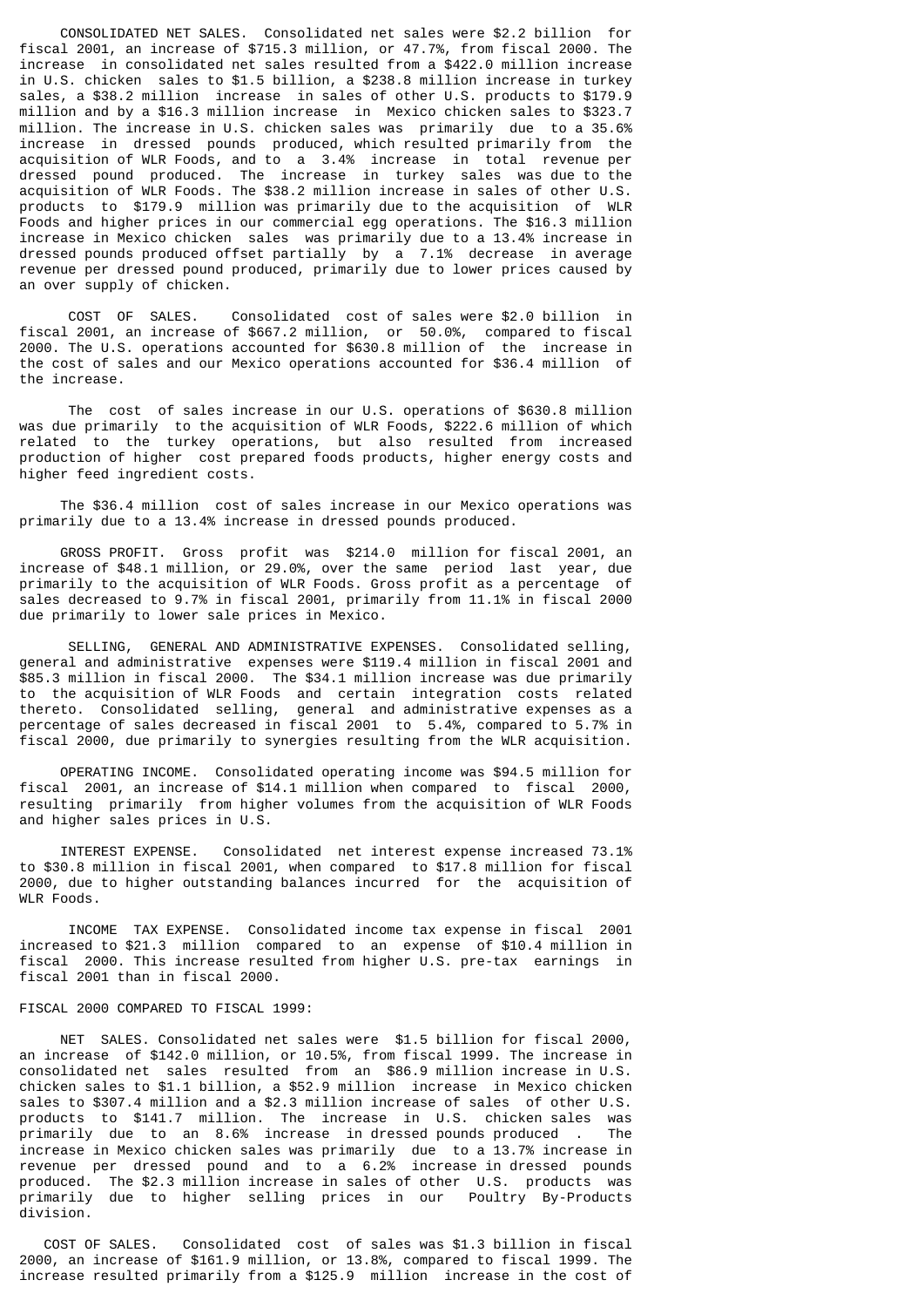sales of our U.S. operations and from a \$36.0 million increase in the cost of sales in our Mexico operations.

 The cost of sales increase in our U.S. operations of \$125.9 million was due primarily to an 8.6% increase in dressed pounds produced, a 4.0% increase in feed ingredient costs, increased production of higher-cost prepared food products, losses associated with the late January 2000 ice storm and a \$5.8 million write-off of accounts receivable from AmeriServe, which filed bankruptcy on January 31, 2000. AmeriServe was a significant distributor of products to fast food and casual dining restaurant chains, several of which are customers of the Company. The \$36.0 million cost of sales increase in our Mexico operations was primarily due to a 6.2% increase in dressed pounds produced and a 9.8% increase in average costs of sales per dressed pound produced caused primarily by the continued shift of production to a higher-valued product mix.

 GROSS PROFIT. Gross profit was \$165.8 million for fiscal 2000, a decrease of \$19.9 million, or 10.7%, over the same period last year. Gross profit as a percentage of sales decreased to 11.1% in fiscal 2000 from 13.7% in fiscal 1999. The lower gross profit resulted from lower net margins in our U.S. operations primarily due to lower selling prices realized for fresh chicken products, higher feed ingredient costs, losses associated with the late January 2000 ice storm and the AmeriServe writeoff, discussed above, offset in part by increased volume of prepared food chicken sales.

 Beginning in the fourth quarter of fiscal 1999, commodity chicken margins in the U.S. have been under pressure due, in part, to increased levels of chicken production in the U.S. To the extent that these trends continue, subsequent periods' gross margins could be negatively affected to the extent not offset by other factors such as those discussed under "- General" above.

 SELLING, GENERAL AND ADMINISTRATIVE EXPENSES. Consolidated selling, general and administrative expenses were \$85.3 million in fiscal 2000 and \$76.2 million in fiscal 1999. Consolidated selling, general and administrative expenses as a percentage of sales remained relatively stable in fiscal 2000 at 5.7% compared to 5.6% in fiscal 1999. The \$9.1 million increase in consolidated selling, general and administrative expenses was due to increased costs relating to our higher sales volumes.

 OPERATING INCOME. Consolidated operating income was \$80.5 million for fiscal 2000, a decrease of \$29.0 million, or 26.5%, when compared to fiscal 1999, resulting primarily from lower net U.S. margins due to lower selling prices realized for fresh chicken products, higher feed ingredient costs, losses associated with the late January 2000 ice storm and the AmeriServe write-off, discussed above, offset in part by increased volume of prepared food chicken sales.

 INTEREST EXPENSE. Consolidated net interest expense increased 0.6% to \$17.8 million in fiscal 2000, when compared to \$17.7 million for fiscal 1999, due to higher interest rates experienced in fiscal 2000 on lower outstanding debt levels.

 INCOME TAX EXPENSE. Consolidated income tax expense in fiscal 2000 decreased to \$10.4 million compared to an expense of \$25.7 million in fiscal 1999. This decrease resulted from lower U.S. earnings in fiscal 2000 than in fiscal 1999.

### LIQUIDITY AND CAPITAL RESOURCES

 WE MAINTAIN \$130.0 MILLION IN REVOLVING CREDIT FACILITIES AND \$400.0 MILLION IN A SECURED REVOLVING/TERM BORROWING FACILITY. THE \$400.0 MILLION REVOLVING/TERM BORROWING FACILITY PROVIDES FOR \$285.0 MILLION AND \$115.0 MILLION OF 10-YEAR AND 7-YEAR COMMITMENTS, RESPECTIVELY. BORROWINGS UNDER THESE FACILITIES ARE SPLIT PRO RATA BETWEEN THE 10-YEAR AND 7-YEAR MATURITIES AS THEY OCCUR. THE CREDIT FACILITIES PROVIDE FOR INTEREST AT RATES RANGING FROM LIBOR PLUS FIVE-EIGHTHS PERCENT TO LIBOR PLUS TWO AND THREE-QUARTERS PERCENT, DEPENDING UPON OUR TOTAL DEBT TO CAPITALIZATION RATIO. INTEREST RATES ON DEBT OUTSTANDING UNDER THESE FACILITIES AS OF SEPTEMBER 29, 2001 RANGED FROM LIBOR PLUS ONE AND ONE-QUARTER PERCENT TO LIBOR PLUS TWO AND ONE-QUARTER PERCENT. THESE FACILITIES ARE SECURED BY INVENTORY AND FIXED ASSETS OR ARE UNSECURED.

 AT SEPTEMBER 29, 2001, \$86.0 MILLION WAS AVAILABLE UNDER THE REVOLVING CREDIT FACILITIES AND \$225.0 MILLION WAS AVAILABLE UNDER THE REVOLVING/TERM BORROWING FACILITY.

 ON SEPTEMBER 7, 2001, WE AMENDED AND RESTATED OUR REVOLVING CREDIT AGREEMENT FOR MEXICO, INCREASING THE COMMITMENT FROM \$20.0 MILLION TO \$30.0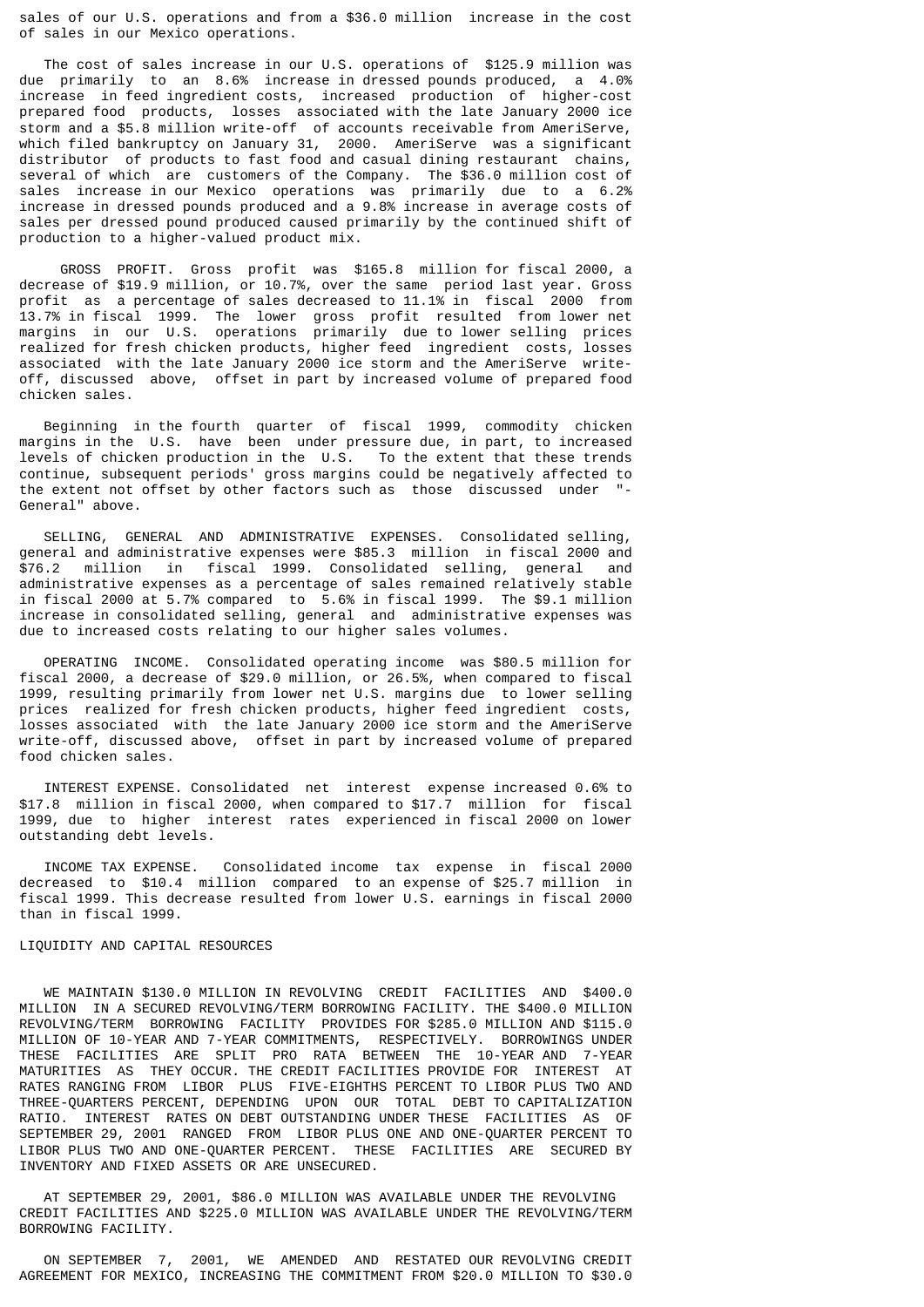MILLION. OUTSTANDING BORROWINGS UNDER THIS FACILITY ARE PRESENTLY \$30.0 MILLION, THE PROCEEDS OF WHICH WERE USED TO REDUCE CERTAIN OTHER DEBT.

 ON JUNE 26, 1998, WE ENTERED INTO AN ASSET SALE AGREEMENT TO SELL UP TO \$60 MILLION OF ACCOUNTS RECEIVABLE. IN CONNECTION WITH THE ASSET SALE AGREEMENT, WE SELL, ON A REVOLVING BASIS, CERTAIN OF OUR TRADE RECEIVABLES (THE "POOLED RECEIVABLES") TO A SPECIAL PURPOSE CORPORATION WHOLLY OWNED BY US, WHICH IN TURN SELLS A PERCENTAGE OWNERSHIP INTEREST TO THIRD PARTIES. AT SEPTEMBER 29, 2001 AND SEPTEMBER 30, 2000, AN INTEREST IN THESE POOLED RECEIVABLES OF \$58.5 MILLION AND \$35.4 MILLION, RESPECTIVELY, HAD BEEN SOLD TO THIRD PARTIES AND IS REFLECTED AS A REDUCTION IN ACCOUNTS RECEIVABLE. THESE TRANSACTIONS HAVE BEEN RECORDED AS SALES IN ACCORDANCE WITH FINANCIAL ACCOUNTING STANDARDS BOARD STATEMENT NO. 140, ACCOUNTING FOR TRANSFERS AND SERVICING OF FINANCIAL ASSETS AND EXTINGUISHMENTS OF LIABILITIES. THE GROSS PROCEEDS RESULTING FROM THE SALE ARE INCLUDED IN CASH FLOWS FROM OPERATING ACTIVITIES IN OUR CONSOLIDATED STATEMENTS OF CASH FLOWS. LOSSES ON THESE SALES WERE IMMATERIAL.

 ON JUNE 29, 1999, THE CAMP COUNTY INDUSTRIAL DEVELOPMENT CORPORATION ISSUED \$25.0 MILLION OF VARIABLE-RATE ENVIRONMENTAL FACILITIES REVENUE BONDS SUPPORTED BY LETTERS OF CREDIT OBTAINED BY PILGRIM'S PRIDE. WE MAY DRAW FROM THESE PROCEEDS OVER THE CONSTRUCTION PERIOD FOR NEW SEWAGE AND SOLID WASTE DISPOSAL FACILITIES AT A POULTRY BY-PRODUCTS PLANT TO BE BUILT IN CAMP COUNTY, TEXAS. WE ARE NOT REQUIRED TO BORROW THE FULL AMOUNT OF THE PROCEEDS FROM THE BONDS. ALL AMOUNTS BORROWED FROM THESE FUNDS WILL BE DUE IN 2029. THE AMOUNTS THAT WE BORROW WILL BE REFLECTED AS DEBT WHEN RECEIVED FROM THE CAMP COUNTY INDUSTRIAL DEVELOPMENT CORPORATION. THE INTEREST RATES ON AMOUNTS BORROWED WILL CLOSELY FOLLOW THE TAX-EXEMPT COMMERCIAL PAPER RATES. PRESENTLY, THERE ARE NO BORROWINGS OUTSTANDING UNDER THE BONDS.

 ON AUGUST 9, 2001, PILGRIM'S PRIDE ISSUED \$200.0 MILLION IN SENIOR UNSECURED NOTES WITH AN INTEREST RATE OF 9 5/8% MATURING ON SEPTEMBER 15, 2011. THE PROCEEDS FROM THE NOTES OFFERING WERE USED TO REDEEM THE REMAINING \$90.8 MILLION OUTSTANDING OF OUR 10 7/8% SENIOR SUBORDINATED NOTES DUE 2003. THE BALANCE OF THE PROCEEDS WAS USED TO REDUCE INDEBTEDNESS UNDER OUR \$400.0 MILLION REVOLVING/TERM BORROWING FACILITY.

 AT SEPTEMBER 29, 2001, OUR WORKING CAPITAL INCREASED TO \$203.5 MILLION AND OUR CURRENT RATIO INCREASED TO 1.85 TO 1, COMPARED WITH WORKING CAPITAL OF \$124.5 MILLION AND A CURRENT RATIO OF 1.86 TO 1 AT SEPTEMBER 30, 2000 AND WAS PRIMARILY DUE TO THE ACQUISITION OF WLR FOODS.

 TRADE ACCOUNTS AND OTHER RECEIVABLES WERE \$95.0 MILLION AT SEPTEMBER 29, 2001, COMPARED TO \$50.3 MILLION AT SEPTEMBER 30, 2000. THE 89.0% INCREASE IN TRADE ACCOUNTS AND OTHER RECEIVABLES WAS PRIMARILY DUE TO THE ACQUISITION OF WLR FOODS' TRADE RECEIVABLES AND OTHER ACCOUNTS PARTIALLY OFFSET BY THE SALE OF RECEIVABLES UNDER THE ASSET SALE AGREEMENT DISCUSSED ABOVE. EXCLUDING THE SALE OF RECEIVABLES, TRADE ACCOUNTS AND OTHER RECEIVABLES WOULD HAVE INCREASED TO \$153.5 MILLION IN FISCAL 2001 FROM \$85.7 MILLION IN FISCAL 2000.

 INVENTORIES WERE \$314.4 MILLION AT SEPTEMBER 29, 2001, COMPARED TO \$181.2 MILLION AT SEPTEMBER 30, 2000. THE \$133.2 MILLION, OR 73.5%, INCREASE IN INVENTORIES WAS PRIMARILY DUE TO THE ACQUISITION OF WLR FOODS.

ACCOUNTS PAYABLE AND ACCRUED EXPENSES WERE \$229.9 MILLION AT SEPTEMBER<br>29 2001 COMPARED TO \$139.8 MILLION AT SEPTEMBER 30 2000 THE 64.5% 2001, COMPARED TO \$139.8 MILLION AT SEPTEMBER 30, 2000. THE 64.5% INCREASE IN ACCOUNTS PAYABLE AND ACCRUED EXPENSES WAS PRIMARILY DUE TO THE ACQUISITION OF WLR FOODS.

 CAPITAL EXPENDITURES OF \$112.6 MILLION, \$92.1 MILLION AND \$69.6 MILLION, FOR FISCAL YEARS 2001, 2000 AND 1999, RESPECTIVELY, WERE PRIMARILY INCURRED TO ACQUIRE AND EXPAND CERTAIN FACILITIES, IMPROVE EFFICIENCIES, REDUCE COSTS AND FOR THE ROUTINE REPLACEMENT OF EQUIPMENT. WE ANTICIPATE SPENDING APPROXIMATELY \$65.0 MILLION IN FISCAL 2002 TO IMPROVE EFFICIENCIES AND FOR THE ROUTINE REPLACEMENT OF EQUIPMENT. WE EXPECT TO FINANCE SUCH EXPENDITURES WITH AVAILABLE OPERATING CASH FLOWS AND EXISTING CREDIT FACILITIES.

 CASH FLOWS PROVIDED BY OPERATING ACTIVITIES WERE \$87.8 MILLION, \$130.8 MILLION AND \$81.5 MILLION FOR THE FISCAL YEARS 2001, 2000 AND 1999, RESPECTIVELY. THE DECREASE IN CASH FLOWS PROVIDED BY OPERATING ACTIVITIES IN FISCAL 2001 COMPARED TO FISCAL 2000, WAS PRIMARILY DUE TO AN OVERALL INCREASE OF ACCOUNTS RECEIVABLE, DUE PRIMARILY TO A HIGHER LEVEL OF SALES ACTIVITY; INCREASED INVENTORIES, DUE PRIMARILY TO HIGHER LEVELS OF LIVE POULTRY AND FROZEN TURKEY INVENTORIES RESULTING PRIMARILY FROM SEASONAL VARIATIONS IN THE LIVE PRODUCTION CYCLE AND SALES OF TURKEY PRODUCTS, BOTH OF WHICH WERE PRIMARILY A RESULT OF THE WLR FOODS ACQUISITION AND LOWER NET INCOME FOR FISCAL 2001. THE \$24.0 MILLION DECREASE IN CASH FLOWS PROVIDED BY OPERATING ACTIVITIES THAT RESULTED FROM ACCOUNTS RECEIVABLE WAS PARTIALLY OFFSET BY A \$23.1 INCREASE IN SALES OF ACCOUNTS RECEIVABLE FROM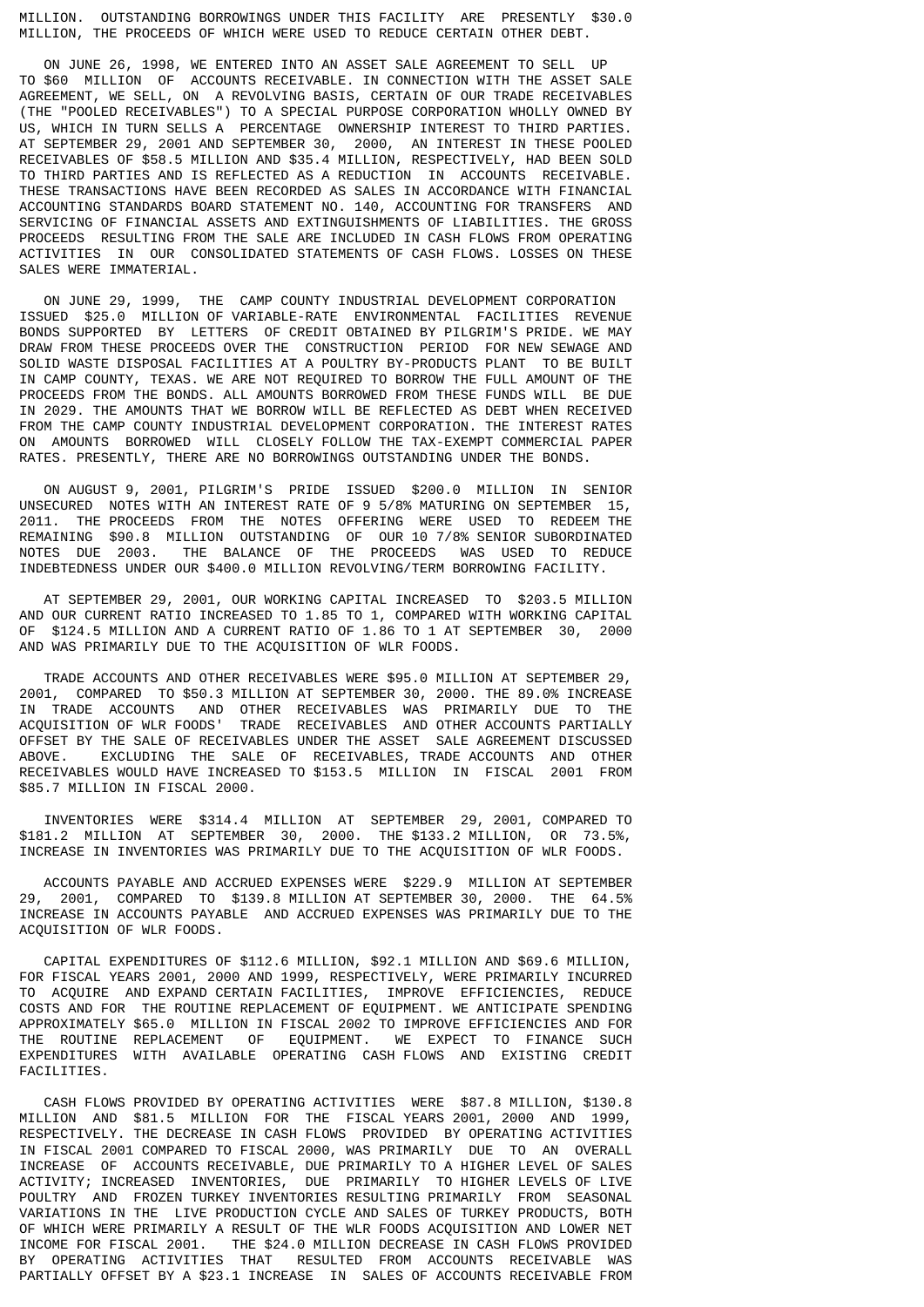\$35.4 MILLION AT FISCAL 2000 YEAR END TO \$58.5 MILLION AT FISCAL 2001 YEAR END. THE INCREASE IN CASH FLOWS PROVIDED BY OPERATING ACTIVITIES FOR FISCAL 2000, COMPARED TO FISCAL 1999, WAS PRIMARILY DUE TO THE SALE OF \$35.4 MILLION IN ACCOUNTS RECEIVABLE UNDER THE ASSET SALE AGREEMENT MENTIONED ABOVE AND INCREASES IN ACCOUNTS PAYABLE AND ACCRUED EXPENSES OFFSET PARTIALLY BY AN INCREASE IN INVENTORIES AND A DECREASE IN OPERATING TNCOME.

 CASH FLOWS PROVIDED BY (USED IN) FINANCING ACTIVITIES WERE \$254.2 MILLION, (\$22.6) MILLION AND (\$19.6) MILLION FOR THE FISCAL YEARS 2001, 2000 AND 1999, RESPECTIVELY. THE INCREASE IN CASH FLOWS PROVIDED BY FINANCING ACTIVITIES FOR FISCAL 2001, WHEN COMPARED TO FISCAL 2000, REFLECTS THE NET PROCEEDS FROM BORROWINGS TO FINANCE THE ACQUISITION OF WLR FOODS. THE INCREASE IN CASH USED IN FINANCING ACTIVITIES FOR FISCAL 2000, WHEN COMPARED TO FISCAL 1999 PRIMARILY REFLECTS THE NET PAYMENTS ON NOTES PAYABLE AND LONG-TERM FINANCING AND DEBT RETIREMENTS.

### ITEM 7A. QUANITATIVE AND QUALITATIVE DISCLOSURES ABOUT MARKET RISK

### MARKET RISK SENSITIVE INSTRUMENTS AND POSITIONS

 The risk inherent in the Company's market risk sensitive instruments and positions is the potential loss arising from adverse changes in the price of feed ingredients, foreign currency exchange rates and interest rates as discussed below. The sensitivity analyses presented do not consider the effects that such adverse changes may have on overall economic activity, nor do they consider additional actions our management may take to mitigate our exposure to such changes. Actual results may differ.

#### FEED INGREDIENTS

 We purchase certain commodities, primarily corn and soybean meal. As a result, our earnings are affected by changes in the price and availability of such feed ingredients. As market conditions dictate, we will from time to time lock-in future feed ingredient prices using various hedging techniques, including forward purchase agreements with suppliers and futures contracts. We do not use such financial instruments for trading purposes and are not a party to any leveraged derivatives. Market risk is estimated as a hypothetical 10% increase in the weighted-average cost of our primary feed ingredients as of September 29, 2001. Based on our feed consumption during fiscal 2001, such an increase would have resulted in an increase to cost of sales of approximately \$60.2 million, excluding the impact of any hedging in that period. As of September 29, 2001, we had hedged 9.1% of our 2002 feed requirements.

### FOREIGN CURRENCY

 Our earnings are affected by foreign exchange rate fluctuations related to the Mexican peso net monetary position of our Mexico subsidiaries denominated in Mexican pesos. We manage this exposure primarily by attempting to minimize our Mexican peso net monetary position, but from time to time we have also considered executing hedges to help minimize this exposure. Such instruments, however, have historically not been economically feasible. We are also exposed to the effect of potential exchange rate fluctuations to the extent that amounts are repatriated from Mexico to the United States. However, we currently anticipate that the cash flows of our Mexico subsidiaries will continue to be reinvested in our Mexico operations. In addition, the Mexican peso exchange rate can directly and indirectly impact our results of operations and financial position in several manners, including potential economic recession in Mexico resulting from a devalued peso. The impact on our financial position and results of operations of a hypothetical change in the exchange rate between the U.S. dollar and the Mexican peso cannot be reasonably estimated. Foreign currency exchange gains and losses, representing the change in the U.S. dollar value of the net monetary assets of our Mexico subsidiaries denominated in Mexican pesos, was a loss of \$0.1 million in fiscal 2001 and a gain of \$0.1 million and \$0.2 million in fiscal 1999 and 2000, respectively. On November 15, 2001, the Mexican peso closed at 9.20 to 1 U.S. dollar, strengthening from 9.54 at September 29, 2001. No assurance can be given as to how future movements in the peso could affect our future earnings.

### INTEREST RATES

 Our earnings are also affected by changes in interest rates due to the impact those changes have on our variable-rate debt instruments. The acquisition of WLR Foods substantially increased our outstanding balances of variable rate debt. We have variable-rate debt instruments representing approximately 39.6% of our long-term debt at September 29, 2001. Holding other variables constant, including levels of indebtedness, a 25 basis points increase in interest rates would have increased our interest expense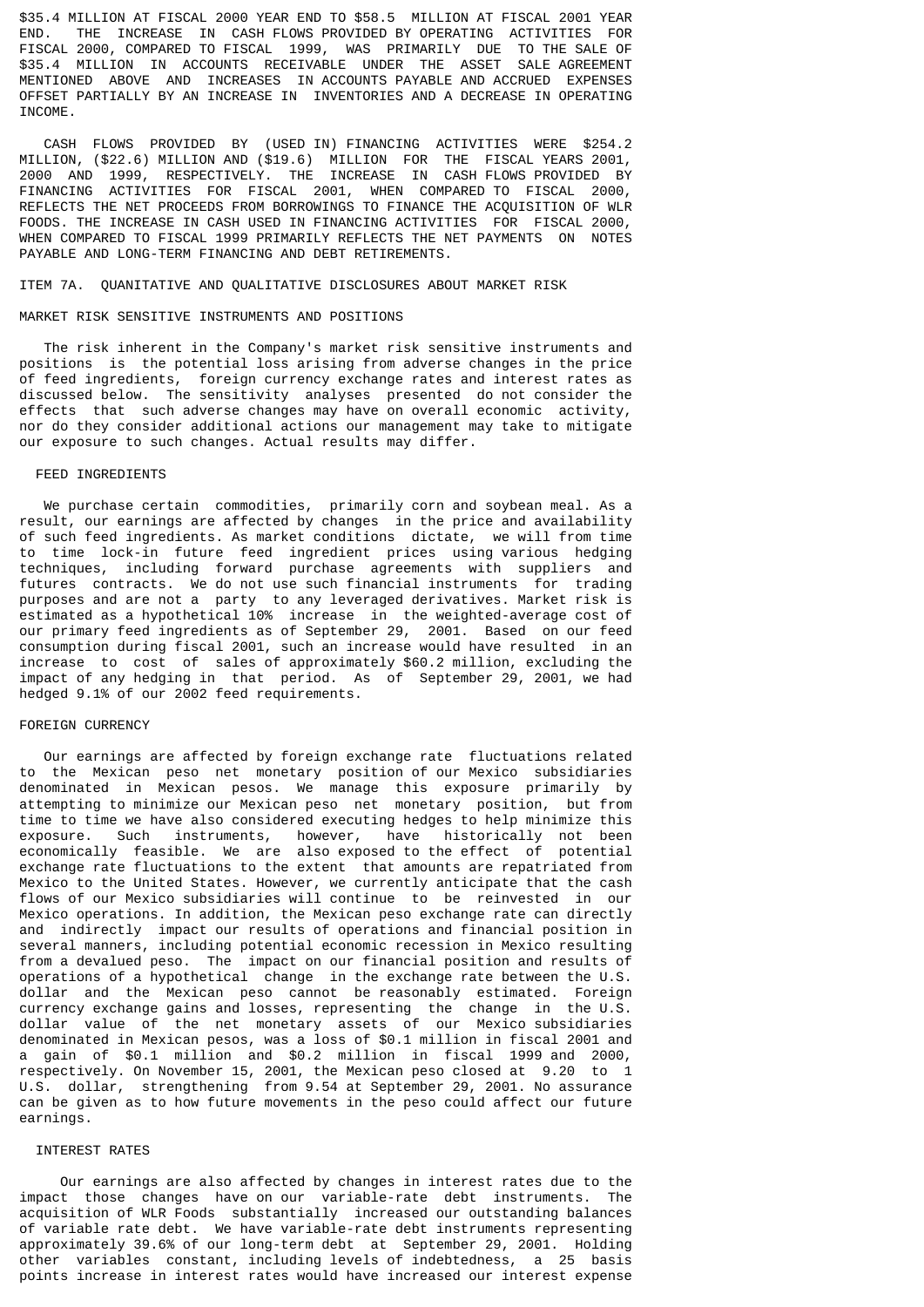by \$0.5 million for fiscal 2001. These amounts are determined by considering the impact of the hypothetical interest rates on our variablerate long-term debt at September 29, 2001.

 Market risk for fixed-rate long-term debt is estimated as the potential increase in fair value resulting from a hypothetical 25 basis points decrease in interest rates and amounts to approximately \$3.3 million as of September 29, 2001, using discounted cash flow analysis.

### NEW ACCOUNTING PRONOUNCEMENTS

 In June 2001, the Financial Accounting Standards Board issued Statement of Financial Accounting Standards No. 142 "GOODWILL AND OTHER INTANGIBLE ASSETS" ("SFAS No. 142"). SFAS No. 142 is effective for fiscal years beginning after December 15, 2001 and requires that goodwill and certain intangible assets will no longer be amortized upon adoption. SFAS No. 142 also establishes new standards for evaluating impairment of goodwill and certain intangible assets. The adoption of this statement is not expected to have a material effect on the Company.

 On October 1, 2000, we adopted Financial Accounting Standards Board Statement ("SFAS") No. 133, Accounting for Derivative Instruments and Hedging Activities, as amended. This statement requires us to recognize all derivatives on the balance sheet at fair value. Derivatives that are not hedges must be adjusted to fair value through earnings. If the derivative is a hedge, depending on the nature of the hedge, changes in the fair value of derivatives will either be offset against the change in fair value of the hedged assets, liabilities or firm commitments through earnings, or recognized in other comprehensive income (loss) until the hedged item is recognized in earnings. The ineffective portion of a derivative's change in fair value is recognized in earnings. The adoption of SFAS No. 133 had no impact on the Company as of October 1, 2000.

### IMPACT OF INFLATION

 Due to moderate inflation in the U.S. and our rapid inventory turnover rate, the results of operations have not been significantly affected by inflation during the past three-year period.

#### ITEM 8. FINANCIAL STATEMENTS AND SUPPLEMENTARY DATA

 The consolidated financial statements together with the report of independent auditors, and financial statement schedule are included on pages 49 through 68 of this document. Financial statement schedules other than those included herein have been omitted because the required information is contained in the consolidated financial statement or related notes, or such information is not applicable.

ITEM 9. CHANGES IN AND DISAGREEMENTS WITH ACCOUNTANTS ON ACCOUNTING AND FINANCIAL DISCLOSURE

Not Applicable

### PART TIT

#### ITEM 10. DIRECTORS AND EXECUTIVE OFFICERS OF REGISTRANT

 Reference is made to "Election of Directors" on pages 3 through 5 of the Company's Proxy Statement for its 2001 Annual Meeting of Stockholders, which section is incorporated herein by reference.

 Reference is made to "Compliance with Section 16(a) of the Exchange Act" on page 9 of the Company's Proxy Statement for its 2001 Annual Meeting of Stockholders, which section is incorporated herein by reference.

#### ITEM 11. EXECUTIVE COMPENSATION

#### ITEM 12. SECURITY OWNERSHIP OF CERTAIN BENEFICIAL OWNERS AND MANAGEMENT

#### ITEM 13. CERTAIN RELATIONSHIPS AND RELATED TRANSACTIONS

 Information responsive to Items 11, 12 and 13 is incorporated by reference from the sections entitled "Security Ownership", "Election of Directors", "Executive Compensation" and "Certain Transactions" of the Company's Proxy Statement for its 2001 Annual Meeting of Stockholders.

### PART IV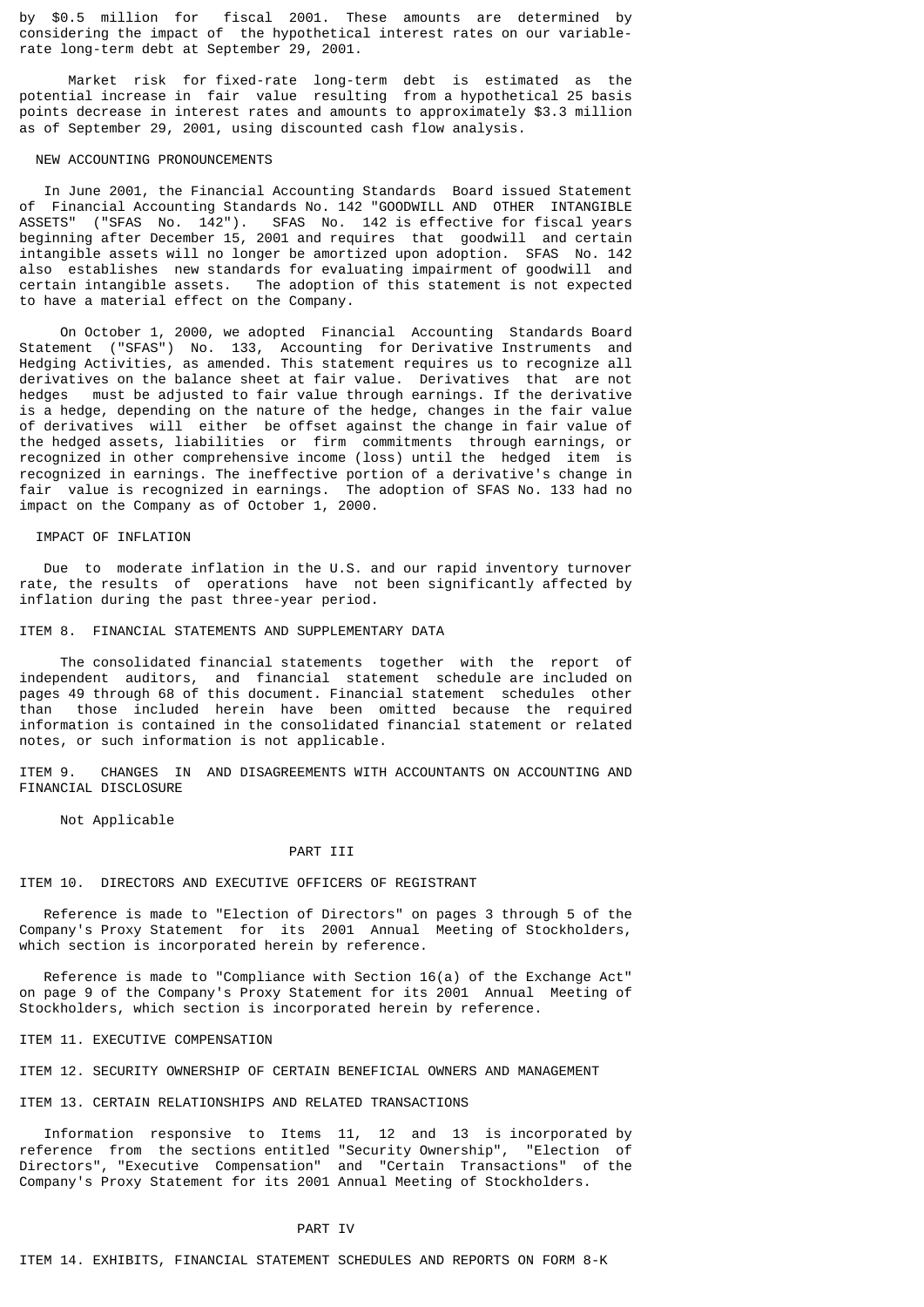(a) Financial Statements

 (1) The financial statements listed in the accompanying index to financial statements and schedules are filed as part of this report.

 (2) All other schedules for which provision is made in the applicable accounting regulations of the SEC are not required under the related instructions or are not applicable and therefore have been omitted.

 (3) The financial statements schedule entitled "Valuation and Qualifying Accounts and Reserves" is filed as part of this report on page 67.

- (4) Exhibits
- (b) Reports on Form 8-K

 (1) Pilgrim's Pride filed a Form 8-K on July 23, 2001, to report the proposed offering of \$200,000,000 aggregate principal amount of its senior unsecured notes due in 2011 (the "Notes") under its registration statement on Form S-3 (No. 333-84861), (The "Registration Statement"), and for the purpose of filing as an exhibit the Form T-1 of The Chase Manhattan Bank in connection with the Registration Statement and the public offering of the Notes.

 (2) Pilgrim's Pride filed a Form 8-K on August 9, 2001, to report the sale of \$200,000,000 aggregate principal amount of its 9 5/8% Notes (the "9 5/8% Notes") due September 15, 2011 under the Registration Statement, and to file as exhibits the Underwriting Agreement, the Indenture, the First Supplemental Indenture, the form of Note and the opinion of Baker & McKenzie in connection with the Registration Statement and the public offering of the 9 5/8% Notes.

```
 (c) Exhibits
```
EXHIBIT NUMBER

- 2.1 Agreement and Plan of Reorganization dated September 15, 1986, by and among Pilgrim's Pride Corporation, a Texas corporation; Pilgrim's Pride Corporation, a Delaware corporation; and Doris Pilgrim Julian, Aubrey Hal Pilgrim, Paulette Pilgrim Rolston, Evanne Pilgrim, Lonnie "Bo" Pilgrim, Lonnie Ken Pilgrim, Greta Pilgrim Owens and Patrick Wayne Pilgrim (incorporated by reference from Exhibit 2.1 to the Company's Registration Statement on Form S-1 (No. 33-8805) effective November 14, 1986).
- 2.2 Agreement and Plan of Merger dated September 27, 2000 (incorporated by reference from Exhibit 2 of WLR Foods, Inc.'s Current Report on Form 8-K (No. 000-17060) dated September 28, 2000).
- 3.1 Certificate of Incorporation of the Company (incorporated by reference from Exhibit 3.1 of the Company's Registration Statement on Form S-1 (No. 33-8805) effective November 14, 1986).
- 3.2 Amended and Restated Corporate Bylaws of Pilgrim's Pride Corporation, a Delaware Corporation, effective May 14,1999 (incorporated by reference from Exhibit 3.2 of the Company's Quarterly Report on Form 10-Q for the three months ended July 3, 1999).
- 3.3 Certificate of Amendment to Certificate of Incorporation of the Company (incorporated by reference to Exhibit 1 of the Company's Form 8-A, filed with the SEC on July 20, 1999).
- 4.1 Certificate of Incorporation of the Company (incorporated by reference from Exhibit 3.1 of the Company's Registration Statement on Form S-1 (No. 33-8805) effective November 14, 1986).
- 4.2 Amended and Restated Corporate Bylaws of Pilgrim's Pride Corporation, a Delaware Corporation, effective May 14, 1999, (incorporated by reference from Exhibit 3.2 of the Company's Quarterly Report on Form 10-Q for the three months ended July 3, 1999).
- 4.3 Form of Indenture between the Company and Ameritrust Texas National Association relating to the Company's 10 7/8% Senior Subordinated Notes Due 2003 (incorporated by reference from Exhibit 4.6 of the Company's Registration Statement on Form S-1 (No. 33-59626) filed on March 16, 1993).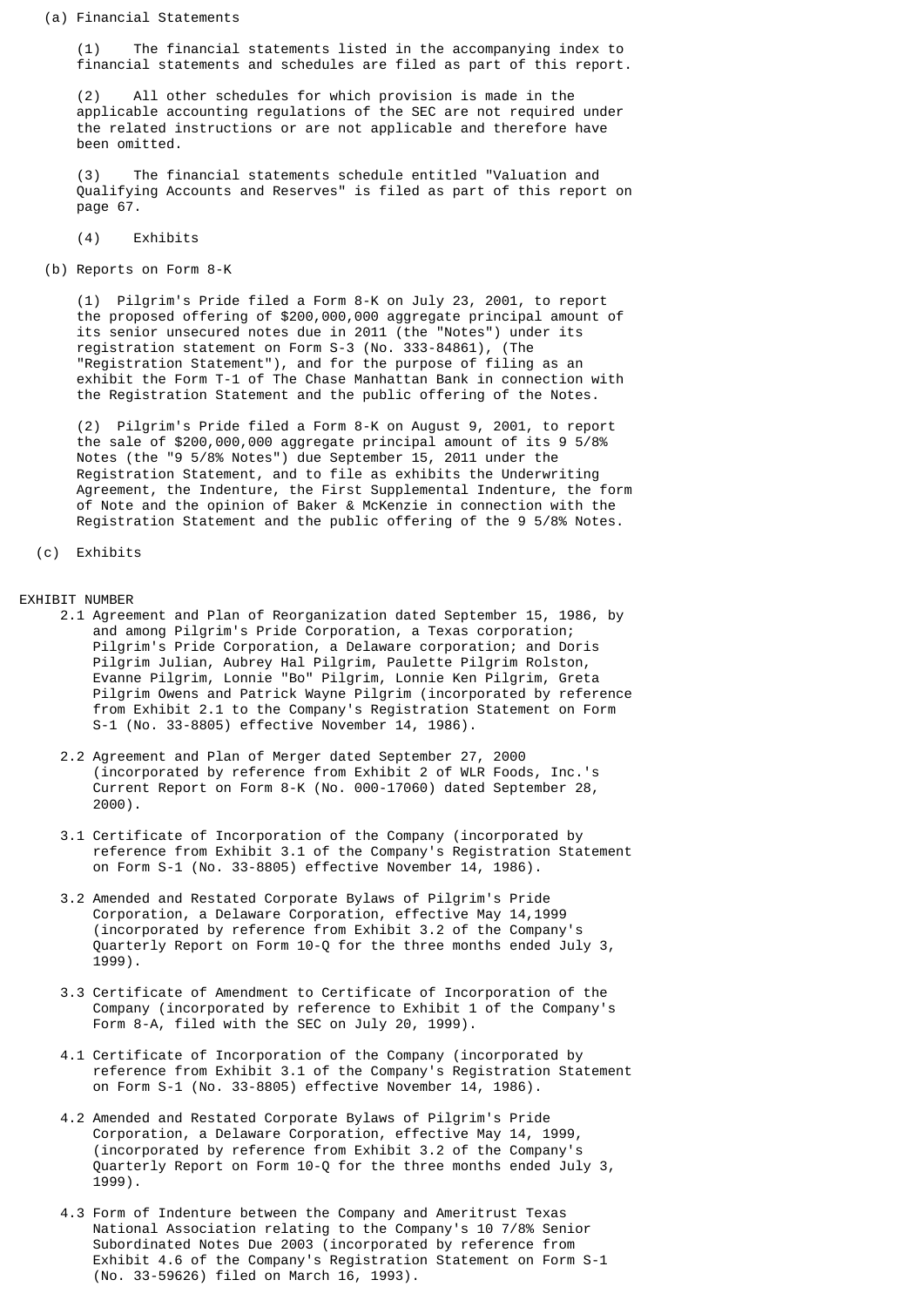- 4.4 Form of 10 7/8% Senior Subordinated Note Due 2003 (incorporated by reference from Exhibit 4.8 of the Company's Registration Statement on Form S-1 (No. 33-61160) filed on June 16, 1993).
- 4.5 Certificated of Amendment to Certificate of Incorporation of the Company (incorporated by reference to Exhibit 1 of the Company's Form 8-A, filed with the SEC on July 20, 1999).
- 4.6 Indenture dated as of August 9, 2001 by and between Pilgrim's Pride Corporation and The Chase Manhattan Bank relating to Pilgrim's Pride's 9 5/8% Senior Notes Due 2011 (incorporated by reference from Exhibit 4.1 to Pilgrim's Pride's Current Report on Form 8-K (No. 001-09273) dated August 9, 2001).
- 4.7 First Supplemental Indenture dated as of August 9, 2001 by and between Pilgrim's Pride Corporation and The Chase Manhattan Bank relating to Pilgrim's Pride's 9 5/8% Senior Notes Due 2011 (incorporated by reference from Exhibit 4.2 to Pilgrim's Pride's Current Report on Form 8-K (No. 001-09273) dated August 9, 2001).
- 4.8 Form of 9 5/8% Senior Note Due 2011 (incorporated by reference from Exhibit 4.3 to Pilgrim's Pride's Current Report on Form 8-K (No. 001-09273) dated August 9, 2001).
- 10.1 Pilgrim's Industries, Inc. Profit Sharing Retirement Plan, restated as of July 1, 1987 (incorporated by reference from Exhibit 10.1 of the Company's Form 8 filed on July 1, 1992).
	- 10.2 Bonus Plan of the Company (incorporated by reference from Exhibit 10.2 to the Company's Registration Statement on Form S-1 (No. 33- 8805) effective November 14, 1986).
	- 10.3 Employee Stock Investment Plan of the Company (incorporated by reference from Exhibit 10.28 of the Company's Registration Statement on Form S-1 (No. 33-21057) effective May 2, 1988).
	- 10.4 Second Amended and Restated Loan and Security Agreement dated July 31, 1995, by and among the Company, the banks party thereto and Creditanstalt-Bankverein, as agent (incorporated by reference from Exhibit 10.38 of the Company's Annual Report on Form 10-K for the fiscal year ended September 28, 1996).
	- 10.5 Revolving Credit Loan Agreement dated March 27, 1995 by and among the Company and Agricultural Production Credit Association (incorporated by reference from Exhibit 10.39 of the Company's Annual Report on Form 10-K for the fiscal year ended September 28, 1996).
	- 10.6 First Supplement to Revolving Credit Loan Agreement dated July 6, 1995 by and among the Company and Agricultural Production Credit Association (incorporated by reference from Exhibit 10.40 of the Company's Annual Report on Form 10-K for the fiscal year ended September 28, 1996).
	- 10.7 Second Supplement to Revolving Credit Loan Agreement dated June 28, 1996 by and among the Company and Agricultural Production Credit Association (incorporated by reference from Exhibit 10.44 of the Company's Annual Report on Form 10-K for the fiscal year ended September 28, 1996).
	- 10.8 Third Supplement to Revolving Credit Loan Agreement dated August 22, 1996 by and among the Company and Agricultural Production Credit Association (incorporated by reference from Exhibit 10.45 of the Company's Annual Report on Form 10-K for the fiscal year ended September 28, 1996).
	- 10.9 Note Purchase Agreement dated April 14, 1997 by and between John Hancock Mutual Life Insurance Company and Signature 1A (Cayman), Ltd. And the Company (incorporated by reference from Exhibit 10.46 of the Company's Quarterly Report on Form 10-Q for the three months ended March 29, 1997).
	- 10.10 Aircraft Lease Extension Agreement between B.P. Leasing Co., (L.A. Pilgrim, Individually) and Pilgrim's Pride Corporation (formerly Pilgrim's Industries, Inc.) effective November 15, 1992 (incorporated by reference from Exhibit 10.48 of the Company's Quarterly Report on Form 10-Q for the three months ended March 29, 1997).

10.11 Broiler Grower Contract dated May 6, 1997 between Pilgrim's Pride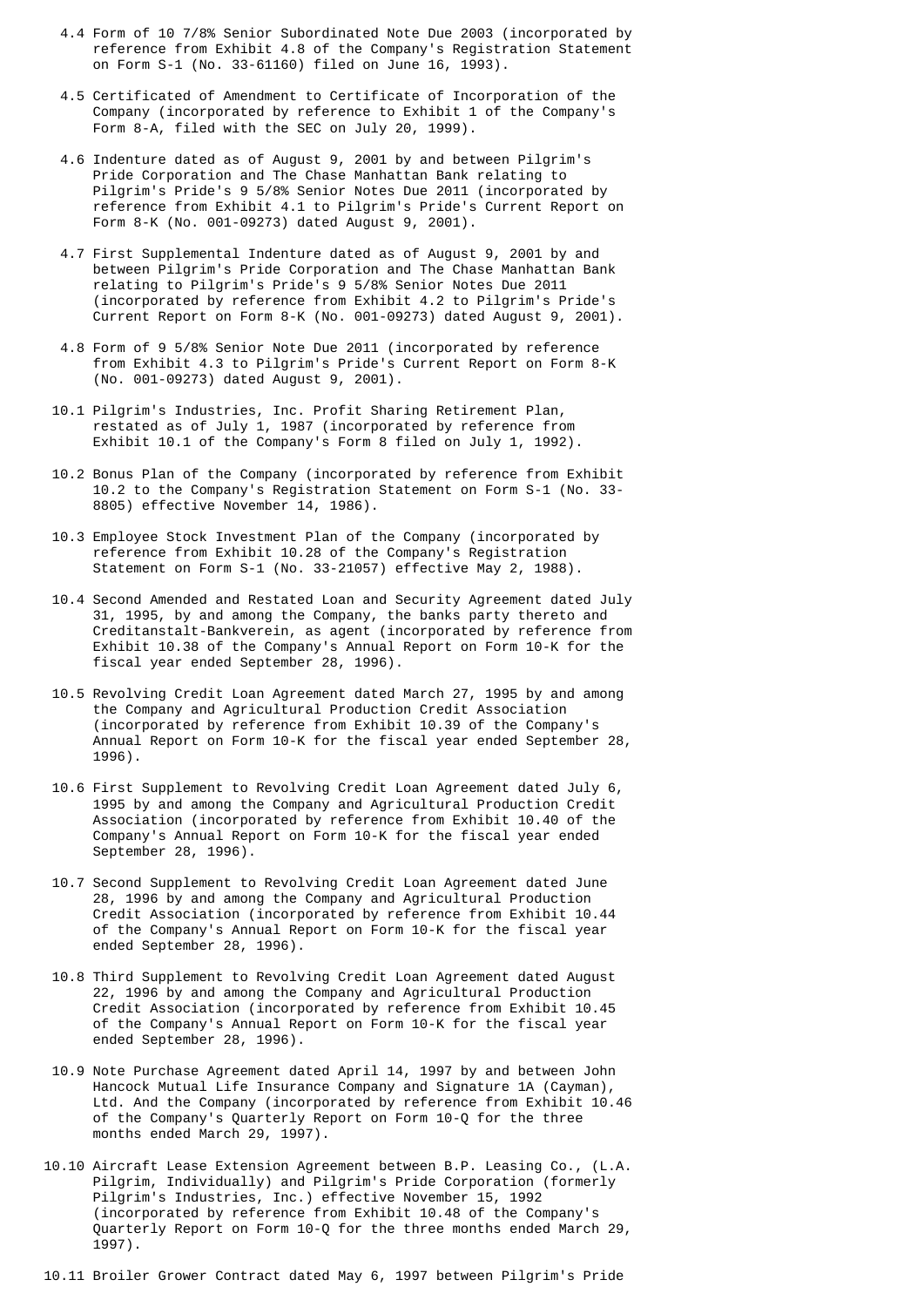Corporation and Lonnie "Bo" Pilgrim (Farm 30) (incorporated by reference from Exhibit 10.49 of the Company's Quarterly Report on Form 10-0 for the three months ended March 29, 1997).

- 10.12 Commercial Egg Grower Contract dated May 7, 1997 between Pilgrim's Pride Corporation and Pilgrim Poultry G.P. (incorporated by reference from Exhibit 10.50 of the Company's Quarterly Report on Form 10-Q for the three months ended March 29, 1997).
	- 10.13 Agreement dated October 15, 1996 between Pilgrim's Pride Corporation and Pilgrim Poultry G.P. (incorporated by reference from Exhibit 10.23 of the Company's Quarterly Report on Form 10-Q for the three months ended January 2, 1999).
	- 10.14 Heavy Breeder Contract dated May 7, 1997 between Pilgrim's Pride Corporation and Lonnie "Bo" Pilgrim (Farms 44, 45 & 46) (incorporated by reference from Exhibit 10.51 of the Company's Quarterly Report on Form 10-Q for the three months ended March 29, 1997).
	- 10.15 Broiler Grower Contract dated January 9, 1997 by and between Pilgrim's Pride and O.B. Goolsby, Jr. (incorporated by reference from Exhibit 10.25 of the Company's Registration Statement on Form S-1 (No. 333-29163) effective June 27, 1997).
- 10.16 Broiler Grower Contract dated January 15, 1997 by and between Pilgrim's Pride Corporation and B.J.M. Farms. (incorporated by reference from Exhibit 10.26 of the Company's Registration Statement on Form S-1 (No. 333-29163) effective June 27, 1997).
	- 10.17 Broiler Grower Agreement dated January 29, 1997 by and between Pilgrim's Pride Corporation and Clifford E. Butler (incorporated by reference from Exhibit 10.27 of the Company's Registration Statement on Form S-1 (No. 333-29163) effective June 27, 1997).
	- 10.18 Second Amendment to Second Amended and Restated Loan and Security Agreement dated September 18, 1997 by and among the Company, the banks party thereto and Creditanstalt-Bankverein, as agent.
- 10.19 Revolving Credit Agreement dated March 2, 1998 by and between Pilgrim's Pride de Mexico, S.A. de C.V., (the borrower); Avicola Pilgrim's Pride de Mexico, S.A. de C.V. (the Mexican Guarantor), Pilgrim's Pride Corporation (the U.S. Guarantor), and COAMERICA Bank (the bank), (incorporated by reference from Exhibit 10.32 of the Company's Quarterly report on form 10-Q for the three months ended March 28, 1998.
- 10.20 Receivables Purchase Agreement between Pilgrim's Pride Funding Corporation, as Seller, Pilgrim's Pride Corporation, as Servicer, Pooled Accounts Receivable Capital Corporation, as Purchaser, and Nesbitt Burns Securities Inc., as Agent (incorporated by reference from Exhibit 10.33 of the Company's Quarterly report on form 10-Q for the three months ended June 27, 1998).
	- 10.21 Purchase and Contribution Agreement Dated as of June 26, 1998 between Pilgrim's Pride Funding Corporation and Pilgrim's Pride Corporation (incorporated by reference from Exhibit 10.34 of the Company's Quarterly report on form 10-Q for the three months ended June 27, 1998).
	- 10.22 Second Amendment to Security Agreement Re: Accounts Receivable, Farm Products and Inventory between Pilgrim's Pride Corporation and Harris Trust and Savings Bank (incorporated by reference from Exhibit 10.35 of the Company's Quarterly report on form 10-Q for the three months ended June 27, 1998).
	- 10.23 Second Amended and Restated Secured Credit Agreement between Pilgrim's Pride Corporation and Harris Trust and Savings Bank, individually and as agent and the lenders from time to time parties hereto as lenders, dated November 5, 1999.
	- 10.24 Guaranty Fee Agreement between Pilgrim's Pride Corporation and Pilgrim Interests, LTD., dated June 11, 1999.
	- 10.25 Heavy Breeder Contract dated October 27, 1999 between Pilgrim's Pride Corporation and David Van Hoose (Timberlake Farms).
- 10.26 Credit Agreement dated December 14, 1999 by and between Pilgrim's Pride Corporation and Cobank, ACB, individually and as agent, and the lenders from time to time parties thereto as lenders.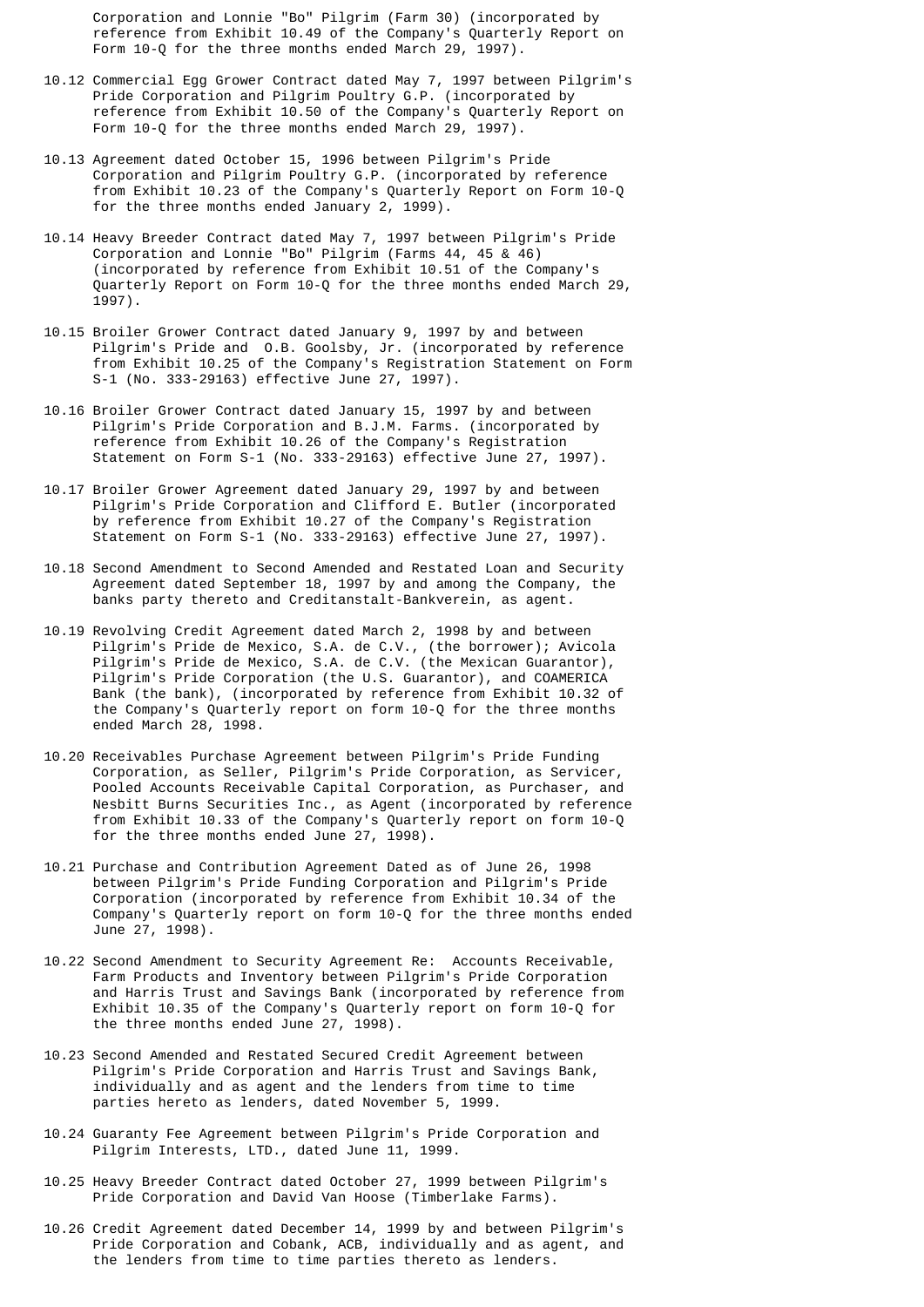- 10.27 Revolving Credit Agreement, made as of September 7, 2001 by and between Grupo Pilgrim's Pride Funding S. de R.L. de C.V., Comerica Bank, and Comerica Bank Mexico, S.A., Institucion de Banca Multiple.\*
- 10.28 Third Amendment to Second Amended and Restated Secured Credit Agreement dated as of November 5, 1999, as amended, between Pilgrim's Pride Corporation and Harris Trust and Savings Bank, individually and as agent and the lenders from time to time parties thereto as lenders, dated as of September 26, 2001.\*
	- 12 Ratio of Earnings to Fixed Charges for the years ended September 29, 2001, September 30, 2000, October 2, 1999, September 26, 1998 and September 27, 1997.\*
	- 21 Subsidiaries of Registrant.\*
	- 23 Consent of Ernst & Young LLP.\*
		- \* Filed herewith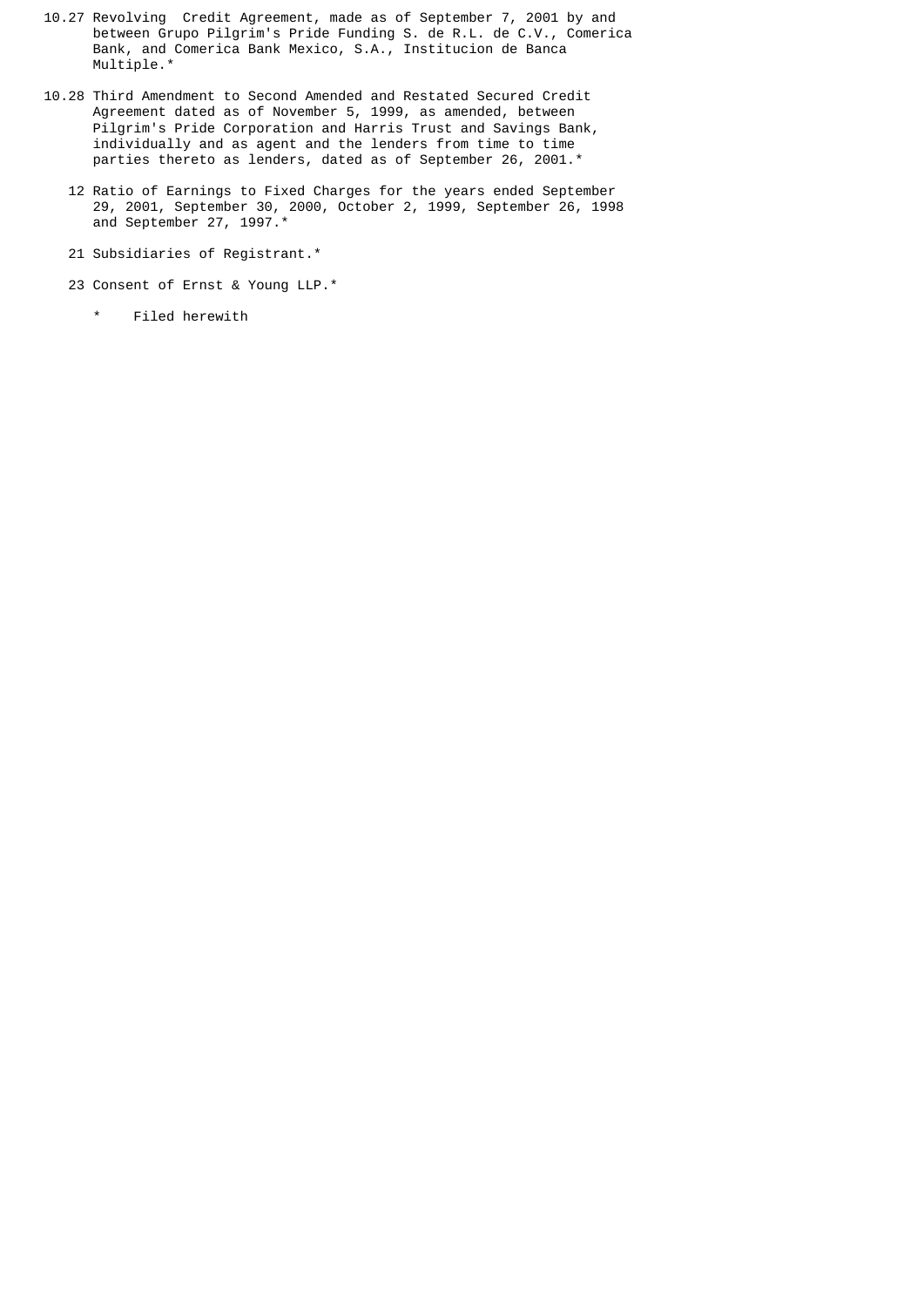# SIGNATURES

Pursuant to the requirements of Section 13 or 15(d) of the Securities Exchange Act of 1934, the registrant has duly caused this report to be signed on its behalf by the undersigned, thereunto duly authorized on the 21th day of November 2001.

PILGRIM'S PRIDE CORPORATION

 /s/ Richard A. Cogdill By: Richard A. Cogdill Chief Financial Officer Secretary and Treasurer

Pursuant to the requirements of the Securities Exchange Act of 1934, this report has been signed below by the following persons on behalf of the Registrant and in the capacities and on the date indicated.

| <b>SIGNATURE</b>      | TITLE                                                                                                                                        | DATE              |
|-----------------------|----------------------------------------------------------------------------------------------------------------------------------------------|-------------------|
| Lonnie "Bo" Pilgrim   | Chairman of the Board                                                                                                                        | 11/21/2001        |
| Clifford E. Butler    | Vice Chairman of the Board 11/21/2001                                                                                                        |                   |
| David Van Hoose       | Chief Executive Officer 11/21/2001<br>President<br>Chief Operating Officer<br>Director<br>(Principal Executive Officer)                      |                   |
| Richard A. Cogdill    | Executive Vice President 11/21/2001<br>Chief Financial Officer<br>Secretary and Treasurer<br>Director<br>(Principal<br>Financial<br>Officer) | and<br>Accounting |
| <b>SIGNATURE</b>      | TITLE                                                                                                                                        | <b>DATE</b>       |
| Lonnie Ken Pilgrim    | Senior Vice President<br>Director of Transportation<br>Director                                                                              | 11/21/2001        |
| Charles L. Black      | Director                                                                                                                                     | 11/21/2001        |
| S. Key Coker          | Director                                                                                                                                     | 11/21/2001        |
| Vance C. Miller       | Director                                                                                                                                     | 11/21/2001        |
| James J. Vetter, Jr.  | Director                                                                                                                                     | 11/21/2001        |
| Donald L. Wass, Ph.D. | Director                                                                                                                                     | 11/21/2001        |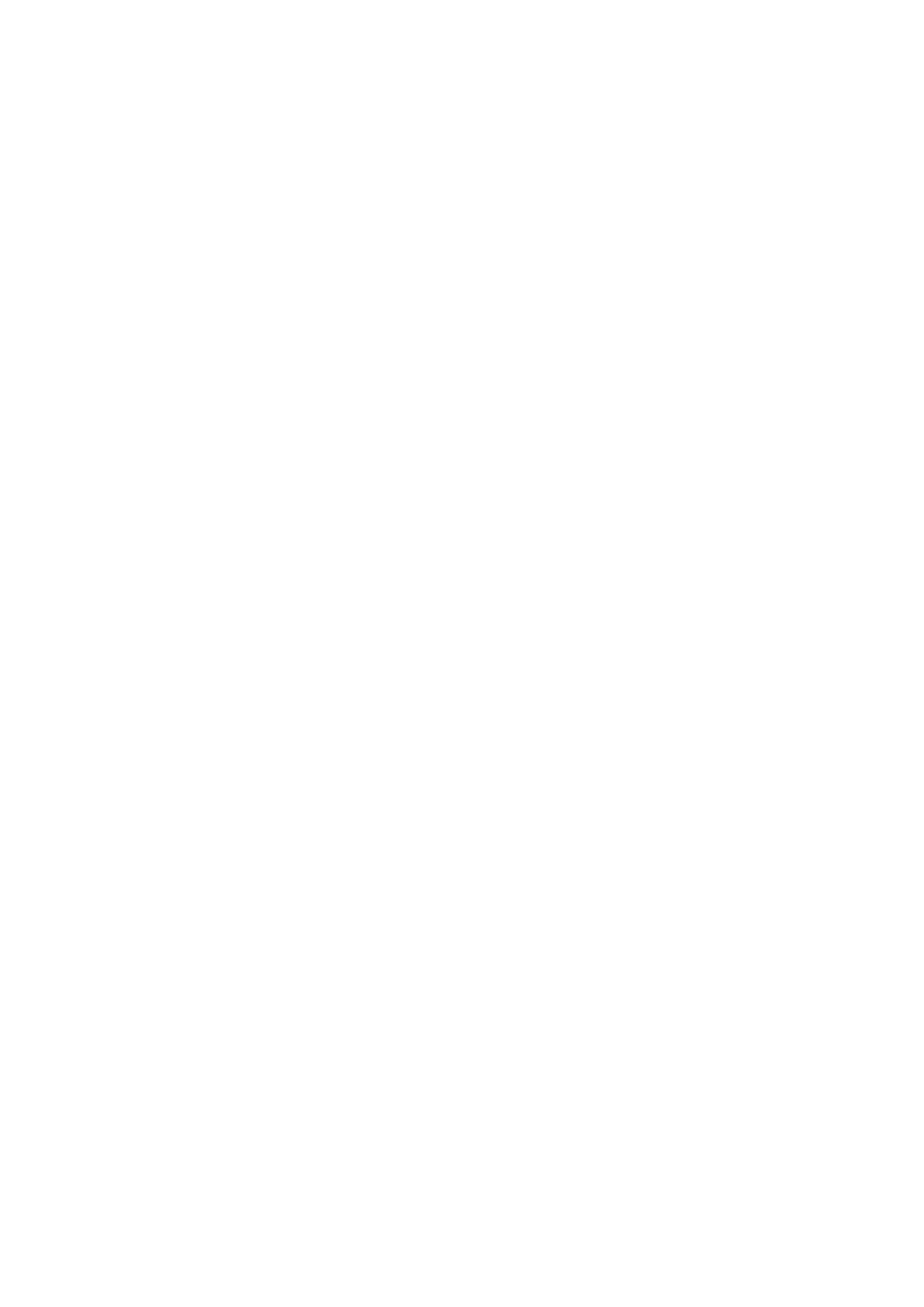REPORT OF ERNST & YOUNG LLP, INDEPENDENT AUDITORS

Stockholders, the Board of Directors and Pilgrim's Pride Corporation

 We have audited the accompanying consolidated balance sheets of Pilgrim's Pride Corporation and subsidiaries as of September 29, 2001 and September 30, 2000, and the related consolidated statements of income, stockholders' equity, and cash flows for each of the three years in the period ended September 29, 2001. Our audits also included the financial statement schedule listed in the index at Item 14(a). These financial statements and schedule are the responsibility of the Company's management. Our responsibility is to express an opinion on these financial statements and schedule based on our audits.

 We conducted our audits in accordance with auditing standards generally accepted in the United States. Those standards require that we plan and perform the audit to obtain reasonable assurance about whether the financial statements are free of material misstatement. An audit includes examining, on a test basis, evidence supporting the amounts and disclosures in the financial statements. An audit also includes assessing the accounting principles used and significant estimates made by management, as well as evaluating the overall financial statement presentation. We believe that our audits provide a reasonable basis for our opinion.

 In our opinion, the financial statements referred to above present fairly, in all material respects, the consolidated financial position of Pilgrim's Pride Corporation as of September 29, 2001 and September 30, 2000, and the consolidated results of its operations and its cash flows for each of the three years in the period ended September 29, 2001, in conformance with accounting principles generally accepted in the United States. Also, in our opinion, the related financial statement schedule, when considered in relation to the basic financial statements, taken as a whole, presents fairly in all material respects the information set forth therein.

October 29, 2001

Dallas, Texas Ernst & Young LLP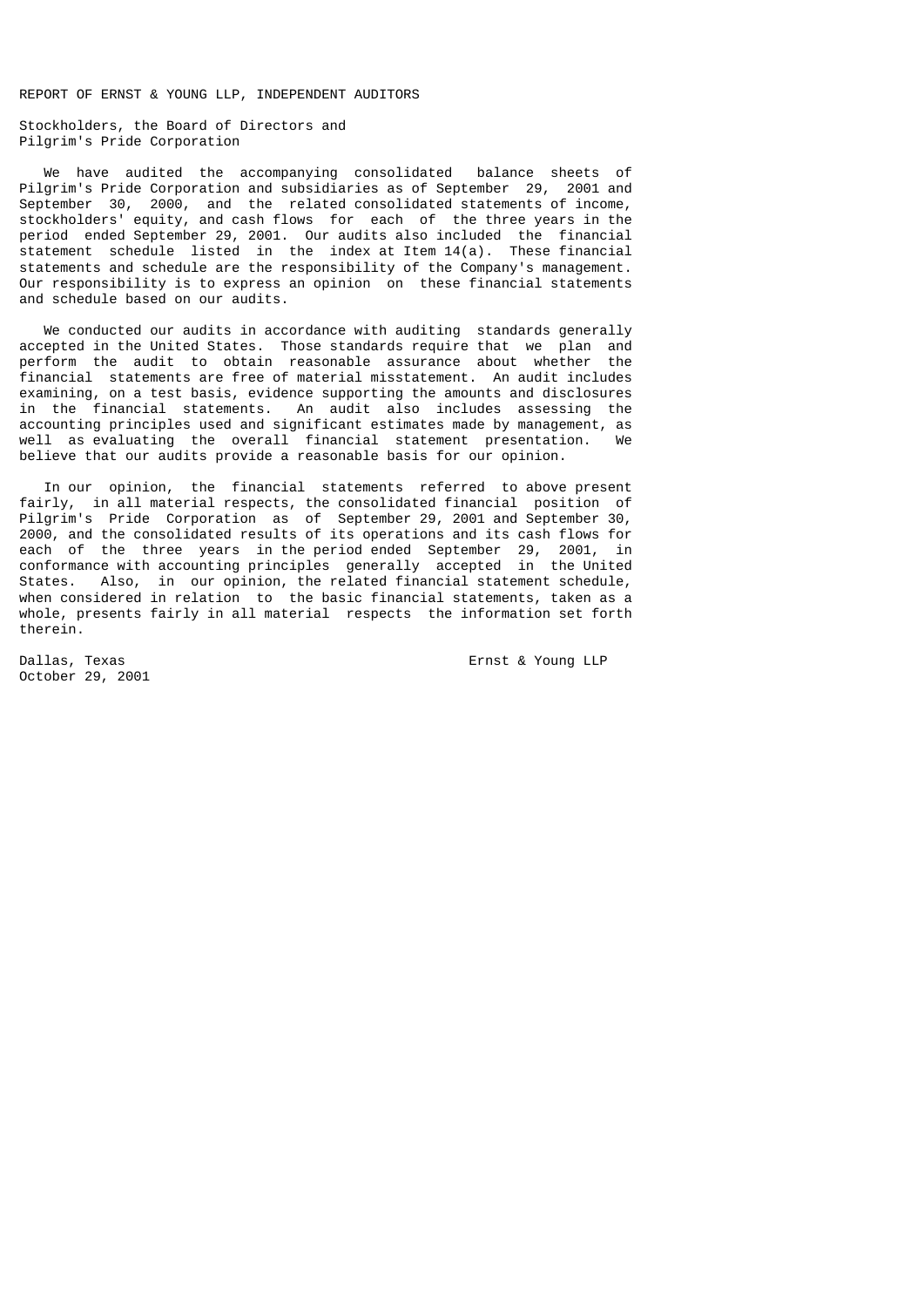# {Consolidated Balance Sheets Pilgrim's Pride Corporation

| (IN THOUSANDS, EXCEPT SHARE AND PER<br>SHARE DATA)                                  | SEPTEMBER 29,<br>2001 | SEPTEMBER 30,<br>2000 |
|-------------------------------------------------------------------------------------|-----------------------|-----------------------|
| Assets<br>Current Assets :<br>Cash and cash equivalents<br>Trade accounts and other | \$<br>20,916          | \$<br>28,060          |
| receivables, less allowance                                                         |                       |                       |
| for doubtful accounts                                                               | 95,022                | 50,286                |
| Inventories                                                                         | 314,400               | 181, 237              |
| Other current assets<br>Total Current Assets                                        | 12,934<br>443, 272    | 9,387<br>268,970      |
| OTHER ASSETS                                                                        | 20,067                | 18,576                |
| PROPERTY, PLANT AND EQUIPMENT:                                                      |                       |                       |
| Land                                                                                | 36,350                | 26,137                |
| Buildings, machinery and equipment                                                  | 929, 922              | 565,034               |
| Autos and trucks                                                                    | 53,264                | 48,187                |
| Construction-in-progress                                                            | 71, 427               | 68,743                |
| Less accumulated depreciation                                                       | 1,090,963<br>338,607  | 708,101<br>290, 227   |
|                                                                                     | 752,356               | 417,874               |
|                                                                                     | \$1,215,695           | \$705,420             |
| LIABILITIES AND STOCKHOLDERS' EQUITY                                                |                       |                       |
| CURRENT LIABILITIES:                                                                |                       |                       |
| Accounts payable                                                                    | \$<br>151, 265        | \$105,078             |
| Accrued expenses                                                                    | 83,558                | 34,704                |
| Current maturities of long-term debt<br>Total Current Liabilities                   | 5,099<br>239,922      | 4,657<br>144,439      |
| LONG-TERM DEBT, LESS CURRENT MATURITIES                                             | 467,242               | 165,037               |
| DEFERRED INCOME TAXES                                                               | 126,710               | 52,496                |
| MINORITY INTEREST IN SUBSIDIARY                                                     | 889                   | 889                   |
| COMMITMENTS AND CONTINGENCIES                                                       | $ -$                  | $\sim$ $-$            |
| STOCKHOLDERS' EQUITY:<br>Preferred stock, \$.01 par value,                          |                       |                       |
| authorized 5,000,000 shares; none                                                   |                       |                       |
| issued                                                                              |                       |                       |
| Common stock - Class A, \$.01 par value,<br>authorized 100,000,000 shares; and      |                       |                       |
| 13,794,529 shares issued and outstanding                                            |                       |                       |
| in 2001 and 2000, respectively;                                                     | 138                   | 138                   |
| Common stock - Class B, \$.01 par value,                                            |                       |                       |
| authorized 60,000,000 shares; 27,589,250                                            |                       |                       |
| and outstanding in 2001 and 2000<br>issued<br>Additional paid-in capital            | 276<br>79,625         | 276<br>79,625         |
| Retained earnings                                                                   | 302,758               | 264,088               |
| Accumulated other comprehensive                                                     |                       |                       |
| income (loss)                                                                       | (297)                 | $ -$                  |
| Less treasury stock, 271,100 shares                                                 | (1, 568)              | (1, 568)              |
| Total Stockholders' Equity                                                          | 380,932               | 342,559               |
|                                                                                     | \$1,215,695           | \$705,420             |

See Notes to Consolidated Financial Statements

Consolidated Statements of Income Pilgrim's Pride Corporation

|  | (IN THOUSANDS, EXCEPT PER SHARE DATA) THREE YEARS ENDED SEPTEMBER 29, 2001 |  |  |  |  |  |  |  |  |  |  |
|--|----------------------------------------------------------------------------|--|--|--|--|--|--|--|--|--|--|
|--|----------------------------------------------------------------------------|--|--|--|--|--|--|--|--|--|--|

|           | 2001 | 2000                                | 1999 |
|-----------|------|-------------------------------------|------|
| NET SALES |      | \$2,214,712 \$1,499,439 \$1,357,403 |      |

COST AND EXPENSES: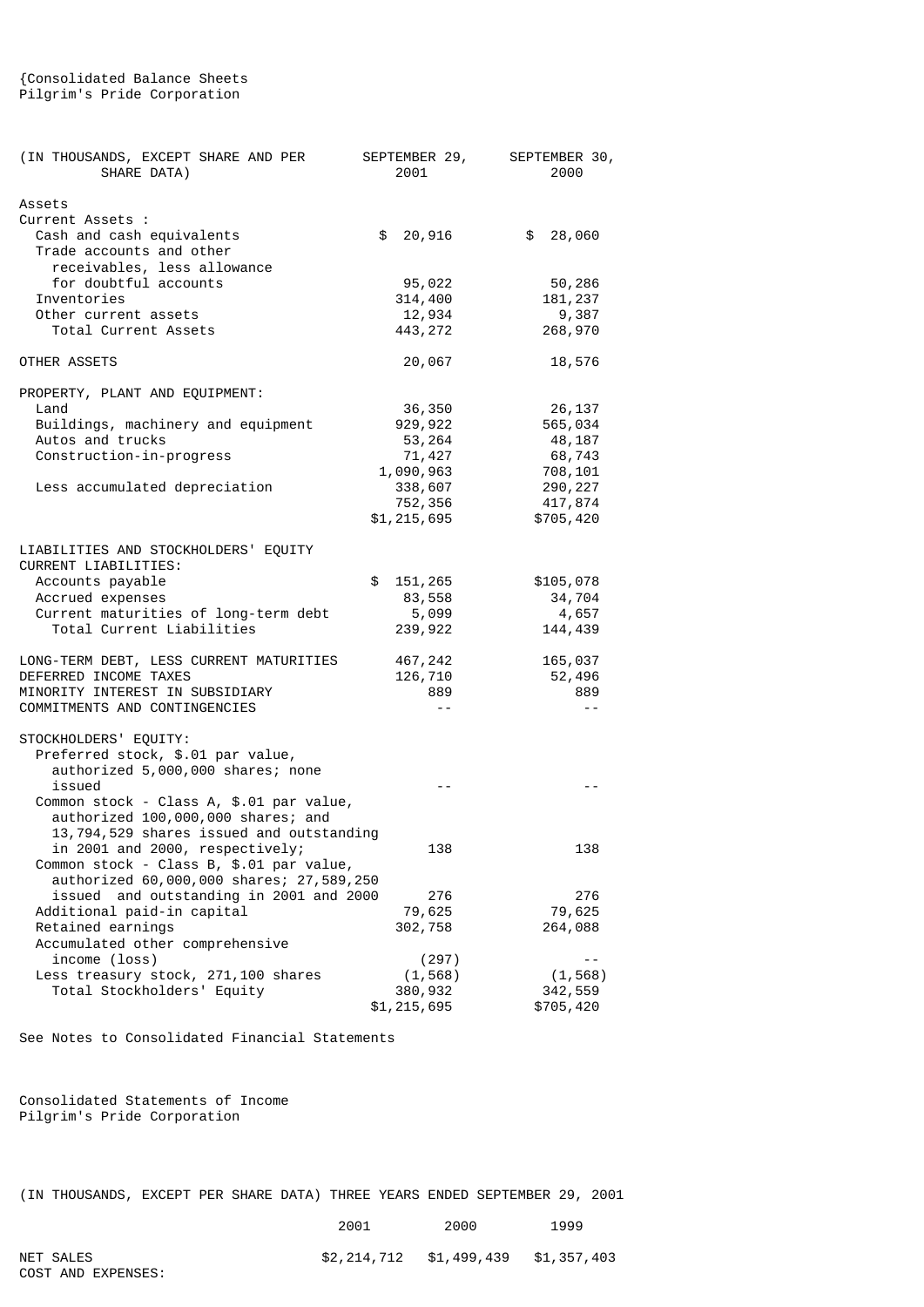| Cost of sales<br>Selling, general and administrative<br>Operating Income                                | 2,000,762<br>119,408<br>2,120,170<br>94,542 | 1,333,611<br>85,340<br>1,418,951<br>80,488 | 1, 171, 695<br>76,204<br>1,247,899<br>109,504 |
|---------------------------------------------------------------------------------------------------------|---------------------------------------------|--------------------------------------------|-----------------------------------------------|
| OTHER EXPENSES (INCOME):<br>Interest expense, net<br>Foreign exchange (gain) loss<br>Miscellaneous, net | 30,775<br>122<br>351<br>31,248              | 17,779<br>(152)<br>75<br>17,702            | 17,666<br>(50)<br>984<br>18,600               |
| INCOME BEFORE INCOME TAXES AND                                                                          |                                             |                                            |                                               |
| EXTRAORDINARY CHARGE                                                                                    | 63,294                                      | 62,786                                     | 90,904                                        |
| INCOME TAX EXPENSE                                                                                      | 21,263                                      | 10,442                                     | 25,651                                        |
| INCOME BEFORE EXTRAORDINARY CHARGE                                                                      | 42,031                                      | 52,344                                     | 65,253                                        |
| EXTRAORDINARY CHARGE, NET OF<br><b>TAX</b>                                                              | 894                                         | $ -$                                       |                                               |
| NET INCOME                                                                                              | \$41,137                                    | \$52,344                                   | \$65,253                                      |
| INCOME PER COMMON SHARE BEFORE EXTRAORDINARY                                                            |                                             |                                            |                                               |
| CHARGE - BASIC AND DILUTED                                                                              | \$<br>1.02                                  | \$1.27                                     | \$<br>1.58                                    |
| EXTRAORDINARY CHARGE, NET OF TAX<br>NET INCOME PER COMMON SHARE-BASIC                                   | (.02)                                       |                                            |                                               |
| AND DILUTED                                                                                             | \$.<br>1.00                                 | \$1.27                                     | \$<br>1.58                                    |

See Notes to Consolidated Financial Statements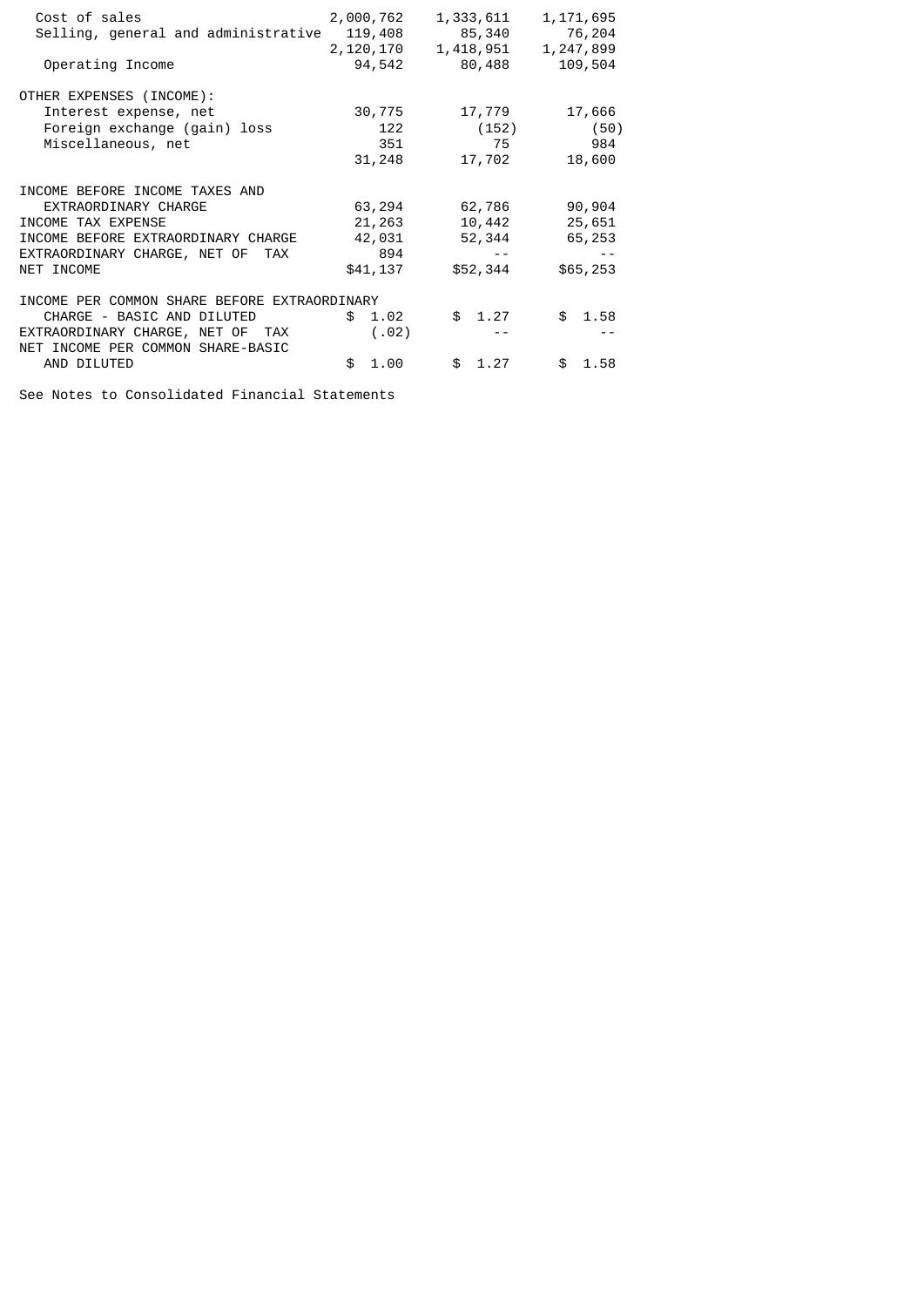{Consolidated Statements of Stockholders' Equity Pilgrim's Pride Corporation

(IN THOUSANDS, EXCEPT SHARE DATA) ACCUMULATED<br>SHARES OF TOTAL ADDITIONAL COTHER SHARES OF TOTAL ADDITIONAL<br>COMMON STOCK PAR PAID-IN F COMMON STOCK PAR PAID-IN RETAINED COMPREHENSIVE TREASURY<br>CLASS A CLASS B VALUE CAPITAL EARNINGS LOSS STOCK TOTAL CAPITAL EARNINGS LOSS Balance at September 26, 1998 -- 27,589,250 \$276 \$79,763 \$150,832 \$ -- \$ -- \$230,871 Dividend of Class A Common Stock 13,794,529 -- 138 (138) Net income for year 65,253 65,253 65,253 Cash dividends declared (\$.045 per share) (1,865) (1,865) Balance at October 2, 1999 13,794,529 27,589,250 414 79,625 214,220 294,259 Treasury stock purchased (271,100) (1,568) (1,568) (1,568)<br>nicome for year (52,344 (1,568) (1,568) (52,344 (1,568 (1,568 (1,568 ) Net income for year 52,344 52,344 Cash dividends declared (\$.06 per share) (2,476) (2,476) Balance at September 30, 2000 13,523,426 27,589,250 414 79,625 264,088 (1,568) 342,559 Net income for year Other comprehensive income (loss): Losses on commodity hedging (994) (994) Hedging losses reclassified as earnings 697 697 Total comprehensive income  $40,840$ Cash dividends declared (\$.06 per share) (2,467) (2,467) Balance at September 29,<br>2001 13,523,429 2 2001 13,523,429 27,589,250 \$414 \$79,625 \$302,758 (\$297) (\$1,568)\$380,932 See Notes to Consolidated Financial Statements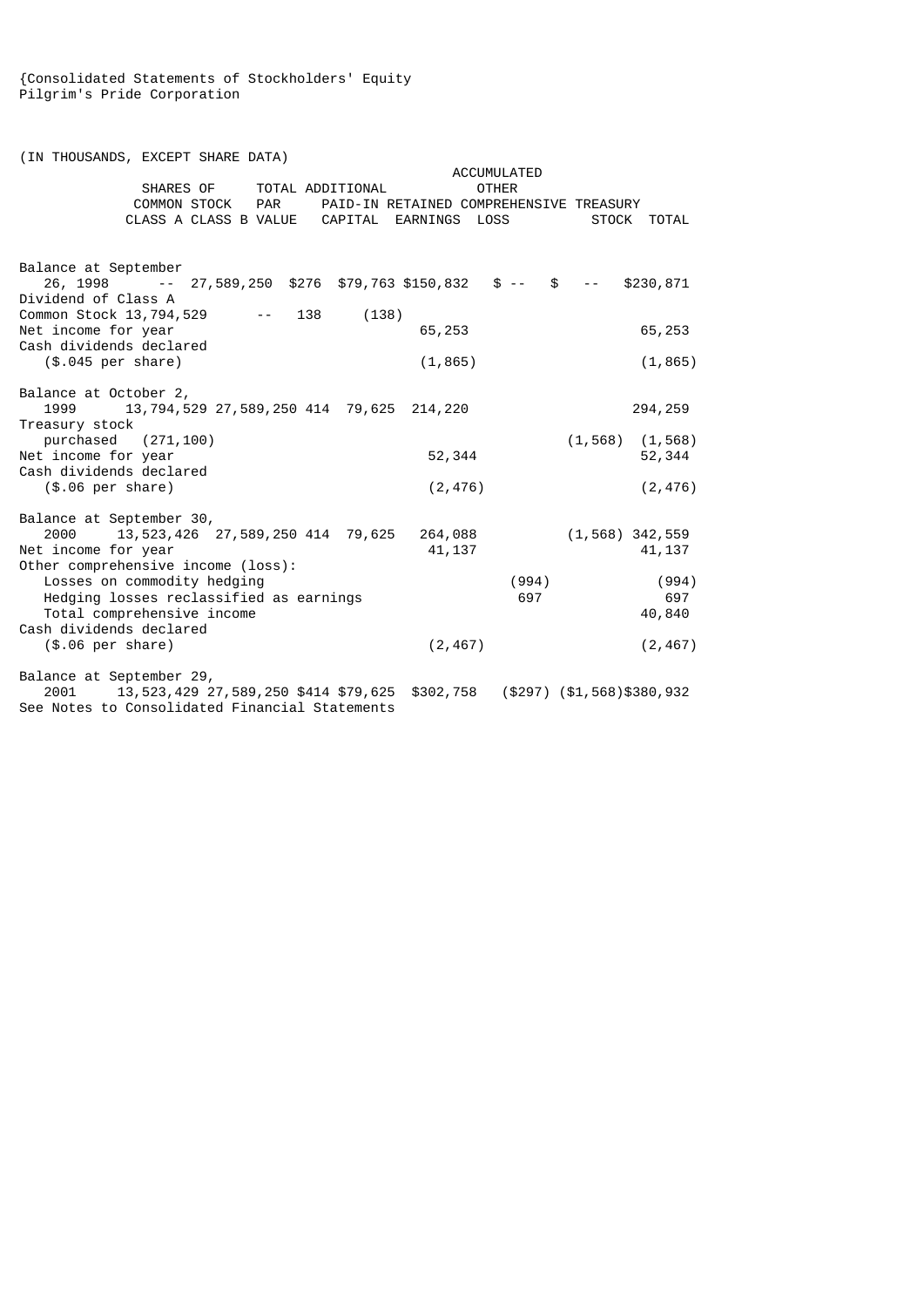# Consolidated Statements of Cash Flows Pilgrim's Pride Corporation

| (IN THOUSANDS)                                                                                                                                                                                                                                                                                                                            |                                                                                                                                                                                                                                                                                                                                                                                                                                                                                               | THREE YEARS ENDED SEPTEMBER 29, 2001                                                    |                                                                                       |
|-------------------------------------------------------------------------------------------------------------------------------------------------------------------------------------------------------------------------------------------------------------------------------------------------------------------------------------------|-----------------------------------------------------------------------------------------------------------------------------------------------------------------------------------------------------------------------------------------------------------------------------------------------------------------------------------------------------------------------------------------------------------------------------------------------------------------------------------------------|-----------------------------------------------------------------------------------------|---------------------------------------------------------------------------------------|
|                                                                                                                                                                                                                                                                                                                                           | 2001                                                                                                                                                                                                                                                                                                                                                                                                                                                                                          | 2000                                                                                    | 1999                                                                                  |
| Cash Flows From Operating Activities:<br>Net income<br>Adjustments to reconcile net income to                                                                                                                                                                                                                                             | \$41,137                                                                                                                                                                                                                                                                                                                                                                                                                                                                                      | \$52,344                                                                                | \$65,253                                                                              |
| cash provided by operating activities:<br>Depreciation and amortization<br>Loss on property disposals<br>Deferred income taxes<br>Extraordinary charge<br>Changes in operating assets and                                                                                                                                                 | 55,390<br>301<br>12,737<br>1,434                                                                                                                                                                                                                                                                                                                                                                                                                                                              | 36,027<br>1,093<br>444<br>$- -$                                                         | 34,536<br>2,668<br>(5, 595)                                                           |
| liabilities:<br>Accounts and other receivables<br>Inventories<br>Other current assets<br>Accounts payable and accrued expenses<br>Other<br>Cash Provided by Operating Activities                                                                                                                                                          | 10,445<br>(26, 952)<br>(4, 494)<br>(1,030)<br>(1, 135)<br>87,833                                                                                                                                                                                                                                                                                                                                                                                                                              | 34,082<br>(13, 202)<br>245<br>19,982<br>(212)<br>130,803                                | (2, 555)<br>(26, 351)<br>(474)<br>14, 195<br>(225)<br>81,452                          |
| INVESTING ACTIVITIES:<br>Acquisitions of property, plant<br>and equipment<br>Business acquisition<br>Proceeds from property disposals<br>Other, net<br>Cash Used in Investing Activities                                                                                                                                                  | (112, 632)<br>(239, 539)<br>2,472<br>571<br>(349, 128)                                                                                                                                                                                                                                                                                                                                                                                                                                        | (92, 128)<br>$  \,$<br>2,319<br>(6,055)<br>(95, 864)                                    | (69, 649)<br>$ -$<br>1,178<br>(2, 822)<br>(71, 293)                                   |
| FINANCING ACTIVITIES:<br>Borrowing for acquisition<br>Repayment on WLR Foods debt<br>Proceeds from notes payable to banks<br>Repayments on notes payable to banks<br>Proceeds from long-term debt<br>Payments on long-term debt<br>Purchase of treasury stock<br>Cash dividends paid<br>Cash Provided By (Used In)Financing<br>Activities | 285,070<br>(45, 531)<br>136,000<br>(136,000)<br>425, 423<br>(408, 316)<br>$\frac{1}{2} \frac{1}{2} \frac{1}{2} \frac{1}{2} \frac{1}{2} \frac{1}{2} \frac{1}{2} \frac{1}{2} \frac{1}{2} \frac{1}{2} \frac{1}{2} \frac{1}{2} \frac{1}{2} \frac{1}{2} \frac{1}{2} \frac{1}{2} \frac{1}{2} \frac{1}{2} \frac{1}{2} \frac{1}{2} \frac{1}{2} \frac{1}{2} \frac{1}{2} \frac{1}{2} \frac{1}{2} \frac{1}{2} \frac{1}{2} \frac{1}{2} \frac{1}{2} \frac{1}{2} \frac{1}{2} \frac{$<br>(2, 467)<br>254,179 | $- -$<br>71,000<br>(71,000)<br>20,047<br>(38, 622)<br>(1, 568)<br>(2, 476)<br>(22, 619) | $- -$<br>24,500<br>(24, 500)<br>15,258<br>(33, 027)<br>$- -$<br>(1, 865)<br>(19, 634) |
| Effect of exchange rate changes on<br>cash and cash equivalents                                                                                                                                                                                                                                                                           | (28)                                                                                                                                                                                                                                                                                                                                                                                                                                                                                          | 37                                                                                      | 53                                                                                    |
| Increase (decrease)<br>in cash and cash<br>equivalents<br>Cash and cash equivalents at beginning                                                                                                                                                                                                                                          | (7, 144)                                                                                                                                                                                                                                                                                                                                                                                                                                                                                      | 12,357                                                                                  | (9, 422)                                                                              |
| of year<br>Cash and cash equivalents at end of<br>year                                                                                                                                                                                                                                                                                    | 28,060<br>\$20,916                                                                                                                                                                                                                                                                                                                                                                                                                                                                            | 15,703<br>\$28,060                                                                      | 25,125<br>\$15,703                                                                    |
| SUPPLEMENTAL DISCLOSURE INFORMATION:<br>Cash paid during the year for:<br>Interest (net of amount capitalized)<br>Income taxes                                                                                                                                                                                                            | \$26,948<br>\$7,255                                                                                                                                                                                                                                                                                                                                                                                                                                                                           | \$17,178<br>\$13,258                                                                    | \$18,130<br>\$31,835                                                                  |

See Notes to Consolidated Financial Statements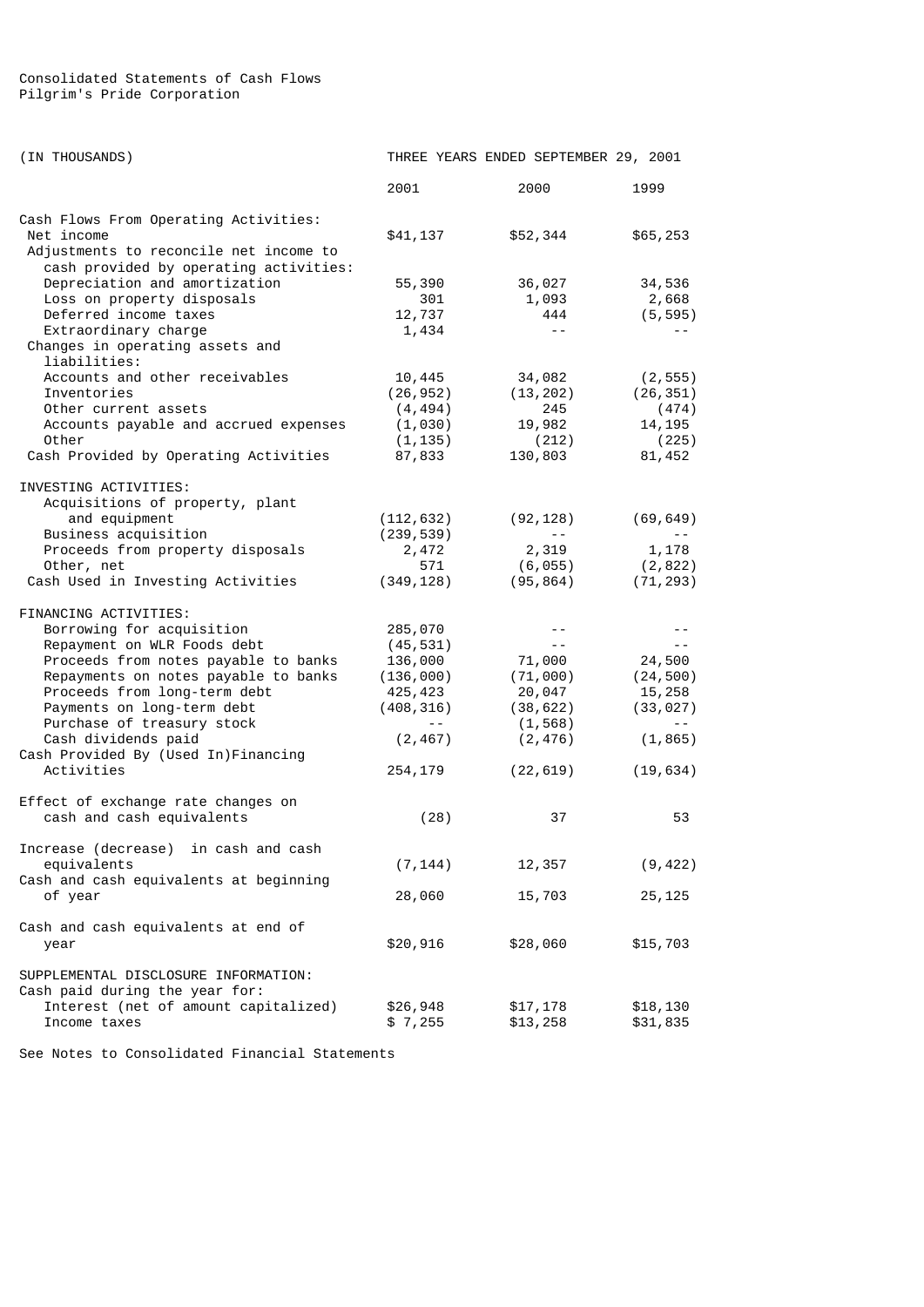### NOTES TO CONSOLIDATED FINANCIAL STATEMENTS

# NOTE A - BUSINESS AND SUMMARY OF SIGNIFICANT ACCOUNTING POLICIES

PILGRIM'S PRIDE CORPORATION (REFERRED TO HEREIN AS "THE COMPANY", "WE", "US", "OUR", OR SIMILAR TERMS) IS THE SECOND LARGEST PRODUCER OF POULTRY IN BOTH THE UNITED STATES AND MEXICO. IN THE UNITED STATES, WE PRODUCE BOTH PREPARED AND FRESH CHICKEN AND TURKEY, WHILE IN MEXICO, WE PRODUCE EXCLUSIVELY FRESH CHICKEN. THROUGH VERTICAL INTEGRATION, WE CONTROL THE BREEDING, HATCHING AND GROWING OF CHICKENS AND TURKEYS AND THE PROCESSING AND PREPARATION, PACKAGING AND SALE OF OUR PRODUCT LINES.

OUR PREPARED CHICKEN PRODUCTS INCLUDE PORTION-CONTROLLED BREAST FILLETS, TENDERLOINS AND STRIPS, DELICATESSEN PRODUCTS, FRANKFURTERS, SALADS, FORMED NUGGETS AND PATTIES AND BONE-IN CHICKEN PARTS. THESE PRODUCTS ARE SOLD EITHER REFRIGERATED OR FROZEN AND MAY BE FULLY COOKED, PARTIALLY COOKED OR RAW. IN ADDITION, THESE PRODUCTS ARE BREADED OR NON-BREADED AND EITHER PRE-MARINATED OR NON-MARINATED.

THE COMPANY ALSO SELLS FRESH CHICKEN PRODUCTS TO THE FOODSERVICE AND RETAIL MARKETS. OUR FRESH CHICKEN PRODUCTS CONSIST OF REFRIGERATED (NON-FROZEN) WHOLE OR CUT-UP CHICKEN, EITHER PRE-MARINATED OR NON-MARINATED, AND PRE-<br>PACKAGED, CHICKEN, WHICH INCLUDES VARIOUS, COMBINATIONS, OF ERESHLY PACKAGED CHICKEN, WHICH INCLUDES VARIOUS COMBINATIONS OF REFRIGERATED, WHOLE CHICKENS AND CHICKEN PARTS.

On January 27, 2001, we acquired WLR Foods, Inc. (formerly Nasdaq: WLRF) for \$239.5 million and the assumption of \$45.5 million of indebtedness. The purchase price and refinancing were provided by borrowings on the Company's existing secured term borrowing facility (see Note C). WLR operations have been included since the acquisition on January 27, 2001. The acquisition is being accounted for under the purchase method of accounting and the purchase price, which is still preliminary, has been allocated based on the estimated fair value of assets and liabilities. THE WLR FOODS ACQUISITION PROVIDED US WITH CHICKEN AND TURKEY PROCESSING FACILITIES IN THE EASTERN UNITED STATES.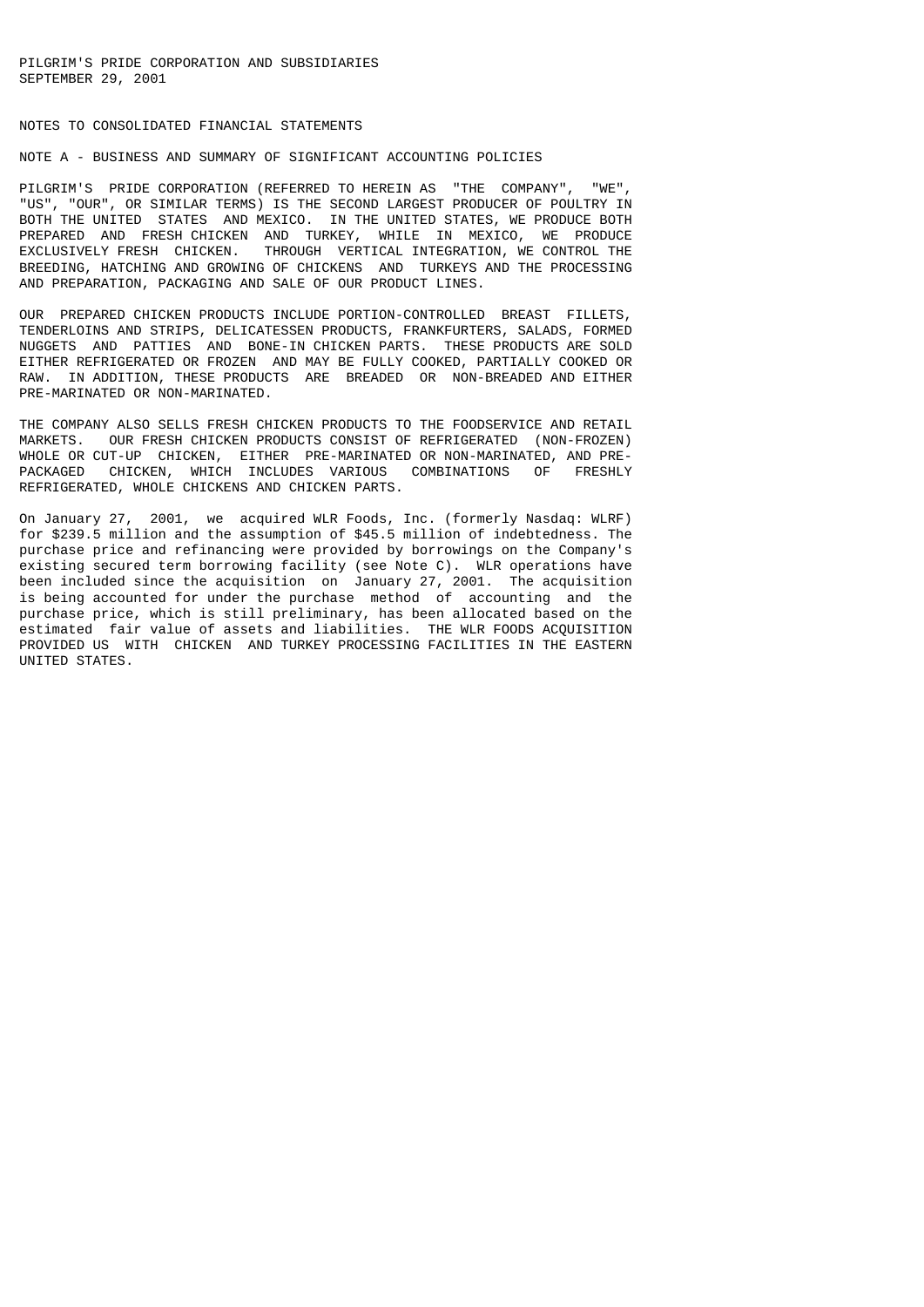### PILGRIM'S PRIDE CORPORATION AND SUBSIDIARIES SEPTEMBER 29, 2001

#### PRO FORMA FINANCIAL INFORMATION

The unaudited pro forma financial information has been presented as if the acquisition of WLR Foods, Inc. had occurred as of the beginning of each period presented. In addition, certain reclassifications have been made to the WLR historical financial statements to conform to the presentation used by the Company.

| IN THOUSANDS, EXCEPT PER SHARE DATA                                                                                                           |                                                                     | YEAR ENDED                                                          |
|-----------------------------------------------------------------------------------------------------------------------------------------------|---------------------------------------------------------------------|---------------------------------------------------------------------|
|                                                                                                                                               | 2001                                                                | 2000                                                                |
| Net Sales<br>Operating Income<br>Interest Expense, Net<br>Income Before Taxes<br>Income before Extraordinary Charge<br>Net Income             | \$2,479,259<br>99,128<br>39,790<br>58,607<br>39,171<br>\$<br>38,277 | \$2,311,666<br>86,017<br>44,820<br>42,209<br>39,792<br>\$<br>39,792 |
| Income per Common Share before<br>Extraoridnary Charge - Basic and Diluted<br>Extraordinary Charge, Net of Tax<br>Net Income per Common Share | \$<br>0.95<br>(0.02)<br>\$<br>0.93                                  | \$<br>0.97<br>0.97<br>\$                                            |
| Other Information:<br>Depreciation and Amortization                                                                                           | \$<br>64,565                                                        | \$<br>63,892                                                        |

#### PRINCIPLES OF CONSOLIDATION

The consolidated financial statements include the accounts of Pilgrim's Pride Corporation and its wholly and majority owned subsidiaries. Significant intercompany accounts and transactions have been eliminated.

The Company reports on the basis of a 52/53-week fiscal year, which ends on the Saturday closest to September 30. As a result, fiscal year 1999 had 53 weeks, while fiscal years 2001 and 2000 each had 52 weeks.

The financial statements of the Company's Mexico subsidiaries are remeasured as if the U.S. dollar were the functional currency. Accordingly, assets and liabilities of the Mexico subsidiaries are translated at end-of-period exchange rates, except for non-monetary assets, which are translated at equivalent dollar costs at dates of acquisition using historical rates. Operations are translated at average exchange rates in effect during the period. Foreign exchange losses are separately stated as a component of "Other Expenses (Income)" in the Consolidated Statement of Income.

## REVENUE RECOGNITION

The Company generally recognizes revenue when the product is shipped to the customer and shipping and handling expenses are included in cost of goods sold.

#### CASH EQUIVALENTS

The Company considers highly liquid investments with a maturity of three months or less when purchased to be cash equivalents.

#### INVENTORIES

Live poultry inventories are stated at the lower of cost or market and breeder hens at the lower of cost, less accumulated amortization, or market. The costs associated with breeder hens are accumulated up to the production stage and amortized over the productive lives using the unit-ofproduction method. Finished poultry products, feed, eggs and other inventories are stated at the lower of cost (first-in, first-out method) or market. Occasionally, the Company hedges a portion of its purchases of major feed ingredients using futures contracts to minimize the risk of adverse price fluctuations. The changes in market value of such agreements have a high correlation to the price changes of the feed ingredients being hedged. Gains and losses on the hedge transactions are deferred and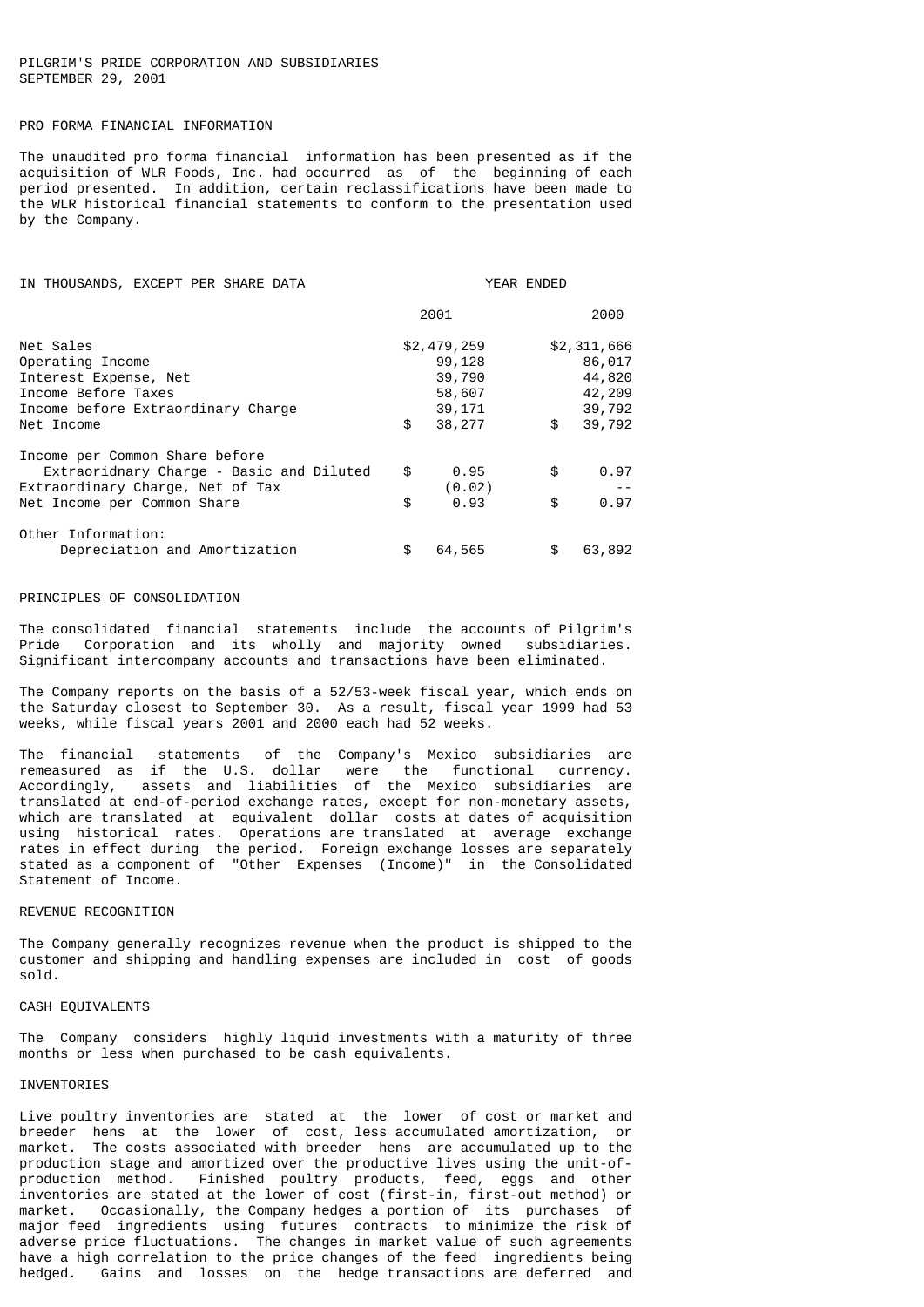recognized as a component of cost of sales when products are sold. Gains and losses on the futures contracts would be recognized immediately were the changes in the market value of the agreements cease to have a high correlation to the price changes of the feed ingredients being hedged.

Statement of Accounting Standards No. 133; ACCOUNTING FOR DERIVATIVE INSTRUMENTS AND HEDGING ACTIVITIES ("SFAS 133"), was adopted on October 1, 2000. No transitional impact resulted from the adoption of SFAS 133. The Company recognizes all derivatives on the balance sheet at fair value. Derivatives that are not hedges are adjusted to fair value through income. If the derivative is a hedge, changes in the fair value of derivatives are offset against the change in fair value of the hedged assets, liabilities, or firm commitments through earnings or recognized in other comprehensive income until the hedged item is recognized in earnings. The ineffective portion of a derivative's change in fair value is immediately recognized in earnings. No significant ineffectiveness was recognized in 2001. The Company evaluates the effectiveness of the risk reduction and correlation criteria based on forecasted future purchases (primarily corn and soybean) and continues to evaluate the effectiveness of the hedge until the transaction is closed.

#### PROPERTY, PLANT AND EQUIPMENT

Property, plant and equipment is stated at cost. Depreciation is computed using the straight-line method over the estimated useful lives of these assets. Depreciation expense was \$54.4 million, \$34.7 million and \$33.4 million in 2001, 2000 and 1999, respectively.

#### ACCUMULATED OTHER COMPREHENSIVE INCOME

As of September 29, 2001, accumulated other comprehensive income consists of mark-to-market adjustments on open commodity future contracts. Comprehensive income for the year ended September 29, 2001 was net of the related tax benefit of \$179,000.

### NET INCOME PER COMMON SHARE

Net income per share is based on the weighted average number of shares of common stock outstanding during the year. The weighted average number of shares outstanding (basic and diluted) and per-share amounts included herein were 41,112,679 in 2001, 41,289,142 in 2000 and 41,383,779 in 1999 after adjustment for the common stock dividend referred to in Note F.

### USE OF ESTIMATES

The preparation of financial statements in conformity with generally accepted accounting principles requires management to make estimates and assumptions that affect the reported amounts of assets and liabilities and disclosure of contingent assets and liabilities at the date of the financial statements and the reported amounts of revenues and expenses during the reporting period. Actual results could differ from those estimates.

#### RECENT ACCOUNTING PRONOUNCEMENTS

In June 2001, the Financial Accounting Standards Board issued Statement of Financial Accounting Standards 142 "GOODWILL AND OTHER INTANGIBLE ASSETS" (SFAS 142). SFAS 142 is effective for fiscal years beginning after December 15, 2001 and requires that goodwill and certain intangible assets will no longer be amortized upon adoption. SFAS 142 also establishes new standards for evaluating impairment of goodwill and certain intangible assets. The adoption of this statement is not expected to have a material effect on the Company.

### NOTE B - INVENTORIES

Inventories consist of the following:

| (IN THOUSANDS)            | 2001     | 2000     |
|---------------------------|----------|----------|
| Chicken:                  |          |          |
| Live chicken and hens     | \$97,073 | \$72,438 |
| Feed, eggs and other      | 77,970   | 54,627   |
| Finished chicken products | 70,493   | 54, 172  |
|                           | 245,536  | 181, 237 |
| Turkey:                   |          |          |
| Live turkey and hens      | 30,694   |          |
| Feed, eggs and other      | 3,906    | $ -$     |
| Finished turkey products  | 34,264   | $ -$     |
|                           | 68,864   |          |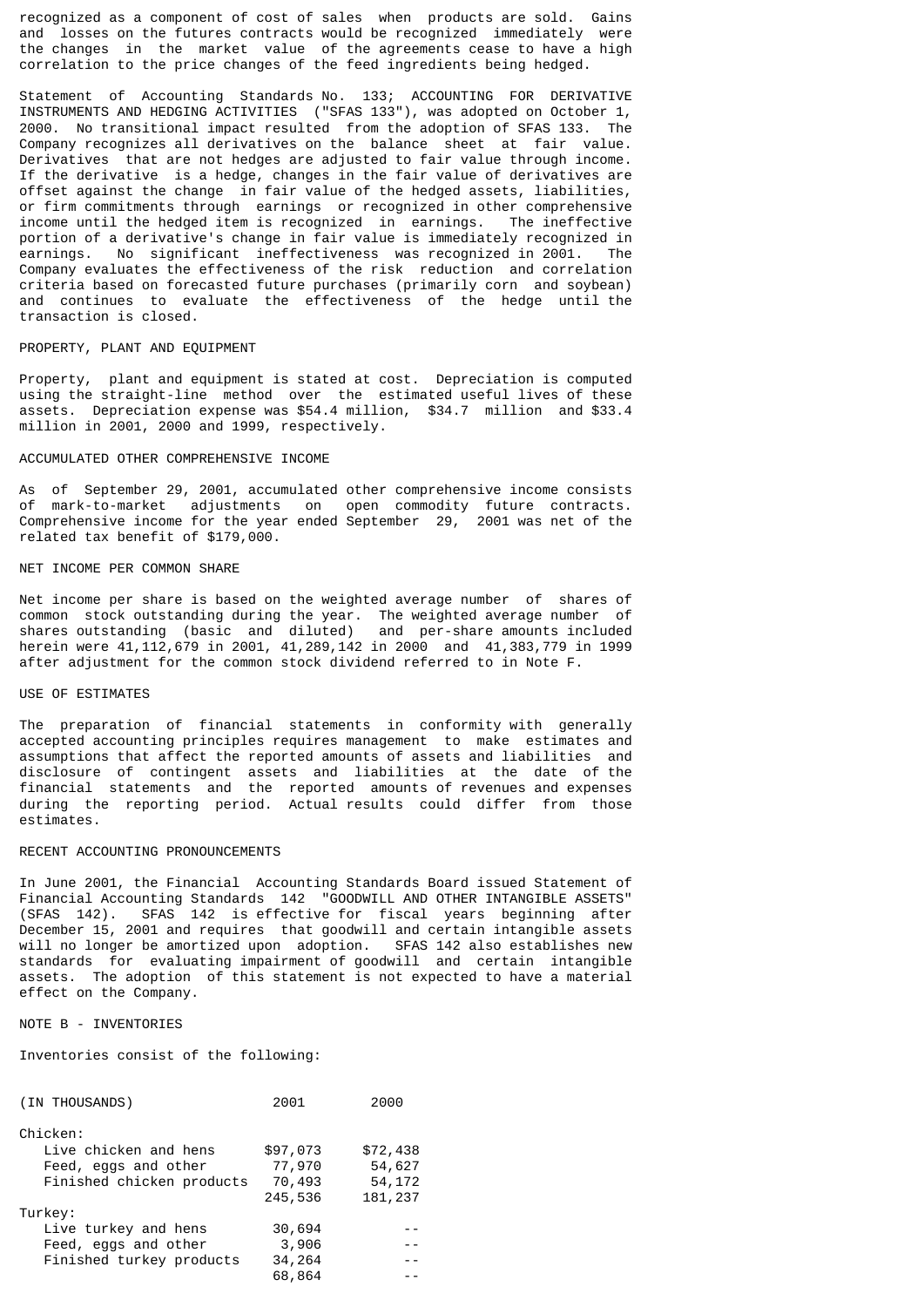#### NOTE C - NOTES PAYABLE AND LONG-TERM DEBT

At September 29, 2001, the Company maintained \$130.0 million in revolving credit facilities and \$400.0 million in secured revolving/term borrowing facilities. The \$400.0 million revolving/term borrowing facilities provide for \$285.0 million and \$115.0 million of 10 year and 7 year commitments, respectively. Borrowings under these facilities are split pro rata between the 10 year and 7 year maturities as they occur. The credit facilities provide for interest at rates ranging from LIBOR plus five-eighths percent to LIBOR plus two and three-quarters percent, depending upon the Company's total debt to capitalization ratio. Interest rates on debt outstanding under these facilities at September 29, 2001 ranged from LIBOR plus one and one-quarter percent to LIBOR plus two and one-quarter percent. These facilities are secured by inventory and fixed assets or are unsecured. At September 29, 2001, \$86.0 million was available under the revolving credit facilities and \$225.0 million was available under the term borrowing facilities. Annual maturities of long-term debt for the five years subsequent to September 29, 2001 are: 2002 -- \$5.1 million; 2003 -- \$7.1 million; 2004 -- \$16.2 million; 2005 -- \$15.6 million; and 2006 -- \$55.0 million.

On June 29, 1999, the Camp County Industrial Development Corporation issued \$25.0 million of variable-rate environmental facilities revenue bonds supported by letters of credit obtained by the Company. The Company may borrow from these proceeds over the construction period of its new sewage and solid waste disposal facilities at a poultry by-products plant to be built in Camp County, Texas. The Company is not required to borrow the full amount of the proceeds from the bonds. All amounts borrowed from these funds will be due in 2029. The amounts the Company borrows will be reflected as debt when received from the Camp County Industrial Development Corporation. The interest rates on amounts borrowed will closely follow the tax-exempt commercial paper rates. Presently, there are no borrowings outstanding under these bonds.

On August 9, 2001, the Company issued \$200.0 million in senior unsecured notes with an interest rate of 9 5/8% maturing on September 15, 2011. The proceeds from note offering were used to redeem the remaining \$90.8 million outstanding of our 10 7/8% senior subordinated notes due 2003. The balance of the proceeds was used to reduce outstanding under our \$400.0 million revolving/term borrowing facility. As a result of the Company's decision to retire all of the 10 7/8% Senior Subordinated Notes due 2003, the Company has recorded an extraordinary loss of \$894,000, net of a tax benefit of \$539,000.

On September 7, 2001, we amended and restated our revolving credit agreement for Mexico, increasing the commitment from \$20.0 million to \$30.0 million. The entire amount matures in three years. The facility provides for interest rates ranging from LIBOR plus one and one-quarter to LIBOR plus one and one-half percent. At September 29, 2001, \$30.0 million was outstanding, the proceeds of which were used to reduce existing credit facilities.

The Company is required, by certain provisions of its debt agreements, to maintain levels of working capital and net worth, to limit dividends to a maximum of \$3.4 million per year, and to maintain various fixed charge, leverage, current and debt-to-equity ratios. Substantially all of the Company's domestic property, plant and equipment is pledged as collateral on its long-term debt and credit facilities. The Mexico debt is secured by accounts receivable, inventories and certain fixed assets.

Total interest was \$38.9 million, \$21.7 million and \$20.8 million in 2001, 2000 and 1999, respectively. Interest related to new construction capitalized in 2001, 2000 and 1999 was  $$7.2$  million,  $$3.3$  million and  $$2.0$ million, respectively.

| LONG-TERM DEBT CONSISTS OF THE FOLLOWING:<br>(IN THOUSANDS)             | Maturity | 2001      | 2000   |
|-------------------------------------------------------------------------|----------|-----------|--------|
| Senior unsecured notes, interest at 9 5/8%                              | 2011     | \$200,000 | \$     |
| Revolving term/credit facility - 10 year<br>tranche at LIBOR plus 2.25% | 2009     | 124,688   | 5,600  |
| Notes payable to an insurance company<br>at 7.07% - 7.21%               | 2006     | 65,474    | 70,121 |
| Revolving term/credit facility - 7 year                                 |          |           |        |
| tranche at LIBOR plus 2.0%                                              | 2006     | 50,313    | 2,400  |
| Notes payable to a bank at                                              | 2004     | 30,000    |        |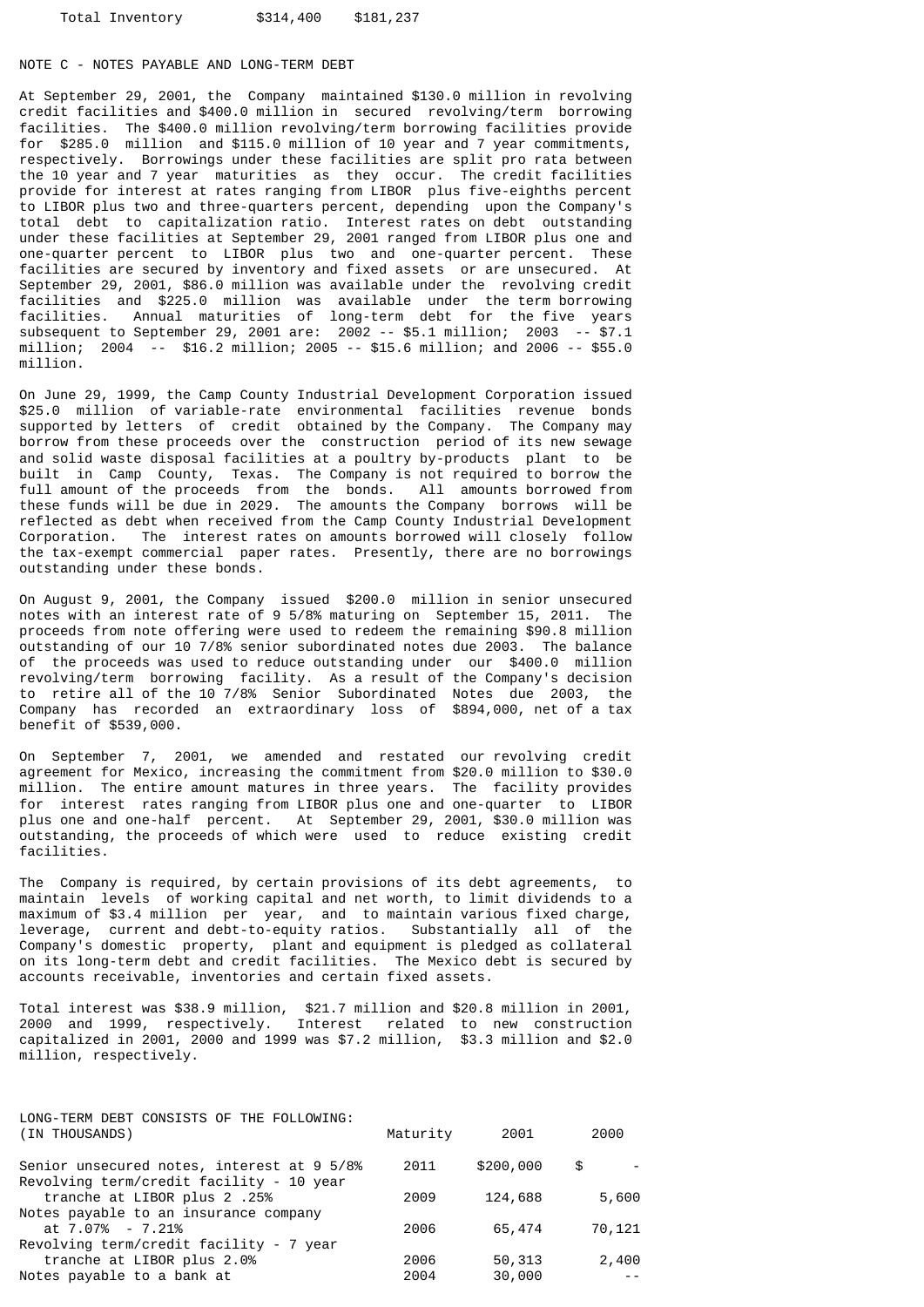| Various | 1,866     | 1,078     |
|---------|-----------|-----------|
|         |           |           |
| 2003    |           | 90,495    |
|         | 472,341   | 169,694   |
|         | 5,099     | 4,657     |
|         | \$467,242 | \$165,037 |
|         |           |           |

The fair value of long-term debt, at September 29, 2001 and September 30, 2000 based upon quoted market prices for the same or similar issues where available or by using discounted cash flow analysis, was approximately \$469.6 million and \$166.2 million, respectively.

NOTE D - INCOME TAXES

Income before income taxes after allocation of certain expenses to foreign operations for 2001, 2000 and 1999 was \$57.8 million, \$32.7 million and \$76.6 million, respectively, for U.S. operations and \$5.5 million, \$30.0 million and \$14.3 million, respectively, for foreign operations. The provisions for income taxes are based on pre-tax financial statement income.

The components of income tax expense (benefit) are set forth below:

| (IN THOUSANDS)  | 2001     | 2000     | 1999     |
|-----------------|----------|----------|----------|
| Current:        |          |          |          |
| Federal         | \$6,045  | \$9,239  | \$28,449 |
| Foreign         | 1,594    | 138      | 318      |
| State and other | 348      | 621      | 2,480    |
|                 | 7,987    | 9,998    | 31,247   |
| Deferred        | 12,737   | 444      | (5, 596) |
|                 | \$20,724 | \$10,442 | \$25,651 |
|                 |          |          |          |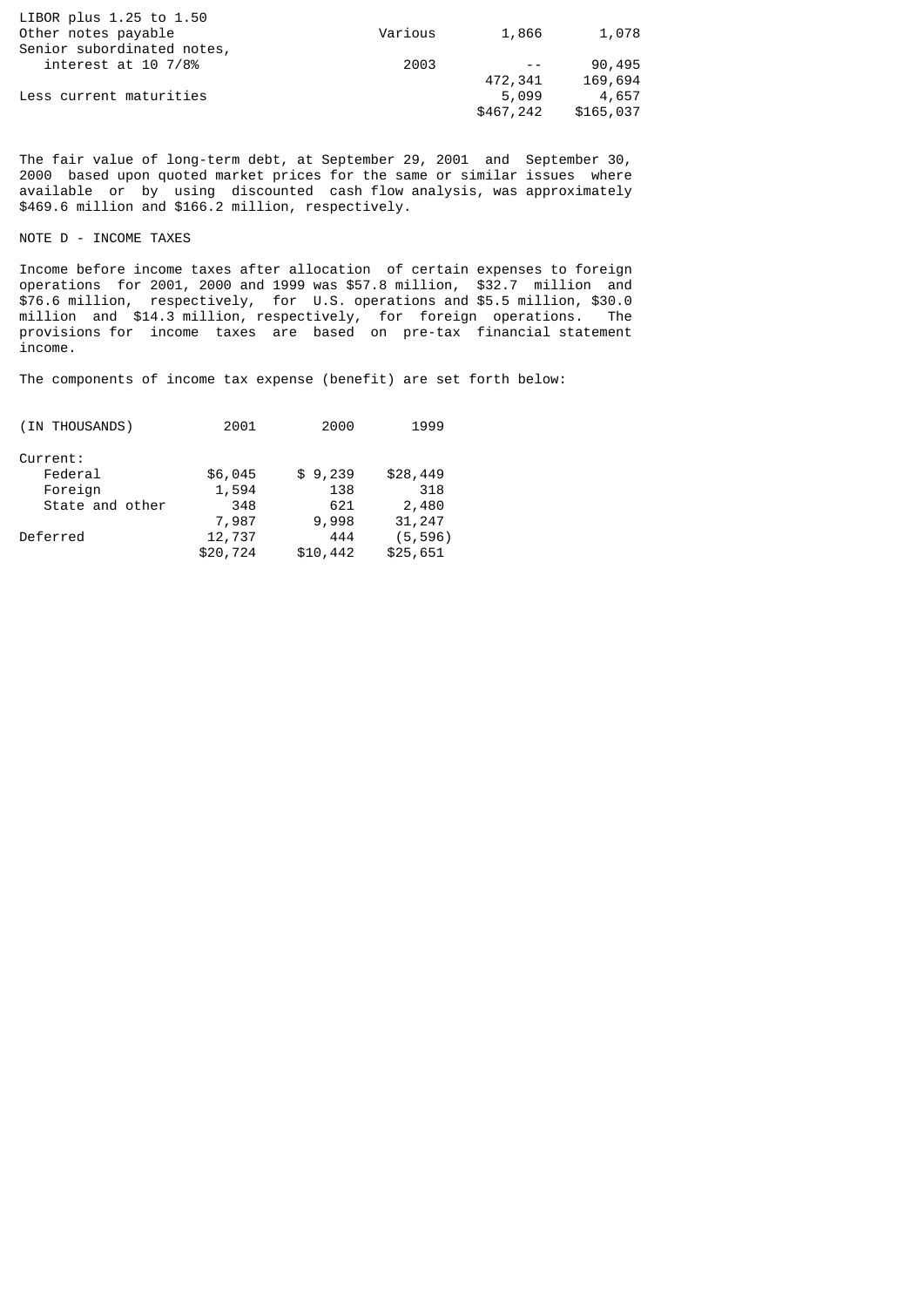### PILGRIM'S PRIDE CORPORATION AND SUBSIDIARIES SEPTEMBER 29, 2001

The following is a reconciliation between the statutory U.S. federal income tax rate and the Company's effective income tax rate:

| (IN THOUSANDS)                            | 2001  | 2000   | 1999  |
|-------------------------------------------|-------|--------|-------|
| Federal income tax rate                   | 35.0% | 35.0%  | 35.0% |
| State tax rate, net                       | 2.4   | 1.4    | 1.3   |
| Difference in U.S. statutory tax rate and | (3.9) | (19.8) | (8.1) |
| Mexico's effective tax rate               | 33.5% | 16.6%  | 28.2% |

Deferred income taxes reflect the net effects of temporary differences between the carrying amounts of assets and liabilities for financial reporting purposes and the amounts used for income tax purposes.

Significant components of the Company's deferred tax liabilities and assets are as follows:

| (IN THOUSANDS)                         | 2001      | 2000     |  |
|----------------------------------------|-----------|----------|--|
|                                        |           |          |  |
| Deferred tax liabilities:              |           |          |  |
| Tax over book depreciation             | \$97,667  | \$24,390 |  |
| Inventory valuation                    | 27,926    |          |  |
| Prior use of cash accounting           | 26,625    | 27,470   |  |
| Other                                  | 2,419     | 2,849    |  |
| Total deferred tax liabilities         | 154,637   | 54,709   |  |
| Deferred tax assets:                   |           |          |  |
| Expenses deductible in different years | 23,027    | 8,469    |  |
| Total deferred tax asset               | 23,027    | 8,469    |  |
| Net deferred tax liabilities           | \$131,610 | \$46,240 |  |

The Company has not provided any U.S. deferred income taxes on the undistributed earnings of its Mexico subsidiaries based upon its determination that such earnings will be indefinitely reinvested. As of September 29, 2001, the cumulative undistributed earnings of these subsidiaries were approximately \$164.4 million. If such earnings were not considered indefinitely reinvested, deferred U.S. and foreign income taxes would have been provided, after consideration of estimated foreign tax credits. However, determination of the amount of deferred federal and foreign income taxes is not practical.

### NOTE E - ACCOUNTS RECEIVABLE

The Company does not believe it has significant concentrations of credit risk in its accounts receivable, which are generally unsecured. Credit evaluations are performed on all significant customers and updated as circumstances dictate. Allowances for doubtful accounts were \$3.9 million and \$4.1 million at September 29, 2001 and September 30, 2000, respectively.

On June 26, 1998, the Company entered into an Asset Sale Agreement to sell up to \$60.0 million of accounts receivable. In connection with the Asset Sale Agreement, the Company sells, on a revolving basis, certain of its trade receivables (the "Pooled Receivables") to a special purpose corporation wholly owned by the Company, which in turn sells a percentage ownership interest to third parties. At September 29, 2001, an interest in these Pooled Receivables of \$58.5 million had been sold to third parties and is reflected as a reduction to accounts receivable. These transactions have been recorded as sales in accordance with FASB Statement No. 140, ACCOUNTING FOR TRANSFERS AND SERVICING OF FINANCIAL ASSETS AND EXTINGUISHMENTS OF LIABILITIES. The gross proceeds resulting from the sale are included in cash flows from operating activities in the Consolidated Statements of Cash Flows. Losses on these sales were immaterial.

#### NOTE F - COMMON STOCK

The Company has two series of authorized common stock, Class A common stock and Class B common stock. The shares have substantially the same rights, powers and limitations, except that each share of Class B common stock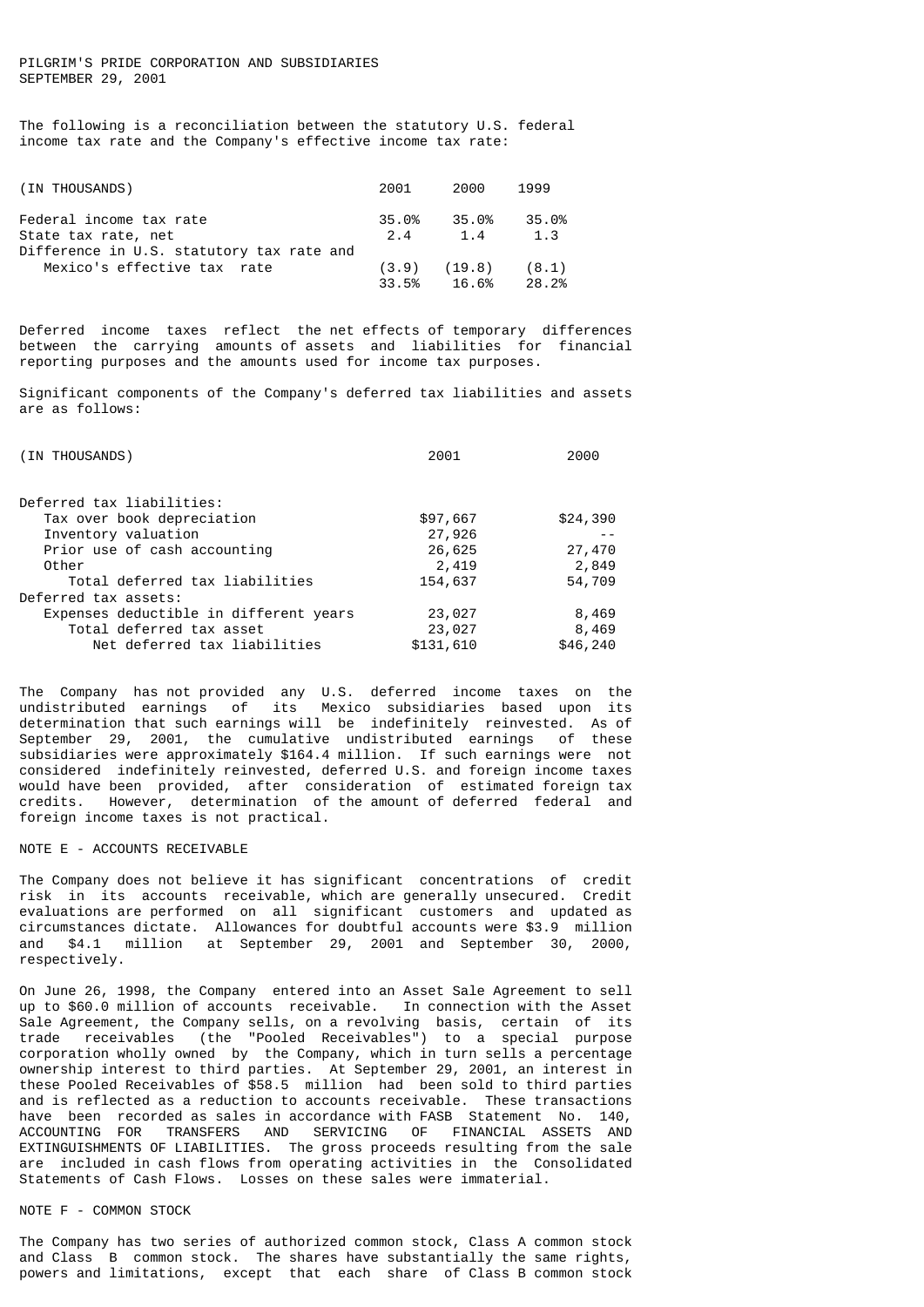entitles the holder thereof to 20 votes per share, except as otherwise provided by law, on any matter submitted for a stockholder vote, while each share of Class A common stock entitles the holder thereof to one vote per share on any such matter.

On July 2, 1999, the Company's Board of Directors declared a stock dividend of the Company's Class A common stock. Stockholders of record on July 20, 1999 received one share of the Company's Class A common stock for every two shares of the Company's Class B common stock held as of that date. The additional shares were issued on July 30, 1999. Per share and weighted average shares outstanding amounts for periods prior to July 30, 1999 have been restated to give effect to the stock dividend.

During 2000, the Company repurchased 271,100 shares of Class A common stock at a total cost of \$1.6 million.

### NOTE G - SAVINGS PLAN

The Company maintains a Section 401(k) Salary Deferral Plan (the "Plan"). Under the Plan, eligible U.S. employees may voluntarily contribute a percentage of their compensation. The Plan provides for a contribution of up to four percent of compensation subject to an overall Company contribution limit of five percent of the U.S. operation's income before taxes. Under this plan, the Company's expenses were \$3.7 million, \$2.3 million and \$4.6 million in 2001, 2000 and 1999, respectively.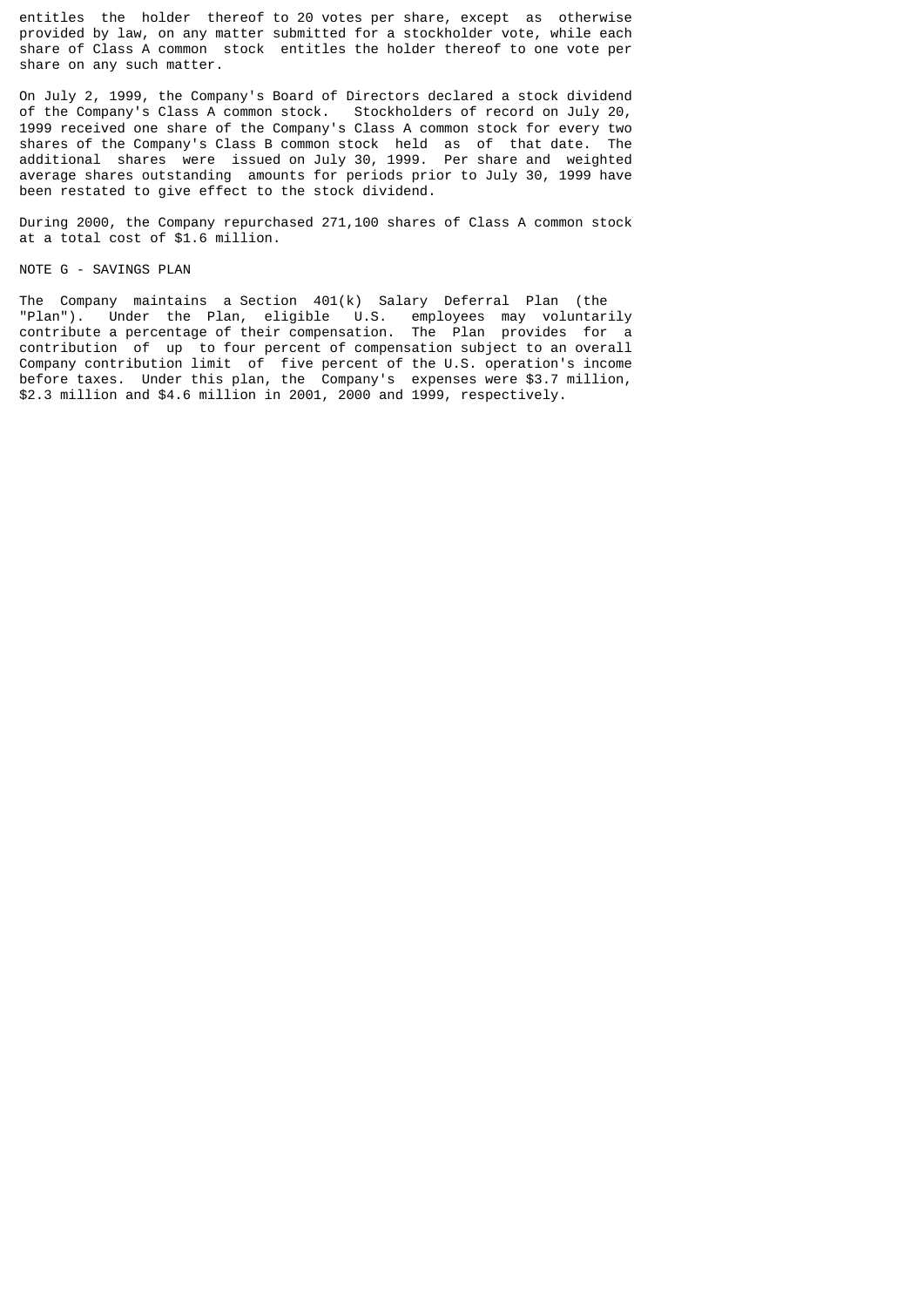PILGRIM'S PRIDE CORPORATION AND SUBSIDIARIES SEPTEMBER 29, 2001

### NOTE H - RELATED PARTY TRANSACTIONS

The major stockholder of the Company owns an egg laying and a chicken growing operation. Transactions with related entities are summarized as follows:

| (IN THOUSANDS)              | 2001   | 2000                       | 1999   |
|-----------------------------|--------|----------------------------|--------|
| Contract egg grower fees to |        |                            |        |
| major stockholder           |        | $$1,537$ $$5,100$ $$4,501$ |        |
| Lease payment to major      |        |                            |        |
| stockholder                 | 564    |                            |        |
| Chick, feed and other       |        |                            |        |
| sales to major stockholder  | 38,771 | 31,879                     | 25,076 |
| Live chicken purchases from |        |                            |        |
| major stockholder           | 39,784 | 31,979                     | 26,899 |
|                             |        |                            |        |

On December 29, 2000 the Company entered into an agreement to lease a commercial egg property and assume all of the ongoing costs of the operation from the Company's major stockholder. The Company had previously purchased the eggs produced from this operation pursuant to a contract grower arrangement. The lease term runs for ten years with a monthly lease payment of \$62,500. The Company has an option to extend the lease for an additional five years, with an option at the end of the lease to purchase the property at fair market value as determined by an independent appraisal.

The Company leases an airplane from its major stockholder under an operating lease agreement. The terms of the lease agreement require monthly payments of \$33,000 plus operating expenses. Lease expense was \$396,000 for each of the years 2001, 2000 and 1999. Operating expenses were \$234,066, \$127,680, \$135,786 in 2001, 2000 and 1999, respectively.

The Company had accounts receivable of approximately \$0.1 million at September 30, 2000, from related parties, including its major stockholder.

On February 14, 2000, the Company purchased substantially all of the assets of a chicken litter disposal and fertilizer business operated by the Company's major stockholder's son for approximately \$8.5 million.

# NOTE I - COMMITMENTS

The Consolidated Statements of Income include rental expense for operating leases of approximately \$28.7 million, \$22.4 million and \$17.3 million in 2001, 2000 and 1999, respectively. The Company's future minimum lease commitments under non-cancelable operating leases are as follows: 2002 -- \$22.1 million; 2003 -- \$19.7 million; 2004 -- \$16.8 million; 2005 -- \$14.2 million; 2006 -- \$11.1 million and thereafter \$15.4 million.

At September 29, 2001, the Company had \$14.0 million in letters of credit outstanding relating to normal business transactions.

#### NOTE J - CONTINGENCIES

Since March 23, 1999, the Company has been a plaintiff in two antitrust lawsuits in U.S. District Court in Washington, D.C. alleging a world-wide conspiracy to control production capacity and raise prices of common vitamins such as A, B-4, C and E. On November 3, 1999, a settlement, which was entered into as part of a class action lawsuit to which the Company was a member, was agreed to among the defendants and the class, which would provide for a recovery of between 18-20% of vitamins purchased from the defendants from 1990 through 1998. On March 28, 2000, the judge presiding over the case accepted the negotiated settlement between the parties; however, appeals from various sources are in process. The Company has filed documentation showing that vitamin purchases made during the recovery period totaled approximately \$14.9 million. During fiscal 2001, the Company received \$3.3 million in final settlement of its claim.

In January of 1998, seventeen of our current and/or former employees filed the case of "Octavius Anderson, et al. v. Pilgrim's Pride Corporation" in the United States District Court for the Eastern District of Texas, Lufkin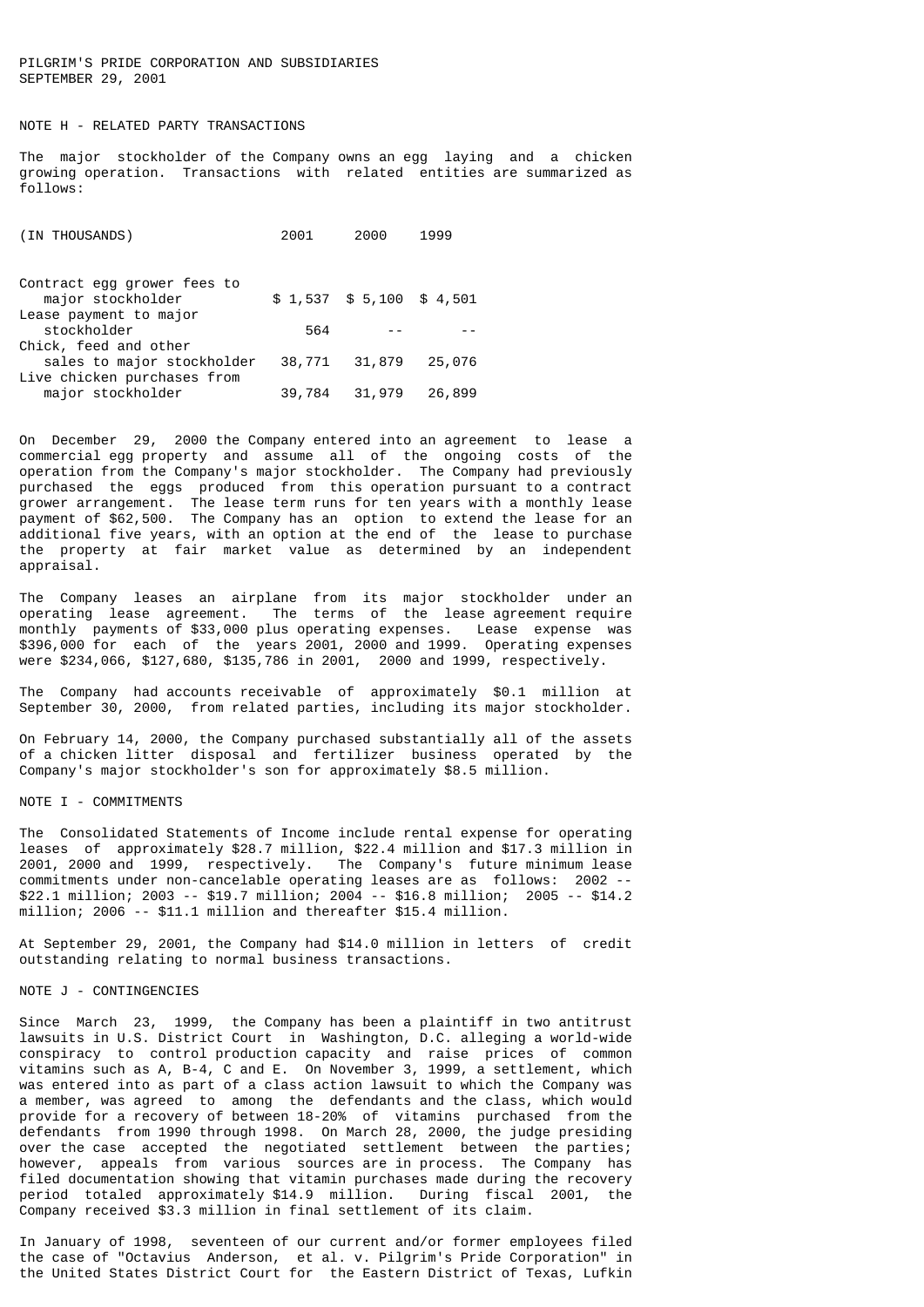Division claiming Pilgrim's Pride violated requirements of the Fair Labor Standards Act. The suit alleged Pilgrim's Pride failed to pay employees for all hours worked. The suit generally alleged that (1) employees should be paid for time spent to put on, take off, and clean certain personal gear at the beginning and end of their shifts and breaks and (2) the use of a master time card or production "line" time fails to pay employees for all time actually worked. Plaintiffs sought to recover unpaid wages plus liquidated damages and legal fees. Approximately 1,700 consents to join as plaintiffs were filed with the court by current and/or former employees. During the week of March 5, 2001, the case was tried in the Federal Court of the Eastern District of Texas, Lufkin, Texas. The Company prevailed at the trial with a judgment issued by the judge, which found no evidence presented to support the plaintiffs' allegations. The plaintiffs have filed an appeal in the Fifth Circuit Court of Appeals to reverse the judge's decision. The plaintiff's brief was submitted to the court on November 5, 2001. Pilgrim's Pride's response to the plaintiff's brief to the Fifth Circuit Court of Appeals is due on December 5, 2001. Neither the likelihood of an unfavorable outcome nor the amount of ultimate liability, if any, with respect to this case can be determined at this time. The Company does not expect this matter, individually or collectively, to have a material impact on our financial position, operations or liquidity. Substantially similar suits have been filed against four other integrated poultry companies, including WLR Foods, one of which resulted in a federal judge dismissing most of the plaintiffs' claims in that action with facts similar to our case.

In August of 2000, four of our current and/or former employees filed the case of "Betty Kennell, et al. v. Wampler Foods, Inc." in the United States District Court for the Northern District of West Virginia, claiming we violated requirements of the Fair Labor Standards Act. The suit generally makes the same allegations as Anderson v. Pilgrim's Pride discussed above. Plaintiffs seek to recover unpaid wages plus liquidated damages and legal fees. Approximately 150 consents to join as plaintiffs were filed with the court by current and/or former employees. No trial date has been set. To date, only limited discovery has been performed. Neither the likelihood of an unfavorable outcome nor the amount of ultimate liability, if any, with respect to this case can be determined at this time. We do not expect this matter, individually or collectively, to have a material impact on our financial position, operations or liquidity.

The Company is subject to various other legal proceedings and claims, which arise in the ordinary course of its business. In the opinion of management, the amount of ultimate liability with respect to these actions will not materially affect the financial position or results of operations of the Company.

### NOTE K - FINANCIAL INSTRUMENTS

The Company is a purchaser of certain commodities, primarily corn and soybeans. The Company periodically uses commodity futures and options for hedging purposes to reduce the effect of changing commodity prices and as a mechanism to procure the grains. The contracts that effectively meet risk reductions and correlation criteria are recorded using hedge accounting. Gains and losses on closed hedge transactions are recorded as a component of the underlying inventory purchase.

At September 29, 2001, (there were no outstanding contracts at September 30, 2000), the Company held the following commodity contracts consisting of delivery contracts settling between October 2001 and July 2002. The following table provides information about the Company's financial instruments that is sensitive to changes in commodity prices:

Dollars in thousands, except per unit contract/strike prices

|                                     | Units   | Notional<br>Amount | Weighted Average<br>Contract/Strike Price | Fair Value |
|-------------------------------------|---------|--------------------|-------------------------------------------|------------|
| Hedging Position:<br>Long positions |         |                    |                                           |            |
| in corn                             | Bushels | 14,860             | \$2.22                                    | $($ \$476) |

#### NOTE L - BUSINESS SEGMENTS

Since the acquisition of WLR Foods on January 27, 2001, the Company operates in two reportable business segments as (1) a producer of chicken and other products and (2) a producer of turkey products.

The Company's chicken and other products segment primarily includes sales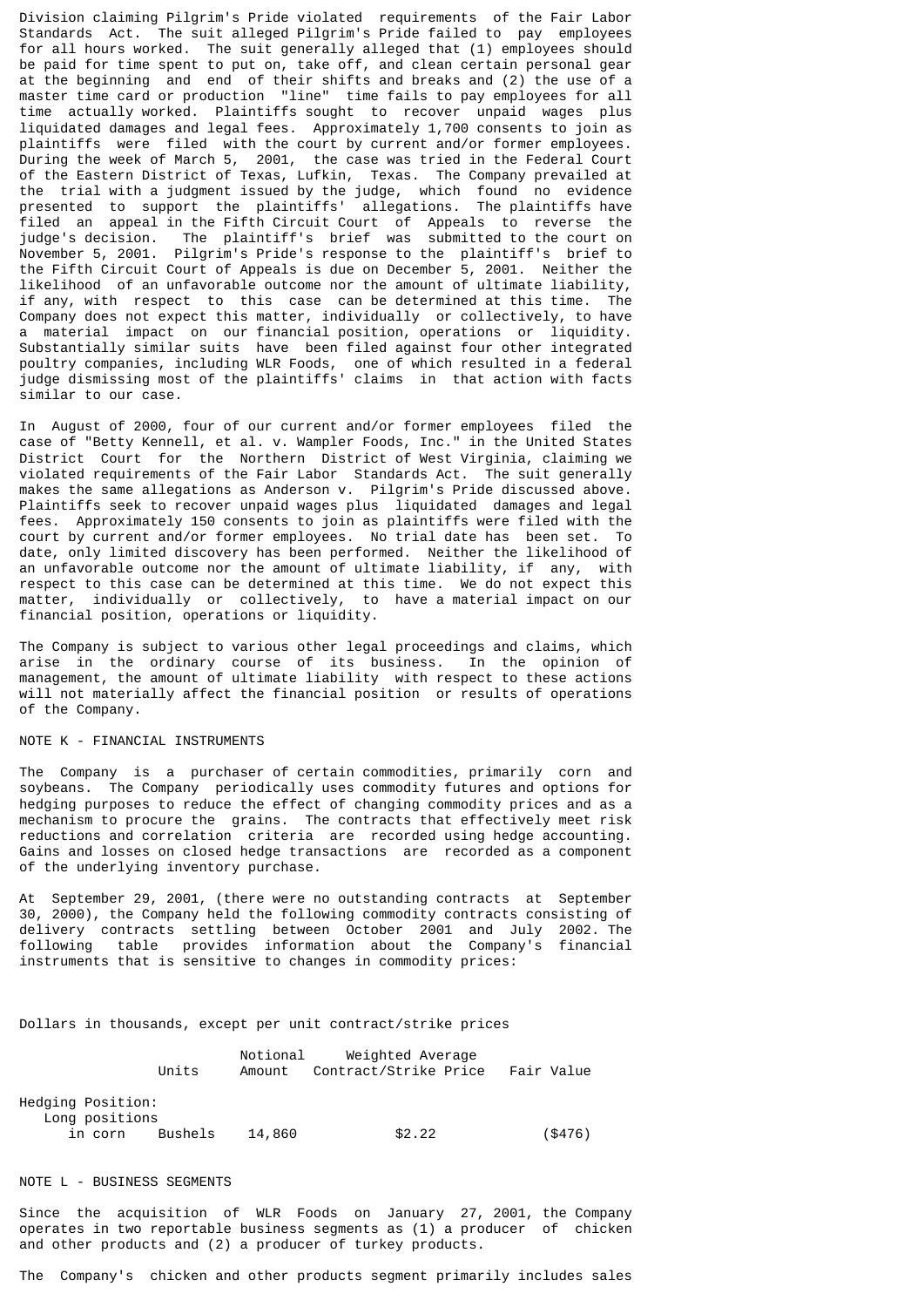of chicken products the Company produces and purchases for resale in the United States and Mexico, and also includes table eggs and feed. The Company's chicken and other products segment conducts separate operations<br>in the United States and Mexico and is reported as two separate and Mexico and is reported as two separate geographical areas. The Company's turkey segment includes sales of turkey products produced in our turkey operation recently acquired from WLR Foods, whose operations are exclusively in the United States.

Inter-area sales and inter-segment sales, which are not material, are accounted for at prices comparable to normal trade customer sales. Total assets by segment and geographic area are those assets which are used in the Company's operations in each segment or area. Corporate assets and expenses are included with chicken and other products.

The following table presents certain information regarding our segments:

|                                                                 | SEPTEMBER 29,<br>2001(A) | FISCAL YEAR ENDED<br>SEPTEMBER 30,<br>2000 |            | OCTOBER 2,<br>1999 |
|-----------------------------------------------------------------|--------------------------|--------------------------------------------|------------|--------------------|
|                                                                 | $(52 \, \text{WEEKS})$   | (52 WEEKS)<br>(IN THOUSANDS)               | (53 WEEKS) |                    |
| NET SALES TO CUSTOMERS:<br>Chicken and Other Products:          |                          |                                            |            |                    |
| United States                                                   | \$1,652,199              | \$1,192,077                                |            | \$1,102,903        |
| Mexico                                                          | 323,678                  | 307,362                                    |            | 254,500            |
| Sub-total                                                       | 1,975,877                | 1,499,439                                  |            | 1,357,403          |
| Turkey                                                          | 238,835                  |                                            |            |                    |
| Total                                                           | \$2,214,712              | \$1,499,439                                |            | \$1,357,403        |
| OPERATING INCOME:                                               |                          |                                            |            |                    |
| Chicken and Other Products:                                     |                          |                                            |            |                    |
| United States                                                   | \$<br>78,096             | \$<br>45,928                               | \$         | 88,177             |
| Mexico                                                          | 12, 157                  | 34,560                                     |            | 21,327             |
| Sub-total                                                       | 90,253                   | 80,488                                     |            | 109,504            |
| Turkey                                                          | 4,289                    | $\sim$ $\sim$                              |            |                    |
| Total                                                           | \$<br>94,542             | \$<br>80,488                               | \$         | 109,504            |
| Depreciation and Amortization(b)<br>Chicken and Other Products: |                          |                                            |            |                    |
| United States                                                   | \$<br>38,155             | \$<br>24,444                               | \$         | 23,185             |
| Mexico                                                          | 11,962                   | 11,583                                     |            | 11,351             |
| Sub-total                                                       | 50,117                   | 36,027                                     |            | 34,536             |
| Turkey                                                          | 5,273                    |                                            |            |                    |
| Total                                                           | \$<br>55,390             | \$<br>36,027                               | \$         | 34,536             |
|                                                                 |                          |                                            |            |                    |
| TOTAL ASSETS:                                                   |                          |                                            |            |                    |
| Chicken and Other Products:                                     |                          |                                            |            |                    |
| United States                                                   | \$<br>764,073            | \$<br>496,173                              |            |                    |
| Mexico                                                          | 247,681                  | 209,247                                    |            |                    |
| Sub-total                                                       | 1,011,754                | 705,420                                    |            |                    |
| Turkey                                                          | 203,941                  |                                            |            |                    |
| Total                                                           | \$1,215,695              | \$<br>705,420                              |            |                    |
| CAPITAL EXPENDITURES: (A)                                       |                          |                                            |            |                    |
| Chicken and Other Products                                      |                          |                                            |            |                    |
| United States                                                   | \$<br>80,173             | \$<br>69,712                               |            |                    |
| Mexico                                                          | 29,425                   | 22, 417                                    |            |                    |
| Sub-total                                                       | 109,598                  | 92,129                                     |            |                    |
| Turkey                                                          | 3,034                    | $ -$                                       |            |                    |
| Total                                                           | \$<br>112,632            | \$<br>92,129                               |            |                    |

(A) EXCLUDES BUSINESS ACQUISITION COST OF \$239,539, INCURRED IN CONNECTION WITH THE ACQUISITION OF WLR FOODS ON JANUARY 27, 2001.<br>(B) INCLUDES AMORTIZATION OF CAPITALIZED FINANCING COSTS

INCLUDES AMORTIZATION OF CAPITALIZED FINANCING COSTS OF APPROXIMATELY \$0.9 MILLION, \$1.2 MILLION, AND \$1.1 MILLION IN FISCAL YEAR 2001, 2000 AND 1999, RESPECTIVELY.

AS OF SEPTEMBER 29, 2001, THE COMPANY HAD NET ASSETS IN MEXICO OF \$199.0 MILLION. THERE WERE NO CUSTOMERS REPRESENTING 10% OR MORE OF REVENUE IN FISCAL 2001. DURING 2000 AND 1999, REVENUE FROM ONE CUSTOMER REPRESENTED 13.5% AND 13.9%, RESPECTIVELY, OF CONSOLIDATED NET SALES.

NOTE M - QUARTERLY RESULTS

Quarterly Results (Unaudited)

(IN THOUSANDS, EXCEPT PERSHARE DATA) YEAR ENDED SEPTEMBER 29, 2001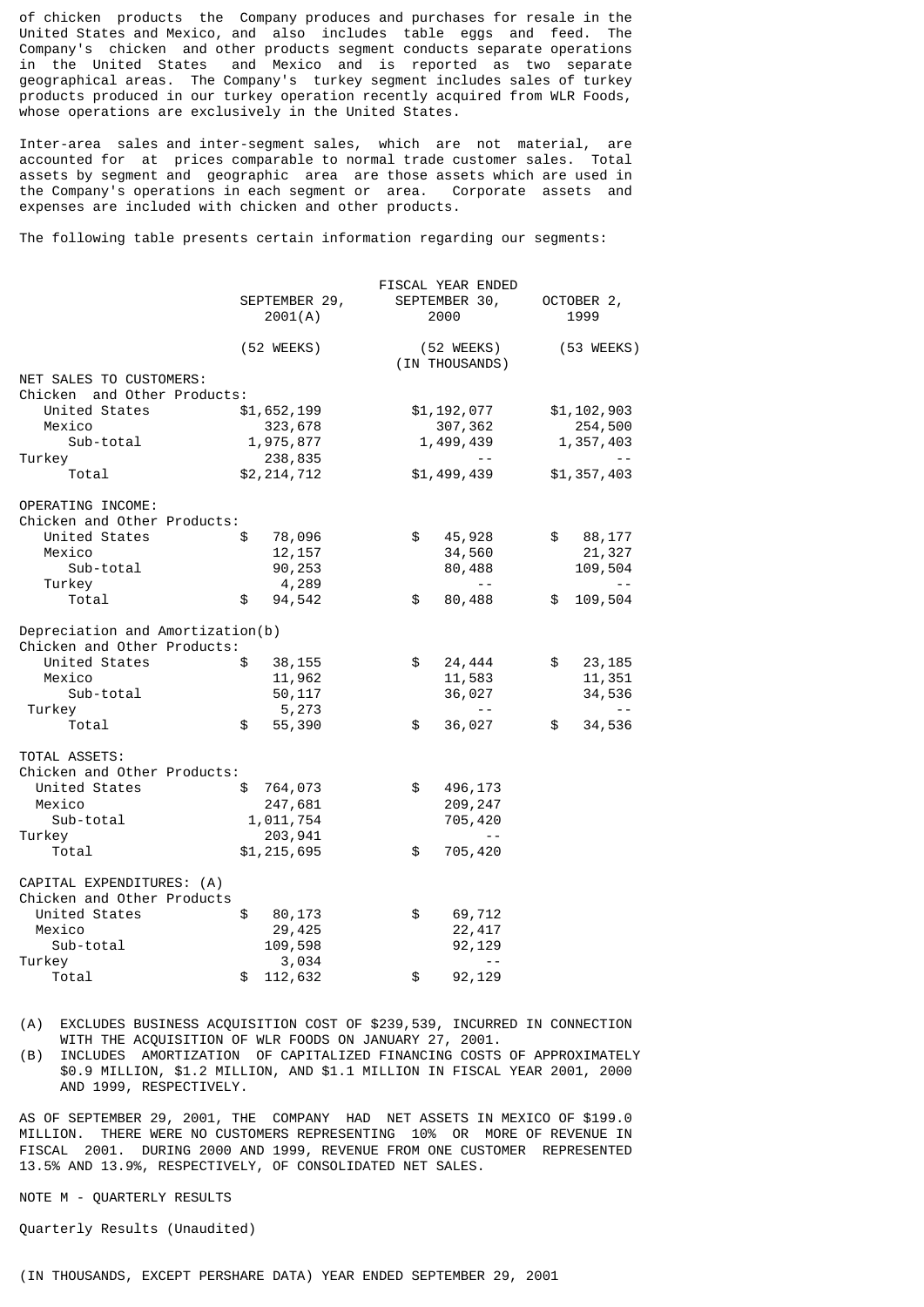|                       | First     | Second             | Third   | Fourth Fiscal |                                           |
|-----------------------|-----------|--------------------|---------|---------------|-------------------------------------------|
|                       |           | Quarter Quarter(a) | Ouarter | Quarter Year  |                                           |
| Net sales             | \$386,032 |                    |         |               | \$541,593 \$645,836 \$641,251 \$2,214,712 |
| Gross profit          | 47,166    |                    |         |               | 29,216 75,625 61,943 213,950              |
| Operating income      |           |                    |         |               |                                           |
| (loss)                | 23,211    | (5, 272)           | 45,486  | 31, 117       | 94,542                                    |
| Income (loss)before   |           |                    |         |               |                                           |
| extraordinary         |           |                    |         |               |                                           |
| charge                | 12,737    | (9, 802)           | 25,267  | 13,829        | 42,031                                    |
| Extraordinary charge, |           |                    |         |               |                                           |
| net of tax            | $- -$     |                    |         | 894           | 894                                       |
| Net income (loss)     | 12,737    | (9,802)            | 25,267  | 12,934        | 41, 137                                   |
| Per Share:            |           |                    |         |               |                                           |
| Net income (loss) .31 |           | (.24)              | . 61    | . 32          | 1.00                                      |
| Cash dividends        | .015      | .015               | .015    | .015          | .06                                       |

| THOUSANDS, EXCEPT PER SHARE DATA) YEAR ENDED<br>SEPTEMBER 30, 2000<br>(IN |           |                    |                               |               |             |
|---------------------------------------------------------------------------|-----------|--------------------|-------------------------------|---------------|-------------|
|                                                                           | First     | Second             | Third                         | Fourth Fiscal |             |
|                                                                           |           | Quarter Quarter(b) | Ouarter                       | Quarter       | Year        |
| Net sales                                                                 | \$354,825 |                    | \$373,260 \$391,979 \$379,375 |               | \$1,499,439 |
| Gross profit                                                              | 45,477    | 34,029             | 46,665                        | 39,657        | 165,828     |
| Operating income                                                          | 25,222    |                    | 13,282 26,349                 | 15,635        | 80,488      |
| Net income                                                                | 14,858    | 9,023              | 17,144                        | 11,319        | 52,344      |
| Per Share:                                                                |           |                    |                               |               |             |
| Net income                                                                | .36       | .22                | .41                           | . 28          | 1.27        |
| Cash dividends                                                            | .015      | .015               | .015                          | .015          | .06         |

(a) The Company acquired WLR Foods on January 27, 2001 for \$239.5 million and the assumption of \$45.5 million of indebtedness. The acquisition has been accounted for as a purchase, and the results of operations for this acquisition have been included in our consolidated results of operations since the acquisition date.

(b) The second quarter of 2000 includes a \$5.8 million write-off of accounts receivable from AmeriServe, which filed bankruptcy on January 31, 2000.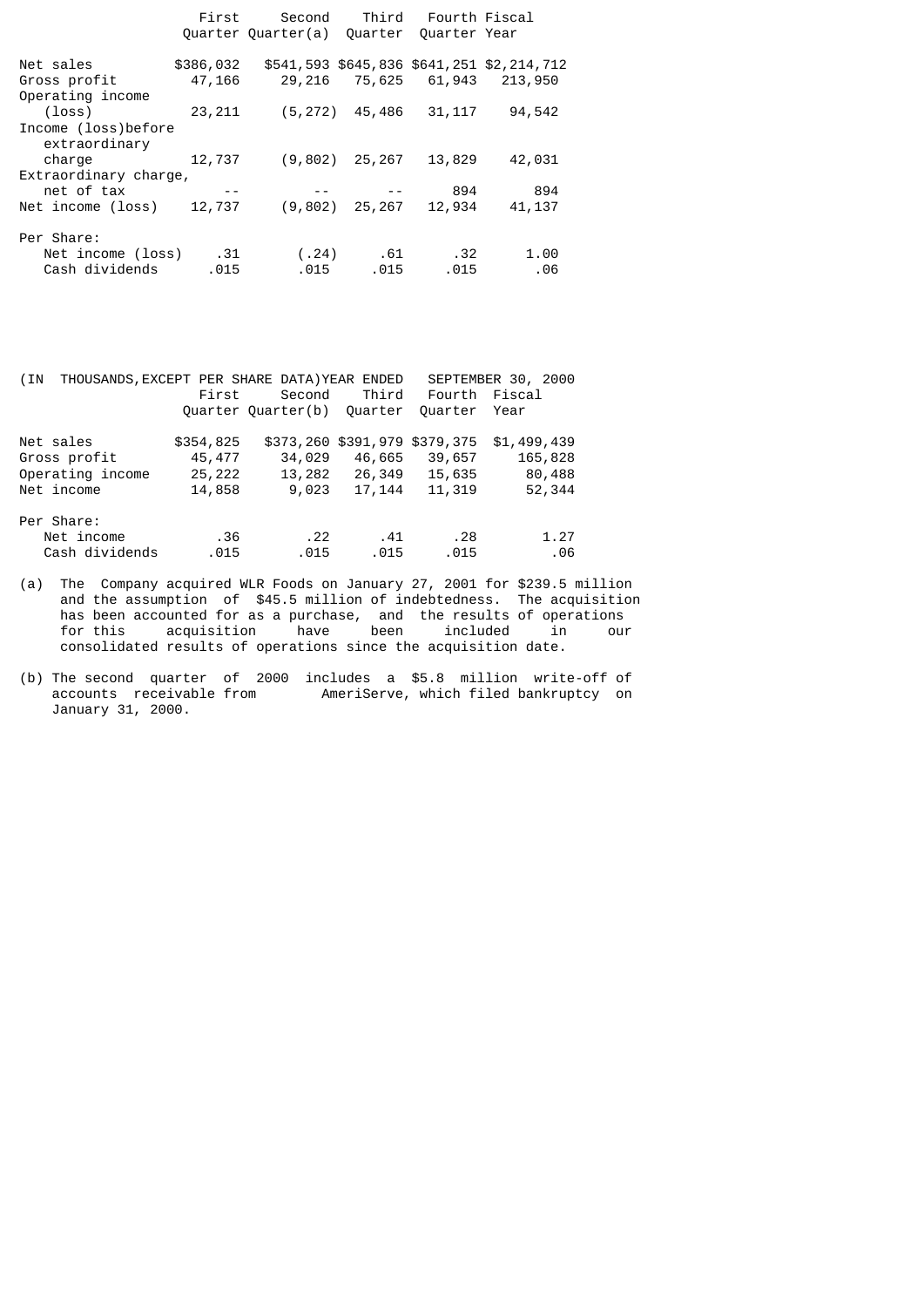| PILGRIM'S PRIDE CORPORATION AND SUBSIDIARIES                       |                                  |                                             |       |                                 |                         |
|--------------------------------------------------------------------|----------------------------------|---------------------------------------------|-------|---------------------------------|-------------------------|
| SCHEDULE II-VALUATION AND QUALIFYING ACCOUNTS<br>COL. A            | COL. B                           |                                             |       | COL. C COL. D COL. E            |                         |
|                                                                    |                                  |                                             |       | Additions Deductions Balance at |                         |
|                                                                    |                                  | Balance at Charged Charged to               |       | Describe                        | end of                  |
|                                                                    |                                  | Beginning to Costs  Other Accounts-  Period |       |                                 |                         |
| Description                                                        |                                  | and Expenses Describe                       |       |                                 |                         |
|                                                                    |                                  |                                             |       |                                 |                         |
|                                                                    |                                  |                                             |       |                                 |                         |
|                                                                    |                                  |                                             |       |                                 |                         |
| YEAR ENDED SEPTEMBER 29, 2001:<br>RESERVES AND ALLOWANCES DEDUCTED |                                  |                                             |       |                                 |                         |
| FROM ASSET ACCOUNTS:                                               |                                  |                                             |       |                                 |                         |
| ALLOWANCE FOR DOUBTFUL                                             |                                  |                                             |       |                                 |                         |
|                                                                    | ACCOUNTS \$4,086,000 \$1,132,000 |                                             | $S-$  | \$1,257,000(1)\$3,961,000       |                         |
|                                                                    |                                  |                                             |       |                                 |                         |
| YEAR ENDED SEPTEMBER 30, 2000:                                     |                                  |                                             |       |                                 |                         |
| RESERVES AND ALLOWANCES DEDUCTED                                   |                                  |                                             |       |                                 |                         |
| FROM ASSET ACCOUNTS:                                               |                                  |                                             |       |                                 |                         |
| ALLOWANCE FOR DOUBTFUL                                             |                                  |                                             |       |                                 |                         |
|                                                                    | ACCOUNTS \$4,703,000 \$(611,000) |                                             | $$--$ |                                 | \$6,000(1)\$4,086,000   |
| YEAR ENDED OCTOBER 2, 1999:                                        |                                  |                                             |       |                                 |                         |
| RESERVES AND ALLOWANCES DEDUCTED                                   |                                  |                                             |       |                                 |                         |
| FROM ASSET ACCOUNTS:                                               |                                  |                                             |       |                                 |                         |
| ALLOWANCE FOR DOUBTFUL                                             |                                  |                                             |       |                                 |                         |
|                                                                    | ACCOUNTS \$3,694,000 \$1,122,000 |                                             | \$--  |                                 | \$113,000(1)\$4,703,000 |
|                                                                    |                                  |                                             |       |                                 |                         |

(1) UNCOLLECTABLE ACCOUNTS WRITTEN OFF, NET OF RECOVERIES.

#### EXHIBIT 12 PILGRIM'S PRIDE CORPORATION

COMPUTATION OF RATIO OF EARNINGS TO FIXED CHARGES

|                                                                                         |          |                                                                            | YEAR ENDED |                                      |          |  |
|-----------------------------------------------------------------------------------------|----------|----------------------------------------------------------------------------|------------|--------------------------------------|----------|--|
|                                                                                         | 2001     | SEPTEMBER 29, SEPTEMBER 30, OCTOBER 2, SEPTEMBER 26, SEPTEMBER 27,<br>2000 | 1999       | 1998                                 | 1997     |  |
|                                                                                         |          |                                                                            |            | (AMOUNTS IN THOUSANDS, EXCEPT RATIO) |          |  |
| EARNINGS:                                                                               |          |                                                                            |            |                                      |          |  |
| Income before income taxes<br>and extraordinary                                         |          |                                                                            |            |                                      |          |  |
| charge                                                                                  | \$63,294 | \$62,786                                                                   | \$90,904   | \$56,522                             | \$43,824 |  |
| Add: Total fixed charges<br>(see below)                                                 | 48,406   | 29,168                                                                     | 26,706     | 27,987                               | 27,647   |  |
| Less: Interest<br>Capitalized                                                           | 7,153    | 3,313                                                                      | 2,032      | 1,675                                | 502      |  |
| Total Earnings \$104,547                                                                |          | \$88,641                                                                   | \$115,578  | \$82,834                             | \$70,969 |  |
| FIXED CHARGES:                                                                          |          |                                                                            |            |                                      |          |  |
| Interest (1) \$38,852<br>Portion of rental expense<br>representative of the<br>interest |          | \$21,712                                                                   | \$20,889   | \$23,239                             | \$23,889 |  |
| factor(2)                                                                               | 9,554    | 7,456                                                                      | 5,817      | 4,748                                | 3,758    |  |
| Total fixed<br>charges                                                                  | \$48,406 | \$29,168                                                                   | \$26,706   | \$27,987                             | \$27,647 |  |

Ratio of earnings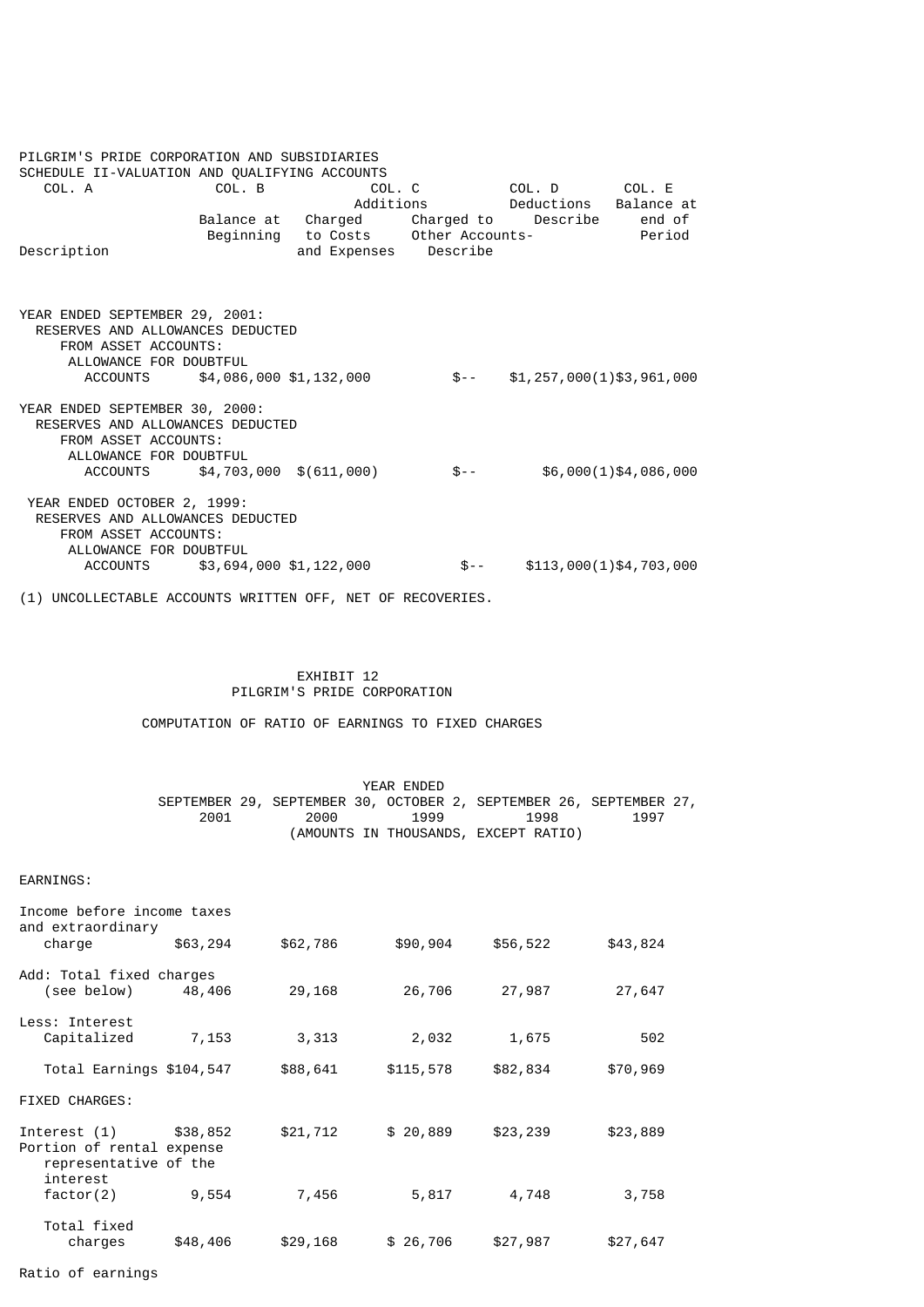| to fixed charges 2.16 |  | 3.04 | 4.33 | 2.96 | 2.57 |
|-----------------------|--|------|------|------|------|
|-----------------------|--|------|------|------|------|

(1) Interest includes amortization of capitalized financing fees.

(2) One-third of rental expenses is assumed to be representative of the interest factor.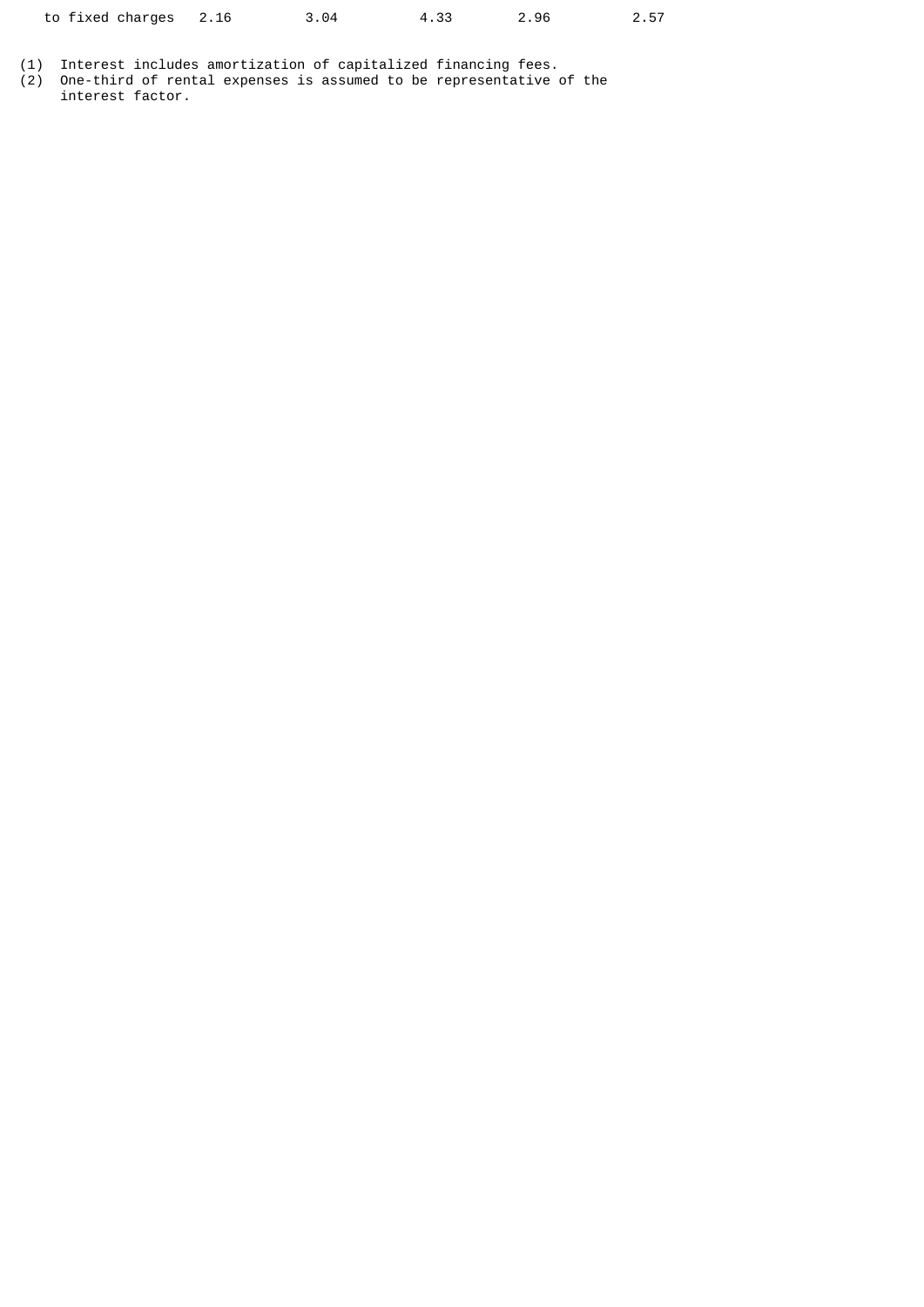- 1. AVICOLA PILGRIM'S PRIDE DE MEXICO S.A. DE C.V.<br>2. COMPANIA INCUBADORA HIDALGO S.A. DE C.V. 2. COMPANIA INCUBADORA HIDALGO S.A. DE C.V.<br>3. INMOBILIARIA AVICOLA PILGRIM'S PRIDE, S. 3. INMOBILIARIA AVICOLA PILGRIM'S PRIDE, S. DE R.L.<br>4. PILGRIM'S PRIDE S.A. DE C.V. 4. PILGRIM'S PRIDE S.A. DE C.V. 5. GALLINA PESADA S.A. DE C.V. 6. PILGRIM'S PRIDE FUNDING CORPORATION<br>7. PILGRIM'S PRIDE INTERNATIONAL INC. 7. PILGRIM'S PRIDE INTERNATIONAL INC.<br>8. PPC OF DELAWARE BUSINESS TRUST 8. PPC OF DELAWARE BUSINESS TRUST<br>9. PPC MARKETING, LTD. 9. PPC MARKETING, LTD. 10. PILGRIM'S PRIDE AFFORDABLE HOUSING CORPORATION 11. GRUPO PILGRIM'S PRIDE FUNDING HOLDINGS S. DE R.L. DE C.V.<br>12. GRUPO PILGRIM'S PRIDE FUNDING S. DE R.L. DE C.V.
- 12. GRUPO PILGRIM'S PRIDE FUNDING S. DE R.L. DE C.V.
- 13. ROCKINGHAM POULTRY, INC.
- 14. ROCKINGHAM POULTRY, INC. (FOREIGN SALES CORP.)
- 15. VALLEY RAIL SERVICE, INC.
- 16. WAMPLER SUPPLY COMPANY, INC.<br>17. PILGRIM'S PRIDE OF NEVADA, I
- PILGRIM'S PRIDE OF NEVADA, INC.
- 18. PILGRIM'S PRIDE DUTCH FUNDING B.V.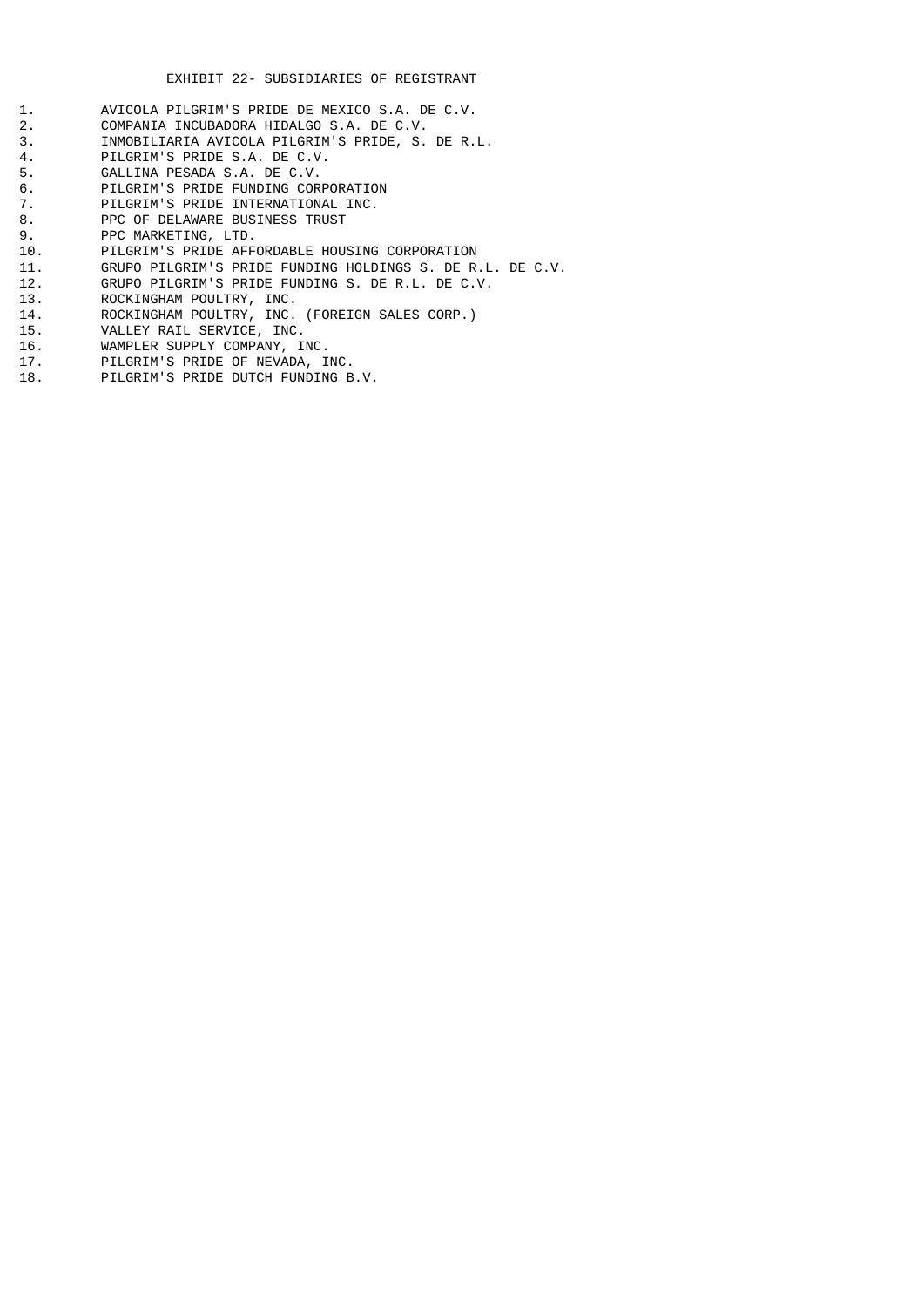# EXHIBIT 23

# CONSENT OF INDEPENDENT AUDITORS

We consent to the incorporation by reference in the Registration Statements (Form S-8 No. 3-12043 and Form S-3 No. 333-84861) of Pilgrim's Pride Corporation, and in the related Prospectuses, of our report dated October 29, 2001, with respect to the consolidated financial statements and schedule of Pilgrim's Pride Corporation included in this Annual Report (Form 10-K) for the year ended September 29, 2001.

Dallas, Texas extending the Called Service of the ERNST & YOUNG LLP November 14, 2001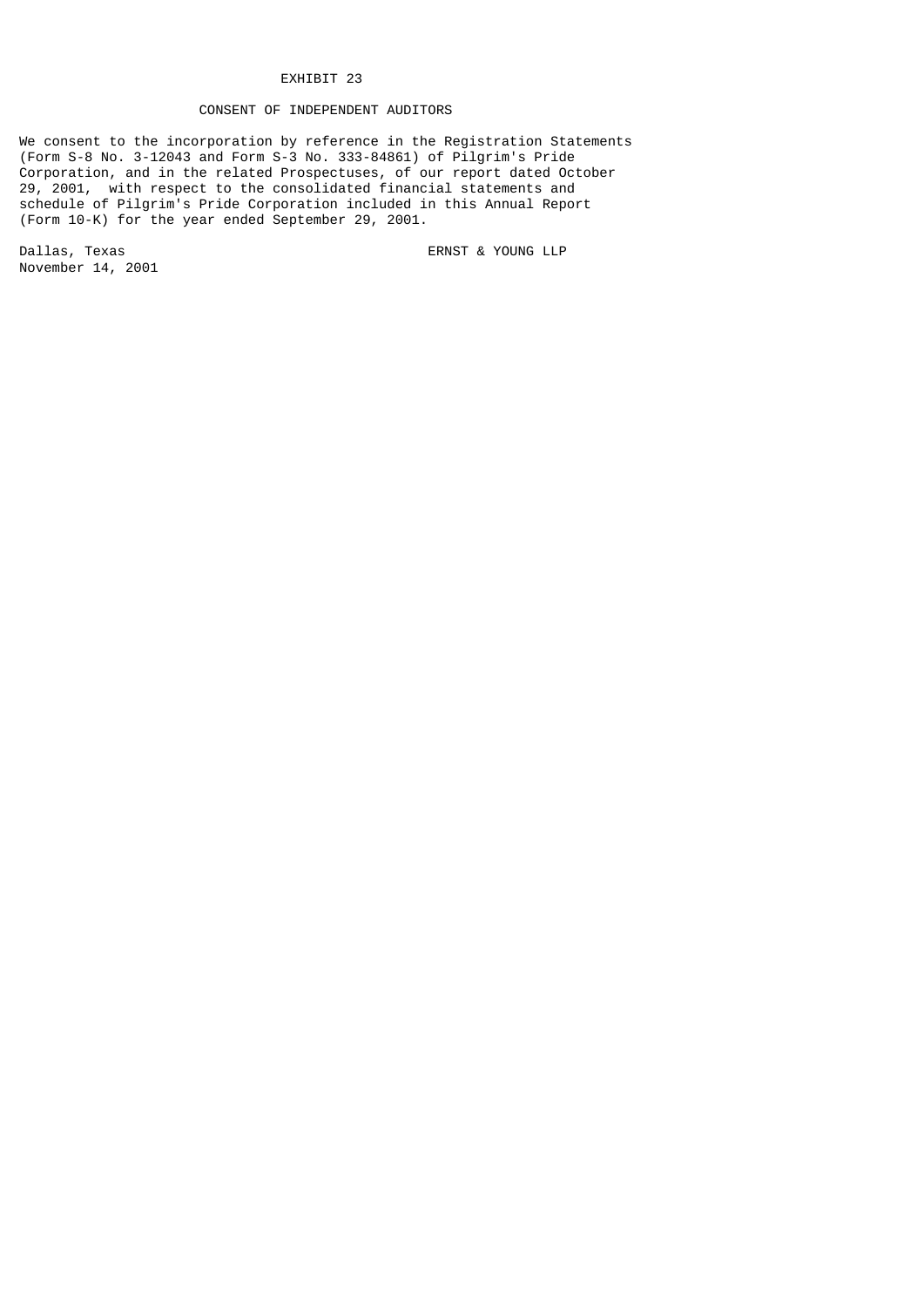{\rtf1\ansi\ansicpg1252\deff0{\fonttbl{\f0\fnil\fcharset0 Courier New;}} \viewkind4\uc1\pard\lang1033\f0\fs20\par  $\lambda$ nar PILGRIM'S PRIDE CORPORATION\par \par THIRD AMENDMENT TO SECOND AMENDED AND RESTATED SECURED CREDIT AGREEMENT\par \par \par \par Harris Trust and Savings Bank\par Chicago, Illinois\par \par The Lenders From Time to Time Parties\par to the Credit Agreement Described Below\par  $\lambda$ nar Ladies and Gentlemen:\par  $\langle$ nar Reference is hereby made to that certain Second Amended and Restated\par Secured Credit Agreement dated as of November 5, 1999, as amended (the\par "CREDIT AGREEMENT"), among the undersigned, Pilgrim's Pride Corporation, a\par Delaware corporation (the "COMPANY"), you (the "BANKS") and Harris Trust\par and Savings Bank, as agent for the Banks (the "AGENT"). All defined terms\par used herein shall have the same meanings as in the Credit Agreement unless\par otherwise defined herein.\par \par The Company, the Agent and the Banks now wish to amend the Credit\par Agreement to permit optional prepayments of Eurodollar Loans and to amend\par certain other covenants to the Credit Agreement, all on the terms and\par conditions and in the manner set forth in this Amendment.\par \par 1. AMENDMENTS.\par \par Upon satisfaction of all of the conditions precedent set forth in\par Section 2 hereof, the Credit Agreement shall be amended as follows:\par \par 1.1. Section 3.3 of the Credit Agreement shall be amended to read as\par follows:\par \par "SECTION 3.3. OPTIONAL PREPAYMENTS (a) DOMESTIC RATE LOANS.\par The Company shall have the privilege of prepaying without premium or\par penalty and in whole or in part (but if in part, then in a minimum\par principal amount of \$2,500,000 or such greater amount which is an\par integral multiple of \$100,000) any Domestic Rate Loan at any time upon\par prior telex or telephonic notice to the Agent on or before 12:00 Noon\par on the same Business Day.\par \par (b) FIXED RATE LOANS. The Company may prepay any borrowing of\par Fixed Rate Loans without premium or penalty, upon telephonic notice\par (which shall be promptly confirmed in writing by facsimile\par communication, telex or telegraph) by no later than 11:00 a.m.\par (Chicago time) on the third Business Day prior to the date of such\par prepayment from the Company to the Agent, such prepayment to be made\par by the payment of the principal amount to be prepaid and accrued\par interest thereon and any compensation required by Section 9.4 hereof,\par if applicable; PROVIDED, HOWEVER, that any such prepayment shall be in\par a principal amount of no less than \$3,000,000 or such greater amount\par which is an integral multiple of \$1,000,000, and after giving effect\par to any such prepayment the outstanding principal amount of any such\par borrowing of Eurodollar Loans or CD Rate Loans prepaid in part shall\par not be less than \$3,000,000 or such greater amount which is an\par integral multiple of \$1,000,000.\par \par (c) Any amount prepaid under the Revolving Credit may, subject to\par the terms and conditions of this Agreement, be borrowed, repaid and\par borrowed again."\par \par

 1.2. Section 7.29 of the Credit Agreement shall be amended to read as\par follows:\par

\par

 "SECTION 7.29. NEW SUBSIDIARIES. The Company will not, directly\par or indirectly, create or acquire in any Fiscal Year any Subsidiary\par unless (a) after giving effect to any such creation or acquisition,\par the total assets (determined in accordance with generally accepted\par accounting principles, consistently applied) of all such Subsidiaries\par would not exceed 5% of the Total Assets of the Company and its\par Subsidiaries, and (b) all Inventory of such Subsidiaries (other than\par any such Subsidiaries that are organized under the laws of any\par<br>jurisdiction other than the United States of America, any State, the\par jurisdiction other than the United States of America, any State, District of Columbia or Puerto Rico) are pledged to the Agent for the\par benefit of the Banks pursuant to a security agreement substantially\par identical to the Security Agreement."\par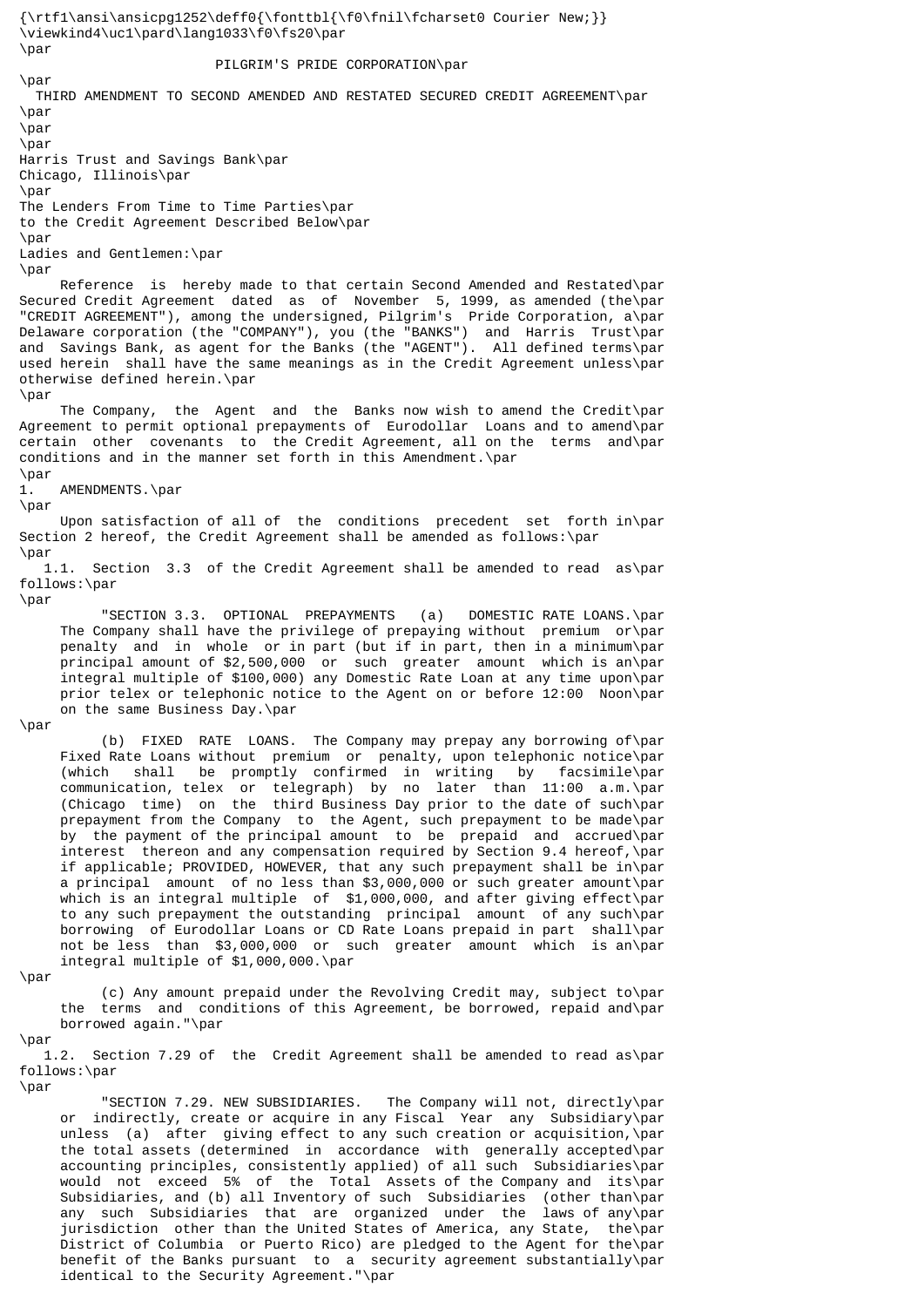\par 1.3. The Required Banks hereby agree that the Company may form a\par wholly-owned Subsidiary under the laws of the State of Nevada ("NEVADA\par CO.") without granting the Agent a security interest in its inventory as\par required by Section  $7.29(b)$  of the Credit Agreement, PROVIDED THAT Nevada\par Co. shall own no Inventory unless it first complies with Section 7.29(b).\par \par 1.4. The Required Banks hereby waive the requirements of Section 3(b)\par of the Security Agreement with respect to the Inventory acquired by the\par Company as a result of the merger of WLR with and into the Company.\par \par 2. CONDITIONS PRECEDENT.\par \par The effectiveness of the Amendment is subject to the satisfaction of\par all of the following conditions precedent:\par \par 2.1. The Company and each of the Banks shall have executed this\par Amendment (such execution may be in several counterparts and the several\par parties hereto may execute on separate counterparts).\par \par 2.2. Each of the representations and warranties set forth in Section 5\par of the Credit Agreement shall be true and correct.\par \par 2.3. The Company shall be in full compliance with all of the terms and\par conditions of the Credit Agreement and no Event of Default or Potential\par Default shall have occurred and be continuing thereunder or shall result\par after giving effect to this Amendment.\par \par 3. REPRESENTATIONS AND WARRANTIES.\par \par 3.1. The Company, by its execution of this Amendment, hereby represents\par and warrants the following:\par \par (a) each of the representations and warranties set forth in\par Section 5 of the Credit Agreement is true and correct as of the date\par hereof, except that the representations and warranties made under\par Section 5.3 shall be deemed to refer to the most recent annual report\par furnished to the Banks by the Company;\par \par (b) the Company is in full compliance with all of the terms and\par conditions of the Credit Agreement and no Event of Default or\par Potential Default has occurred and is continuing thereunder; and\par \par (c) the Company's organizational number is 2101254.\par \par 4. MISCELLANEOUS.\par \par 4.1. The Company has heretofore executed and delivered to the Agent\par that certain Security Agreement Re: Accounts Receivable, Farm Products and\par Inventory dated as of May 27, 1993, as amended (the "SECURITY AGREEMENT")\par and the Company hereby agrees that the Security Agreement shall secure all\par of the Company's indebtedness, obligations and liabilities to the Agent and\par the Banks under the Credit Agreement as amended by this Amendment, that\par notwithstanding the execution and delivery of this Amendment, the Security\par Agreement shall be and remain in full force and effect and that any rights\par and remedies of the Agent thereunder, obligations of the Company thereunder\par and any liens or security interests created or provided for thereunder\par shall be and remain in full force and effect and shall not be affected,\par impaired or discharged thereby. Nothing herein contained shall in any\par manner affect or impair the priority of the liens and security interests\par created and provided for by the Security Agreement as to the indebtedness\par which would be secured thereby prior to giving effect to this Amendment.\par \par 4.2. Except as specifically amended herein the Credit Agreement and the\par Notes shall continue in full force and effect in accordance with their\par original terms. Reference to this specific Amendment need not be made in\par

any note, document, letter, certificate, the Credit Agreement itself, the\par Notes, or any communication issued or made pursuant to or with respect to\par the Credit Agreement, any reference to the Credit Agreement being\par sufficient to refer to the Credit Agreement as amended hereby.\par \par

 4.3. The Company agrees to pay all out-of-pocket costs and expenses\par incurred by the Agent and Banks in connection with the preparation,\par execution and delivery of this Amendment and the documents and transactions\par contemplated hereby, including the fees and expenses of Messrs. Chapman and\par Cutler.\par \par

 4.4. This Amendment may be executed in any number of counterparts, and\par by the different parties on different counterparts, all of which taken\par together shall constitute one and the same Agreement. Any of the parties\par hereto may execute this Amendment by signing any such counterpart and each\par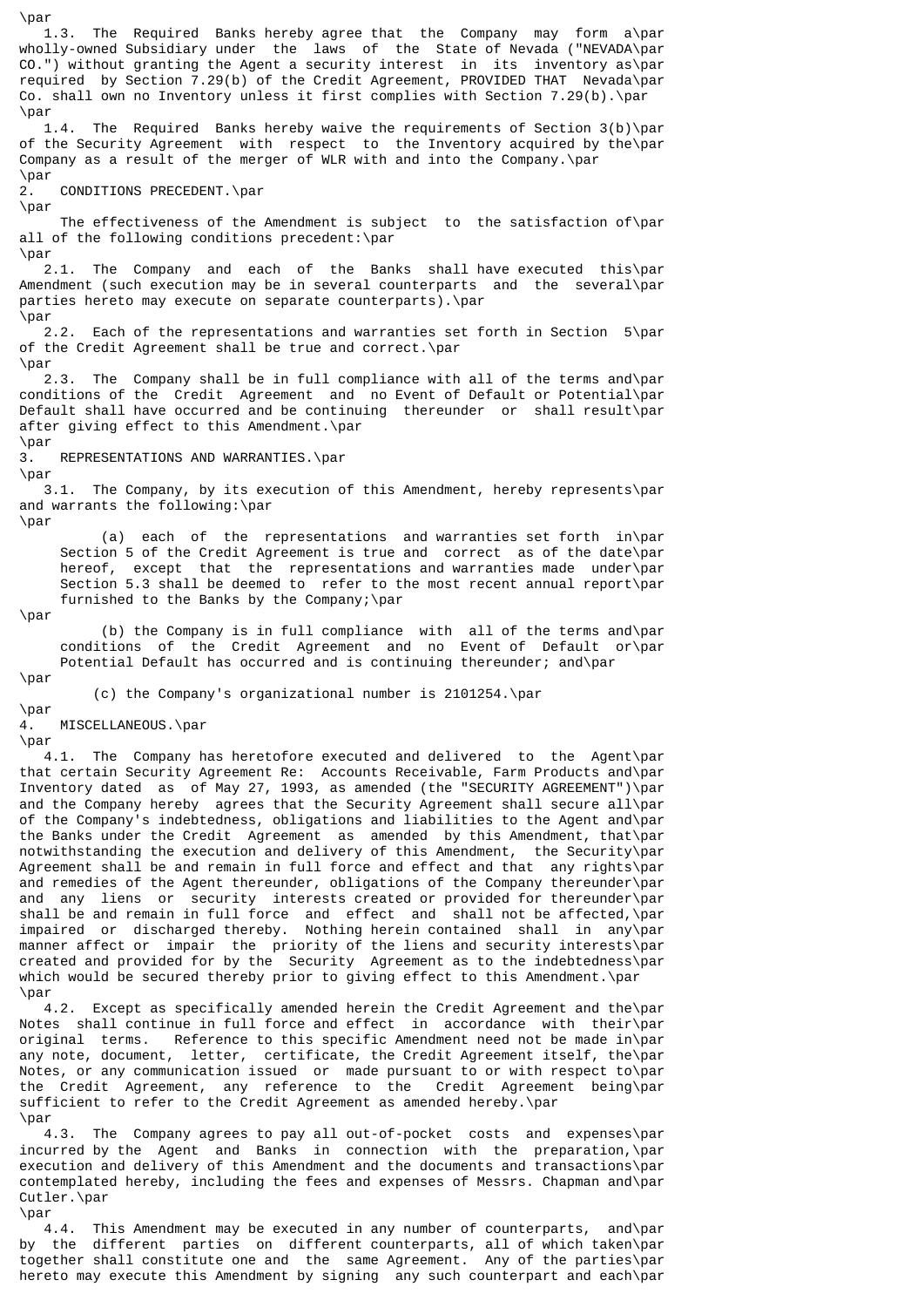of such counterparts shall for all purposes be deemed to be an original.\par  $\sqrt{4.5}$ . 4.5. (A) THIS AMENDMENT AND THE RIGHTS AND DUTIES OF THE PARTIES\par HERETO, SHALL BE CONSTRUED AND DETERMINED IN ACCORDANCE WITH THE INTERNAL\par LAWS OF THE STATE OF ILLINOIS, EXCEPT TO THE EXTENT PROVIDED IN\par SECTION 4.5(b) HEREOF AND TO THE EXTENT THAT THE FEDERAL LAWS OF THE UNITED\par STATES OF AMERICA MAY OTHERWISE APPLY.\par \par (b) NOTWITHSTANDING ANYTHING IN SECTION 4.5(a) HEREOF TO THE CONTRARY,\par NOTHING IN THIS AMENDMENT, THE CREDIT AGREEMENT, THE NOTES, OR THE OTHER\par LOAN DOCUMENTS SHALL BE DEEMED TO CONSTITUTE A WAIVER OF ANY RIGHTS WHICH\par THE COMPANY, THE AGENT OR ANY OF THE BANKS MAY HAVE UNDER THE NATIONAL BANK\par ACT OR OTHER APPLICABLE FEDERAL LAW.\par \par \par \par \par  $-1 -\n$ \par \par \par \par \par Dated as of September \_\_\_, 2001.\par \par \par PILGRIM'S PRIDE CORPORATION\par \par \par By\par Its\par \par Accepted and Agreed to as of the day and year last above written.\par \par HARRIS TRUST AND SAVINGS BANK individually\par and as Agent\par \par \par By\par Its\par \par U.S. BANCORP AG CREDIT, INC.\par \par \par By\par Its\par \par COBANK, ACB\par \par \par By\par Its\par \par SUNTRUST BANK (formerly known as SunTrust\par Bank, Atlanta)\par \par \par By\par Its\par \par CREDIT AGRICOLE INDOSUEZ\par \par \par By\par Its\par \par \par By\par Its\par \par

\par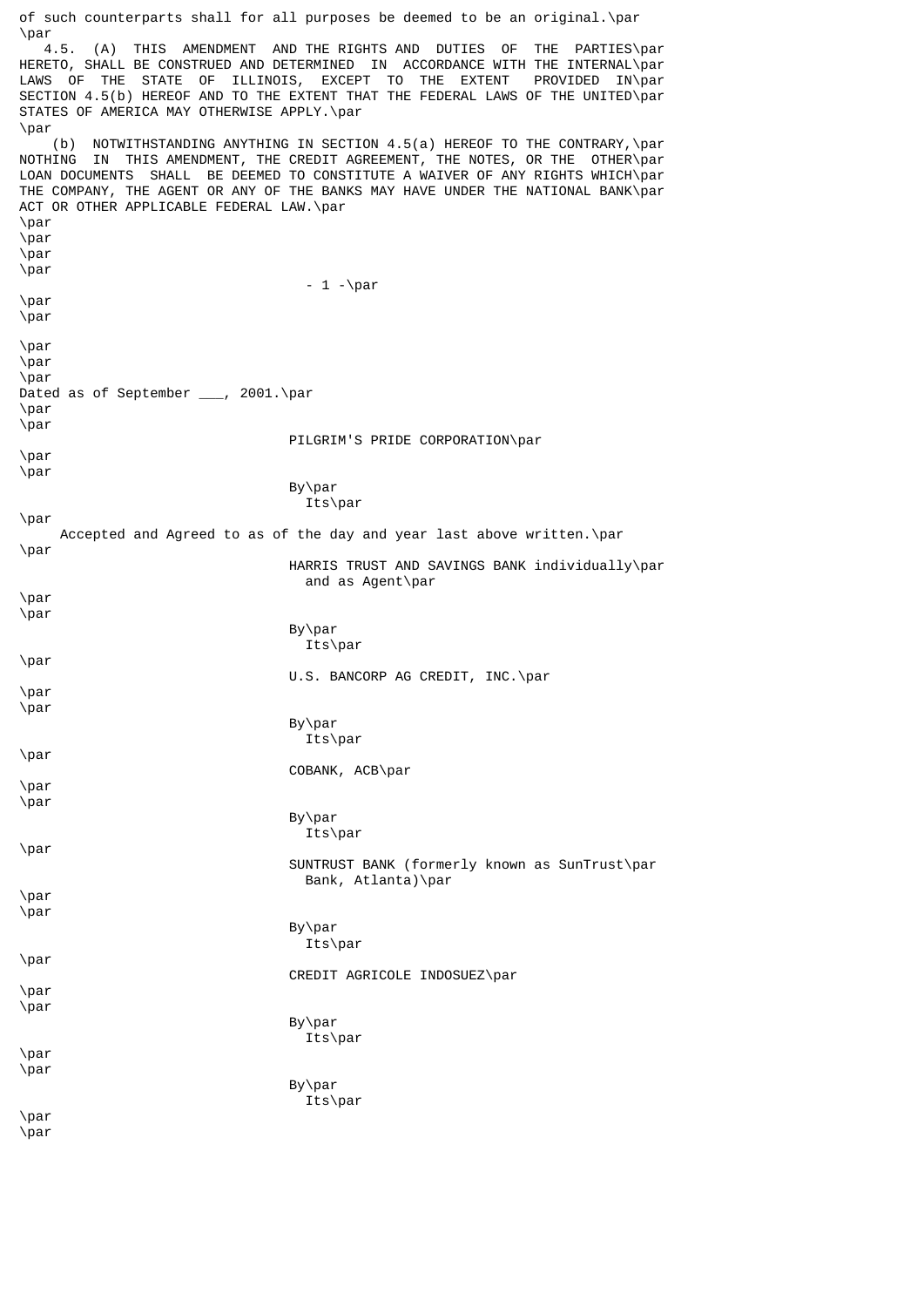REVOLVING CREDIT AGREEMENT BY AND BETWEEN GRUPO PILGRIM'S PRIDE FUNDING, S. DE R.L. DE C.V. (THE "COMPANY" OR "BORROWER") COMERICA BANK ("COMERICA") AND COMERICA BANK MEXICO, S.A., INSTITUCIN DE BANCA MLTIPLE ( "CBM") SEPTEMBER 7, 2001

 $\overline{\phantom{a}}$  , and the set of the set of the set of the set of the set of the set of the set of the set of the set of the set of the set of the set of the set of the set of the set of the set of the set of the set of the s  $\overline{\phantom{a}}$  , and the set of the set of the set of the set of the set of the set of the set of the set of the set of the set of the set of the set of the set of the set of the set of the set of the set of the set of the s

 $\frac{1}{2}$  ,  $\frac{1}{2}$  ,  $\frac{1}{2}$  ,  $\frac{1}{2}$  ,  $\frac{1}{2}$  ,  $\frac{1}{2}$  ,  $\frac{1}{2}$  ,  $\frac{1}{2}$  ,  $\frac{1}{2}$  ,  $\frac{1}{2}$  ,  $\frac{1}{2}$  ,  $\frac{1}{2}$  ,  $\frac{1}{2}$  ,  $\frac{1}{2}$  ,  $\frac{1}{2}$  ,  $\frac{1}{2}$  ,  $\frac{1}{2}$  ,  $\frac{1}{2}$  ,  $\frac{1$  $\frac{1}{2}$  ,  $\frac{1}{2}$  ,  $\frac{1}{2}$  ,  $\frac{1}{2}$  ,  $\frac{1}{2}$  ,  $\frac{1}{2}$  ,  $\frac{1}{2}$  ,  $\frac{1}{2}$  ,  $\frac{1}{2}$  ,  $\frac{1}{2}$  ,  $\frac{1}{2}$  ,  $\frac{1}{2}$  ,  $\frac{1}{2}$  ,  $\frac{1}{2}$  ,  $\frac{1}{2}$  ,  $\frac{1}{2}$  ,  $\frac{1}{2}$  ,  $\frac{1}{2}$  ,  $\frac{1$ 

# REVOLVING CREDIT AGREEMENT

 THIS REVOLVING CREDIT AGREEMENT, is made as of the 7{th} day of September, 2001, by and between GRUPO PILGRIM'S PRIDE FUNDING S. de R.L. de C.V., a SOCIEDAD DE RESPONSABILIDAD LIMITADA DE CAPITAL VARIABLE duly organized and validly existing under the laws of the United Mexican States ("Mexico"), having its corporate domicile in Queretaro, Mexico ("Company" or "Borrower"), and COMERICA BANK ("Comerica"), a banking corporation duly organized and validly existing under the laws of the State of Michigan, of Detroit, Michigan and COMERICA BANK MEXICO, S.A., INSTITUCIN DE BANCA MLTIPLE a banking institution organized and existing under the laws of Mexico ("CBM;" collectively with Comerica, the "Bank").

# WITNESSETH:

 WHEREAS, Company has requested Bank to provide it with a revolving loan in the amount of Thirty Million Dollars (\$30,000,000) which shall include a Seven Million Dollar (\$7,000,000) sublimit in equivalent Pesos, and Bank is willing to do so upon the terms and conditions of this Agreement.

NOW, THEREFORE, Company and Bank agree to the following:

1. DEFINITIONS

 For the purposes of this Agreement the following terms will have the following meanings:

"Accounts" means, with respect to any Person, all accounts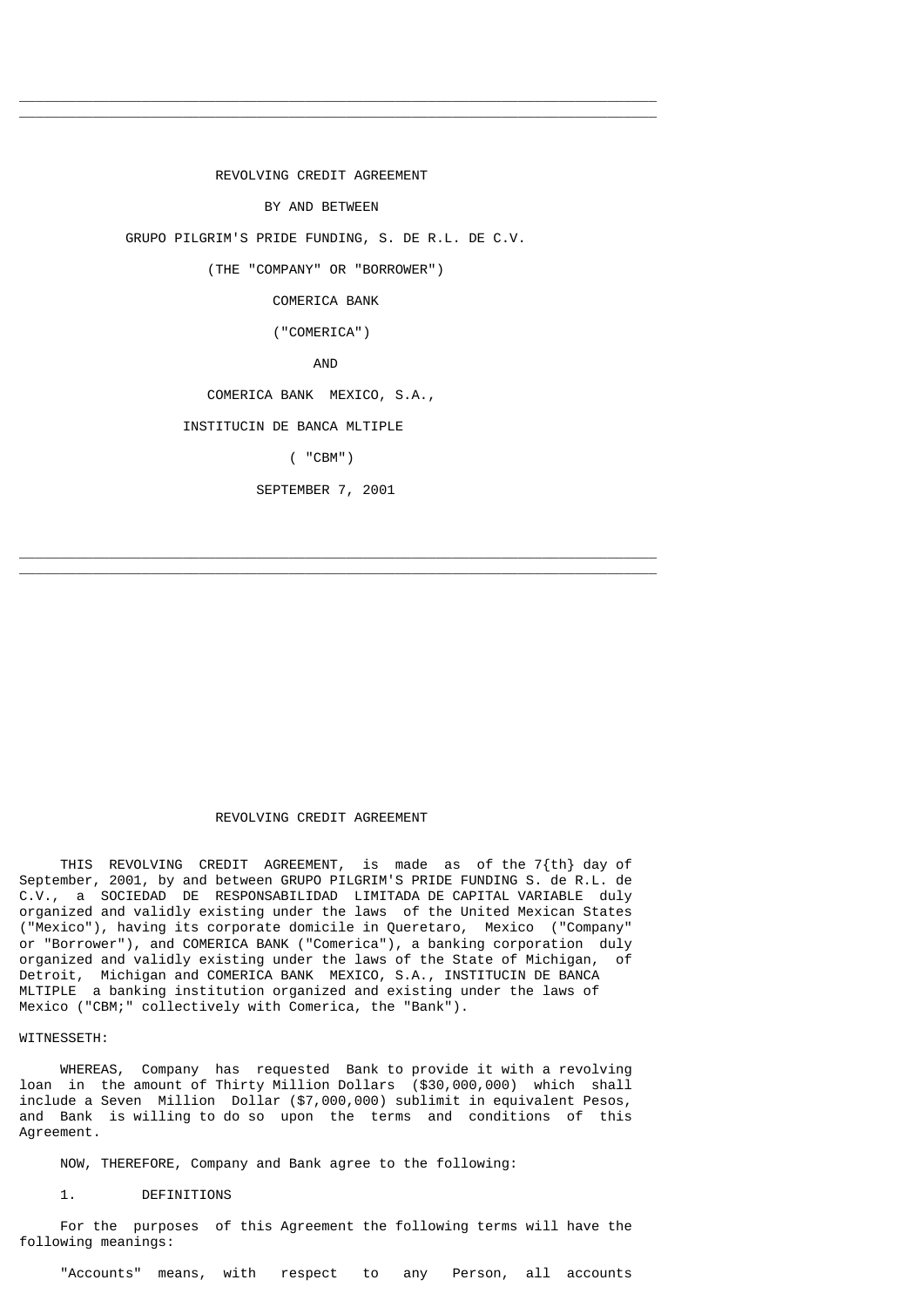receivables, monies and book debts at any time owed to such Person, and all instruments, chattel paper and other documents evidencing or securing any such accounts receivable, monies or book debts.

 "Advance" shall mean a borrowing requested by Borrower and made by Comerica with respect to Dollars and CBM with respect to Pesos, pursuant hereto.

 "Affiliates" shall mean (i) any Subsidiary of Avicola; (ii) U.S. Guarantor; and (iii) any Subsidiary of U.S. Guarantor.

 "Applicable Interest Rate" shall mean, with respect to indebtedness outstanding hereunder or under the Notes in Dollars the LIBOR-based Rate or if required in accordance with the terms and conditions set forth in this Agreement the Federal Funds-based Rate, as the alternative base rate, and in respect to indebtedness outstanding hereunder or under the Notes in Pesos the TIIE-based rate, or if required in accordance with the terms and conditions set forth in this Agreement the CETES-based Rate.

 "Avicola" shall mean Avicola Pilgrim's Pride de Mexico, S.A. de C.V., a SOCIEDAD ANNIMA DE CAPITAL VARIABLE duly organized under the laws of Mexico.

 "Business Day" shall mean (i) with respect to any borrowing, payment or rate selection of LIBOR-based Loans, any day, other than Saturday, Sunday or holiday on which commercial banks generally are open in Detroit, Michigan for the conduct of all or substantially all of their commercial lending activities and on which dealings in U.S. Dollars are carried on in the London interbank market, (ii) with respect to any borrowing, payment or rate selection of TIIE-based Loans or CETES-based Loan, any day, other than Saturday, Sunday or holiday on which commercial banks generally are open in Mexico City, Mexico for the conduct of all or substantially all of their commercial lending activities and (ii) for all other purposes, a day (other than a Saturday or Sunday) on which commercial banks generally are open in Detroit, Michigan and Mexico City, Mexico for the conduct of all or substantially all of their commercial lending activities.

 "Capital Lease" shall mean, with respect to any Person, any lease of any property (whether real, personal or mixed) by such Person as lessee that, in accordance with GAAP, would be required to be classified and accounted for as a capital lease on a balance sheet of such Person or otherwise would be disclosed as such in a note to such balance sheet.

 "Capital Lease Obligation" shall mean, with respect to any Capital Lease, the amount of the obligation of the lessee thereunder that, in accordance with GAAP, would appear on a balance sheet of such lessee in respect of such Capital Lease or otherwise be disclosed in a note to such balance sheet.

 "CETES-based Loan" shall mean any portion of the Loan which bears interest at the CETES-based Rate.

 "CETES-based Rate" shall mean, with respect to any CETES-based Loan outstanding under this Agreement bearing interest at the CETES-based Rate for an applicable Interest Period, a per annum interest rate which is equal to the quotient achieved by dividing (i) the sum of the CETES Margin plus the CETES Rate, by (ii) the difference of 1.0 minus the rate of Mexican income tax withholding rate applicable to payment of interest receivable hereunder, expressed as a decimal number applicable to interest payments hereunder.

"CETES Margin" shall mean:

- (a) to the extent the outstanding principal balance of all Loans is \$15,000,000 (or the Equivalent Amount in Pesos) or less, 1.25%; and
- (b) to the extent the outstanding principal balance of all Loans is greater than \$15,000,000 (or the Equivalent Amount in Pesos), 1.5%.

 "CETES Rate" shall mean, with respect to any CETES based loan outstanding under this Agreement, the average weighted value of all primary placement rates of the Certificados de la Tesorera de la Federacin having a maturity of 28 days or such term as may substitute such 28 day term in case the maturity of such instrument is not a Business Day, published in the "Economic Indexes" Section of the Official Gazette on any day that the CETES Rate shall be the applicable interest rate with respect to the indebtedness outstanding hereunder.

"Collateral" means all Accounts, Inventory, Equipment and Real Estate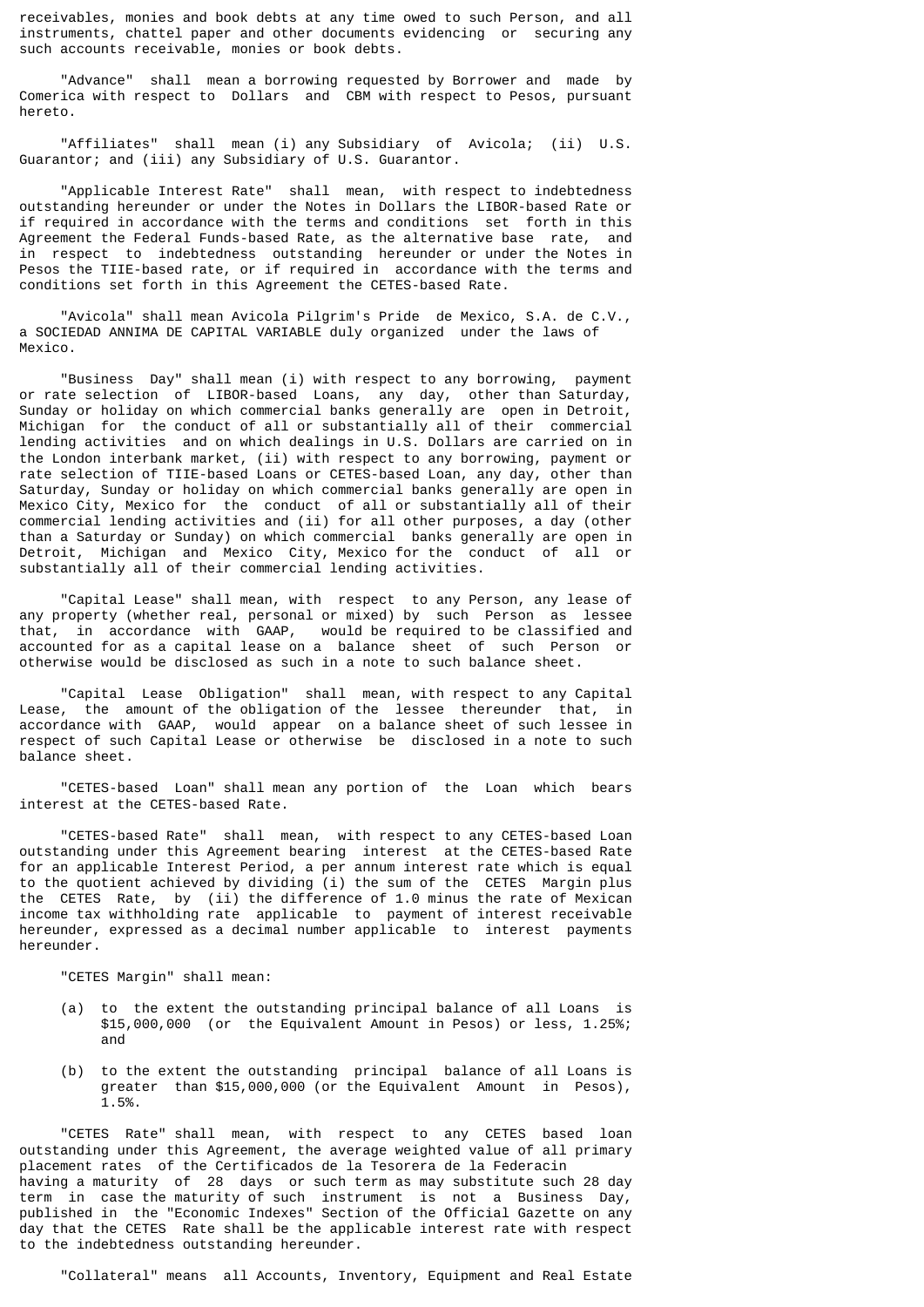of Operating Company, and any substitutions for, or replacements of, any of the foregoing.

 "Consolidated" or "consolidated" shall mean when used with reference to any financial term in this Agreement, the aggregate for two or more Persons of the amounts signified by such term for all such Persons determined on a consolidated basis in accordance with GAAP. Unless otherwise specified herein, references to "consolidated" financial statements or data of Borrower, Operating Company or Avicola includes consolidation with the Subsidiaries of such Person in accordance with GAAP.

"Credit Party" shall mean Borrower and Guarantors.

 "Current Ratio" shall mean, as of any applicable date of determination, the ratio of current assets to current liabilities, each determined in accordance with GAAP.

 "Default" shall mean any condition or event which, with the giving of notice or the passage of time, or both, would constitute an Event of Default.

 "Dollars" and "\$" shall mean lawful currency of the United States of America.

 "EBITDA" shall mean as of any date, with respect to any Person for a period of six consecutive fiscal quarters of such Person ending at the close of the fiscal quarter most recently ended of such Person, operating income of such Person for such period PLUS, any amounts with respect to depreciation or amortization, all determined in accordance with GAAP.

"Effective Date" shall mean the date of this Agreement.

 "Eligible Accounts" shall mean an Account arising in the ordinary course of the Operating Company's business which meets each of the following requirements:

- (a) to the extent it is not owing more than ninety (90) days after the date of the original invoice or other writing evidencing such Account;
- (b) it arises from the sale or lease of goods and such goods have been shipped or delivered to the account debtor; or it arises from services rendered and such services have been performed;
- (c) it is evidenced by an invoice, dated not later than 5 days of the date of shipment or performance, rendered to the account debtor, or some other evidence of billing acceptable to Bank;
- (d) it is not evidenced by any note, trade acceptance, draft or other negotiable instrument or by any chattel paper, unless such note or other document or instrument previously has been endorsed and delivered or otherwise legally conveyed to Bank;
- (e) it is a valid, legally enforceable obligation of the account debtor thereunder, and to the extent it is not subject to any offset, counterclaim or other defense on the part of such account debtor or to any claim on the part of such account debtor denying liability thereunder in whole or in part;
- (f) it is not an Account billed in advance, payable on delivery, for consigned goods, for guaranteed sales, for unbilled sales, for progress billings, payable at a future date in accordance with its terms, or to the extent it is not subject to a retainage or holdback by the account debtor or insured by a surety company;
- (g) the Account is subject to a duly perfected lien in favor of the Bank pursuant to the Security Documents ranking in priority to all other liens, which lien has been duly registered, filed or recorded in all applicable jurisdictions and all other steps necessary have been taken to create, perfect and maintain such lien, to the extent such actions are required under applicable law;
- (h) the Account does not constitute an obligation of (i) any Person whose principal place of business is, or who is organized under the laws of, any jurisdiction other than a jurisdiction included in the United States or Mexico, (ii) an Affiliate of Operating Company, or (iii) any governmental entity;
- (i) the Account has not arisen out of a written order or contract with or from an account debtor which by its nature or terms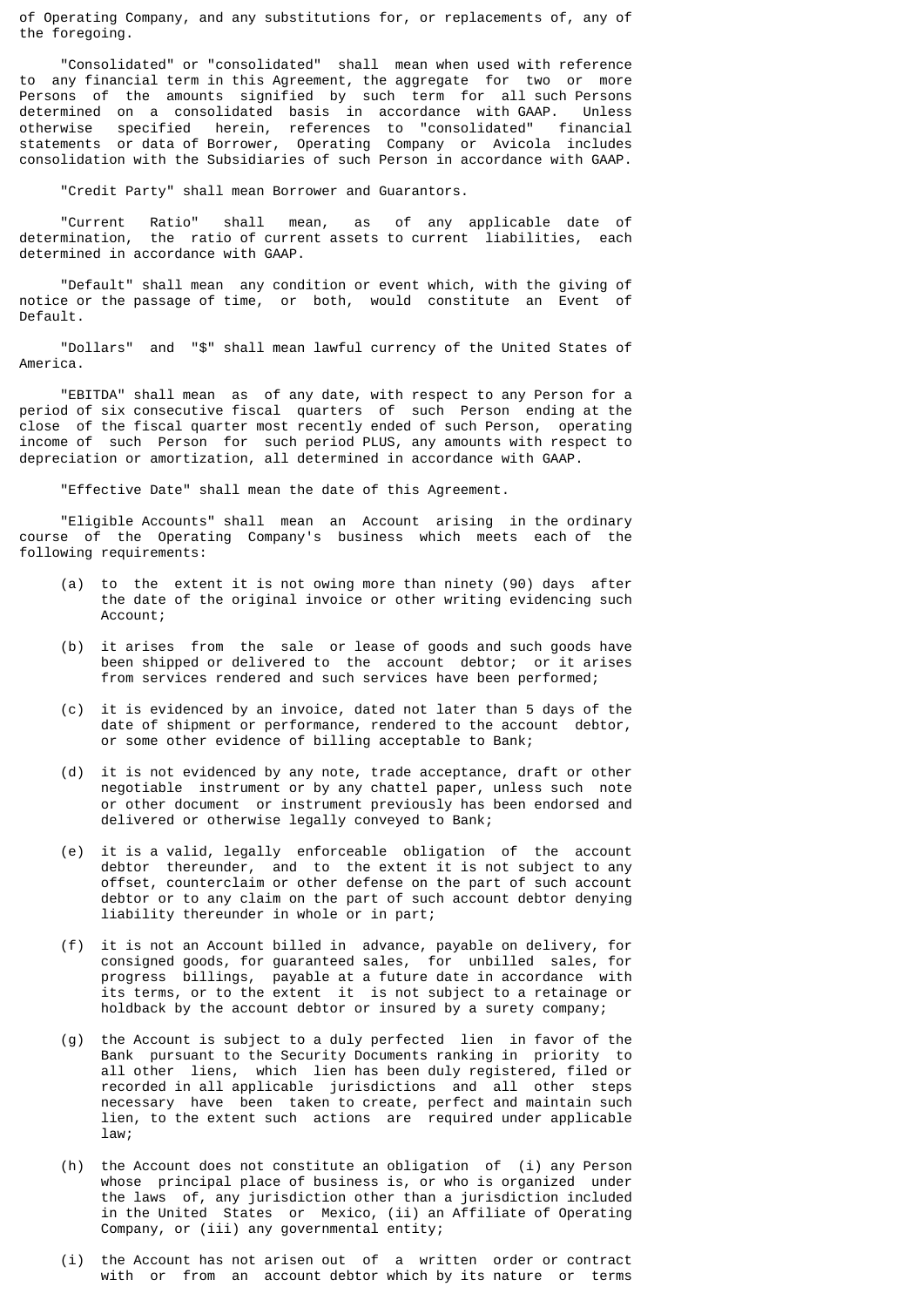prevents, restricts, forbids or makes void or unenforceable the assignment to the Bank of such Account, or requires notice to, or the consent of, the account debtor(unless such consent has been secured or such notice has been given).

 An Account which is at any time an Eligible Account, but which subsequently fails to meet any of the foregoing requirements, shall forthwith cease to be an Eligible Account.

 "Eligible Inventory" shall mean all finished animal feed, corn, soybean, soybean meal and imported sorghum of Operating Company, excluding:

- (a) Consigned goods;
- (b) Inventory covered by or subject to a title retention agreement or a seller's right to repurchase, or any consensual or nonconsensual lien (including without limitation purchase money security interests) other than in favor of Bank; and
- (c) any Inventory which is not subject to a duly perfected lien in favor of the Bank ranking in priority to all other liens, which lien has been duly registered, filed or recorded in all applicable jurisdictions and all other steps necessary have been taken to create, perfect and maintain such liens, to the extent such actions are required under applicable law.

 Inventory shall be valued at the lower of cost or market value as determined in accordance with GAAP or appraisals as determined by Bank in its reasonable credit judgment, and Inventory which is at any time Eligible Inventory, but which subsequently fails to meet any of the foregoing requirements, shall forthwith cease to be Eligible Inventory.

 "Environmental Complaint" shall have the meaning set forth in Section 5.15(c) hereof.

 "Environmental Law(s)" shall mean all applicable laws, codes, ordinances, rules, regulations, orders, decrees and directives issued by any federal, state, local, foreign or other governmental or quasigovernmental authority or body (or any agency, instrumentality or political subdivision thereof) in which Borrower, Avicola, Operating Company or any of their respective Subsidiaries conducts business pertaining to Hazardous Materials, including without limitation, any hazardous materials or wastes, toxic substances, flammable, explosive or radioactive materials, asbestos, and/or other similar materials; or any portion thereof including, without limitation, those relating to soil, surface, subsurface ground water conditions and the condition of the ambient air; and any other federal, state, foreign or local statute, law, ordinance, code, rule, regulation, order or decree regulating, relating to, or imposing liability or standards of conduct concerning, any hazardous, toxic, radioactive, flammable or dangerous waste, substance or material, as now or at any time hereafter in effect.

 "Equipment" shall mean all machinery and equipment of Operating Company located on the Real Estate.

 "Equivalent Amount" shall mean (i) with respect to each Advance made or carried (or to be carried) in Dollars, the principal amount thereof and (ii) with respect to each Advance made or carried (or to be made or carried) in Pesos, the amount of Dollars which is equivalent to such amount of Pesos at the fixed exchange rate established by the Central Bank of Mexico and published in the Official Gazette for the sale of Dollars for such Pesos two (2) Business Days before determination of such Equivalent Amount is to be made.

 "Event of Default" shall mean each of the Events of Default specified in Section 8.1 of this Agreement.

 "Federal Funds-based Loan" shall mean an Advance which bears an interest at the Federal Funds-based Rate.

 "Federal Funds-based Rate" shall mean a per annum interest rate which is equal to the quotient achieved by dividing (i) the sum of the Federal Funds Margin plus the Federal Funds Rate, by (ii) the difference of 1.0 minus the rate of Mexican income tax withholding rate applicable to payments of interest receivable hereunder, expressed as a decimal number applicable to interest payments hereunder.

"Federal Funds Margin" shall mean:

 (a) to the extent the outstanding principal balance of all Loans is \$15,000,000 (or the Equivalent Amount in Pesos) or less, 1.25%;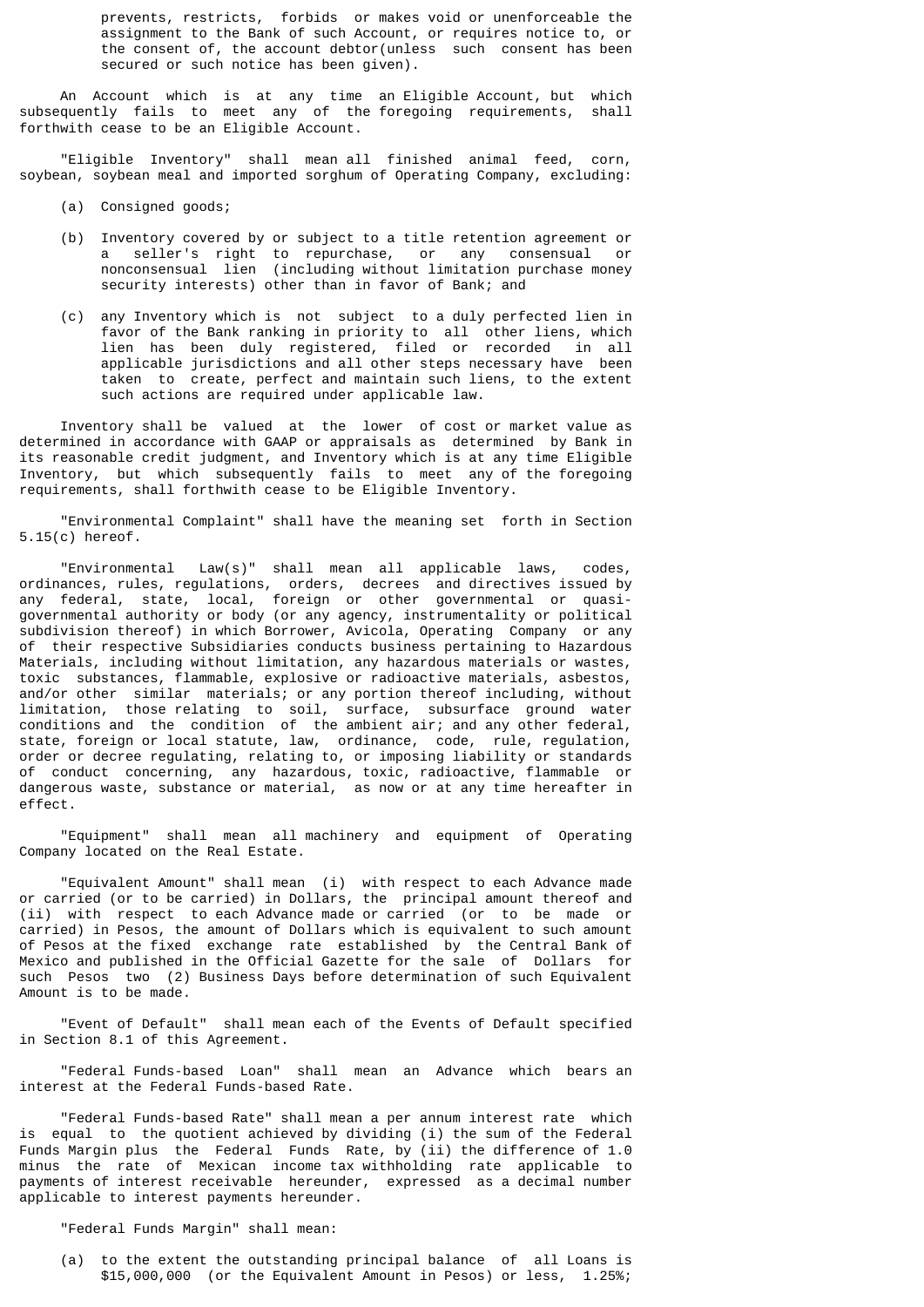(b) to the extent the outstanding principal balance of all Loans is greater than \$15,000,000 (or the Equivalent Amount in Pesos), 1.5%.

 "Federal Funds Rate" shall mean a per annum rate of interest determined on the basis of quotations for overnight federal funds transactions appearing on Page 60 of the Knight-Ridder Moneycenter News Services (Garvin GuyButler-Domestic Composite Indicators - Term Federal Funds for Domestic Banks), on any day that the Federal Funds Rate shall be the applicable interest rate with respect to the indebtedness outstanding hereunder. If, for any reason, such rates do not appear on said Page 60 of the Knight-Rider Moneycenter News Services (or otherwise on such service), the "Federal Funds Rate" shall be determined by reference to such other publicly available service for displaying Federal Funds Rates, as shall be designated by the Bank from time to time.

"Fixed Assets" shall mean the Equipment and Real Estate.

 "Formula Amount" shall mean as of the date of any determination thereof the sum of:

- (a) 70% of the Eligible Accounts; plus
- (b) the lesser of (i) 60% of the Eligible Inventory or (ii) \$10,000,000; plus
- (c) 60% of the "net market value" of the Fixed Assets, determined pursuant to appraisals, in form and substance reasonably satisfactory to Bank.

 "Funded Debt" shall mean with respect to any Person, all Indebtedness for borrowed money evidenced by notes, bonds, debentures, or similar evidences of Indebtedness and which by its terms matures more than one year from, or is directly or indirectly renewable or extendible at such Person's option under a revolving credit or similar agreement obligating the lender or lenders to extend credit over a period of more than one year from the date of creation thereof, and specifically including Capital Lease Obligations, current maturities of long-term debt, revolving credit and short-term debt extendible beyond one year at the option of the debtor.

 "GAAP" shall mean generally accepted accounting principles in Mexico, applied on a consistent basis.

 "Guarantor(s)" shall mean Operating Company, Avicola, Holding, Inmobiliaria, US Guarantor and any Replacement Guarantor.

 "Guaranty" shall mean to guaranty agreement and the (FIANZA SOLIDARIA) executed and delivered to Bank by the Guarantors in form and substance satisfactory to Bank pursuant to which:

- (a) Operating Company, Avicola and Holding guaranty all of Company's obligations and indebtedness to Bank hereunder, with respect to the Loans and under the other Loan Documents;
- (b) US Guarantor guarantees \$15,000,000 of the principal balance of the Loans, plus interest accruing thereon and cost of collections.

 "Hazardous Material" shall mean and include any hazardous, toxic or dangerous waste, substance or material defined as such in, or for purpose of, any Environmental Laws.

 "Holding" means Grupo Pilgrim's Pride Funding Holding, S. de R.L.de C.V., a SOCIEDAD DE RESPONSABILIDAD LIMITADA DE CAPITAL VARIABLE duly organized under the laws of Mexico.

 "Indebtedness" of any Person shall mean: (i) all indebtedness of such Person for borrowed money; (ii) all obligations evidenced by notes, bonds, debentures or similar instruments; (iii) all indebtedness created or arising under any conditional sale or other title retention agreements with respect to property acquired by such Person (even though the rights and remedies of the seller or lender under such agreement in the event of default are limited to repossession or sale of such property); (iv) all Capital Lease Obligations; (v) all guaranteed indebtedness; and (vi) all indebtedness referred to in clauses (i), (ii), (iii), (iv) or (v) above secured by (or for which the holder of such indebtedness has an existing right, contingent or otherwise, to be secured by) any lien upon or in property (including accounts and contract rights) owned by such Person, even though such Person has not assumed or become liable for the payment of

and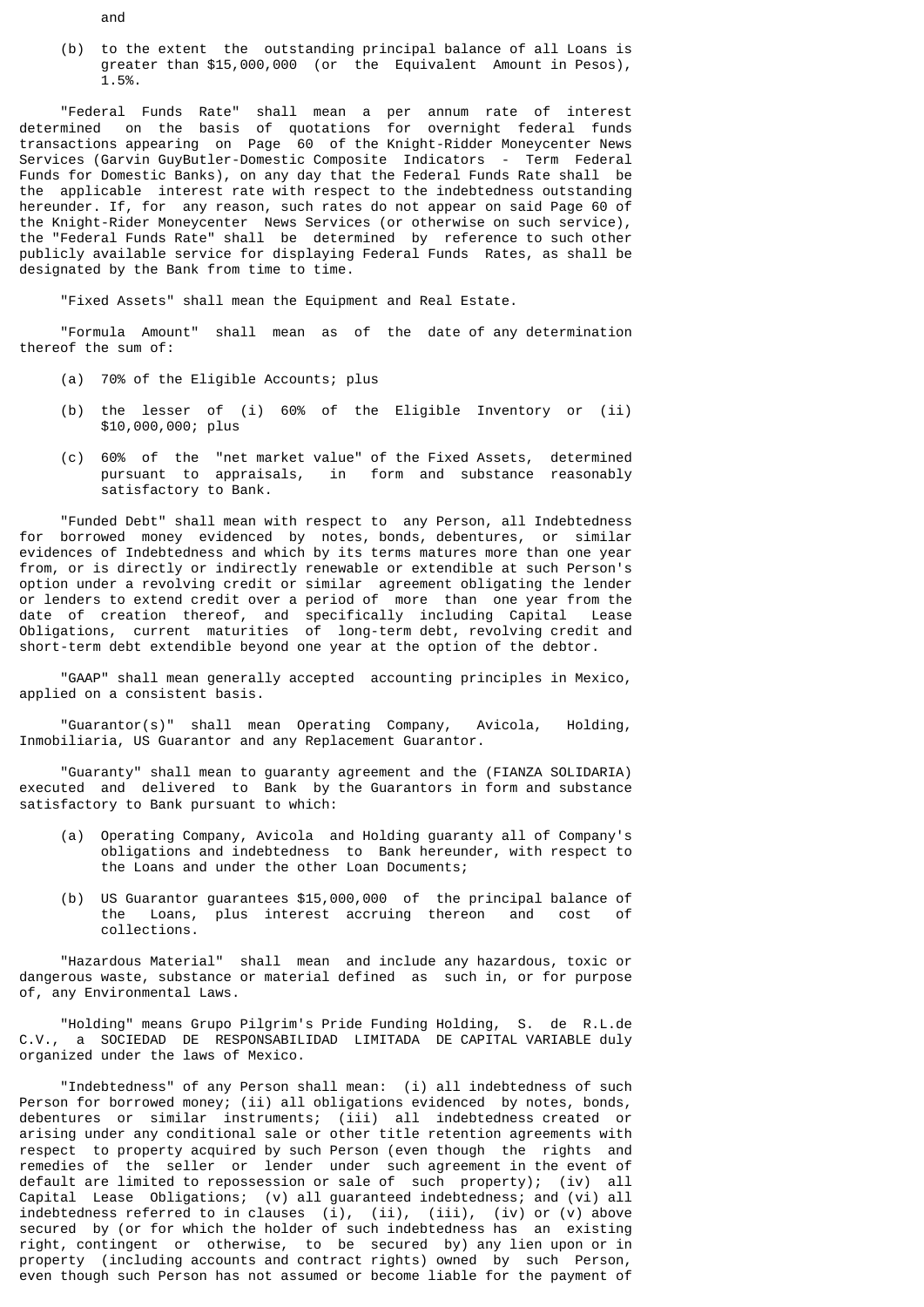such indebtedness.

 "Indebtedness Ratio" shall mean, as of any applicable date of determination, the ratio of Total Liabilities to the sum of Total Liabilities and Net Worth.

 "Indenture" shall mean that certain Indenture dated as of August 9, 2001 by US Guarantor, as Issuer and The Chase Manhattan Bank, as Trustee relating to \$200,000,000, 9-5/8% Senior Notes due 2011 and additional notes evidencing an additional aggregate principal amount of up to \$200,000,000 and all amendments and supplements thereto.

 "Inmobiliaria" shall mean Immobiliaria Avicola Pilgrim's Pride, S. de R.L. de C.V., a SOCIEDAD DE RESPONSABILIDAD LIMITADA DE CAPITAL VARIABLE duly organized under the laws of Mexico.

 "Interest Coverage Ratio" shall mean, as of any applicable date of determination, the ratio of EBITDA to Interest Expense, measured on a rolling 6 fiscal quarters basis.

 "Interest Expense" shall mean, the interest expense of a Person, determined in accordance with GAAP.

"Interest Period" shall mean for:

 (A) a LIBOR-based Loan, an interest period of one (1), two (2) or three (3) months as selected by Borrower;

(B) a TIIE-based Loan, an interest period of one (1) month;

provided however for (A) and (B) above that:

- (a) any Interest Period which would otherwise end on a day which is not a Business Day shall be extended to the next succeeding Business Day, except that if the next succeeding Business Day falls in another calendar month, the Interest Period shall end on the next preceding Business Day, and when an Interest Period begins on a day which has no numerically corresponding day in the calendar month during which such Interest Period is to end, it shall end on the last Business Day of such calendar month; and
- (b) no Interest Period shall extend beyond the Maturity Date.

 "Inventory" shall mean all finished animal feed, corn, soybean, soybean meal and imported sorghum of Operating Company.

 "LIBOR-based Loan" shall mean any portion of the Loan which bears interest at the LIBOR-based Rate.

 "LIBOR-based Rate" shall mean, with respect to any LIBOR-based Loan outstanding under this Agreement bearing interest at the LIBOR-based Rate for an applicable Interest Period, a per annum interest rate which is equal to the quotient achieved by dividing (i) the sum of the LIBOR Margin plus the LIBOR Rate, by (ii) the difference of 1.0 minus the rate of Mexican income tax withholding rate applicable to payments of interest receivable by the Bank hereunder, expressed as a decimal number applicable to interest payments hereunder.

 "LIBOR Lending Office" shall mean any Comerica office located in the Cayman Islands, British West Indies, or such other branch of Bank, domestic or foreign, as it may hereafter designate as its LIBOR Lending Office by notice to Borrower or any office of CBM located in Mexico.

"LIBOR Margin" shall mean:

- (a) to the extent the outstanding principal balance of all Loans is \$15,000,000 (or the Equivalent Amount in Pesos) or less, 1.25%; and
- (b) to the extent the outstanding principal balance of all Loans is greater than \$15,000,000 (or the Equivalent Amount in Pesos), 1.5%.

 "LIBOR Rate" shall mean, with respect to any LIBOR-based Loan outstanding under this Agreement, the per annum rate of interest determined on the basis of the rate for deposits in United States Dollars for a period equal to the relevant Interest Period for such Advance, commencing on the first day of such Interest Period, appearing on Page BBAM of the Bloomberg Financial Markets Information Service as of 11:00 a.m. (Detroit, Michigan time) (or soon thereafter as practical), two (2) Business Days prior to the first day of such Interest Period.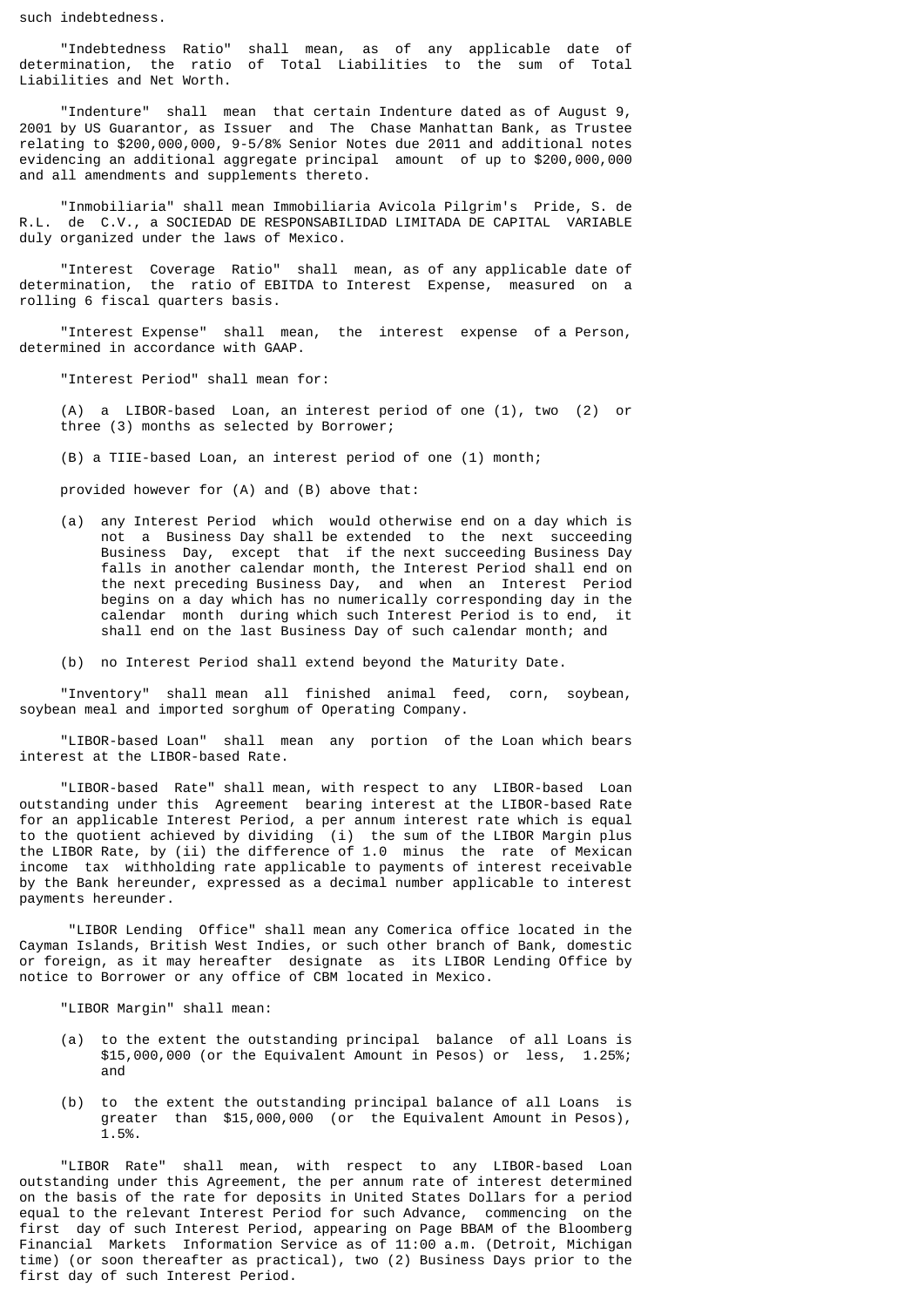"Loan" or "Loans" shall mean the borrowings requested by Company and to be made by Bank under this Agreement, including any refunding of such borrowing pursuant to Section 2.11 hereof.

 "Loan Documents" shall mean collectively, this Agreement, the Notes, the Guaranty (FIANZA), the Security Documents and any other documents, instruments or agreements executed pursuant to or in connection with the Loans, this Agreement or the other Loan Documents, as such documents may be amended from time to time.

 "Material Adverse Effect" shall mean with respect to the Credit Parties other than the US Guarantor, taken as a whole or with respect to the US Guarantor: (i) a material adverse effect on (a) the business, assets, operations or financial or other condition of such applicable parties, (b) such applicable party's ability to pay or perform the obligations under the Loan Documents to which such Credit Party is a party in accordance with the terms thereof, or (c) Bank's rights and remedies under the Agreement and the other Loan Documents.

"Maturity Date" shall mean September 7, 2004.

 "Mexican Guarantors" shall mean the Guarantors other than the US Guarantor.

 "Mortgage" shall mean the first priority mortgage to be granted in favor of Comerica and CBM by: (i) Inmobiliaria in respect to the real estate in which the farm known as Granja la Pursima, which is located in Municipio de Coln, Estado de Queretaro, substantially in the terms of Exhibit E; (ii) Operating Company in respect to the real estate in which the farm known as Granja el Coyote, which is located in Municipio de Ezequiel Montes, Estado de Queretaro, substantially in the terms of Exhibit E, (iii) Operating Company in respect to the real estate in which the farm known as Granja Nogales, which is located in Municipio de Coln, Estado de Queretaro, substantially in the terms of Exhibit E, (iv) Operating Company in respect to the real estate in which the farm known as Granja Buenos Aires, which is located in Municipio de Coln, Estado de Queretaro, substantially in the terms of Exhibit E, (v) Operating Company in respect to the real estate in which the farm known as Granja Atongo I, which is located in Municipio del Marquez, Estado de Queretaro, substantially in the terms of Exhibit E, and (vi) by Operating Company in respect to the real estate in which the farm known as Granja Cerro Prieto, which is located in Municipio del Marquez, Estado de Queretaro, substantially in the terms of Exhibit E.

"Net Worth" shall mean:

- (a) With respect to Operating Company on a consolidated basis, its Total Assets (other than patents, patent rights, trademarks, trade names, copy rights, franchises, licenses, goodwill and similar general intangible assets) less: (i) advances to and/or accounts receivables owing from Affiliates (other than Operating Company and its Subsidiaries); and (ii) Total Liabilities; and
- (b) With respect to Avicola on a consolidated basis, its Total Assets (other than patents, patent rights, trademarks, trade names, copy rights, franchises, licenses, goodwill and similar general intangible assets) less: (i) advances to and/or accounts receivables owing from Affiliates (other than Avicola and its Subsidiaries); (ii) Total Liabilities; and (iii) loans made to third parties other than to Affiliates.

 "Note(s)" or "Note" shall mean the Promissory Notes (PAGARS) evidencing the Loans made by Bank pursuant to Section 2.1 hereof in the form of Exhibit "A" attached to this Agreement executed and delivered by the Company as of date of and evidencing each requested Advance, or if applicable, the Federal Funds-based Rate Note executed and delivered by Company in accordance with Section 2.6 below (in the form attached hereto as Exhibit "B"), or if applicable, the TIIE-based Rate Note or the CETESbased Rate Note (in the forms attached hereto as Exhibit C) and in all events guaranteed (por aval) by the Guarantors.

 "Official Gazzete" shall mean the DIARIO OFICIAL DE LA FEDERACIN of Mexico.

 "Operating Company" shall mean Pilgrim's Pride, S.A. de C.V. a SOCIEDAD ANNIMA DE CAPITAL VARIABLE duly organized and validly existing under the laws of Mexico.

 "Payment Date" shall mean the last day of the Interest Period selected for each Note.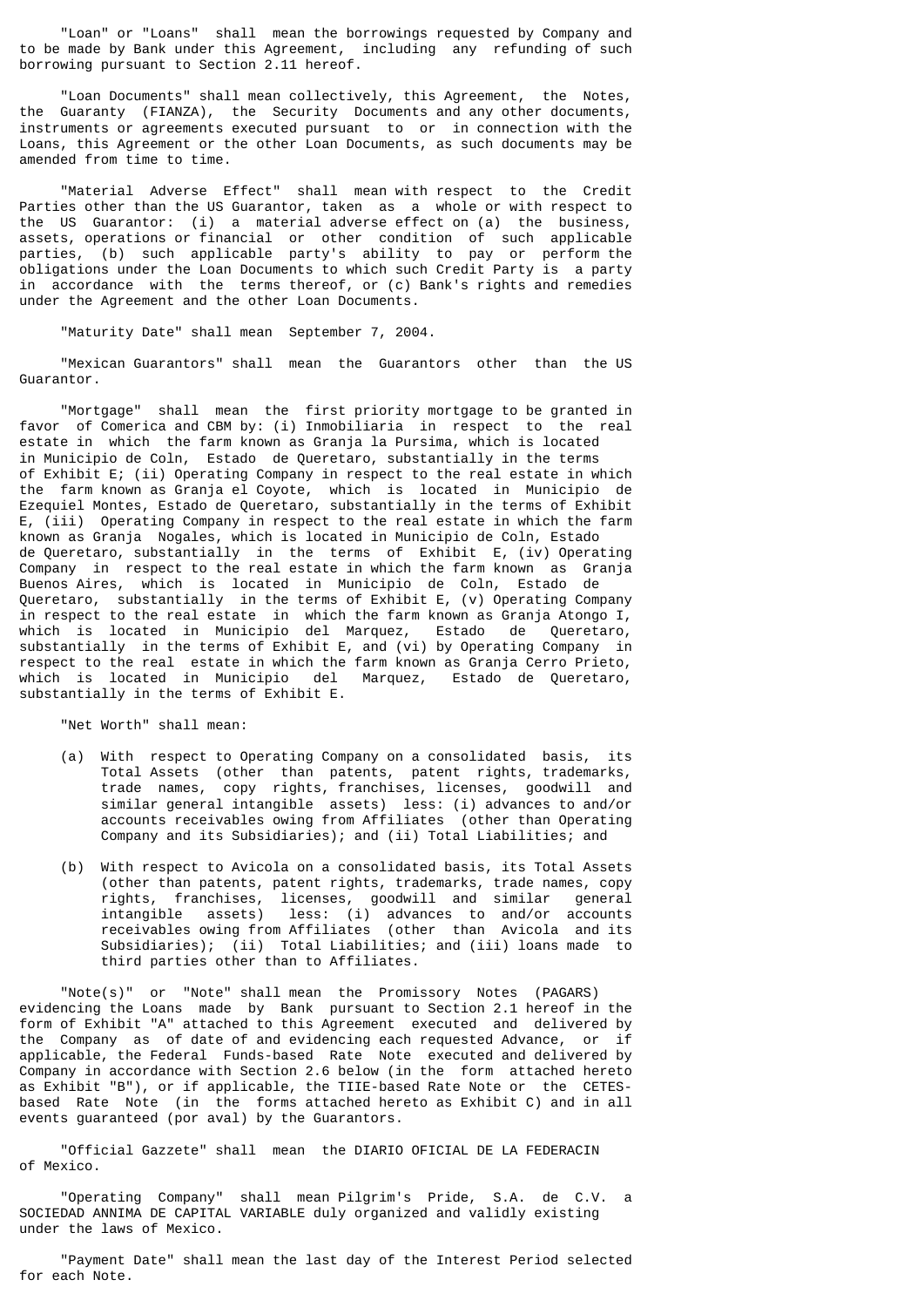"Permitted Liens" shall mean those liens, security interests and encumbrances expressly permitted by Section 7.1.

 "Person" shall mean any individual, corporation, partnership, limited liability company, trust, incorporated or unincorporated organization, joint venture, joint stock company, or a government (whether foreign, federal, state, country, city, municipal or otherwise, including any instrumentality, division, agency, body or department thereof) or any agency or political subdivision thereof or other entity of any kind.

"Pesos" shall mean Mexican pesos, the lawful currency of Mexico.

 "Pesos Subfacility" shall mean Advances requested to be made by CBM in Pesos, in an aggregate amount not to exceed the Pesos Subfacility Maximum as may be reduced pursuant to Section 2.19.

 "Pesos Subfacility Maximum" shall mean up to the Equivalent Amount of US \$7,000,000, in Pesos as may be reduced pursuant to Section 2.19.

 "Premises" shall have the meaning set forth in Section 5.15 and shall include the Real Estate.

 "Process Agent" shall mean CT Corporation System or its successors or assigns, or any other person or entity acting on behalf of the Company and Mexican Guarantor as agent for the service of process in respect of any lawsuits or proceedings initiated in the United States of America in connection with the Loan Documents.

"Real Estate" shall mean the real estate described in the Mortgage.

 "Replacement Guarantor" shall mean any Subsidiary created by Operating Company or US Guarantor to be the primary importer and/or distributor in Mexico of poultry product exported by US Guarantor to Mexico.

 "Request for Loan" shall mean a Request for Loan issued by Company under this Agreement in the form annexed to this Agreement as Exhibit "D".

 "Reserve Requirements" shall mean the stated maximum rate (expressed as a decimal) of all reserve requirements (including, without limitation, any marginal, emergency, supplemental, special or other reserves) that is specified at any time during such Interest Period by the Board of Governors of the Federal Reserve System (or any successor agency thereto) for determining the maximum reserve requirements with respect to eurodollar funding (currently referred to as "eurocurrency liabilities") in Regulation D of such Board maintained by a member bank of such System; all as conclusively determined by Bank, absent manifest error.

 "Revolving Loan" or "Revolving Loans" shall mean the revolving credit loans to be advanced and readvanced to the Borrower pursuant to Section 2.1 hereof.

 "Revolving Loan Commitment" shall mean Thirty Million Dollars (\$30,000,000), as may be reduced pursuant to Section 2.19.

 "Revolving Maximum" shall mean, as of any date the lesser of the Revolving Loan Commitment or the Formula Amount, provided, however, that a portion of the Revolving Maximum may be designated by the Borrower in the Equivalent Amount of Pesos, not to exceed the Pesos Subfacility Maximum.

 "Revolving Maximum - Dollars" shall mean the Revolving Maximum less the Equivalent Amount of the aggregate Advances outstanding under the Pesos Subfacility.

 "Revolving Maximum - Pesos" shall mean the Revolving Maximum less the aggregate Advances under the Revolving Maximum - Dollars facility, but not to exceed the amount of the Pesos Subfacility Maximum.

 "Security Documents" shall mean the Mortgage and that certain Contrato de Prenda ("Pledge Agreement") to be executed by Operating Company in favor of the Bank in substantially the same form as set forth on the attached Exhibit F.

 "Subsidiary" of any Person shall mean any corporation, association, joint stock company or business trust of which more than fifty percent (50%) of the voting stock or other voting interest is owned either directly or indirectly by such Person and/or one or more of its Subsidiaries.

 "TIIE-based Loan" shall mean any portion of the Loan which bears interest at the TIIE-based Rate.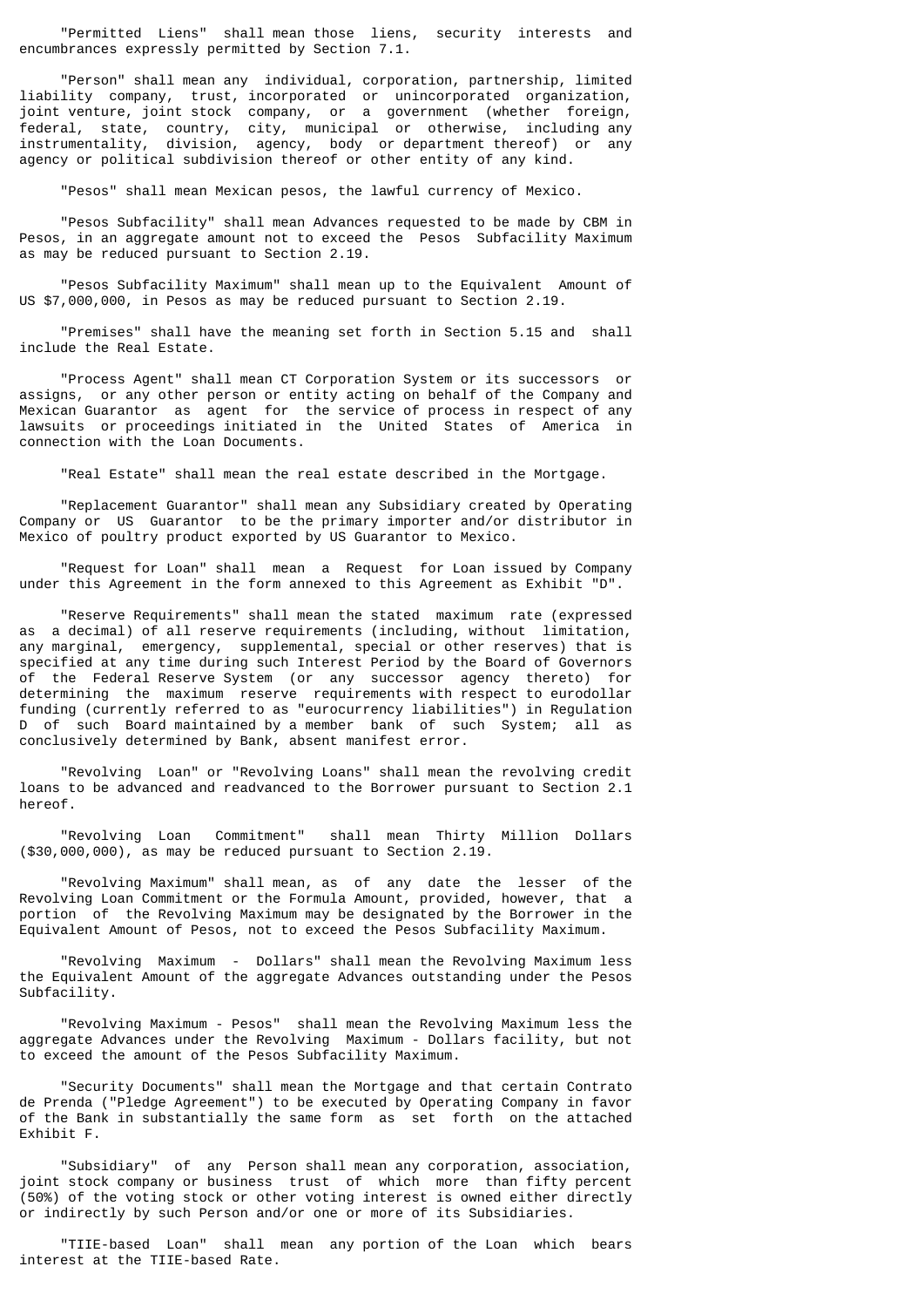"TIIE-based Rate" shall mean, with respect to any TIIE-based Loan outstanding under this Agreement bearing interest at the TIIE-based Rate for an applicable Interest Period, a per annum interest rate which is equal to the quotient achieved by dividing (i) the sum of the TIIE Margin plus the TIIE Rate, by (ii) the difference of 1.0 minus the rate of Mexican income tax withholding rate applicable to payments of interest receivable hereunder, expressed as a decimal number applicable to interest payments hereunder.

"TIIE Lending Office" shall mean any CBM office located in Mexico

"TIIE Margin" shall mean:

- (a) to the extent the outstanding principal balance of all Loans is \$15,000,000 (or the Equivalent Amount in Pesos) or less, 1.25%; and
- (b) to the extent the outstanding principal balance of all Loans is greater than \$15,000,000 (or the Equivalent Amount in Pesos), 1.5%.

 "TIIE Rate" shall mean, the average rate equivalent to the "Tasa de Inters Interbancaria de Equilibrio" for 28 (twenty eight) day periods as published by Banco de Mexico in the Official Gazette. The Interest Rate shall be modified or updated pursuant to the TIIE Rate variations published by Banco de Mxico.

 "Total Assets" shall mean, as of the date of any determination thereof, all assets of Company, determined on a consolidated basis in accordance with GAAP.

 "Total Liabilities" shall mean, as of the date of any determination thereof, all liabilities and other obligations of Company, determined on a consolidated basis in accordance with GAAP.

 "US Guarantor" means Pilgrim's Pride Corporation, a corporation duly organized under the laws of the State of Delaware.

#### 2. REVOLVING CREDIT

 2.1 COMMITMENT. Subject to the terms and conditions of this Agreement: (a) Comerica agrees to lend to Borrower from time to time from the date of this Agreement until the Maturity Date, Revolving Loans, with such Advances to be made in Dollars in the aggregate principal amount outstanding at any time not to exceed the Revolving Maximum - Dollars; and (b) CBM agrees to lend to Borrower from time to time from the date of this Agreement until the Maturity Date, Revolving Loans, with such Advances to be made in Pesos in the aggregate principal amount outstanding at any time not to exceed the Revolving Maximum - Pesos. At no time shall the aggregate Advances requested by Borrower and outstanding hereunder exceed the Revolving Maximum.

 2.2 NOTES (PAGARS). Each Advance shall be evidenced by a separate Note (pAGAR), duly executed by Borrower in the principal amount of the Advance requested, bearing interest at the Applicable Interest Rate, indicating the Interest Period and signed POR AVAL by the Guarantors..

 2.3 REPAYMENT. Each Note, and all principal outstanding thereunder, shall bear interest at its Applicable Interest Rate. The principal amount of and the interest accrued under each Note made by Borrower pursuant to Section 2.2 above shall be repaid, converted or rolled over by the Borrower on the Payment Date indicated in the applicable Request for Loan, but in no event later than ninety (90) days after the date of advance for such Note. At the Maturity Date, the entire balance of all Notes then outstanding and all then accrued and unpaid interest thereon, shall be due and payable. The amount and date of each Loan, the Applicable Interest Rates, the Interest Periods and the amount and date of any repayment shall be noted on Bank's records, which records will be conclusive evidence thereof, absent manifest error; provided, however, any failure by Bank to record any such information shall not relieve Company of its obligations to repay the outstanding principal amount of the Loans, accrued interest thereon, and any other amounts payable by Company hereunder in accordance with the terms of this Agreement. All payments by Company to Bank under or pursuant to this Agreement or any of the other Loan Documents, whether principal, interest or otherwise, shall be made without setoff, deduction or counterclaim on the date specified for such payment, in immediately available funds, (i) if payment is due in Dollars, to Comerica at Comerica Tower at Detroit Center, 500 Woodward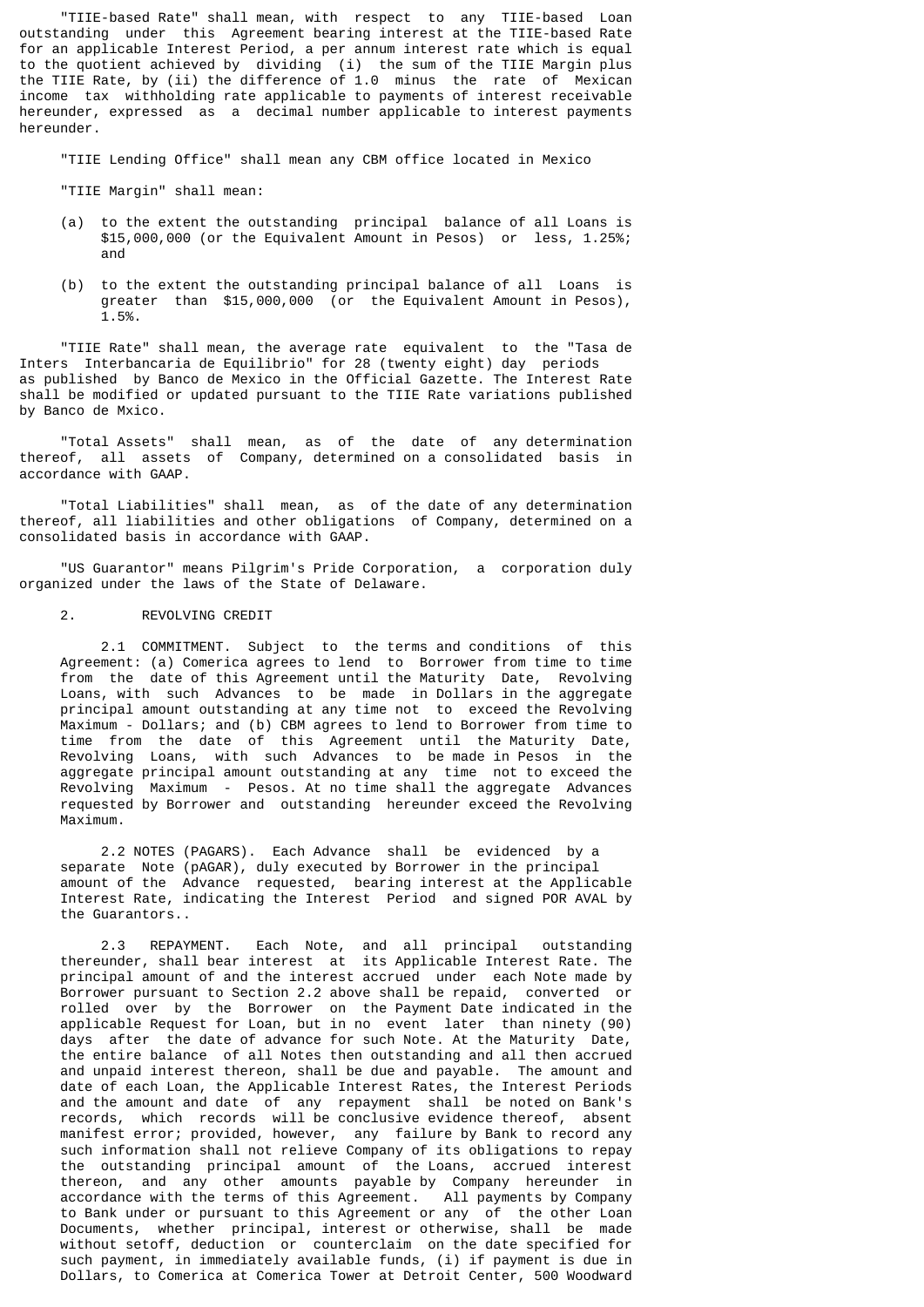Avenue, Detroit, Michigan, account no. 1851-355014 and (ii) if payment is due in Pesos, to CBM, at account no. 7336-0201. Principal amounts repaid may be subsequently reborrowed provided no Advance may mature after the Maturity Date. Each payment by or on behalf of the Borrower hereunder shall, unless a specific determination is made by Bank with respect thereto, be applied (A) first, to any fees, costs, expenses and other amounts (other than principal and interest) due Bank; (B) second, to accrued and unpaid interest and fees due Bank; and (C) third, to principal due Bank.

 2.4 REQUESTS FOR LOANS. Borrower may request Advances under the Revolving Loans by delivery to Bank of a Request for Loan form executed by an authorized officer of Borrower and subject to the following:

- (A) EACH SUCH REQUEST FOR LOAN SHALL INDICATE THE CURRENCY TO WHICH IT RELATES AND SHALL SET FORTH ALL OTHER INFORMATION REQUIRED ON THE REQUEST FOR LOAN FORM;
- (B) EACH SUCH REQUEST FOR LOAN SHALL BE DELIVERED TO BANK BY 10:00 A.M. (DETROIT TIME) THREE (3) BUSINESS DAYS PRIOR TO THE PROPOSED DATE OF LOAN, EXCEPT IN THE CASE OF A TIIE-BASED LOAN, FOR WHICH THE REQUEST FOR LOAN MUST BE DELIVERED BY 10:00 A.M. (MEXICO CITY TIME) ON SUCH PROPOSED DATE;
- (C) THE PRINCIPAL AMOUNT OF SUCH ADVANCE, SHALL BE AT LEAST \$500,000 (OR THE EQUIVALENT AMOUNT OF PESOS);
- (D) A REQUEST FOR LOAN, ONCE DELIVERED TO BANK, SHALL NOT BE REVOCABLE BY BORROWER;
- (E) EACH REQUEST FOR LOAN SHALL CONSTITUTE A CERTIFICATION BY THE BORROWER AS OF THE DATE THEREOF THAT ALL OF THE CONDITIONS SET FORTH IN SECTION 4.15 HEREOF ARE SATISFIED AS OF THE DATE OF SUCH REQUEST AND SHALL BE SATISFIED AS OF THE DATE SUCH ADVANCE IS REQUESTED; AND
- (F) THE PRINCIPAL AMOUNT REQUESTED, TOGETHER WITH THE PRINCIPAL AMOUNT OF ALL OTHER OUTSTANDING ADVANCES UNDER THE REVOLVING LOAN SHALL NOT EXCEED THE REVOLVING MAXIMUM AND IF THE REQUEST FOR LOAN IS FOR AN ADVANCE IN PESOS, THEN THE PRINCIPAL AMOUNT REQUESTED TOGETHER WITH THE PRINCIPAL AMOUNT OF ALL OTHER OUTSTANDING PESOS ADVANCES SHALL NOT EXCEED THE PESOS SUBFACILITY MAXIMUM.

 2.5 LIBOR-BASED RATE. Interest on each LIBOR-based Loan shall accrue at the LIBOR-based Rate, and shall be payable on the last day of the Interest Period applicable thereto. Interest accruing at the LIBOR-based Rate shall be computed on the basis of a 360 day year and shall be assessed for the actual number of days elapsed from the first day of the Interest Period applicable thereto to, but not including the last day thereof.

 2.6 FEDERAL FUNDS-BASED RATE. In the event that the Federal Funds-based Rate is required to be the Applicable Interest Rate pursuant to this Agreement, interest on the unpaid balance of the Loan from time to time outstanding shall accrue until paid at a per annum rate equal to the Federal Funds-based Rate, and shall be payable monthly on the first Business Day closest to the first day of each succeeding month and in such event Company shall execute and deliver to Bank a note (in the form attached hereto as Exhibit B; the "Federal Funds-based Rate Note") evidencing the Federal Funds-based Rate as the Applicable Interest Rate on or before 48 hours prior to the commencement of such period in which the Federal Funds-based Rate is the Applicable Interest Rate. Interest accruing at the Federal Funds based Rate shall be computed on the basis of a 360 day year and shall be assessed for the actual number of days elapsed (including the first day, but not the last day that the Federal Funds-based Rate is applicable), and in such computation, effect shall be given to any change in the Federal Funds-based Rate on the date of each such change.

 2.7 TIIE-BASED RATE. Interest on each TIIE-based Loan shall accrue at the TIIE-based Rate, and shall be payable on the last day of the Interest Period applicable thereto. Interest accruing at the TIIE based Rate shall be computed on the basis of a 360 day year and shall be assessed for the actual number of days elapsed from the first day of the Interest Period applicable thereto to, but not including the last day thereof.

2.8 CETES-BASED RATE. Interest on the unpaid balance of each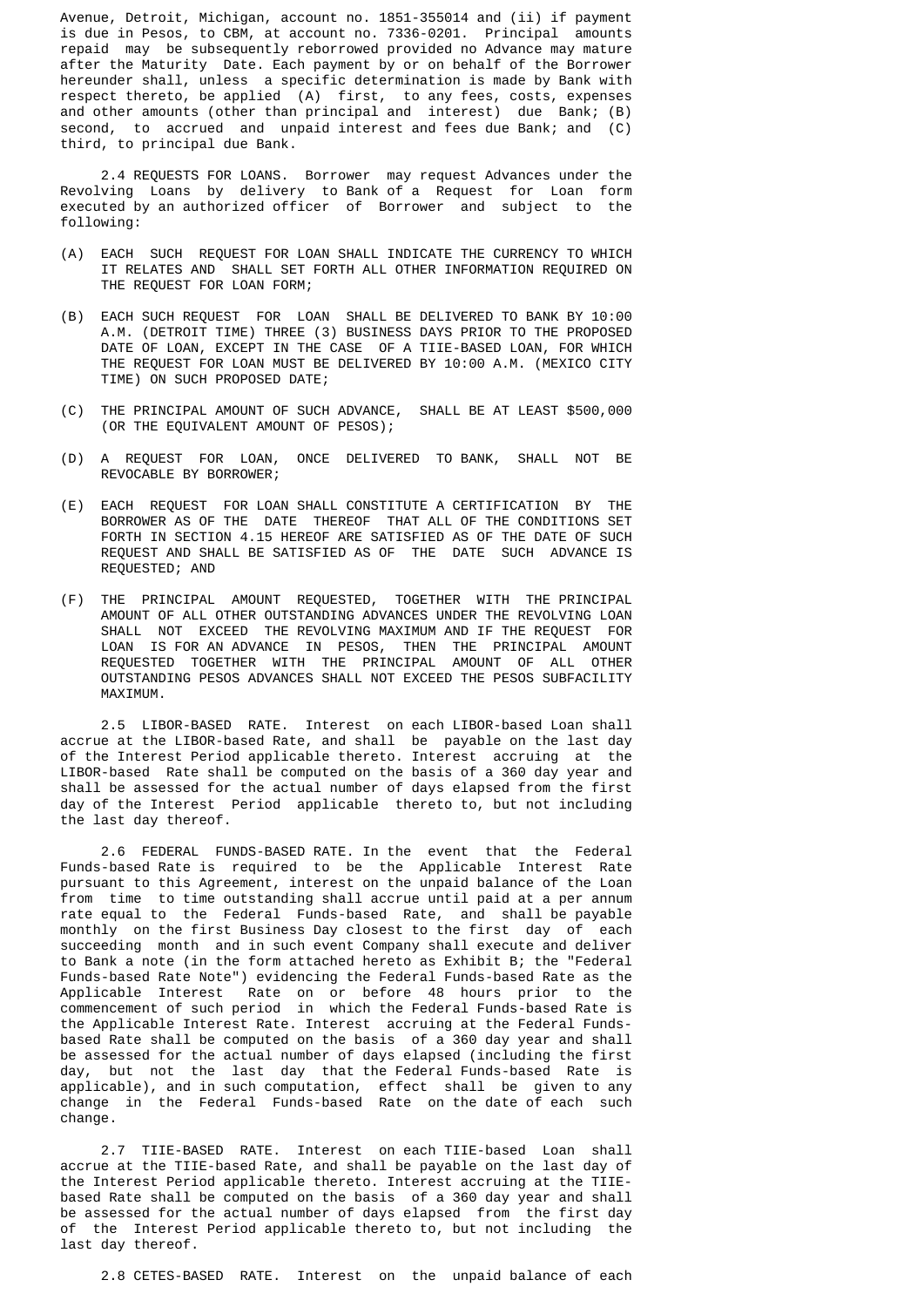CETES-based Loan from time to time outstanding shall accrue until paid at a per annum rate equal to the CETES-based Rate, and shall be payable monthly on the first Business Day closest to the first day of each succeeding month and in such event Company shall execute and deliver to Bank a note (in the form attached hereto as Exhibit C; the "CETES-based Rate Note") evidencing the CETES-based Rate as the Applicable Interest Rate on or before 48 hours prior to the commencement of such period in which the CETES-based Rate is the Applicable Interest Rate. Interest accruing at the CETES-based Rate shall be computed on the basis of a 360 day year and shall be assessed for the actual number of days elapsed (including the first day, but not the last day that the CETES-based Rate is applicable), and in such computation, effect shall be given to any change in the CETES-based Rate on the date of each such change.

 2.9 INTEREST PAYMENTS UPON REFUNDINGS. Notwithstanding anything to the contrary set forth in this Agreement, all accrued and unpaid interest on any Loan which is refunded pursuant to Section 2.11 hereof shall be due and payable in full on the date such Loan is refunded, together with any amounts payable under Section 3.1 hereof if a refunding of a TIIE-based Loan occurs on any day other than the last day of the Interest Period applicable thereto.

 2.10 DEFAULT INTEREST. Notwithstanding anything to the contrary set forth herein, in the event that and so long as there exists any default in payment hereunder (including, without limitation, failure to pay indebtedness under the Loan on any accelerated date for payment thereof), (a) interest shall be payable on the principal amount of all LIBOR-based Loans from time to time outstanding at a per annum rate equal to the Applicable Interest Rate for each such Loan plus two percent (2%) per annum, (b) at all other times when the Federal Funds based Rate is in effect, interest shall be payable at a per annum rate equal to the Federal Funds-based Rate plus two percent (2%), (c) at all other times when the TIIE-based Rate is in effect, interest shall be payable at a per annum rate equal to the TIIE-based Rate plus two percent (2%), and (d) at all other times when the CETES-based Rate is in effect, interest shall be payable at a per annum rate equal to the CETES-based Rate plus two percent (2%). Any interest accruing under this Section 2.10 shall be payable upon demand.

 2.11 REFUNDINGS. Subject to the payment of any break-funding reimbursements/prepayment premiums set forth in Section 3.1, as to any outstanding LIBOR-based Loan or TIIE-based Loan, Borrower may convert any LIBOR-based Loan to a TIIE-based Loan (provided there is availability under Pesos Subfacility) or convert any TIIE-based Loan to a LIBOR-based Loan or continue a LIBOR-based Loan or TIIE-based Loan, by making a written request therefore to the Comerica or CBM, as the case may be, by facsimile, specifying (a) the principal amount that is to bear interest at the LIBOR Rate or TIIE-based Rate and (b) the Interest Period selected by Borrower during which the LIBOR Rate or TIIE-based Rate, as the case may be, is to be applied. Any conversion requested by Borrower must be in an amount not less than \$500,000 or the Equivalent Amount of Pesos. Following the expiration of the Interest Period for any LIBOR-based Loan or TIIE-based Loan, as the case may be, interest shall automatically accrue  $(x)$  if such Loan is a LIBOR-based Loan, at the Federal Funds Rate unless Borrower requests and receives another LIBOR-based Loan as provided in this Section 2.11 or (y) if such Loan is a TIIE-based Loan, at the CETES Rate unless Borrower requests and receives another TIIE-based Loan as provided in this Section 2.11.

 2.12 PREPAYMENTS. Company may prepay (without premium or penalty but subject to Article 3) all or part of the outstanding balance of the Loan at any time during any period when it bears interest at the Federal Funds-based Rate or the CETES-based Rate. Upon two (2) Business Days prior written notice to Bank, Company may prepay all or part of any LIBOR-based Loan or any TIIE-based Loan, provided that: (a) the amount of any such partial prepayment shall be at least \$500,000 (or the Equivalent Amount of Pesos) or the outstanding balance of such Loan, whichever is less; and (b) if such prepayment occurs on other than the last day of the Interest Period therefore, Company shall pay accrued interest on the amount prepaid and such other amounts as are required pursuant to Section 3.1 hereof, together with such prepayment.

 2.13 PAYMENTS ON NON-BUSINESS DAY. Subject to the definition of "Interest Period" in this Agreement, in the event that any payment of principal, interest, fees or any other amounts payable by Company under this Agreement is due on any day which is not a Business Day, such due date shall be extended to the next succeeding Business Day, and, to the extent applicable, interest shall continue to accrue and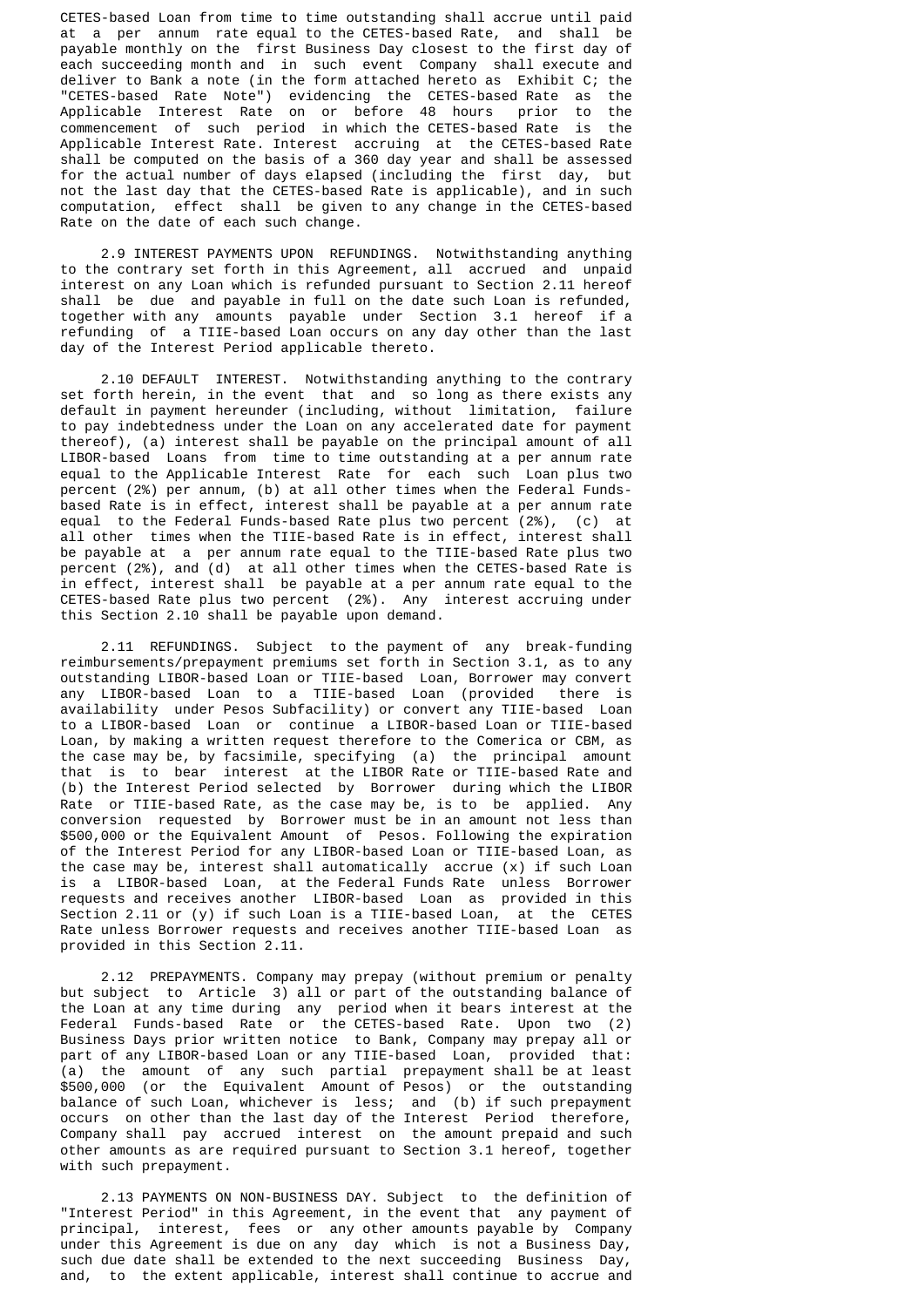be payable for any such extension.

 2.14 REVIEW DATE. Without commitment by either party, Bank and Borrower agree to review the Agreement prior to the Maturity Date and consider an extension of the Maturity Date, subject to Bank's satisfaction, with the financial performance and economic situation of Borrower.

 2.15 UPFRONT FEE. Borrower shall pay CBM on the Effective Date: (i) an up-front fee equal to US \$150,000.00, calculated by applying 0.5% to US \$30,000,000.00; and (ii) US \$22,500.00 representing the VAT on such fee. CBM agrees to promptly deliver to Borrower an original official invoice with respect to such payment in accordance with applicable laws.

 2.16 COMMITMENT FEE. Unless this Agreement is sooner terminated (in which case the Commitment Fee shall be prorated and payable upon such termination), following the first anniversary of this Agreement, Borrower shall pay Bank a commitment fee calculated by multiplying 0.250% by the average monthly unutilized amount of US \$30,000,000.00 measured from the first anniversary date from the execution of this Agreement to the second anniversary date from the execution of this Agreement and each anniversary date thereof until the Maturity Date.

 2.17 RECEIPT OF PAYMENTS. Any payments hereunder received by Bank after: (i) 2:00 p.m. Detroit time for payments in Dollars, and (ii) 2:00 p.m. Mexico City time for payments in Pesos, shall be deemed received by Bank on the next Business Day.

 2.18 USE OF LOAN PROCEEDS. Borrower shall use the principal amount of the Loan for its and its Subsidiaries' working capital needs and the general corporate needs of the Affiliates.

 2.19 REDUCTIONS OF REVOLVING LOAN COMMITMENT. Upon at least five (5) days' prior written notice (or telephonic notice promptly confirmed in writing) from the Borrower to the Bank, the Borrower shall have the right, without premium or penalty, to reduce the Revolving Loan Commitment in part or to terminate the Revolving Loan Commitment in whole, provided that (i) any partial termination pursuant to this Section 2.19 shall be in an amount of at least \$1,000,000 (or the Equivalent Amount of Pesos) and integral multiples of \$500,000 (or the Equivalent Amount of Pesos), and (ii) no such reduction shall be permitted which would reduce the Revolving Loan Commitment to an amount less than the aggregate outstanding principal amount of the Revolving Loans. If the Revolving Loan Commitment is reduced to amount less than the Pesos Subfacility Maximum, the Pesos Subfacility Maximum shall automatically be deemed reduced to an amount equal to the Revolving Loan Commitment.

## 3. SPECIAL PROVISIONS, CHANGES IN CIRCUMSTANCES AND YIELD PROTECTION

 3.1 BREAK-FUNDING REIMBURSEMENTS/PREPAYMENT PREMIUMS. If Company makes any payment of principal with respect to any LIBOR-based Loan or any TIIE-based Loan on any day other than the last day of the Interest Period applicable thereto (whether voluntarily, by acceleration, or otherwise), or if Company fails to borrow any LIBOR-based Loan or TIIE-based Loan after notice has been given by Company to Bank in accordance with the terms of this Agreement requesting such Loan, Company shall reimburse Bank, within thirty (30) days of Bank's demand, for any resulting loss, cost or expense incurred by Bank as a result thereof, including, without limitation, any such loss, cost or expense incurred in obtaining, liquidating, employing or redeploying deposits from third parties (but excluding any loss of anticipated margin over Bank's cost of funds). Such amount payable by Company to Bank may include, without limitation, an amount equal to the excess, if any, of (a) the amount of interest which would have accrued on the amount so prepaid, or not so borrowed or refunded, for the period from the date of such prepayment or of such failure to borrow or refund, through the last day of the relevant Interest Period, at the Applicable Interest Rate for said Loan provided under this Agreement, over (b) the amount of interest (as reasonably determined by Bank) which would have accrued to Bank on such amount by placing such amount on deposit for a comparable period with leading banks in the relevant interbank market. Calculation of any amounts payable to Bank under this Section 3.1 shall be made as though Bank shall have actually funded or committed to fund the relevant LIBOR-based Loan or TIIE based Loan through the purchase of an underlying deposit in an amount equal to the amount of such Loan and having a maturity comparable to the relevant Interest Period; provided, however, that Bank may fund any LIBOR-based Loan or TIIE-based Loan in any manner it deems fit and the foregoing assumptions shall be utilized only for the purpose of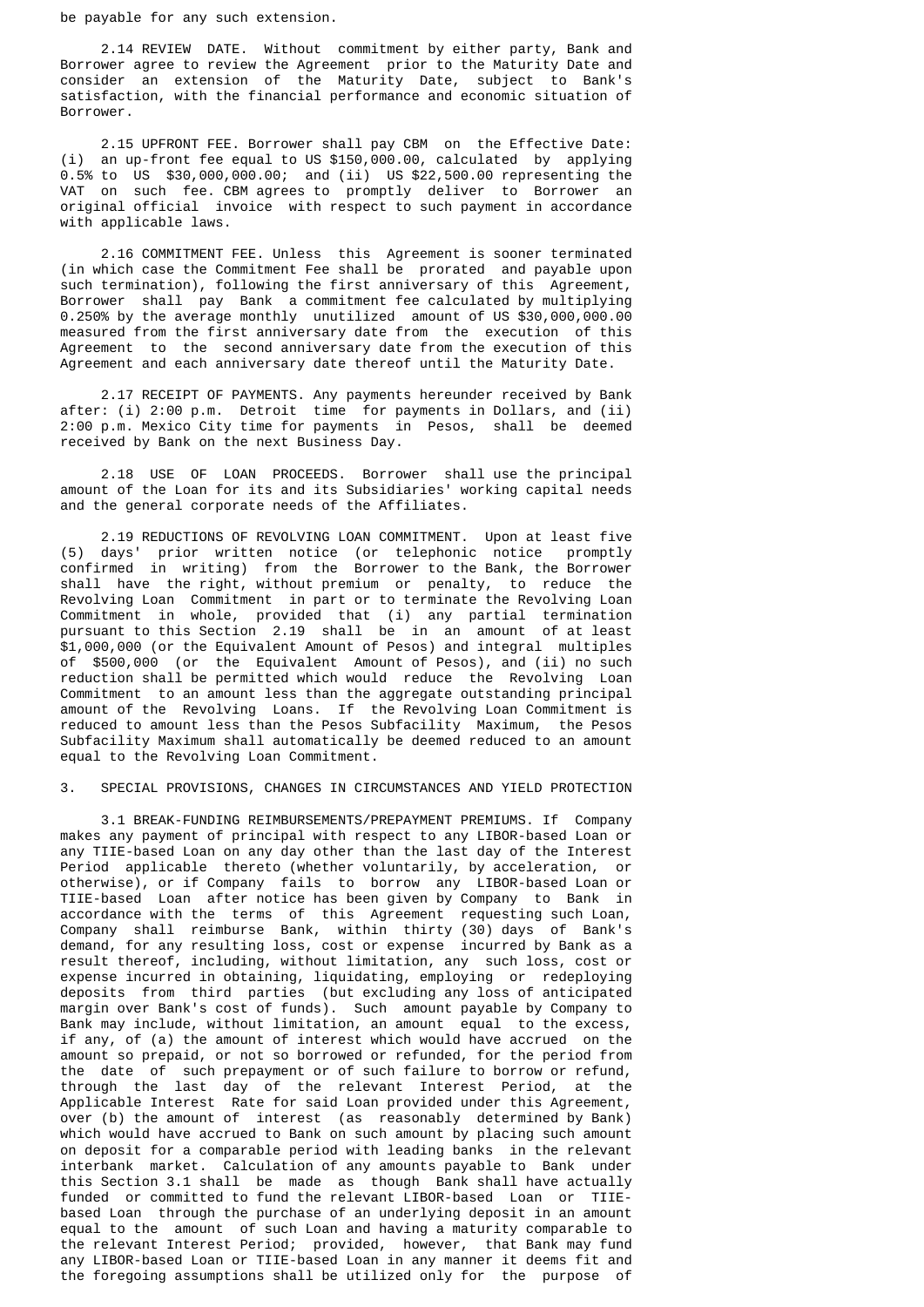the calculation of amounts payable under this Section. Upon the written request of Company, Bank shall deliver to Company a certificate setting forth the basis in reasonable detail for determining such losses, costs and expenses, which certificate shall be conclusively presumed correct, absent manifest error.

 3.2 ILLEGALITY. If, after the date hereof, the introduction of, or any change in, any applicable law, rule or regulation or in the interpretation or administration thereof by any governmental authority charged with the interpretation or administration thereof, or compliance by Bank (or its LIBOR Lending Office or TIIE Lending Office) with any request or directive (whether or not having the force of law) of any such authority, shall make it unlawful or impossible for Bank (or its LIBOR Lending Office or TIIE Lending Office) to honor its obligations hereunder to make or maintain any LIBOR-based Loan or TIIE-based Loan under this Agreement, Bank shall forthwith give notice thereof to Company. Thereafter, until Bank notifies Company that the circumstance giving rise to such suspension no longer exists (a) the obligation of Bank to make LIBOR-based Loans or TIIE-based Loans and the right of Company to request LIBOR-based Loans or TIIE-based Loans and to convert a Loan or refund a Loan as a LIBOR-based Loan or TIIE based Loan shall be suspended, and thereafter, the Federal Funds-based Rate shall be the Applicable Interest Rate, and (b) if Bank may not lawfully continue to maintain a LIBOR-based Loan or a TIIE-based Loan to the end of the then current Interest Period applicable thereto, the Federal Funds-based Rate shall be the Applicable Interest Rate for the remainder of such Interest Period for such LIBOR-based Loan and the CETES-based Rate for such TIIE-based Loan as applicable. To the extent that doing so will not be, in Bank's sole judgment, disadvantageous to Bank, if doing so will eliminate the need to suspend LIBOR-based Loan CETES-based Loan availability pursuant to this Section 3.2 Bank will designate a different LIBOR Lending Office or TIIE Lending Office for the Loans hereunder.

 3.3 INCREASED COSTS. If the adoption after the date hereof, or any change after the date hereof in, any applicable law, rule or regulation of any governmental authority, central bank or comparable agency charged with the interpretation or administration thereof, or compliance by Bank (or its LIBOR Lending Office or TIIE Lending Office) with any request or directive (whether or not having the force of law) made by any such authority, central bank or comparable agency after the date hereof:

- (A) SHALL SUBJECT BANK (OR ITS LIBOR LENDING OFFICE OR TIIE LENDING OFFICE) TO ANY TAX, DUTY OR OTHER CHARGE WITH RESPECT TO ANY LOAN, THE NOTES, OR ANY OF THE INDEBTEDNESS UNDER THIS AGREEMENT, OR SHALL CHANGE THE BASIS OF TAXATION OF PAYMENTS TO BANK (OR ITS LIBOR LENDING OFFICE OR TIIE LENDING OFFICE) OF THE PRINCIPAL OF OR INTEREST ON ANY LOAN, THE NOTES, OR ANY OF THE INDEBTEDNESS UNDER THIS AGREEMENT, OR ANY OTHER AMOUNTS DUE UNDER THIS AGREEMENT IN RESPECT THEREOF (EXCEPT FOR CHANGES IN THE RATE OF TAX ON THE OVERALL NET INCOME OF BANK OR ITS LIBOR LENDING OFFICE OR TIIE LENDING OFFICE IMPOSED BY THE JURISDICTION IN WHICH BANK'S PRINCIPAL EXECUTIVE OFFICE OR LIBOR LENDING OFFICE OR TIIE LENDING OFFICE IS LOCATED); OR
- (B) SHALL IMPOSE, MODIFY OR DEEM APPLICABLE ANY RESERVE (INCLUDING, (TO THE EXTENT NOT PROVIDED ELSEWHERE IN THIS AGREEMENT) WITHOUT LIMITATION, ANY IMPOSED BY THE BOARD OF GOVERNORS OF THE FEDERAL RESERVE SYSTEM), SPECIAL DEPOSIT OR SIMILAR REQUIREMENT AGAINST ASSETS OF, DEPOSITS WITH OR FOR THE ACCOUNT OF, OR CREDIT EXTENDED BY BANK (OR ITS LIBOR LENDING OFFICE) OR SHALL IMPOSE ON BANK (OR ITS LIBOR LENDING OFFICE) OR THE FOREIGN EXCHANGE AND INTERBANK MARKETS ANY OTHER CONDITION AFFECTING ANY LOAN, THE NOTES, OR ANY INDEBTEDNESS UNDER THIS AGREEMENT;

and the result of any of the foregoing is to increase the cost to Bank of maintaining any part of the indebtedness hereunder or to reduce the amount of any sum received or receivable by Bank under this Agreement, the Notes, or any of the indebtedness hereunder, by an amount reasonably deemed by Bank to be material, then Company shall pay to Bank, within thirty (30) days of Company's receipt of written notice from Bank demanding such compensation, such additional amount or amounts as will reasonably compensate Bank for such increased cost or reduction. Bank will promptly notify Company of any event of which it has knowledge which will entitle Bank to compensation pursuant to this Section 3.3. A certificate of Bank setting forth the basis in reasonable detail for determining such additional amount or amounts necessary to compensate Bank shall be conclusively presumed to be correct, absent manifest error.

3.4 CAPITAL ADEQUACY. In the event that after the Effective Date,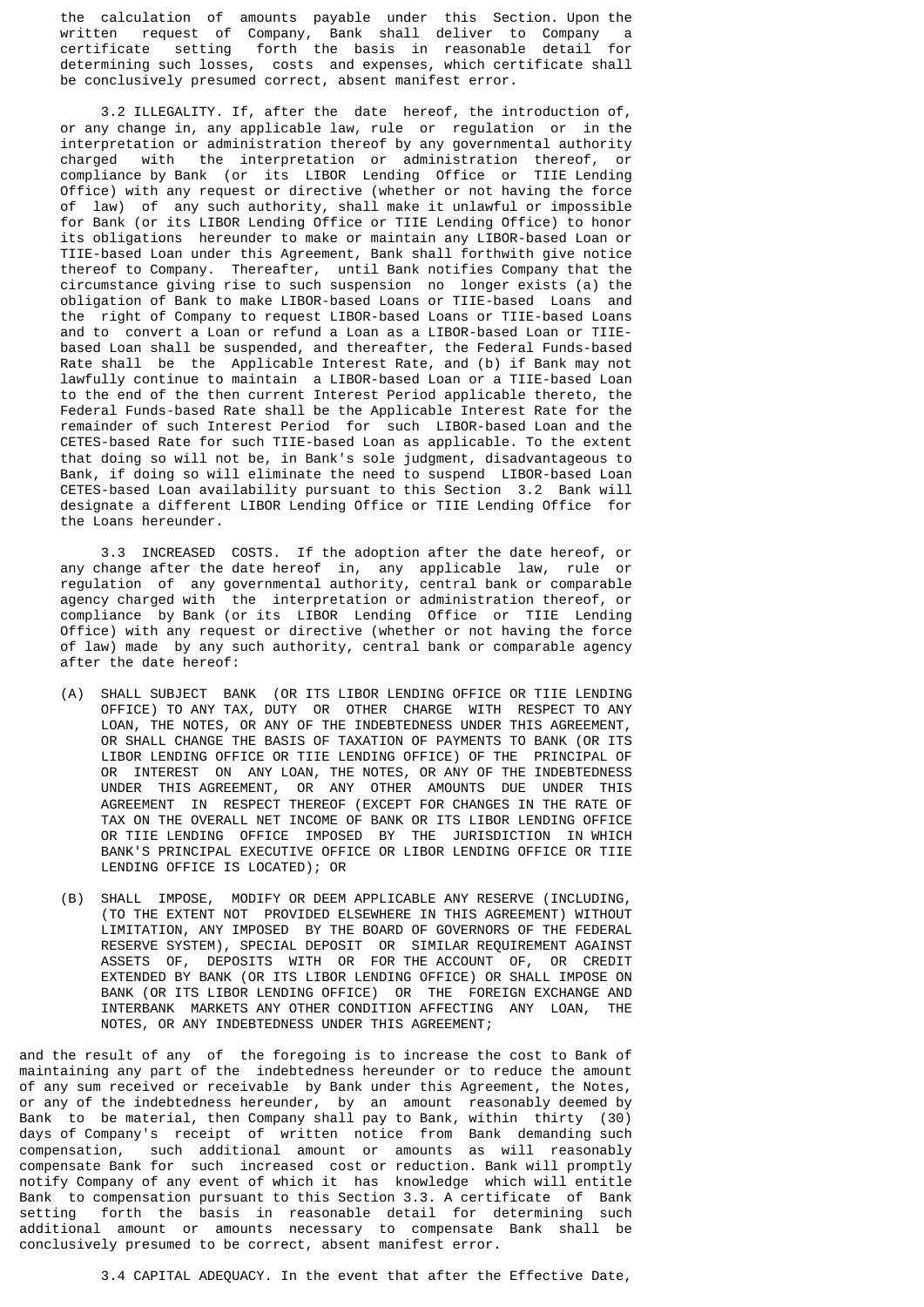any applicable law, treaty, rule or regulation (whether domestic or foreign) now or hereafter in effect and whether or not presently applicable to Bank, or any interpretation or administration thereof by any governmental authority charged with the interpretation or administration thereof, or compliance by Bank with any guideline, request or directive of any such authority (whether or not having the force of law), including any risk-based capital guidelines, affects or would affect the amount of capital required or expected to be maintained by the Bank (or any corporation controlling the Bank), and the Bank determines that the amount of such capital is increased by or based upon the existence of any obligations of the Bank hereunder or the making or maintaining any Loans, and such increase has the effect of reducing the rate of return on Bank's (or such controlling corporation's) capital as a consequence of such obligations or the making or maintaining such Loans to a level below that which the Bank (or such controlling corporation) could have achieved but for such circumstances (taking into consideration its policies with respect to capital adequacy), then Company shall pay to Bank, within thirty (30) days of Company's receipt of written notice from Bank demanding such compensation, additional amounts sufficient to compensate the Bank (or such controlling corporation) for any increase in the amount capital and reduced rate of return which Bank reasonably determines to be allocable to the existence of any obligations of Bank hereunder or to the making or maintaining any Loans hereunder or otherwise in respect of any of the indebtedness hereunder. A certificate of Bank setting forth the basis in reasonable detail for determining such additional amounts necessary to compensate Bank shall be conclusively presumed correct, absent manifest error. Notwithstanding the foregoing, Company shall not be required to compensate Bank pursuant to this Section for any period prior to the ninetieth (90th) day preceding the date of Bank's demand for such compensation.

 3.5 TAXES. Notwithstanding anything to the contrary contained herein, all payments to be made by Company under this Agreement and the Notes shall be made without set-off or counterclaim, as aforesaid, and without deduction for or on account of any present or future withholding or other taxes of any nature imposed by any governmental authority of Mexico or of any political subdivision thereof or any federation or organization of which such governmental authority may at the time of payment be a member, unless Company is compelled by law to make payment subject to such tax. In such event, Company shall:

- (A) PAY TO THE BANK SUCH ADDITIONAL AMOUNTS AS MAY BE NECESSARY TO ENSURE THAT THE BANK RECEIVES A NET AMOUNT IN DOLLARS OR PESOS, AS THE CASE MAY BE, EQUAL TO THE FULL AMOUNT WHICH WOULD HAVE BEEN RECEIVABLE HAD PAYMENT NOT BEEN MADE SUBJECT TO SUCH TAX; AND
- (B) REMIT SUCH TAX TO THE RELEVANT TAXING AUTHORITIES ACCORDING TO APPLICABLE LAW, AND SEND TO BANK WITHIN FORTY FIVE (45) DAYS FOLLOWING THE DATE IN WHICH SUCH TAX IS DUE AND PAYABLE SUCH CERTIFICATES OR CERTIFIED RECEIPTS AS BANK SHALL REASONABLE REQUIRE AS PROOF OF THE PAYMENT BY THE COMPANY OF ANY SUCH TAXES; PROVIDED, THAT BANK SHALL PROMPTLY REIMBURSE TO BORROWER AN AMOUNT IN DOLLARS EQUAL TO THE AMOUNT, IF ANY, OF ANY SUCH TAX CREDITS ACTUALLY USED BY BANK TO OFFSET ITS TAX LIABILITIES IN THE UNITED STATES OF AMERICA ON ITS FOREIGN SOURCE INCOME, IN ACCORDANCE WITH UNITED STATES OF AMERICA TAX REGULATIONS. IN CONNECTION THEREWITH, BANK SHALL ENDEAVOR TO OBTAIN FROM THE TAX AUTHORITIES OF THE UNITED STATES OF AMERICA A TAX CREDIT ON ANY MEXICAN INCOME TAX WITHHELD FROM INTEREST PAYMENTS RECEIVED BY BANK HEREUNDER AND THE NOTES.

THE PROVISIONS OF THIS SECTION SHALL SURVIVE TERMINATION HEREOF.

As used herein, the terms "tax", "taxes" and "taxation" include all existing taxes, levies, imposts, duties, charges, fees, deductions and withholdings and any restrictions or conditions resulting in a charge together with interest thereon and fines and penalties with respect thereto which may be imposed by any governmental authority of Mexico or of any political subdivision thereof or any federation or organization of which such governmental authority may at the time of payment be a member by reason of any violation or default with respect to the law regarding such tax, assessed as a result of or in connection with the transactions in Dollars or Pesos, as the case may be, the payment or delivery of funds into or out of any jurisdiction other than the United States of America or to non-Mexican residents (whether assessed against Company or Bank). Notwithstanding the foregoing or anything contained herein or in any other Loan Document to the contrary, it is understood and agreed that the CETESbased Rate, the Federal Funds-based Rate, the LIBOR-based Rate and the TIIE-based Rate expressly provides for the payment by Borrower of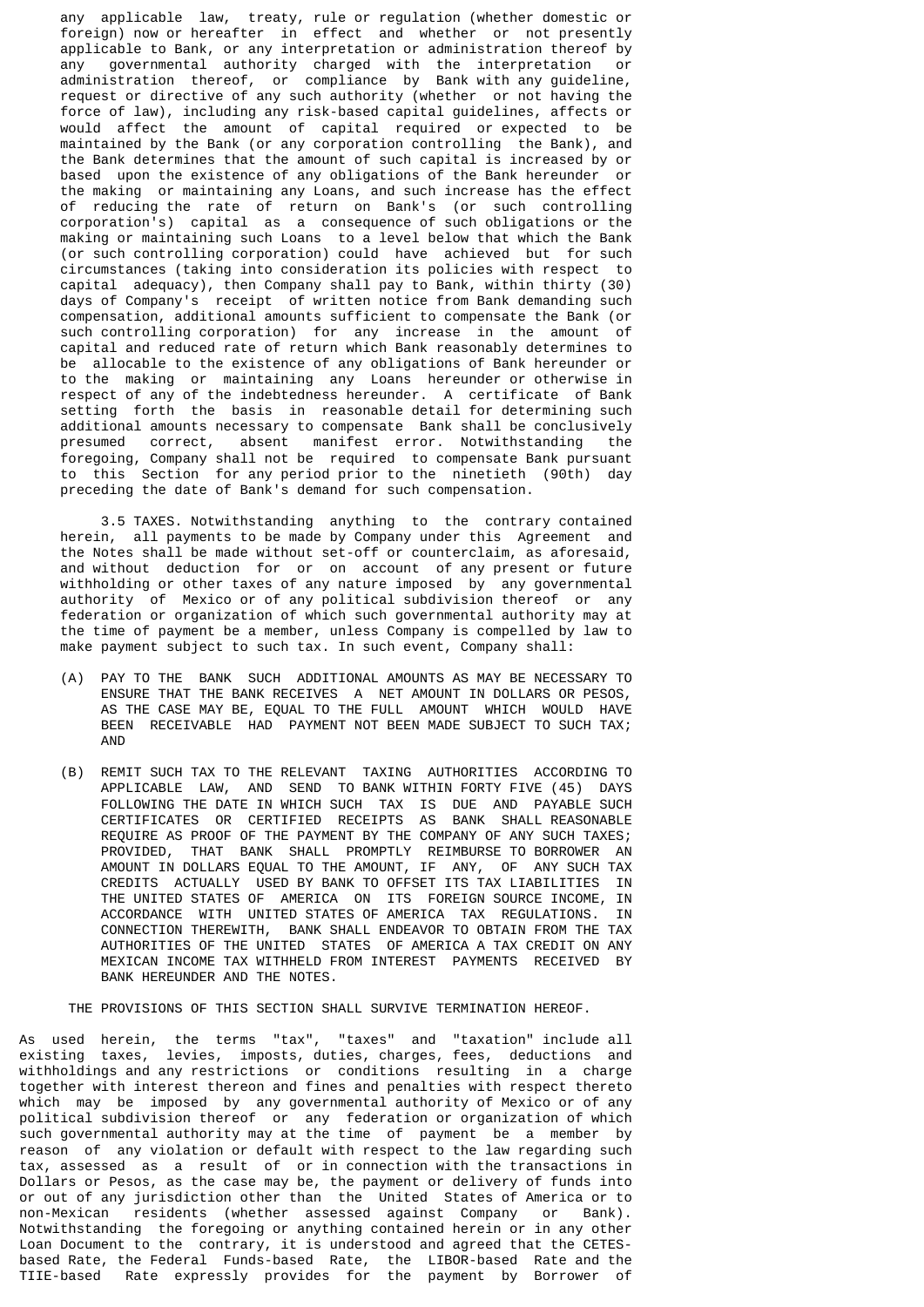withholding for Mexican Income taxes applicable to interest payments to Bank hereunder and the Notes.

 3.6 CURRENCY INDEMNITY. The Bank will make all advances and disbursements in Dollars or Pesos, as the case may be, and Company is bound to repay the Loan in Dollars, if such advance was disbursed by the Company in Dollars and in Pesos if such advance was disbursed by the Company in Pesos, accordingly, the parties agree that:

- (A) IN THE EVENT OF A JUDGMENT OR ORDER BEING RENDERED BY ANY COURT OR TRIBUNAL HAVING JURISDICTION THEREOF, FOR THE PAYMENT OF ANY AMOUNTS OWED TO THE BANK UNDER A LIBOR-BASED LOAN, OR FOR THE PAYMENT OF DAMAGES RESULTING FROM ANY BREACH OF THIS LOAN OR OF THE LOAN DOCUMENTS AND IF SUCH JUDGMENT OR ORDER IS BEING EXPRESSED IN A CURRENCY OTHER THAN DOLLARS ("JUDGMENT CURRENCY"), THE COMPANY HEREBY AGREES TO INDEMNIFY AND HOLD HARMLESS THE BANK AGAINST ANY DEFICIENCY IN TERMS OF DOLLARS IN THE AMOUNT RECEIVED BY THE BANK ARISING OUT OR RESULTING FROM ANY VARIATION IN (I) THE RATE OF EXCHANGE AT WHICH DOLLARS ARE CONVERTED INTO THE JUDGMENT CURRENCY AND, (II) THE RATE OF EXCHANGE AT WHICH THE BANK IS ABLE TO PURCHASE DOLLARS WITH THE AMOUNT OF THE JUDGMENT CURRENCY ACTUALLY RECEIVED BY THE BANK ON THE BUSINESS DAY FOLLOWING SUCH RECEIPT.
- (B) THE ABOVE INDEMNITY SHALL CONSTITUTE A SEPARATE AND INDEPENDENT OBLIGATION OF THE COMPANY FROM ITS OTHER OBLIGATIONS ASSUMED HEREUNDER OR UNDER THE LOAN DOCUMENTS AND SHALL APPLY IRRESPECTIVE OF ANY INDULGENCE GRANTED BY THE BANK AND NO PROOF OR EVIDENCE OF ANY ACTUAL LOSS SHALL BE REQUIRED BY THE COMPANY. THE ABOVE INDEMNITY SHALL ALSO APPLY IN THE EVENT FOR ANY REASON THE COMPANY MAKES PAYMENT TO THE BANK IN A CURRENCY OTHER THAN DOLLARS, EXCEPT FOR PAYMENTS IN PESOS MADE UNDER A TIIE-BASED LOAN OR CETES-BASED LOAN.
	- (C) THE TERM RATE OF EXCHANGE SHALL INCLUDE ANY PREMIUMS, COMMISSIONS AND COSTS OF EXCHANGE PAYABLE IN CONNECTION WITH THE PURCHASE OF, OR CONVERSION INTO DOLLARS.

 3.7 ALTERNATIVE INTEREST RATE. Notwithstanding anything to the contrary contained herein:

- (a) If Bank determines that by virtue of circumstances affecting the LIBOR market or in the event that such rate does not appear on Page BBAM of the Bloomberg Financial Markets Information Service (or otherwise on such Service) or if the Reserve Requirements are applicable to Bank or for any other reason set forth in this Section 3, adequate and reasonable means do not exist to determine or maintain the LIBOR Rate applicable to the Loan or such event has the effect of reducing the Bank's rate of return, Bank shall notify Borrower that the LIBOR-based Rate shall no longer be the Applicable Interest Rate and Federal Funds-based Rate shall be the Applicable Interest Rate. In such event, on or before 48 hours prior to the commencement of such period in which the Federal Funds-based Rate is the Applicable Interest Rate, Borrower shall execute and deliver to Bank the Federal Funds based Rate Note. Thereafter, until it is reasonably determined by Bank and notified to Borrower that such circumstances no longer exist, the right of Borrower to request the applicability of a LIBOR-based Rate on the Loan shall be suspended and Borrower shall only be permitted to request the applicability of a Federal Funds-based Rate on the Loan.
- (b) Borrower hereby agrees that in the event Borrower does not accept the Federal Funds-based Rate or fails to execute and deliver the Federal Funds-based Rate Note in accordance with this Section, then Bank shall be released from its obligation to maintain the Loan. In such an event Borrower shall pay without any penalty, precisely on the next succeeding date in which the payment of interest is due, the principal amount of Loan, together with interest accrued to the date of such payment, in accordance with the Notes. Borrower hereby also agrees that in the event of such payment all of Bank's obligations hereunder shall terminate immediately without any liability for Bank. Bank hereby also agrees that in the event of payment in full of all Borrower's obligations hereunder, Borrower's obligations shall terminate immediately without any liability for Borrower.
	- (c) If Bank determines that by virtue of circumstances affecting the TIIE market or in the event that such rate is not published in the Official Gazette or if the Reserve Requirements are applicable to Bank or for any other reason set forth in this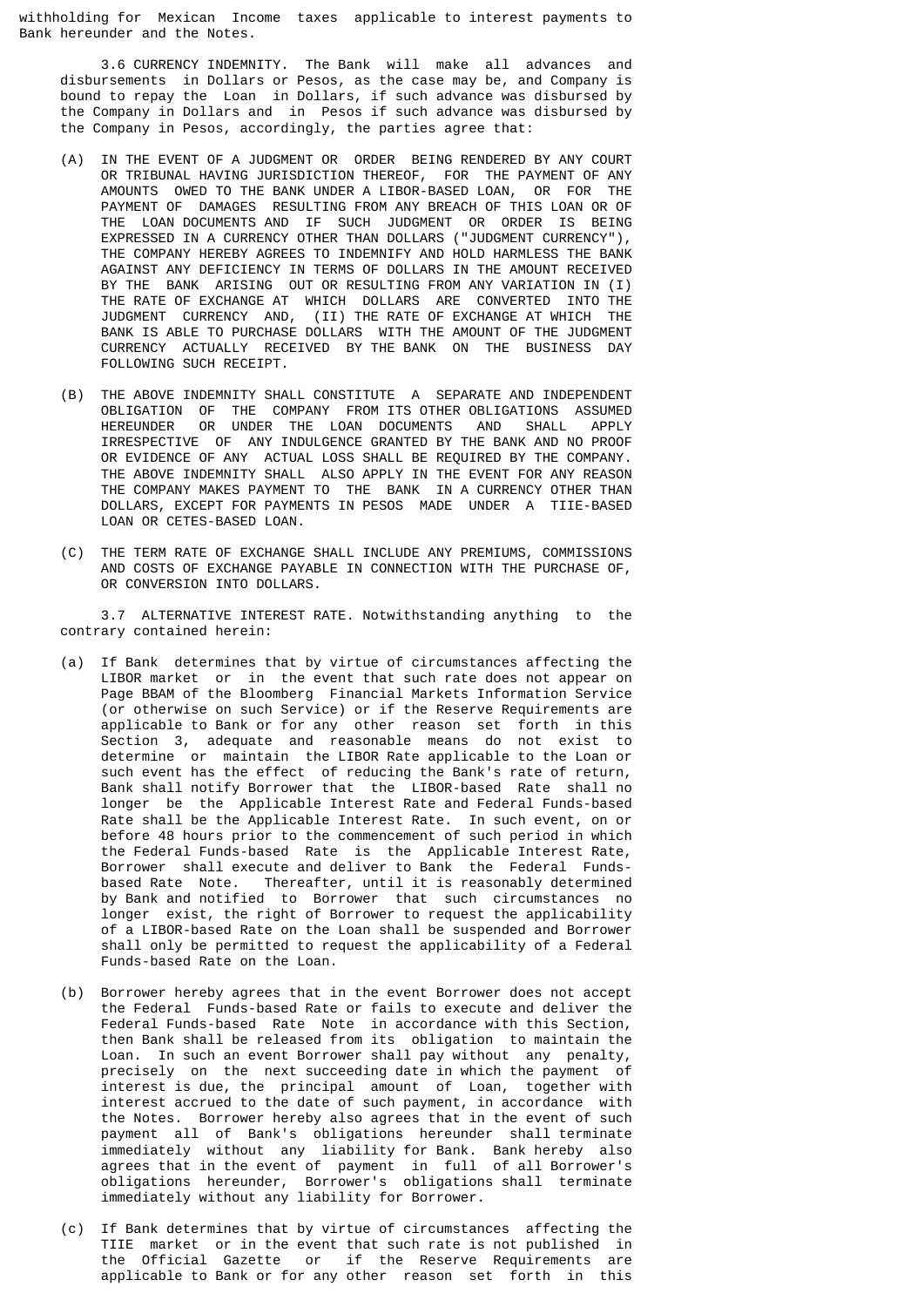Section 3, adequate and reasonable means do not exist to determine or maintain the TIIE Rate applicable to the Loan or such event has the effect of reducing the Bank's rate of return, Bank shall notify Borrower that the TIIE-based Rate shall no longer be the Applicable Interest Rate and CETES-based Rate shall be the Applicable Interest Rate. In such event, on or before 48 hours prior to the commencement of such period in which the CETES-based Rate is the Applicable Interest Rate, Borrower shall execute and deliver to Bank the CETES-based Rate Note. Thereafter, until it is reasonably determined by Bank and notified to Borrower that such circumstances no longer exist, the right of Borrower to request the applicability of a TIIE-based Rate on the Loan shall be suspended and Borrower shall only be permitted to request the applicability of a CETES-based Rate on the Loan.

(a)Borrower hereby agrees that in the event Borrower does not accept the CETES-based Rate or fails to execute and deliver the CETES-based Rate Note in accordance with this Section, then Bank shall be released from its obligation to maintain the Loan. In such an event Borrower shall pay without any penalty, precisely on the next succeeding date in which the payment of interest is due, the principal amount of Loan, together with interest accrued to the date of such payment, in accordance with the Notes. Borrower hereby also agrees that in the event of such payment all of Bank's obligations hereunder shall terminate immediately without any liability for Bank. Bank hereby also agrees that in the event of payment in full of all Borrower's obligations hereunder, Borrower's obligations shall terminate immediately without any liability for Borrower.

1. CONDITIONS

 A. The obligation of Bank to enter into this Agreement is subject to the following conditions precedent:

 1.1 EXECUTION OF THIS AGREEMENT. Company and the Credit Parties, as applicable, shall have executed and delivered to Bank, or caused to have been executed and delivered to the Bank, this Agreement, the Guaranty (FIANZA SOLIDARIA), and all other applicable Loan Documents (except the Security Documents), (including all schedules, exhibits, certificates, opinions, financial statements and other documents to be delivered pursuant hereto), and such Loan Documents (when executed and delivered to Bank) shall be in full force and effect and binding and enforceable obligations of Company and any other Credit Parties who may be parties thereto, except to the extent limited by applicable bankruptcy, insolvency or other insolvency laws.

 1.2 COMPANY AUTHORITY DOCUMENTS. Bank shall have received certified copies of Company's charter and estatutos sociales and powers of attorney in form acceptable to Bank.

 1.3 GUARANTOR'S AUTHORITY DOCUMENTS. Bank shall have received certified copies of each Mexican Guarantor's estatutos sociales and powers of attorney in form acceptable to Bank. With respect to the US Guarantor, Bank shall have received a certificate of good standing from the Secretary of State for the State of Delaware and such other documentation as Bank may reasonably request to confirm that the Guaranty executed by the US Guarantor has been duly authorized, executed and delivered.

 1.4 CERTIFICATES. Bank shall have received a Certificate of Secretary and an Officer's Certificate from each of the Company and Guarantors (other than the US Guarantor) in the form set forth in Schedule 4.4(A), attached hereto.

 1.5 REPRESENTATIONS AND WARRANTIES. The representations and warranties made by Company, and any other Person who is a party to any of the Loan Documents, under this Agreement or any of the Loan Documents, and the representations and warranties of any of the foregoing made to Bank which are contained in any certificate, document or financial or other statement furnished at any time hereunder or thereunder or in connection herewith or therewith, shall have been true and correct in all material respects when made.

 1.6 COMPLIANCE WITH CERTAIN DOCUMENTS AND AGREEMENTS. Company and any other Person who is a party to any of the Loan Documents shall have each performed and complied in all material respects with all agreements and conditions contained in the Loan Documents applicable to it which have been (or will be) delivered pursuant to the terms hereunder and are then in effect.

1.7 OPINION OF COUNSEL. Company shall have furnished Bank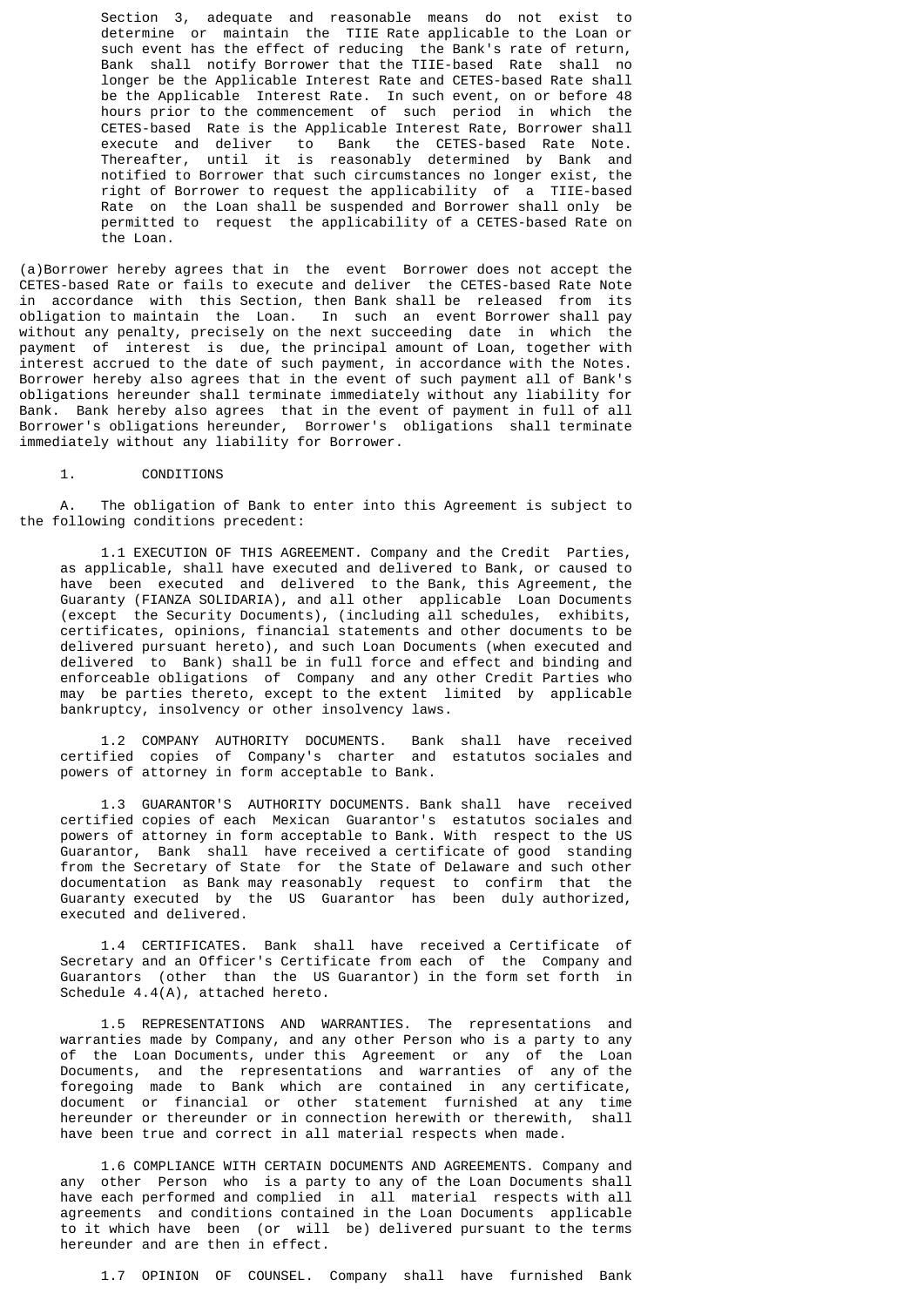opinions of counsel to Company and the Guarantors, dated the date hereof, and covering such matters as required by Bank in substantially the form attached hereto as Schedule 4.7, provided, however, that all opinions with respect to the Notes and Security Documents shall be condition to the funding of the initial Loan under Article 4 B below.

 1.8 NO MATERIAL ADVERSE EFFECT; NO DEFAULT. No Default or Event of Default shall have occurred and be continuing and there shall have been no Material Adverse Effect with respect to the condition (financial or otherwise), properties, business, results or operations of the Credit Parties since the date of the financial statements of Company and/or Guarantors mentioned in Section 5.17 hereof.

 1.9 PROCESS AGENT APPOINTMENT. The Company has furnished to the Bank evidence that the Process Agent has been duly appointed, and that the Process Agent has accepted such designation.

 1.10 SPECIAL POWER OF ATTORNEY. The Company and the Mexican Guarantors have granted an irrevocable special power of attorney under Mexican law in favor of the Process Agent.

 1.11 LIEN SEARCHES. Bank shall have received such evidence satisfactory to Bank indicating that upon the filing and/or recording of the Security Documents, Bank's shall have a first priority, perfected lien and/or security interest in the Collateral.

 1.12 COMPLIANCE WITH INDENTURE. Bank shall have received an opinion of counsel to the US Guarantor and a certificate from an officer of the US Guarantor, in form and substance satisfactory to Bank, indicating that this Agreement does not violate the terms of the Indenture.

 1.13 OTHER DOCUMENTS AND INSTRUMENTS. Bank shall have received such other instruments and documents (not inconsistent with the terms hereof) as Bank may reasonably request in connection with the making of the Loans hereunder, and all such instruments and documents shall be reasonably satisfactory in form and substance to the Bank.

 1.14 POWER OF ATTORNEY. The Board of Directors of Company shall have granted a special power of attorney authorizing and identifying those individuals of Company authorized to sign the Loan Documents.

 B. THE OBLIGATIONS OF BANK TO MAKE THE INITIAL LOAN UNDER THIS AGREEMENT SHALL BE SUBJECT TO THE FOLLOWING CONDITIONS PRECEDENT:

 1.15 EXECUTION OF NOTES AND SECURITY DOCUMENTS. Company and the Credit Parties, as applicable, shall have executed and delivered to Bank, or caused to have been executed and delivered to the Bank the Note or Notes (PAGARS) as may be necessary to evidence the Loans and the Security Documents and all other applicable Loan Documents, (including all schedules, exhibits, certificates, opinions, financial statements and other documents to be delivered pursuant hereto), not executed and delivered under Article 4 A. above, the receipt by Bank of evidence that the Security Documents shall have been filed for registration with the applicable governmental authorities, and such Loan Documents (when executed and delivered to Bank) shall be in full force and effect and binding and enforceable obligations of Company and any other Credit Parties who may be parties thereto, except to the extent limited by applicable bankruptcy, insolvency or other insolvency laws. Additionally, the Mortgages (i) shall have been duly granted by the applicable Guarantors; (ii) shall have been filed for registration with the relevant Public Registry of Property; (iii) all registration and notary public fees have been paid; and (iv) and shall constitute a first priority line in favor of the Bank.

 1.16 CERTIFICATES. Bank shall have received an Officer's Certificate from each of the Company and Guarantors (other than the US Guarantor) in the forms set forth in Schedule 4.4(B) attached hereto.

 1.17 COMPLIANCE WITH CERTAIN DOCUMENTS AND AGREEMENTS. Company and any other Person who is a party to any of the Loan Documents shall have each performed and complied in all material respects with all agreements and conditions contained in the Loan Documents applicable to it which have been delivered pursuant to the terms hereunder and are then in effect.

 1.18 OPINION OF COUNSEL. Company shall have furnished Bank opinions of counsel to Company and the Guarantors, dated the date hereof, with respect to the execution, delivery and enforceability of the Notes and Security Documents in substantially the form attached hereto as Schedule 4.7.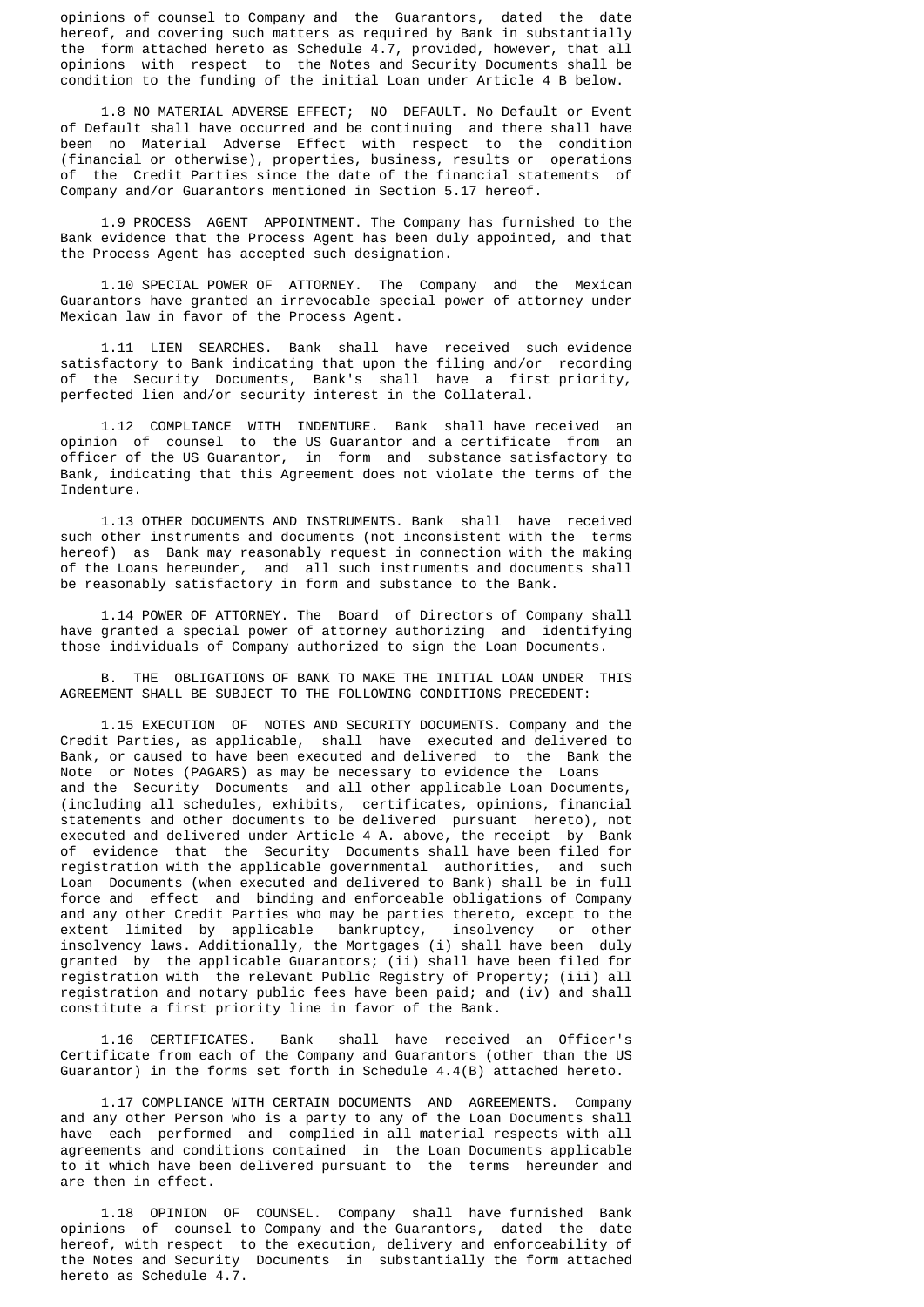C. THE OBLIGATIONS OF BANK TO MAKE A LOAN UNDER THIS AGREEMENT (INCLUDING THE INITIAL LOAN) SHALL BE SUBJECT TO THE FOLLOWING CONDITIONS PRECEDENT:

 1.19 NO EVENT OF DEFAULT. As of the date of such Loan, no default or Event of Default shall have occurred and be continuing and there shall have been no Material Adverse Effect with respect to the condition (financial or otherwise), properties, business, results or operations of the Credit Parties, taken as a whole, since the last date of the financial statements of Company and/or Guarantors delivered to Bank in accordance with Section 6.1 hereof.

 1.20 REPRESENTATIONS AND WARRANTIES. As of the date of such Loan, the representations and warranties made by Company, and any other Credit Party under this Agreement or any of the Loan Documents, and the representations and warranties of any of the foregoing made to Bank which are contained in any certificate, document or financial or other statement furnished at any time hereunder or thereunder or in connection herewith or therewith, shall have been true and correct in all material respects when made.

#### 2. REPRESENTATIONS AND WARRANTIES

 Company, and to the extent applicable, each Guarantor, represents and warrants, and such representations and warranties shall be deemed to be continuing representations and warranties during the entire life of this Agreement, as follows:

 2.1 DUE INCORPORATION. The Borrower and the Mexican Guarantor, are corporations duly incorporated and validly existing under the laws of Mexico, the US Guarantor is a corporation duly incorporated, validly existing and in good standing under the laws of the United States, and such corporations are duly qualified to do business.

 2.2 CORPORATE AUTHORITY. Both the Borrower and the Guarantors have all requisite power and authority, corporate or otherwise, to conduct their business, to own their properties and to execute and deliver, and to perform all of their obligations under this Agreement and the Note(s).

 2.3 DUE EXECUTION. The execution, delivery and performance of this Agreement and the Note(s) have been duly authorized by all necessary corporate and/or shareholder action of both the Borrower and the Guarantors in the case of this Agreement, and the respective Guarantors in the case of the Guaranty(s), and do not and will not (i) violate any provision of any law, rule, regulation, order, writ, judgment, injunction, decree, determination or award presently in effect having applicability to the Borrower or the Guarantors or the estatutos sociales, charter or by-laws of the Borrower or the Guarantors, (ii) result in a breach or constitute a default under any indenture or loan or credit agreement or any other agreement, lease or instrument to which the Borrower or the Guarantors are a party or by which their properties may be bound or affected or (iii) result in, or require the creation or imposition of any mortgage, deed of trust, pledge, lien, security interest or other charge or encumbrance of any nature upon or with respect to any of the properties now owned or hereafter acquired by the Borrower or the Guarantors, and the Borrower and the Guarantors are not in default under any such law, rule, regulation, order, writ, judgment, injunction, decree, determination, indenture or agreement, lease or instrument; the result of which would render such Loan Document void or ineffective or result in a Material Adverse Effect.

 2.4 ENFORCEABILITY. This Agreement constitutes, and the Note(s) when executed and delivered by the Borrower and the respective Guarantors, as applicable, will constitute, the legal, valid and binding obligations of the Borrower and of the Guarantors, enforceable against the Borrower and against the Guarantors in accordance with their terms.

 2.5 PARI PASSU. The obligations of the Borrower, Avicola and Holding under this Agreement and the Note(s) will rank at least pari passu with all other present and future indebtedness of the Borrower, Avicola and Holding other than the obligations secured by Permitted Liens.

 2.6 LITIGATION. Except as disclosed on Schedule 5.6, there is no action, suit or proceeding pending against, or, to the knowledge of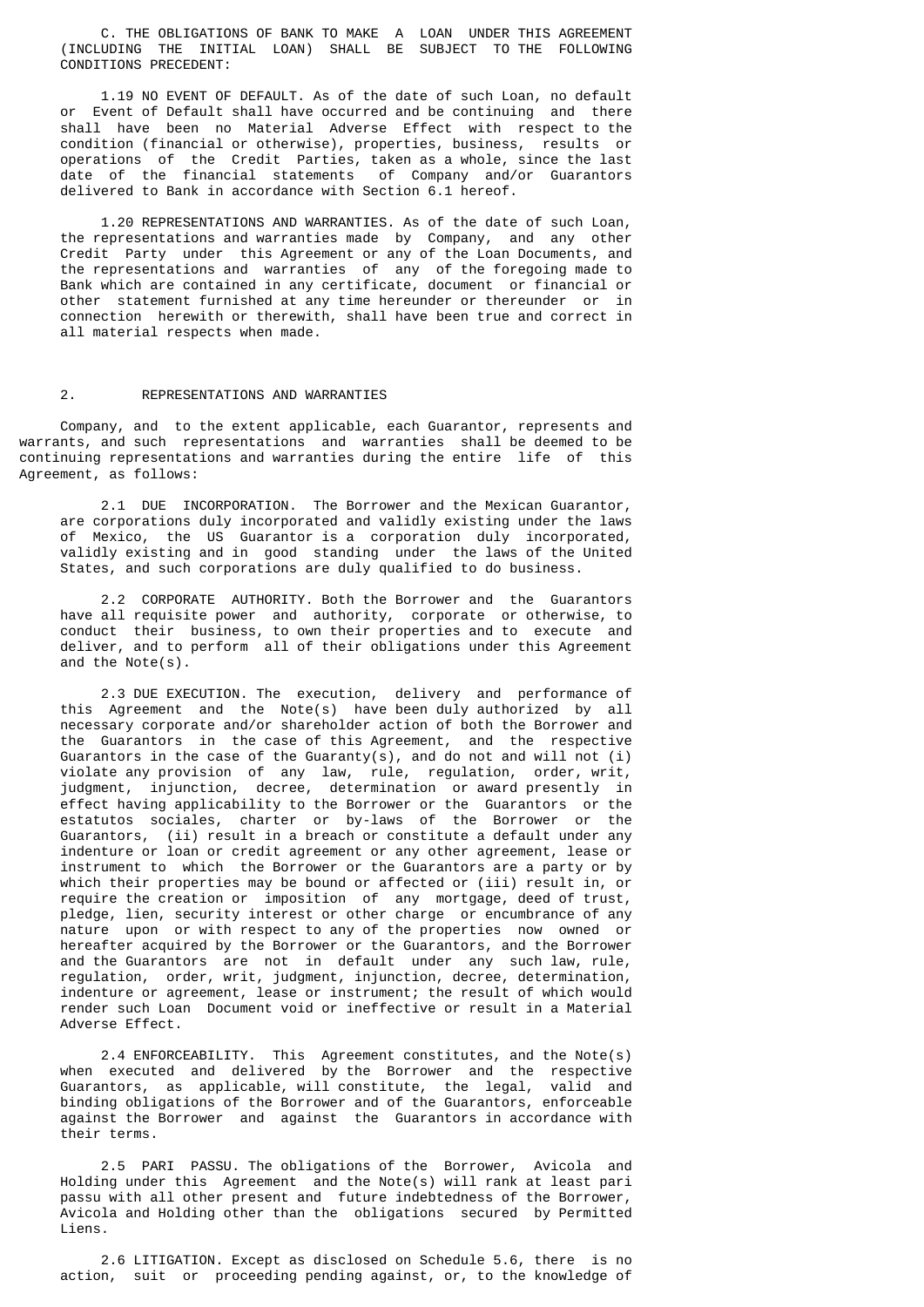the Borrower and/or the Guarantors, threatened against or affecting the Borrower or the Guarantors before any court or arbitrator or any governmental body, agency or official in which there is a reasonable possibility of an adverse decision which could result in a Material Adverse Effect.

 2.7 TAXES. The Borrower and the Mexican Guarantors have filed all federal (or State of organization) income tax returns and all other material tax returns which are required to be filed and have paid all such taxes due pursuant to such returns or pursuant to any assessment received by the Borrower and by the Mexican Guarantors. The charges, accruals and reserves on the books of the Borrower and of the Mexican Guarantors in respect of taxes or other governmental charges are, in the opinion of the Borrower and of the Mexican Guarantors, adequate.

2.8 COMPLIANCE WITH LAWS. The Borrower and the Mexican Guarantors<br>complied with all applicable laws, ordinances, rules, have complied with all applicable laws, ordinances, rules, regulations, and requirements of governmental authorities (including, without limitation, environmental laws, social security laws, housing and pension provisions) and have made payment of all quotas or contributions required to be made thereunder, except where non-compliance thereof would not reasonably be expected to result in a Material Adverse Effect.

 2.9 TITLE TO PROPERTY. Each Credit Party has, good and valid title to all property and assets purported to be owned by it, including those assets identified on the financial statements most recently delivered to and accepted by Bank.

 2.10 ENCUMBRANCES. There are no security interests in, liens, mortgages, or other encumbrances on and no financing statements on file with respect to, any of the Collateral other than the Permitted Liens.

 2.11 NON-CONTRAVENTION. The execution, delivery and performance of this Agreement and the Loan Documents and any other documents and instruments required under or in connection with this Agreement by Company or the Guarantors are not in contravention of the terms of any indenture, agreement or undertaking to which Company or the Guarantors, as the case may be, is a party or by which it is bound, the result of which would render such Loan Document void or ineffective or result in a Material Adverse Effect.

 2.12 CONSENTS, APPROVALS AND FILINGS ETC. Except as have been previously obtained, no authorization, consent, approval, license, qualification or formal exemption from, nor any filing, declaration or registration with, any court, environmental agency or regulatory authority or other governmental body or any securities exchange and no material authorization, consent or approval from any other person is required in connection with the execution, delivery and performance of any Loan Documents by Company or the Guarantors, except for the registration of the Security Documents which must be recorded therein in accordance with applicable laws. All such authorizations, consents, approvals, licenses, qualifications, exemptions, filings, declarations and registrations which have previously been obtained or made, as the case may be, are in full force and effect and are not the subject of any attack, or to the knowledge of Company, any threatened attack (in any material respect), by appeal or direct proceeding or otherwise.

 2.13 CONTRACTS, AGREEMENTS AND LEASES. Neither Company nor any of its Subsidiaries (if any) is in default in complying with any provision of any material contract, agreement, indenture, lease or instrument to which it is a party or by which it is or those of its properties or assets the default of which would have a Material Adverse Effect, and, to the best of Company's knowledge, each such contract, commitment, undertaking, agreement, indenture and instrument is in full force and effect and is valid and legally binding.

 2.14 NO MARGIN STOCK. No Credit Party is engaged principally, or as one of its important activities, directly or indirectly, in the business of extending credit for the purpose of purchasing or carrying margin stock, and none of the proceeds of any of the Loans or other indebtedness hereunder will be used, directly or indirectly, to purchase or carry any margin stock or made available by a Credit Party in any manner to any other Person to enable or assist such Person in purchasing or carrying margin stock, or otherwise used or made available for any other purpose which might violate the provisions of Regulations G, T, U, or X of the Board of Governors of the Federal Reserve System.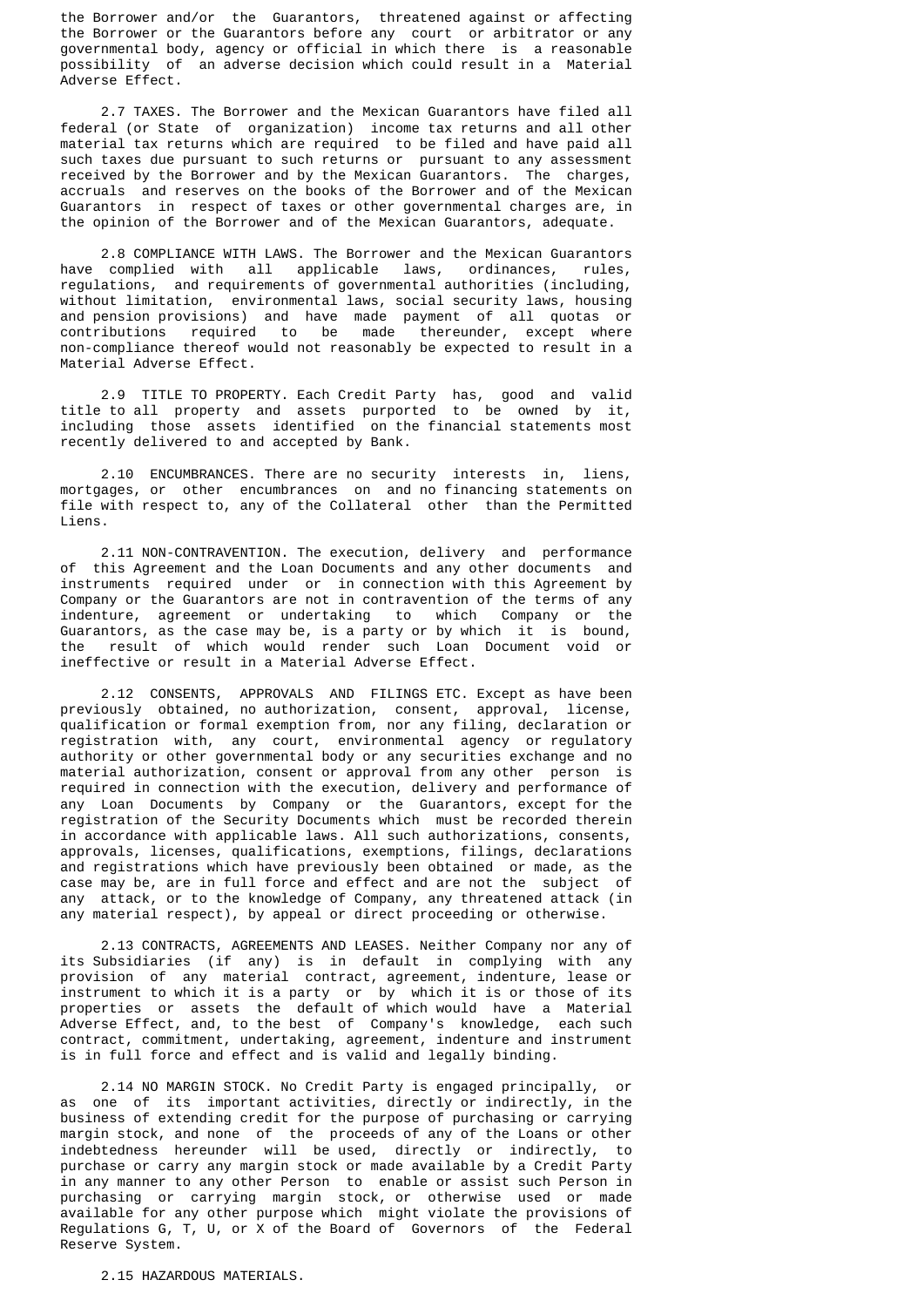- (A) NO CREDIT PARTY HAS USED HAZARDOUS MATERIALS ON OR AFFECTING ANY REAL PROPERTY OWNED OR OPERATED BY BORROWER OR ANY MEXICAN GUARANTOR (COLLECTIVELY AND SINGULARLY THE "PREMISES") IN ANY MANNER WHICH VIOLATES ANY ENVIRONMENTAL LAWS, AND, TO THE BEST OF EACH CREDIT PARTY'S KNOWLEDGE, NO PRIOR OWNER OF THE PREMISES OR ANY CURRENT OR PRIOR OCCUPANT HAS USED HAZARDOUS MATERIALS ON OR AFFECTING THE PREMISES IN ANY MANNER WHICH VIOLATES ANY ENVIRONMENTAL LAWS, EXCEPT WHERE SUCH VIOLATION WOULD REASONABLY BE EXPECTED TO RESULT IN A MATERIAL ADVERSE EFFECT. EACH CREDIT PARTY COVENANTS AND AGREES THAT NEITHER IT, NOR ANY OCCUPANT OF ANY OF THE PREMISES SHALL USE, INTRODUCE OR MAINTAIN HAZARDOUS MATERIALS ON THE PREMISES IN ANY MANNER, UNLESS, IN ALL MATERIAL RESPECTS, DONE IN STRICT COMPLIANCE WITH ALL ENVIRONMENTAL LAWS.
- (B) EACH CREDIT PARTY SHALL DEFEND, INDEMNIFY AND HOLD HARMLESS BANK, ITS EMPLOYEES, AGENTS, OFFICERS AND DIRECTORS, FROM AND AGAINST ANY AND ALL CLAIMS, DEMANDS, PENALTIES, FINES, LIABILITIES, SETTLEMENTS, DAMAGES, COSTS AND EXPENSES OF WHATEVER KIND OR NATURE ARISING OUT OF OR RELATED TO (I) THE PRESENCE, DISPOSAL, RELEASE OR THREATENED RELEASE OF ANY HAZARDOUS MATERIALS ON, FROM OR AFFECTING THE PREMISES OR THE SOIL, WATER, VEGETATION, BUILDINGS, PERSONAL PROPERTY, PERSONS OR ANIMALS THEREON, (II) ANY PERSONAL INJURY (INCLUDING WRONGFUL DEATH) OR PROPERTY DAMAGE (REAL OR PERSONAL) ARISING OUT OF OR RELATED TO SUCH HAZARDOUS MATERIALS, (III) ANY LAWSUIT BROUGHT OR THREATENED, SETTLEMENT REACHED OR GOVERNMENTAL ORDER RELATING TO SUCH HAZARDOUS MATERIALS, (IV) THE COST OF REMOVAL OF ALL SUCH HAZARDOUS MATERIALS FROM ALL OR ANY PORTIONS OF THE PREMISES, (V) TAKING NECESSARY PRECAUTIONS TO PROTECT AGAINST THE RELEASE OF HAZARDOUS MATERIALS ON OR AFFECTING THE PREMISES, (VI) COMPLYING WITH ALL ENVIRONMENTAL LAWS, AND/OR (VII) ANY VIOLATION OF ENVIRONMENTAL LAWS OR REQUIREMENTS OF BANK, WHICH ARE BASED UPON OR IN ANY WAY RELATED TO SUCH HAZARDOUS MATERIALS, INCLUDING, WITHOUT LIMITATION, REASONABLE ATTORNEYS' AND CONSULTANTS' FEES (SAID ATTORNEYS AND CONSULTANTS TO BE SELECTED BY BANK), INVESTIGATION AND LABORATORY FEES, ENVIRONMENTAL STUDIES REQUIRED BY BANK (WHETHER PRIOR TO FORECLOSURE OR OTHERWISE), AND COURT COSTS AND LITIGATION EXPENSES. UPON REQUEST OF BANK, A CREDIT PARTY SHALL EXECUTE, A SEPARATE INDEMNITY COVERING THE SAME MATTERS SET FORTH HEREIN.
	- (C) AS OF THE EFFECTIVE DATE, NO CREDIT PARTY HAS RECEIVED ANY NOTICE ("ENVIRONMENTAL COMPLAINT") OF ANY VIOLATIONS OF ENVIRONMENTAL LAWS (AND, WITHIN FIVE (5) DAYS OF RECEIPT OF ANY ENVIRONMENTAL COMPLAINT ARISING HEREAFTER, SUCH PARTY SHALL GIVE BANK A COPY THEREOF), AND TO THE BEST OF EACH CREDITOR PARTY'S KNOWLEDGE, THERE HAVE BEEN NO ACTIONS COMMENCED OR THREATENED BY ANY PARTY FOR NONCOMPLIANCE BY A CREDIT PARTY WITH ANY ENVIRONMENTAL LAWS.
	- (D) THE PROVISIONS OF SECTION 5.15 (B) SHALL BE IN ADDITION TO ANY AND ALL OTHER OBLIGATIONS AND LIABILITIES A CREDIT PARTY MAY HAVE TO BANK AT COMMON LAW OR PURSUANT TO ANY OTHER AGREEMENT AND, NOTWITHSTANDING ANYTHING CONTAINED HEREIN TO THE CONTRARY, SHALL SURVIVE (I) THE REPAYMENT OF ALL SUMS DUE UNDER THE NOTE AND THE OTHER LOAN DOCUMENTS AND THE REPAYMENT OF ALL OTHER INDEBTEDNESS HEREUNDER, AND (II) THE SATISFACTION OF ALL OF THE OTHER OBLIGATIONS OF SUCH CREDIT PARTY HEREUNDER AND UNDER THE OTHER LOAN DOCUMENTS.

 2.16 LABOR DISPUTES AND CASUALTIES. LABOR MATTERS. As of the Effective Date, there are no strikes or other labor disputes against Borrower or any Mexican Guarantor that are pending or, to any Credit Party's knowledge, threatened. All payments due from Borrower or any Mexican Guarantor on account of employee health and welfare insurance have been and will continue to be paid or accrued as a liability on the books of such Credit Party. Except as set forth on Schedule 5.16, as of the Effective Date (a) there is no organizing activity involving Borrower or any Mexican Guarantor pending or, to any Credit Party's knowledge, threatened by any labor union or group of employees; (b) there are no representation proceedings pending or, to any Credit Party's knowledge, threatened with the National Labor Relations Board or any analogous organization in Mexico such as the JUNTA FEDERAL DE CONCILIACIN Y ARBITRAJE or the JUNTA LOCAL DE CONCILIACIN Y ARBITRAJE; and (c) no labor organization or group of employees of Borrower or any Mexican Guarantor has pending any demand for recognition, and each Credit Party shall give to Bank prompt written notice of any of the foregoing occurring after the Effective Date.

2.17 ACCURACY OF INFORMATION. As of the Effective Date, the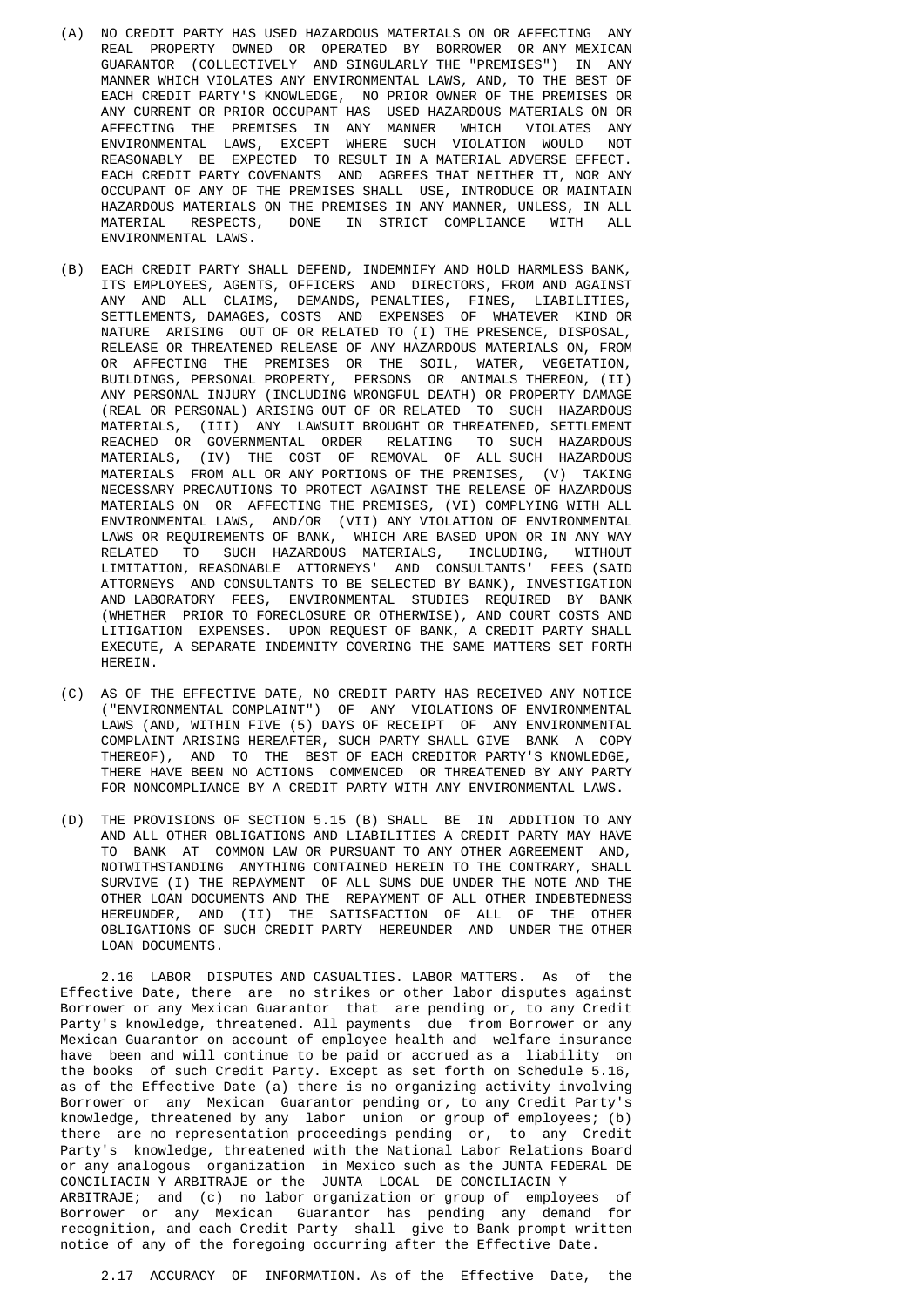financial statements of the Credit Parties dated June 30, 2001, previously furnished to Bank by such Credit Parties, are complete and correct in all material respects and fairly present the financial condition of such Credit Party, and the results of its operations for the periods covered thereby; and since the date of said financial statements, there has been no Material Adverse Effect.

 2.18 SOLVENCY. Company and Guarantors are solvent, able to pay its debts as they mature, has capital sufficient to carry on its business and has assets the fair market value of which exceed its liabilities, and neither Company nor Guarantors will be rendered insolvent, under-capitalized or unable to pay debts generally as they become due by the execution or performance of this Agreement, or any of the other Loan Documents to which it is party.

#### 3. AFFIRMATIVE COVENANTS

 Company, and to the extent applicable, each Guarantor, covenants and agrees that it will, and it will cause each of its Subsidiaries of Borrower and Mexican Guarantors (if any) to, so long as Bank is committed to make any Loans pursuant to this Agreement, and thereafter, so long as any indebtedness remains outstanding under or pursuant to this Agreement or the Notes:

3.1 REPORTING. Furnish to the Bank:

- (A) AS SOON AS POSSIBLE AND IN ANY EVENT WITHIN 10 (TEN) DAYS AFTER OBTAINING KNOWLEDGE OF THE OCCURRENCE OF EACH EVENT OF DEFAULT, OR EACH EVENT WHICH WITH THE GIVING OF NOTICE OR LAPSE OF TIME OR BOTH WOULD REASONABLY EXPECTED TO CONSTITUTE AN EVENT OF DEFAULT, WHICH IS CONTINUING ON THE DATE OF SUCH STATEMENT, THE STATEMENT OF AN AUTHORIZED OFFICER OF THE BORROWER OR THE GUARANTORS SETTING FORTH DETAILS OF SUCH EVENT OF DEFAULT OR EVENT WHICH WOULD CONSTITUTE AN EVENT OF DEFAULT, AND THE ACTION WHICH THE BORROWER OR THE GUARANTORS PROPOSE TO TAKE WITH RESPECT THERETO;
- (B) AS SOON AS AVAILABLE AND IN ANY EVENT WITHIN 60 (SIXTY) DAYS AFTER THE END OF EACH OF THE QUARTERS OF EACH FISCAL YEAR OF THE BORROWER AND OF THE GUARANTORS (EXCLUDING THE LAST FISCAL QUARTER OF BORROWER'S AND GUARANTOR'S FISCAL YEAR), A CONSOLIDATED BALANCE SHEET OF THE BORROWER AND THE GUARANTORS AS OF THE END OF SUCH QUARTER AND STATEMENTS OF INCOME AND RETAINED EARNINGS OF THE BORROWER AND OF THE GUARANTORS FOR THE PERIOD COMMENCING AT THE END OF THE PREVIOUS FISCAL YEAR AND ENDING WITH THE END OF SUCH QUARTER, (I) IN DOLLARS AND IN PESOS FOR THE BORROWER AND THE MEXICAN GUARANTORS, AND (II) IN DOLLARS FOR THE US GUARANTOR, ALL IN REASONABLE DETAIL AND DULY CERTIFIED (SUBJECT TO YEAR END AUDIT ADJUSTMENTS) BY AN OFFICER OF THE BORROWER OR OF THE GUARANTORS, AS THE CASE MAY BE, AS HAVING BEEN PREPARED IN ACCORDANCE WITH ACCOUNTING PRINCIPLES GENERALLY ACCEPTED IN MEXICO OR IN THE UNITED STATES, AS THE CASE MAY BE, CONSISTENTLY APPLIED, AND TOGETHER WITH (X) A CERTIFICATE OF SAID OFFICER STATING THAT THE COVENANTS SET FORTH IN SECTIONS 6.7, 6.8, 6.9 AND 6.10 ARE BEING COMPLIED WITH, TOGETHER WITH A SHEET SETTING FORTH THE CALCULATIONS TO DETERMINE THE FOREGOING, AND (Y) A CERTIFICATE OF SAID OFFICER STATING THAT HE HAS NO KNOWLEDGE THAT AN EVENT OF DEFAULT, OR AN EVENT WHICH WITH THE GIVING OF NOTICE OR LAPSE OF TIME OR BOTH WOULD CONSTITUTE AN EVENT OF DEFAULT, HAS OCCURRED AND IS CONTINUING OR, IF AN EVENT OF DEFAULT OR SUCH EVENT HAS OCCURRED AND IS CONTINUING, A STATEMENT AS TO THE NATURE THEREOF AND THE ACTION WHICH THE BORROWER OR THE GUARANTORS PROPOSE TO TAKE WITH RESPECT THERETO. NOTWITHSTANDING ANYTHING TO THE CONTRARY CONTAINED HEREIN, AS LONG AS THE US GUARANTOR FILES ITS "10-K" AND "10-Q" STATEMENTS WITH THE SECURITIES AND EXCHANGE COMMISSION, IT WILL NOT BE REQUIRED TO SUBMIT TO BANK THE STATEMENTS SET FORTH IN THIS SECTION OTHER THAN THE CERTIFICATES SET FORTH IN (X) AND (Y);
- (C) AS SOON AS AVAILABLE AND IN ANY EVENT WITHIN 135 (ONE HUNDRED THIRTY FIVE) DAYS AFTER THE END OF EACH FISCAL YEAR OF THE BORROWER AND OF THE GUARANTORS, A COPY OF THE AUDITED CONSOLIDATED BALANCE SHEETS AND STATEMENTS OF INCOME AND RETAINED EARNINGS FOR THE BORROWER AND FOR THE GUARANTORS (PROVIDED, HOWEVER, THAT BORROWER AND GUARANTORS SHALL USE REASONABLE EFFORTS TO DELIVER PRELIMINARY STATEMENTS WITHIN 120 DAYS AFTER THE END OF EACH SUCH FISCAL YEAR), (I) IN DOLLARS AND IN PESOS FOR THE BORROWER AND THE MEXICAN GUARANTOR, AND (II) IN DOLLARS FOR THE U.S. GUARANTOR IN EACH CASE CERTIFIED BY INDEPENDENT PUBLIC ACCOUNTANTS OF RECOGNIZED STANDING ACCEPTABLE TO THE BANK, TOGETHER WITH (X) A CERTIFICATE OF AN OFFICER OF THE BORROWER AND OF THE GUARANTORS, STATING THAT THE COVENANTS SET FORTH IN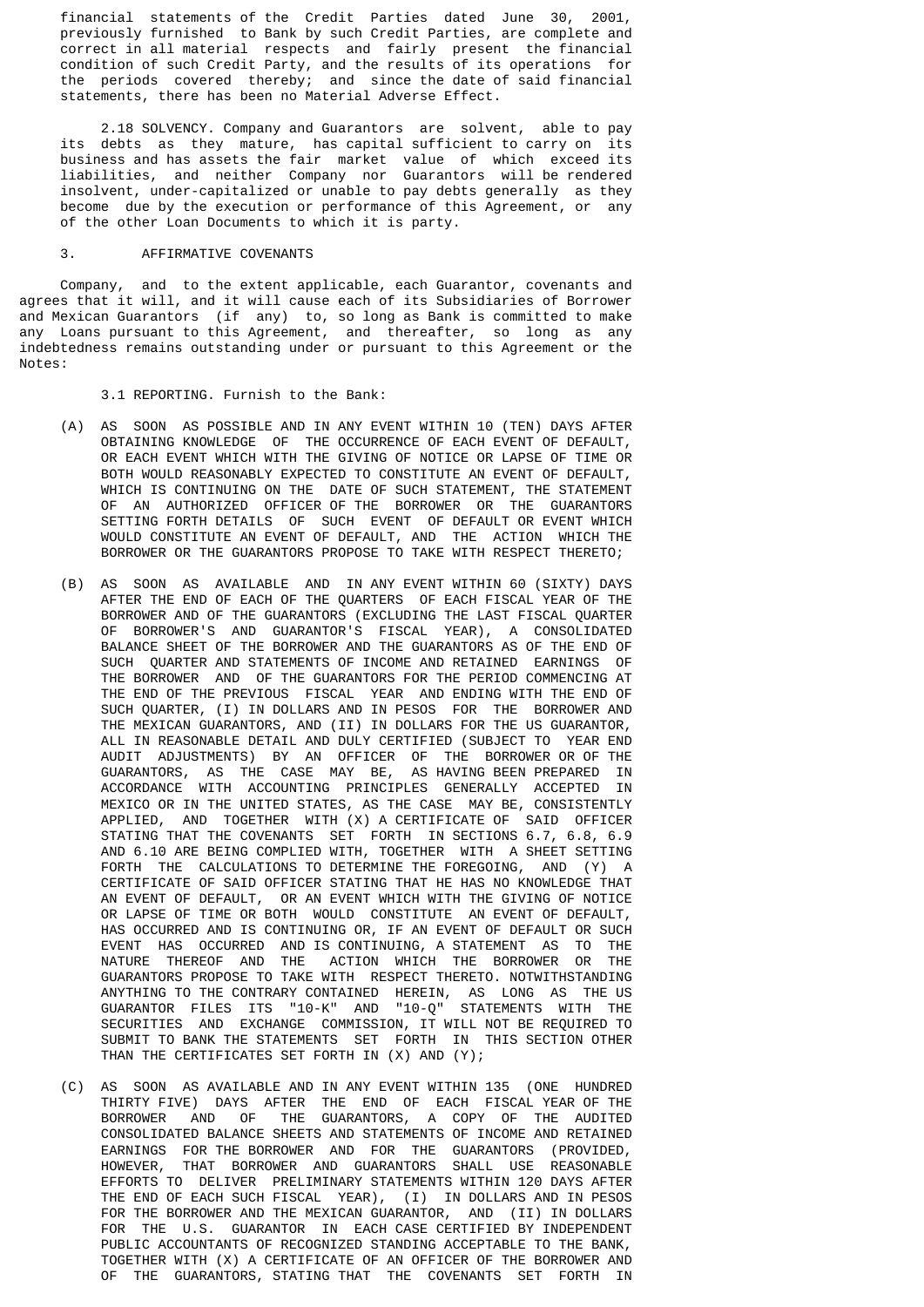SECTIONS 6.7, 6.8, 6.9 AND 6.10 ARE BEING COMPLIED WITH, TOGETHER WITH A SHEET SETTING FORTH THE CALCULATIONS TO DETERMINE THE FOREGOING, AND (Y) A CERTIFICATE OF AN OFFICER OF THE BORROWER AND OF THE GUARANTORS STATING THAT HE HAS NO KNOWLEDGE THAT AN EVENT OF DEFAULT, OR AN EVENT WHICH WITH NOTICE OR LAPSE OF TIME OR BOTH WOULD CONSTITUTE AN EVENT OF DEFAULT, HAS OCCURRED AND IS CONTINUING, OR IF, IN THE OPINION OF SUCH OFFICER, AN EVENT OF DEFAULT OR SUCH AN EVENT HAS AND IS CONTINUING, A STATEMENT AS TO THE NATURE THEREOF AND THE ACTION WHICH THE BORROWER OR THE GUARANTORS PROPOSE TO TAKE WITH RESPECT THERETO. NOTWITHSTANDING ANYTHING TO THE CONTRARY CONTAINED HEREIN, AS LONG AS THE US GUARANTOR FILES ITS "10-K" AND "10-Q" STATEMENTS WITH THE SECURITIES AND EXCHANGE COMMISSION, IT WILL NOT BE REQUIRED TO SUBMIT TO BANK THE STATEMENTS SET FORTH IN THIS SECTION OTHER THAN THE CERTIFICATES SET FORTH IN (X) AND (Y);

- (D) IMMEDIATELY AFTER THE COMMENCEMENT THEREOF, NOTICE IN WRITING OF ALL ACTIONS, SUITS AND PROCEEDINGS ADVERSELY PENDING IN ANY COURT OF COMPETENT JURISDICTION AGAINST BORROWER OR A MEXICAN GUARANTOR IN EXCESS OF US \$5,000,000.00 (FIVE MILLION DOLLARS OF THE UNITED STATES OF AMERICA);
- (E) IN THE CASE OF THE OPERATING COMPANY, ON A MONTHLY BASIS WITHIN THE FIRST 15 (FIFTEEN) BUSINESS DAYS, A REPORT LISTING THE THIRD PARTY ACCOUNTS RECEIVABLE, ANY RESERVES FOR DOUBTFUL ACCOUNTS AND INVENTORY;
- (F) INTENTIONALLY OMITTED;
- (G) IN THE CASE OF THE BORROWER AND AVICOLA, UPON SUBMISSION OF THE DOCUMENTATION MENTIONED IN PARAGRAPHS (B) AND (C) ABOVE, AND TO THE EXTENT APPLICABLE, SUBMIT TO THE BANK A CALCULATION OF THE FINANCIAL COVENANTS, AS WELL AS A COMPLIANCE CERTIFICATE STATING THE FULFILLMENT OF THE BORROWER TO ALL THE OBLIGATIONS STATED HEREIN; AND
	- (H) SUCH OTHER INFORMATION RESPECTING THE BUSINESS, PROPERTIES OR THE CONDITIONS OF OPERATIONS, FINANCIAL OR OTHERWISE OF THE BORROWER AND THE GUARANTORS AS THE BANK MAY FROM TIME TO TIME REASONABLY REQUEST.

 3.2 TAXES. Duly pay and discharge all taxes, assessments and governmental charges or levies imposed upon the Borrower and the Guarantors or upon their income or profits, or upon any properties belonging to the them, by Mexico, the United States, or by any other jurisdiction, or any political subdivision thereof, prior to the date on which penalties are attached thereto, and all lawful claims which, if not paid, may become a lien or charge upon any properties of the Borrower or of the Guarantors, PROVIDED, HOWEVER, that the Borrower and the Guarantors shall not be required to pay any such tax, assessment, charge, levy or claim which is being contested in good faith and by proper legal proceedings.

 3.3 INSURANCE. Obtain prior to the initial Loan and thereafter, maintain insurance with responsible and reputable insurance companies or associations in such amounts and covering such risks as is usually carried by companies engaged in similar businesses and owning similar properties in the same general areas in which the Borrower and the Mexican Guarantors operate and such other insurance as may be required by law, all of which Insurance shall be in such amounts, containing such terms, in such form, for such purposes, prepaid for such time period, and written by such companies as shall be reasonably satisfactory to the Bank. All such policies covering the Collateral shall contain a provision whereby they may not be canceled for non payment of premiums (unless substitute insurance in compliance with this Section 6.3 is obtain and provided on or before the date of such cancellation) except upon thirty (30) days' prior written notice to the Bank. The Operating Company will promptly deliver to the Bank, at the Bank's request, evidence-satisfactory to the Bank that such insurance has been so procured and, with respect to casualty been so procured and, with respect to casualty insurance, endorsed with a loss payable clause in favor of the Bank. If the Operating Company fails to maintain satisfactory insurance covering the Collateral as herein provided, the Bank shall have the option to do so, and the Borrower agrees to repay the Bank upon demand, with interest at the Federal Funds-based Rate then in effect for the Revolving Loan, all amounts so expended by the Bank. Upon an Event of Default or with respect to any loss in excess of US \$2,500,000, the Operating Company appoints the Bank or any employee or agent of the Bank as the Operating Company's attorney-in-fact, which appointment is coupled with an interest and irrevocable, and authorizes the Bank or any employee or agent of the Bank, on behalf of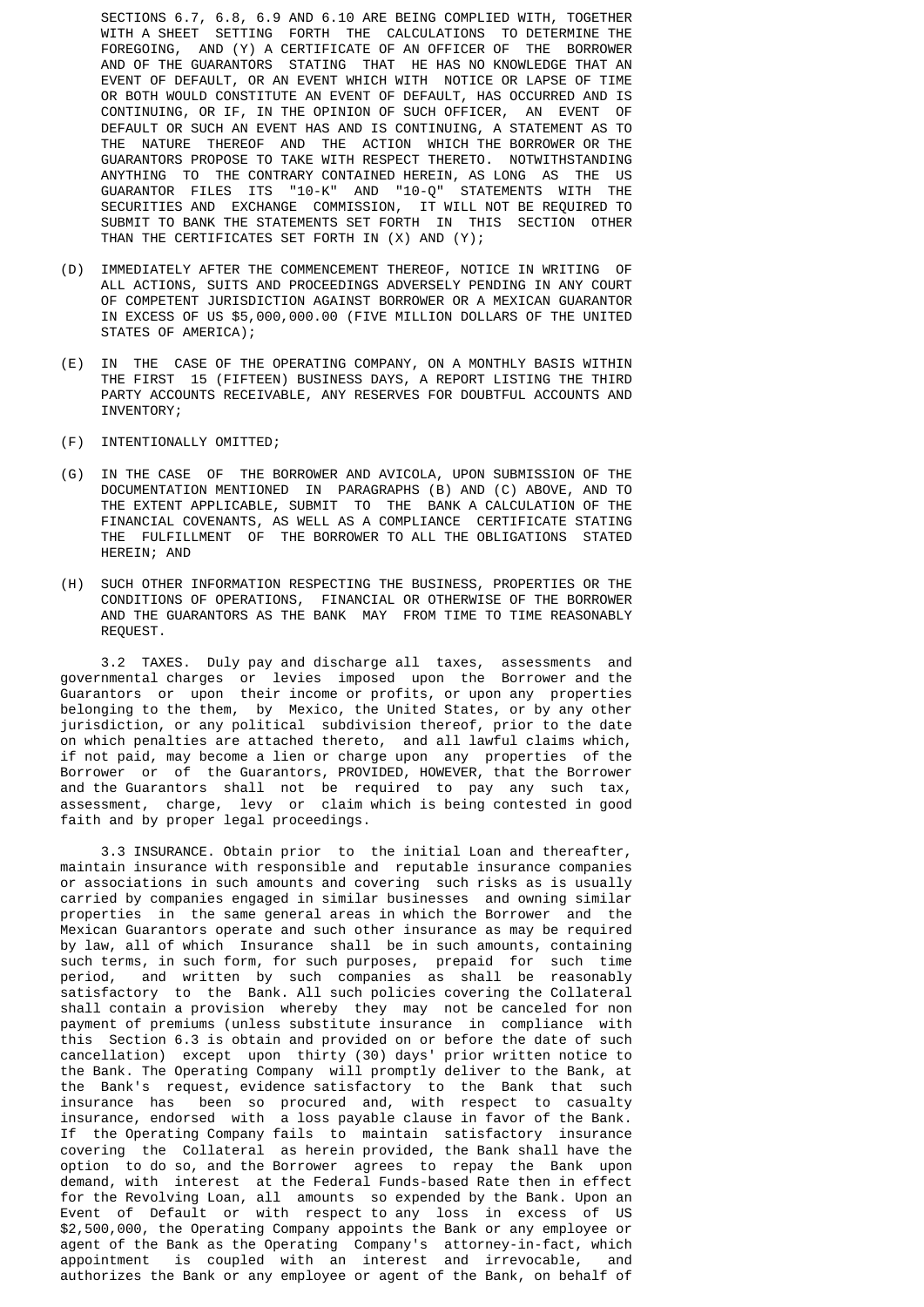the Operating Company, to adjust and compromise any loss under said insurance covering the Collateral (which adjustment or compromise shall only be made with the Operating Company's consent if an Event of Default has not occurred and is not continuing hereunder)and to endorse any check or draft payable to the Operating Company in connection with returned or unearned premiums on said insurance or the proceeds of said insurance, and any amount so collected shall be applied toward repair and/or replacement of the Collateral to which such casualty occurred or satisfaction of the indebtedness hereunder in accordance in accordance with the provisions governing such application in the Security Documents pursuant to which Bank's liens on such Collateral were granted.

 3.4 CORPORATE EXISTENCE. Preserve and maintain their corporate existence, rights, franchises and privileges in Mexico or the United States, as the case may be; except (i) when said rights, franchises and privileges shall be terminated by operation of law or order of authority; (ii) or the termination of such rights, franchises and privileges would not reasonably be expected to result in a Material Adverse Effect .

 3.5 MAINTENANCE OF PROPERTIES. Maintain and preserve all of their properties necessary or useful in the proper conduct of their business in good working order and condition, ordinary wear and tear excepted, provided, however, that no Credit Party will be prevented by this covenant from discontinuing those operations or disposing of or suspending the maintenance of those properties which, in the reasonable judgment of such Credit Party, is no longer necessary or useful in the conduct of such Credit Party's business or would not result in a Material Adverse Effect.

 3.6 COMPLIANCE WITH LAWS. Comply with all applicable laws and regulations of any governmental entity and the terms of any indenture, contract or other instrument to which the Borrower or the Guarantors may be a party or under which their respective properties may be bound or affected, if non-compliance would reasonably be expected to have a Material Adverse Effect, except where contested in good faith and by proper proceedings.

 3.7 CURRENT RATIO. In the case of the Operating Company, maintain, in accordance with its consolidated balance sheet, a minimum Current Ratio of 1.25 to 1.0 for the interim quarterly and annual audited financial statements, during the term hereof. In the case of Avicola, maintain, in accordance with its consolidated balance sheet, a minimum Current Ratio of 1.25 to 1.0 for the interim quarterly and annual audited financial statements, during the term hereof.

 3.8 INDEBTEDNESS RATIO. In the case of the Operating Company, maintain, in accordance with its consolidated balance sheet, a maximum Indebtedness Ratio of 0.50 to 1.0 for interim quarterly financial statements and annual audited financial statements during the term hereof. In the case of Avicola, maintain, in accordance with its consolidated balance sheet, a maximum Indebtedness Ratio ratio of 0.50 to 1.0 for interim quarterly financial statements and annual audited financial statements during the term hereof.

 3.9 INTEREST COVERAGE RATIO. In the case of the Operating Company, maintain, in accordance with its consolidated quarterly and annual financial statements, a minimum Interest Coverage Ratio of 2.25 to 1.0. In the case of Avicola, maintain, in accordance with its consolidated quarterly and annual quarterly and annual financial statements, a minimum Interest Coverage Ratio of 2.25 to 1.0.

 3.10 MINIMUM NET WORTH. In the case of the Operating Company, maintain, in accordance with its consolidated financial statements on an interim quarterly and annual basis, a minimum Net Worth of the sum of US \$100,000,000.00 (One Hundred Million Dollars) plus that amount of Funded Debt of Operating Company in excess of the indebtedness hereunder. In the case of Avicola, maintain, in accordance with its consolidated financial statements on an interim quarterly and annual basis, a minimum Net Worth of the sum of US \$125,000,000.00 (One Hundred Twenty Five Million Dollars) plus that amount of Funded Debt of Operating Company in excess of the indebtedness hereunder.

 3.11 SUBORDINATED CLAIMS. To the extent not prohibited by the Indenture, if there is an Event of Default by Borrower or the Mexican Guarantor that exists hereunder, then any claims that the US Guarantor may have against them will be subordinated to the Loan.

 3.12 INDENTURE. Subject to Section 7.11, notwithstanding anything in this Agreement to the contrary, provided there is not an Event of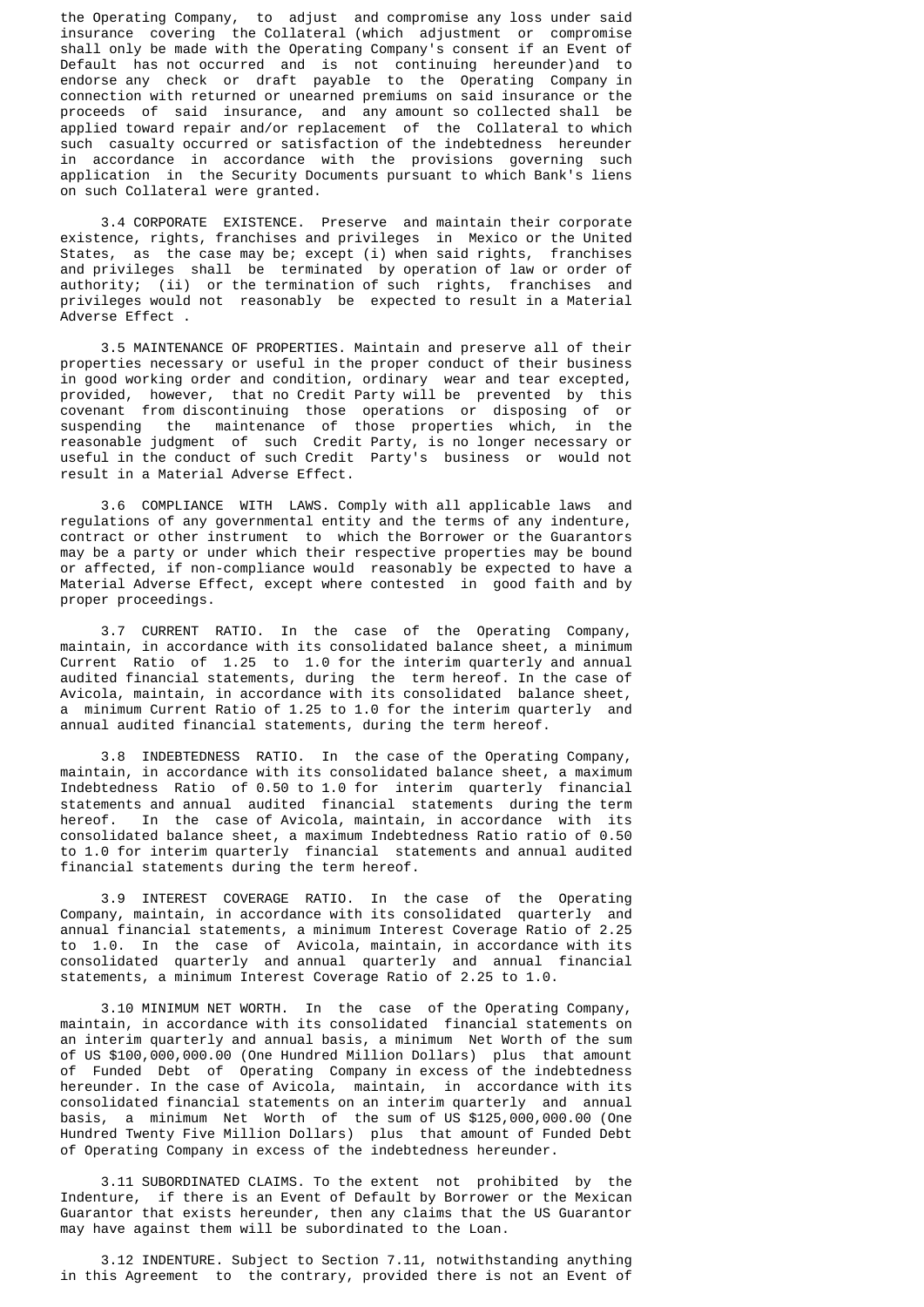Default, or event which with the giving of notice or the lapse of time or both, would constitute an Event of Default hereunder, nothing contained herein shall be deemed to prohibit, encumber, restrict or prevent Borrower or Mexican Guarantors or any of their respective Subsidiaries from making any payments, loans, advances, dividends, distributions or transfers to US Guarantor or any Subsidiary of US Guarantor (each, a "Restricted Payment").

## 3.13 Intentionally omitted.

 3.14 KEEPING OF BOOKS. Keep proper books of record and account in which full and correct entries shall be made of all of its financial transactions and its assets and businesses so as to permit the presentation of financial statements prepared in accordance with GAAP; and permit Bank, or its representatives, at reasonable times and intervals, to visit all of its offices, discuss its financial matters with its officers, employees, directors and independent certified public accountants, and by this provision, Company authorizes such officers, employees, directors and accountants to discuss the finances and affairs of Company and examine any of its books and other corporate records, subject only to reasonable security and confidentiality procedures and provided that such requests and visitations shall be related to and limited to matters relevant to this Agreement and the transactions contemplated hereunder and shall be during normal business hours and shall not unreasonably interfere with or interrupt operations of the Company or the Guarantors.

 3.15 INDEMNIFICATION. Indemnify and save Bank harmless from all losses, costs, damages, liabilities and expenses, including, without limitation, reasonable attorneys' fees, incurred by Bank by reason of any Default or Event of Default hereunder, or its enforcing the obligations of Company or any other Credit Party under this Agreement or the Loan Documents; provided that no Credit Party shall have an obligation to indemnify Bank hereunder to the extent the foregoing results from the Bank's gross negligence or willful misconduct.

 3.16 GOVERNMENTAL AND OTHER APPROVALS. Apply for, obtain and/or maintain in effect, as applicable, all authorizations, consents, approvals, licenses, qualifications, exemptions, filings, declarations and registrations (whether with any court, governmental agency, regulatory authority, securities exchange or otherwise) which are necessary in connection with the execution, delivery and performance by each Credit Party, of this Agreement, the Loan Documents, or any other documents or instruments to be executed and/or delivered by such Credit Party in connection therewith or herewith and all of the obligations performed or contemplated to be performed, and material transactions consummated or to be consummated thereunder.

 3.17 PAYMENT OF OBLIGATIONS. Borrower will pay and discharge or cause to be paid and discharged all obligations to Bank under this Agreement or any of the Loan Documents in a timely manner.

3.18 Intentionally omitted.

 3.19 YEARLY AUDIT/APPRAISAL. Operating Company shall cooperate with Bank in a yearly audit of the Inventory (the average annual cost of which shall not exceed \$3,000) and appraisal of the Fixed Assets, the cost of which shall be borne by Borrower.

### 4. NEGATIVE COVENANTS

 Borrower and Guarantors covenant and agree that, so long as Bank is committed to make any Loans, and thereafter, so long as any indebtedness remains outstanding under or pursuant to this Agreement or the Notes, it will not and it will not permit any of its Subsidiaries of Borrower or Mexican Guarantors (if any) to, without Bank's prior consent:

 4.1 ENCUMBRANCES. In the case of the Operating Company, create, incur, assume or suffer to exist any mortgage, deed of trust, pledge, lien, security interest or other charge or encumbrance of any nature to any third party, upon or with respect to the Collateral other than:

(A) LIENS IN FAVOR OF THE BANK;

- (B) LIENS EXISTING ON THE DATE OF THIS AGREEMENT AND DISCLOSED ON SCHEDULE 7.1;
- (C) ANY LIEN ON ANY PROPERTY (BUT EXCLUDING THE COLLATERAL) SECURING INDEBTEDNESS INCURRED OR ASSUMED FOR THE PURPOSE OF FINANCING ALL OR ANY PART OF THE ACQUISITION COST OF SUCH PROPERTY OR SECURING ANY CAPITAL LEASE OBLIGATIONS, PROVIDED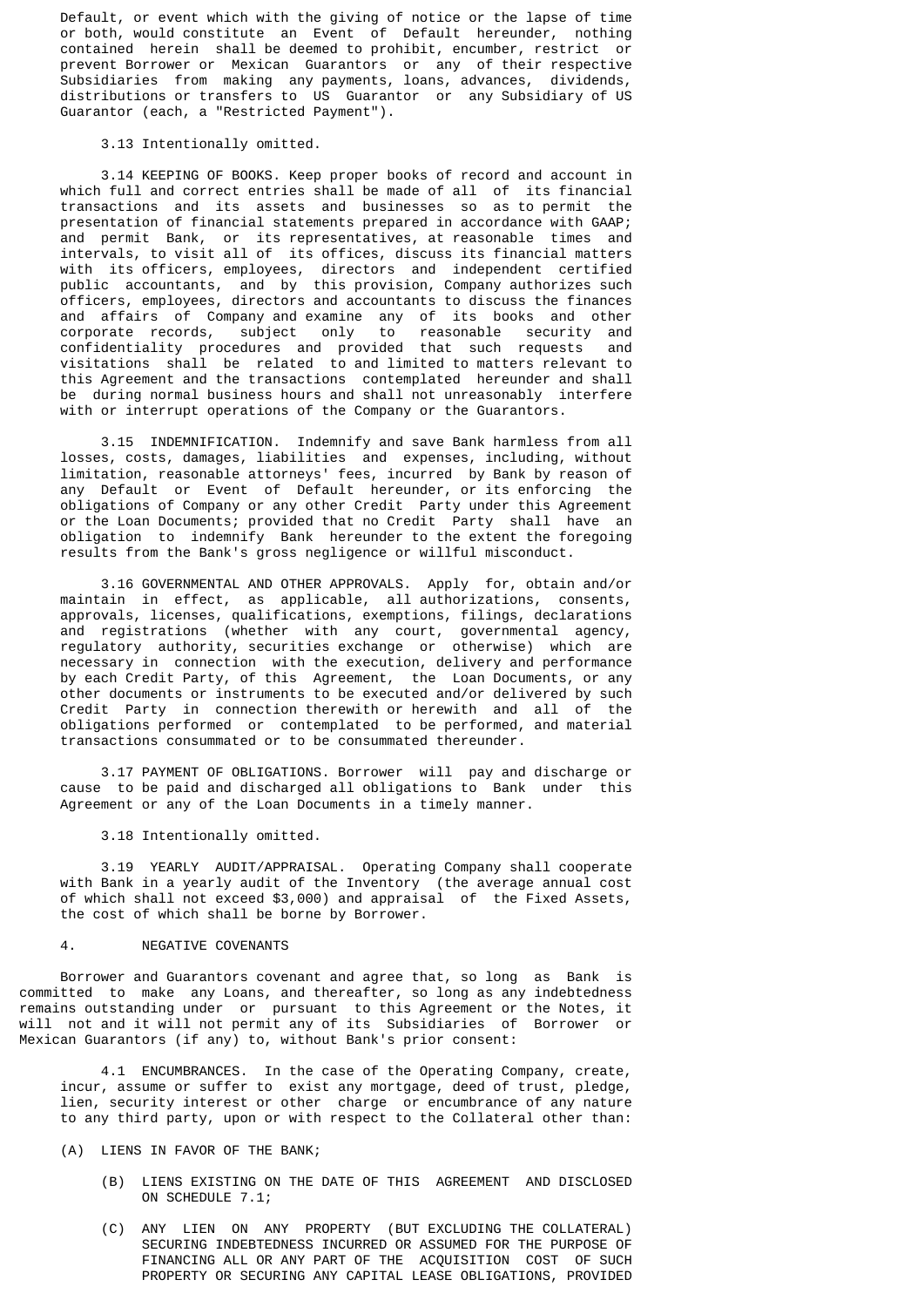THAT such lien does not extend to any other property and secures Indebtedness and Capital Lease Obligations;

- (d) (i) liens for taxes not yet due, or (ii) liens for taxes, which are being contested in good faith by appropriate proceedings;
- (e) statutory liens of landlords and liens of carriers, warehousemen, mechanics, materialmen, worker's, repairman's, miner's, agister's, attorney's and other liens imposed by law created in the ordinary course of business for amounts not yet due or which are being contested in good faith by appropriate proceedings;
- (f) liens under workers' compensation, unemployment insurance, social security or similar legislation, or to secure payments of premiums for insurance purchased in the ordinary course of business, or to secure the performance of tenders, statutory obligations, surety and appearance bonds and bids, bonds for release of an attachment, stay of execution or injunction, leases, government contracts, performance and return-of-money bonds and other similar obligations, all of which are incurred in the ordinary course of business and not in connection with the borrowing of money);
- (g) any attachment or judgment lien, the time for appeal or petition for rehearing of which shall not have expired or in respect of which a Credit Party or any of its Subsidiaries is protected in all material respects by insurance, provided that the execution or other enforcement of such liens is effectively stayed and the claims secured thereby are being contested in good faith by appropriate proceedings and with respect to which adequate reserves are being maintained in accordance with GAAP consistently applied; and
- (h) easements, rights-of-way, restrictions, encroachments, covenants, servitudes, zoning and similar encumbrances which, in the aggregate, do not materially interfere with the occupation, use and enjoyment by a Credit Party or any Subsidiary of the property or assets encumbered thereby in the normal course of its business or materially impair the value of the property subject thereto.

 4.2 ADDITIONAL INDEBTEDNESS. In the case of the Borrower or the Mexican Guarantor, incur additional indebtedness made available on the basis of the Collateral (other than to Bank or Indebtedness secured by Permitted Liens).

 4.3 MERGER & CONSOLIDATION. In the case of Borrower or the Mexican Guarantors, (i) merge or consolidate with another corporation, unless Borrower or the Mexican Guarantors, as the case may be, is the surviving entity and PROVIDED, HOWEVER, that the Borrower or Guarantors are not in default of any of their obligations hereunder or under the Note(s); or (ii) assign or transfer its assets into trust.

 4.4 SALE OF ASSETS. Sell, assign, lease, transfer or in any other manner dispose of (whether in one transaction or in a series of transactions) all or substantially all of their assets (whether now owned or hereafter acquired).

4.5 CHANGE OF BUSINESS. (i) Engage in any material respects in business activity or operations other than operations or any business activity or operations other than operations activities (a) in the poultry industry, (b) processing, packaging, distribution and wholesales of poultry products, or (c) which are not substantially different from or are related to its present business activities or operations; or (ii) Operating Company fails to be the primary importer or distributor in Mexico of poultry product exported by US Guarantor to Mexico; provided that US Guarantor, Mexican Guarantors or Operating Company may create a Subsidiary for the purpose of the distribution and sale of such product to third parties without the consent of the Bank so long as such Subsidiary executes and delivers to Bank (i) a guaranty of the obligations under this Agreement in substantially the same form as the Guaranty and (ii) a security agreement granting a security interest in the Accounts of such Subsidiary, which security interest shall secure the obligations under this Agreement.

 4.6 CHANGE IN OWNERSHIP. Change the participation of the current shareholders of the Borrower or the Mexican Guarantors in a manner that the Guarantors (other than the Operating Company) cease to maintain, directly or indirectly, a majority interest in the capital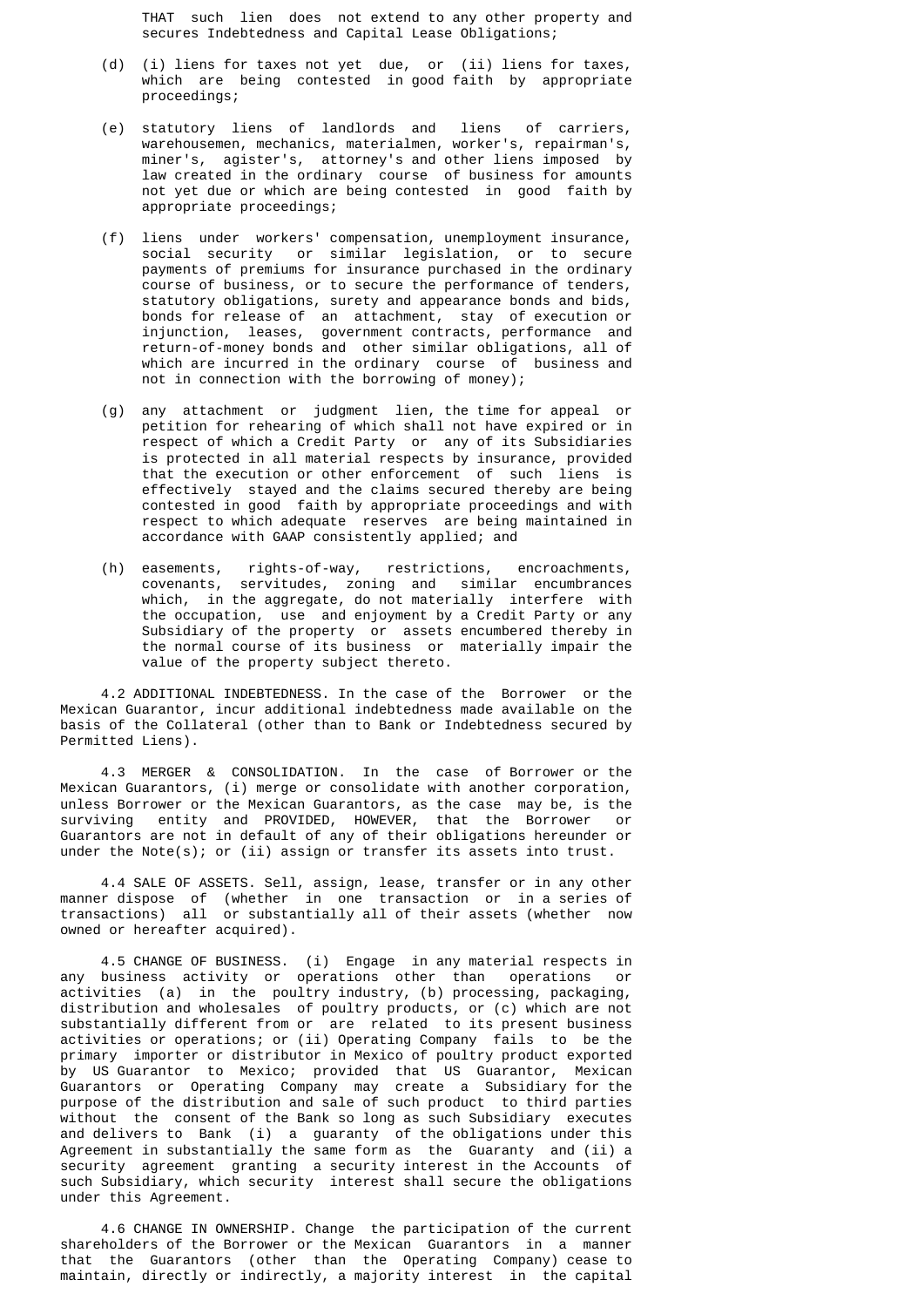stock of the Borrower, unless the Bank has given the Borrower and Guarantors, prior written approval of such changes which will not be unreasonably withheld.

 4.7 LIENS. In the case of the Borrower and the Mexican Guarantors, carry out any arrangements to finance the Collateral (other than Indebtedness securing Permitted Liens), and will not create any security interest granted herein to any party (other than Permitted Liens).

 4.8 GUARANTY. In the case of the Borrower and the Mexican Guarantors, to the extent not prohibited by the Indenture, that it and its Affiliates will not guarantee, endorse or become secondarily liable for the debt of the US Guarantor, other than guarantees of the Indebtedness of US Guarantor under the Indenture.

 4.9 CAPITAL STRUCTURE, BUSINESS OBJECTS OR PURPOSE. In the case of the Borrower and the Mexican Guarantors, purchase, acquire or redeem any of its capital stock, or enter into any reorganization or recapitalization or reclassify its capital stock, or (and also with respect to the US Guarantor) make any material change in its general business objects or purpose unless (i) required due to changes in GAAP procedures; or (ii) such changes do not cause a Material Adverse Effect.

 4.10 ENCUMBRANCES - CONTRACTS, NOTES. With respect to Borrower, create, incur, assume or suffer to exist any mortgage, pledge, encumbrance, security interest, lien or charge upon any of its contracts, notes or other evidence of indebtedness owing to it, whether now owned or hereafter acquired, or create, suffer or permit to exist any lien, security interest in, or encumbrance thereon other than the Permitted Liens.

 4.11 RESTRICTED PAYMENTS. So long as Bank is committed to make a Loan, and thereafter, so long as any indebtedness remains outstanding under or pursuant to this Agreement or the Notes, Borrower and Mexican Guarantors will not and will not permit any of their respective Subsidiaries (if any) to, without Bank's prior consent declare or pay or make any Restricted Payments (other than to Borrower or a Mexican Guarantor) while any Event of Default, or event which with the giving of notice or the passage of time, or both, would constitute an Event of Default under this Agreement has occurred and is continuing or would occur as a result of the making of such Restricted Payment; provided that nothing contained in this Agreement shall be deemed to restrict, prohibit or prevent the payment or reimbursement (at prices reflecting arms-length transactions) by Borrower or a Mexican Guarantor to US Guarantor or its Subsidiaries in respect of: (x) the sale of inventory, including without limitation, grain and hatching eggs, sold in the ordinary course of business, (y) trade payables, overhead, operating expenses and similar expenses incurred on behalf of Borrower or a Mexican Guarantor by US Guarantor or its Subsidiaries, and (z) sale of goods and equipment upon terms that are no less favorable to Borrower or such Mexican Subsidiary than those that could be obtained in a comparable transaction with an unrelated Person.

#### 5. EVENTS OF DEFAULT

 5.1 If any of the following events shall occur and be continuing (each an "Event of Default"), the Bank may declare all of its obligations hereunder to be terminated, whereupon the commitment of the Bank hereunder shall forthwith terminate and the Bank may declare the entire unpaid principal amount of the Loan, together with all interest and fees accrued and unpaid thereon and all other amounts payable hereunder to be forthwith due and payable, whereupon the Loan, all such accrued interest, fees and all such amounts shall become and be forthwith due and payable without presentment, demand, protest or further notice of any kind, all of which are hereby expressly waived by the Borrower and the Guarantors:

- (A) THE BORROWER SHALL FAIL TO PAY THE ADVANCES WITHIN 5 DAYS FROM WHEN DUE, OR SHALL FAIL TO PAY ANY INTEREST ON THE ADVANCES WITHIN 5 DAYS FROM WHEN DUE; OR
- (B) ANY REPRESENTATION OR WARRANTY MADE BY THE BORROWER OR BY THE GUARANTORS IN THIS AGREEMENT OR IN ANY CERTIFICATE, AGREEMENT, INSTRUMENT OR STATEMENT CONTEMPLATED HEREBY OR THEREBY SHALL PROVE TO HAVE BEEN INCORRECT WHEN MADE IN ANY MATERIAL RESPECT; OR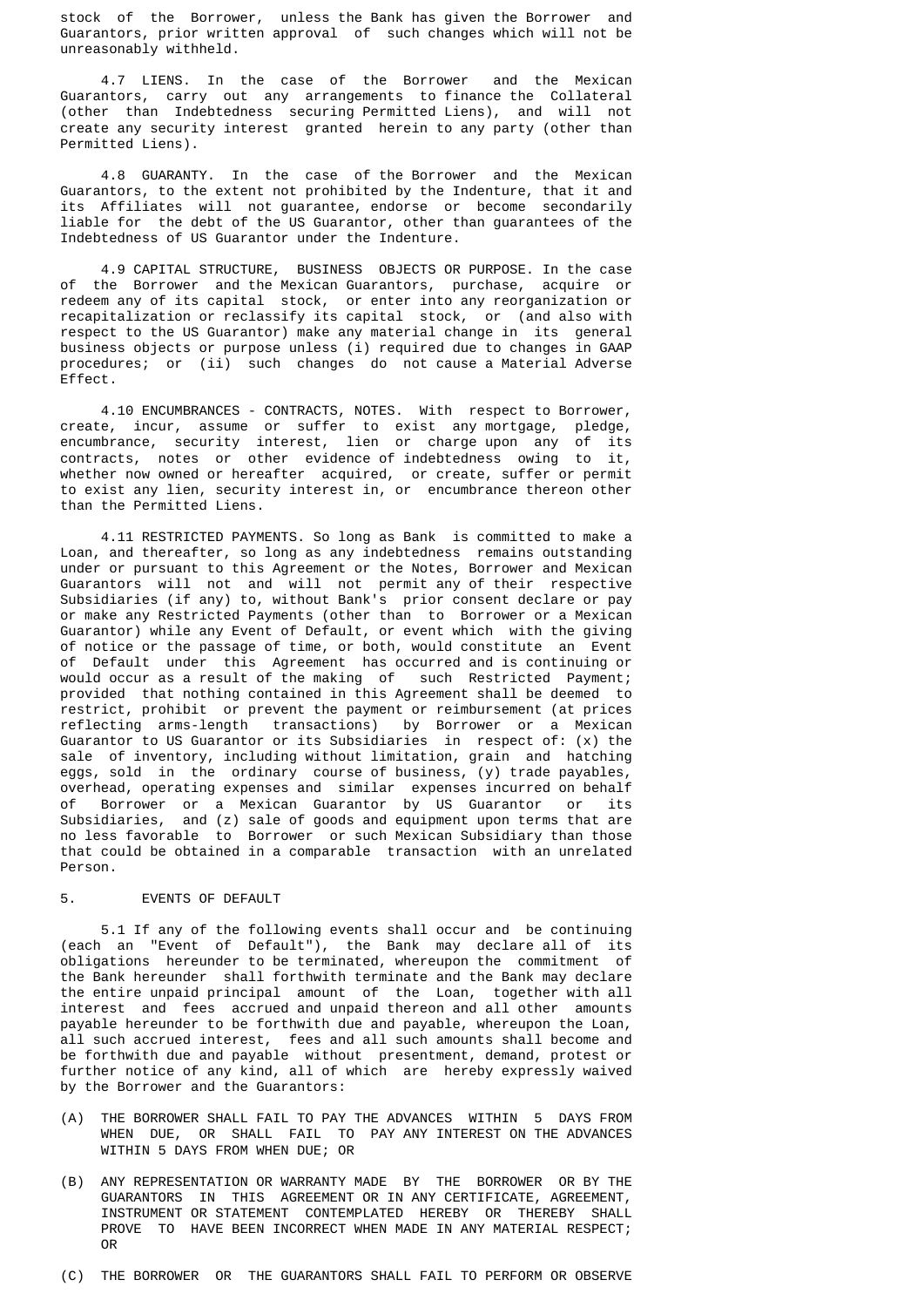ANY OTHER TERM, COVENANT OR AGREEMENT CONTAINED IN THIS AGREEMENT AND SUCH FAILURE CONTINUES FOR A PERIOD OF 15 DAYS AFTER THE BORROWER'S OR GUARANTOR'S LEARNING OF SUCH FAILURE TO COMPLY; OR

- (D) THE FAILURE OF BORROWER OR GUARANTOR TO PAY WHEN DUE, OR FAILURE TO PERFORM OR OBSERVE ANY OTHER OBLIGATION OR CONDITION WITH RESPECT TO ANY OF THE FOLLOWING OBLIGATIONS TO ANY PERSON, BEYOND ANY PERIOD OF GRACE UNDER THE INSTRUMENT CREATING SUCH OBLIGATION: (I) ANY INDERTEDNESS FOR BORROWED MONEY OR FOR THE (I) ANY INDEBTEDNESS FOR BORROWED MONEY OR FOR THE DEFERRED PURCHASE PRICE OF PROPERTY OR SERVICES, (II) ANY OBLIGATIONS UNDER LEASES WHICH HAVE OR SHOULD HAVE BEEN CHARACTERIZED AS CAPITAL LEASES, OR (III) ANY CONTINGENT LIABILITIES, SUCH AS GUARANTIES AND LETTERS OF CREDIT, FOR THE OBLIGATIONS OF OTHERS RELATING TO INDEBTEDNESS FOR BORROWED MONEY OR FOR THE DEFERRED PURCHASE PRICE OF PROPERTY OR SERVICES OR RELATING TO OBLIGATIONS UNDER LEASES WHICH HAVE OR SHOULD HAVE BEEN CHARACTERIZED AS CAPITAL LEASES; PROVIDED THAT NO SUCH FAILURE WILL BE DEEMED TO BE AN EVENT OF DEFAULT HEREUNDER UNLESS THE AMOUNT OWING UNDER THE OBLIGATION WITH RESPECT TO WHICH SUCH FAILURES HAVE OCCURRED AND ARE CONTINUING IS AT LEAST (X) \$5,000,000.00 WITH RESPECT TO BORROWER AND MEXICAN GUARANTORS, OR (Y) \$10,000,000 WITH RESPECT TO US GUARANTOR; OR
- (E) THE OPERATING COMPANY OR AVICOLA, AS THE CASE MAY BE, FAILS TO MAINTAIN ANY OF THE RATIOS AND/OR FINANCIAL COVENANTS SET FORTH IN SECTION 6.7, 6.8, 6.9 OR 6.10 AND SUCH FAILURE CONTINUES FOR A PERIOD OF 7 DAYS AFTER SUCH PARTIES' LEARNING OF SUCH FAILURE TO COMPLY; OR
- (F) THE PARTICIPATION OF THE CURRENT SHAREHOLDERS OF THE BORROWER OR THE MEXICAN GUARANTORS, ARE MODIFIED IN ANY WAY WHATSOEVER RESULTING, IN THE GUARANTORS (OTHER THAN THE OPERATING COMPANY) CEASING TO MAINTAIN, DIRECTLY OR INDIRECTLY, A MAJORITY INTEREST IN THE CAPITAL STOCK OF THE BORROWER, WITHOUT THE PRIOR WRITTEN CONSENT OF THE BANK GIVEN TO THE BORROWER AND THE MEXICAN GUARANTOR WHICH WILL NOT BE UNREASONABLY WITHHELD; OR
- (G) THIS AGREEMENT OR THE NOTE(S) SHALL AT ANY TIME FOR ANY REASON CEASE TO BE IN FULL FORCE AND EFFECT OR SHALL BE DECLARED TO BE NULL AND VOID OR THE VALIDITY OR ENFORCEABILITY THEREOF SHALL BE CONTESTED BY THE BORROWER OR THE GUARANTORS OR THE GOVERNMENT OF MEXICO, OR ANY POLITICAL SUBDIVISION OR AGENCY THEREOF, OR THE BORROWER OR THE GUARANTORS SHALL DENY THAT IT IS ANY FURTHER LIABILITY OR OBLIGATION HEREUNDER; OR
	- (H) AFTER THE FILING AND RECORDING THEREOF, IF THE MORTGAGE OR THE SECURITY DOCUMENTS CEASE TO CONSTITUTE A VALID FIRST PRIORITY LIEN IN FAVOR OF THE BANK; OR
- (I) IF A CREDITORS' COMMITTEE, INTERVENTOR, VISITADOR, CONCILIADOR OR A SNDICO SHALL HAVE BEEN APPOINTED FOR THE BUSINESS OF COMPANY OR A GUARANTOR; OR IF COMPANY OR A GUARANTOR SHALL HAVE MADE A GENERAL ASSIGNMENT FOR THE BENEFIT OF CREDITORS OR SHALL HAVE BEEN ADJUDICATED BANKRUPT, OR SHALL HAVE FILED A VOLUNTARY PETITION IN CONCURSO MERCANTIL OR BANKRUPTCY OR FOR REORGANIZATION OR TO EFFECT A PLAN OR ARRANGEMENT WITH CREDITORS OR SHALL FAIL TO PAY ITS DEBTS GENERALLY AS SUCH DEBTS BECOME DUE IN THE ORDINARY COURSE OF BUSINESS (EXCEPT AS CONTESTED IN GOOD FAITH AND FOR WHICH ADEQUATE RESERVES ARE MADE IN SUCH PARTY'S FINANCIAL STATEMENTS); OR SHALL FILE AN ANSWER TO A CREDITOR'S PETITION OR OTHER PETITION FILED AGAINST IT, ADMITTING THE MATERIAL ALLEGATIONS THEREOF FOR AN ADJUDICATION IN BANKRUPTCY, CONCURSO MERCANTIL OR FOR REORGANIZATION; OR SHALL HAVE APPLIED FOR OR PERMITTED THE APPOINTMENT OF A RECEIVER, INTEVENTOR, VISITADOR, CONCILIADOR, SNDICO, TRUSTEE OR CUSTODIAN FOR ANY OF ITS PROPERTY OR ASSETS; OR SUCH CREDITORS COMMITTEE, RECEIVER, SNDICO, TRUSTEE OR CUSTODIAN SHALL HAVE BEEN APPOINTED FOR ANY OF ITS PROPERTY OR ASSETS (OTHERWISE THAN UPON APPLICATION OR CONSENT OF COMPANY OR A GUARANTOR), AND SUCH RECEIVER, INTERVENTOR, VISITADOR, CONCILIADOR, TRUSTEE, SNDICO OR CUSTODIAN SO APPOINTED SHALL NOT HAVE BEEN DISCHARGED WITHIN SIXTY (60) DAYS AFTER THE DATE OF SUCH APPOINTMENT, OR IF AN ORDER FOR RELIEF OR OTHERWISE APPROVING ANY PETITION FOR REORGANIZATION OF COMPANY OR THE RELEVANT GUARANTOR, SHALL BE ENTERED AND SHALL NOT BE DISMISSED OR STAYED WITHIN SIXTY (60) DAYS FROM THE DATE OF ENTRY; OR
	- (J) THE RENDERING OF ONE OR MORE JUDGMENTS OR DECREES AGAINST A CREDIT PARTY FOR THE PAYMENT OF MONEY OR THE ATTACHMENT OR FILING OF ANY LIEN OR CHARGE AGAINST A CREDIT PARTY OR ANY OF ITS PROPERTY IN EXCESS OF \$5,000,000 WITH RESPECT TO BORROWER OR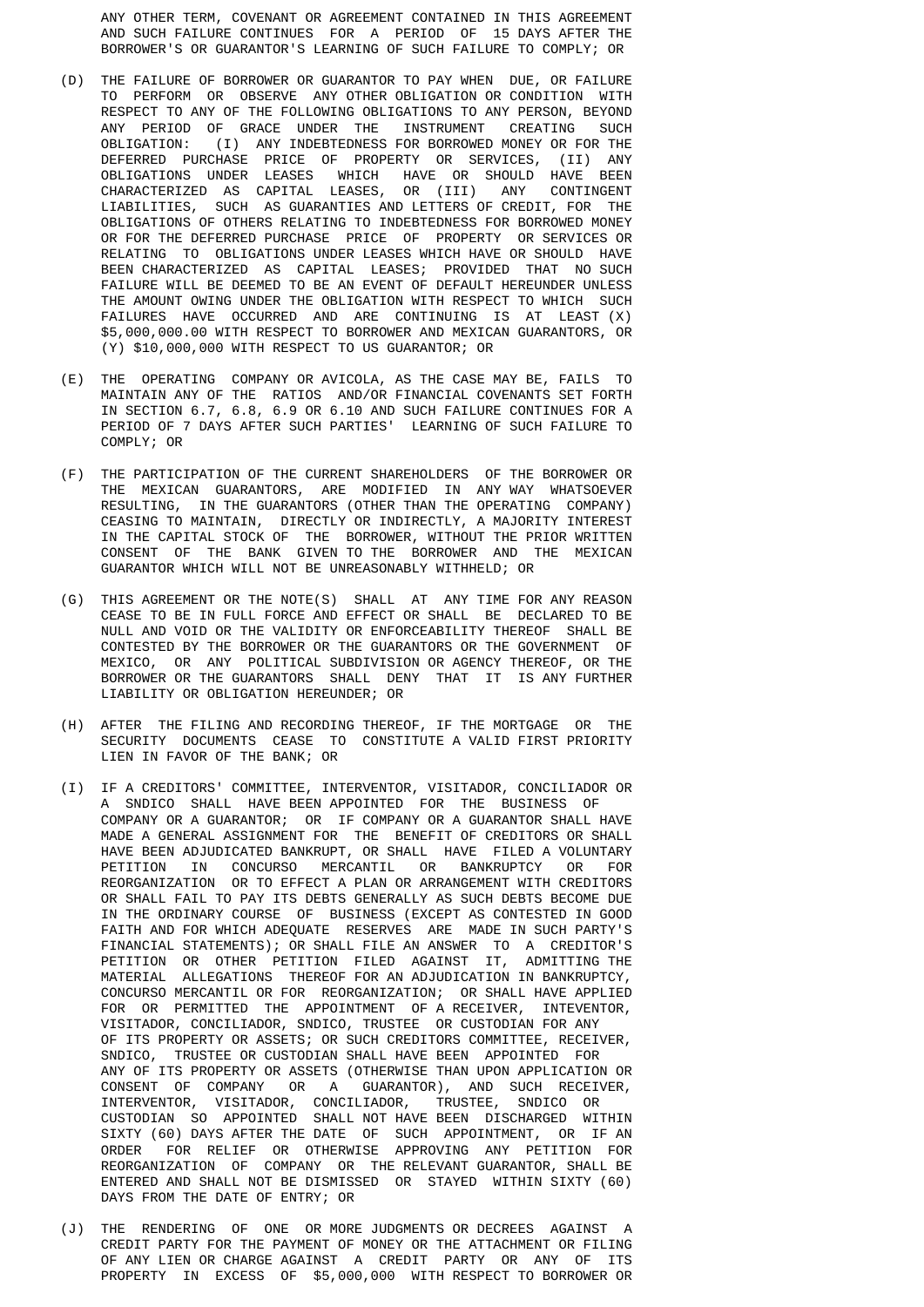MEXICAN GUARANTORS OR \$10,000,000 WITH RESPECT TO US GUARANTOR, THAT IS NOT COVERED BY INSURANCE AND SUCH JUDGMENT(S), DECREE(S), LIEN(S) OR CHARGE(S) SHALL REMAIN UNPAID, UNVACATED, UNBONDED OR UNSTAYED BY APPEAL OR OTHERWISE OR NOT DISCHARGED OR RELEASED FOR A PERIOD OF SIXTY (60) CONSECUTIVE DAYS, AFTER DATE OF ENTRY, FILING OR ATTACHMENT; OR

- (K) A BREACH BY A GUARANTOR UNDER ITS RESPECTIVE GUARANTY; OR
- (L) SHOULD THE OPERATING COMPANY FAIL TO BE THE PRIMARY IMPORTER OR DISTRIBUTOR IN MEXICO OF POULTRY PRODUCT EXPORTED BY US GUARANTOR TO MEXICO WITHOUT THE US GUARANTOR OR OPERATING COMPANY CREATING A SUBSIDIARY FOR THE PURPOSE OF THE DISTRIBUTION AND SALE OF SUCH PRODUCT TO THIRD PARTIES AND SUCH SUBSIDIARY EXECUTES AND DELIVERS TO BANK (I) A GUARANTY OF THE OBLIGATIONS UNDER THIS AGREEMENT IN SUBSTANTIALLY THE SAME FORM AS THE GUARANTY AND (II) A SECURITY AGREEMENT GRANTING A SECURITY INTEREST IN THE ACCOUNTS OF SUCH SUBSIDIARY, WHICH SECURITY INTEREST SHALL SECURE THE OBLIGATIONS UNDER THIS AGREEMENT; OR
	- (M) SHOULD BORROWER FAIL TO EXECUTE AND DELIVER A FEDERAL FUNDS-BASED RATE NOTE OR A CETES-BASED NOTE, AS THE CASE MAY BE, IN ACCORDANCE WITH ARTICLE 3.7 WITHIN 5 DAYS AFTER THE DATE SUCH NOTE IS DELIVERED TO BORROWER IN EXECUTABLE FORM; OR
	- (N) SHOULD THE LOANS OR GUARANTEES PROVIDED FOR HEREIN BE IN VIOLATION OF THE INDENTURE.

 5.2 REMEDIES. Upon the occurrence and during the continuation of any Event of Default, unless such Event of Default, Bank may give notice to Company declaring all outstanding indebtedness hereunder to be due and payable in full, whereupon all indebtedness hereunder shall immediately become due and payable without further notice or demand, as the case may be, and Bank's commitment to make further Loans or to extend additional credit to Company under this Agreement or otherwise and Bank may exercise any remedies it has under the Security Documents as provided for therein and/or under applicable law. Notwithstanding the foregoing, in the case of an Event of Default under Section 8.1(i) hereof, and notwithstanding the lack of any notice, demand or declaration by Bank, the entire unpaid indebtedness hereunder shall become automatically due and payable in full and any commitment by Bank to make Loans shall be automatically and immediately terminated, without any requirement of notice or demand by Bank upon Company, each of which are hereby expressly waived by Company. The right of Bank to terminate its commitment to make Loans and or to accelerate indebtedness shall expire with respect to any particular Event of Default of which Bank has been given actual notice, if such Event of Default is cured prior to Bank's exercise of such right to terminate and/or accelerate.

 5.3 SETOFF. During the continuance of any Event of Default hereunder, Bank may, in accordance with any applicable requirements of law, during any period when an uncured Event of Default is existing, setoff and apply against the indebtedness (whether or not then due), any and all deposits (general or special, time or demand, provisional or final) at any time held and other indebtedness at any time owing by Bank to or for the credit or for the account of a Credit Party and any property at the time in possession or control of Bank, irrespective of whether or not Bank shall have made any demand hereunder and although such obligations may be contingent and unmatured. In the event any Bank exercises any such right of setoff, Bank shall use reasonable efforts to notify the corresponding Credit Party affected by such setoff in sufficient detail within five (5) Business Days as of the date such setoff has occurred.

 5.4 WAIVER OF DEFAULTS. No Default or Event of Default shall be waived by Bank except in a written instrument specifying the scope and terms of such waiver and signed by an authorized officer of Bank and shall be effective only for the specific time and purpose given. No single or partial exercise of any right, power or privilege hereunder, nor any delay in the exercise thereof, shall preclude other or further exercise of Bank's rights. No waiver of any Default or Event of Default shall extend to any other or further Default or Event of Default. No forbearance on the part of Bank in enforcing any of Bank's rights or remedies hereunder or any of the other Loan Documents shall constitute a waiver of any of its rights or remedies. Company expressly agrees that this Section 8.4 may not be waived or modified by Bank by course of performance, estoppel or otherwise.

#### 6. MISCELLANEOUS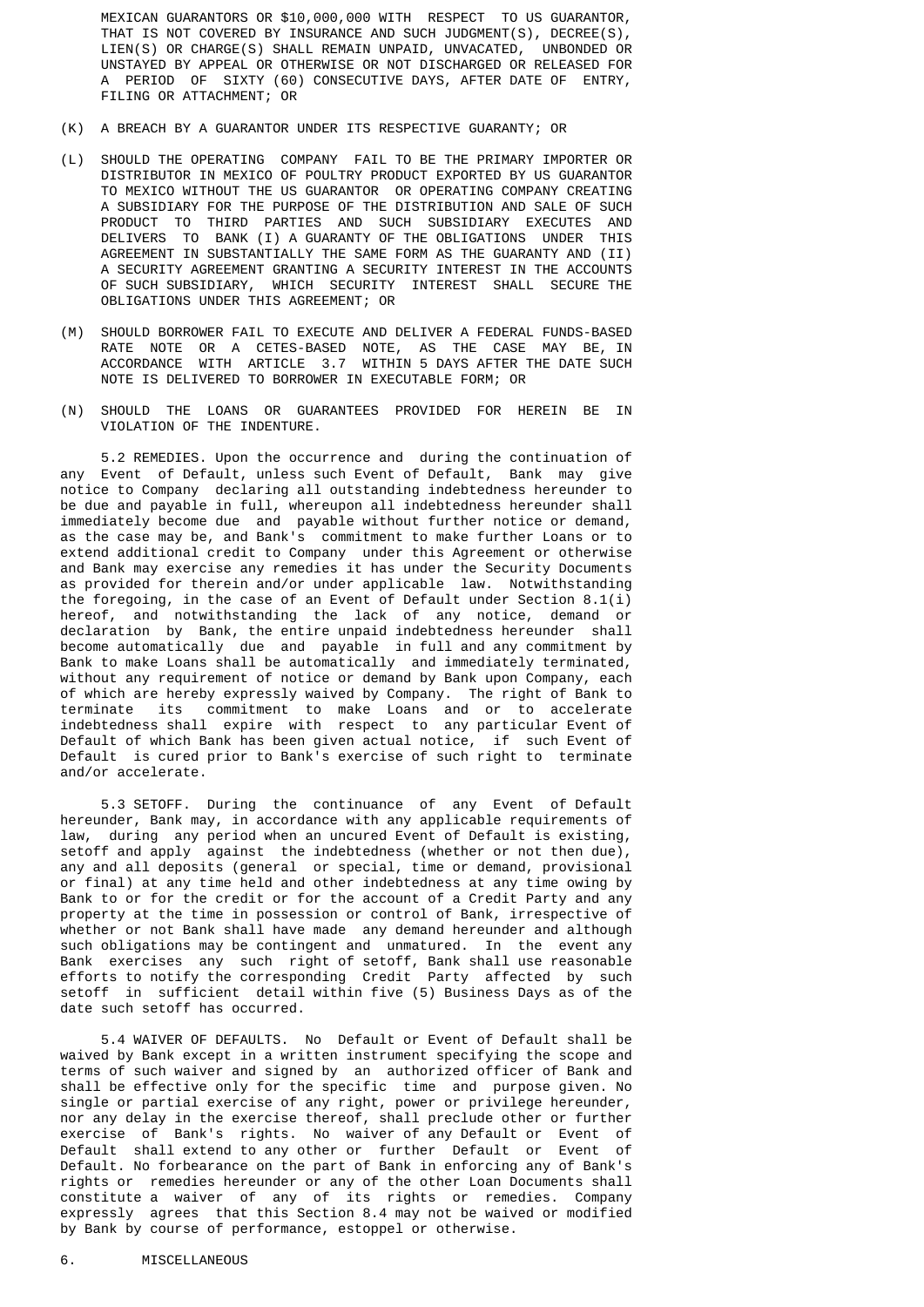6.1 ACCOUNTING PRINCIPLES. Where the character or amount of any asset or liability or item of income or expense is required to be determined or any consolidation or other accounting computation is required to be made for the purposes of this Agreement, it shall be done in accordance with GAAP. Furthermore, all accounting terms not specifically defined in this Agreement shall be construed in accordance with GAAP.

 6.2 EXECUTIVE TITLE. This Agreement, jointly with the account statement certified by the duly authorized accountant of CBM, constitutes an execution title pursuant to article 68 of the Credit Institutions Law.

 6.3 RESTRICTIONS. Pursuant to article 294 of the General Law of Negotiable Instruments and Credit Transactions, the Bank shall maintain the right to restrict the disbursements term or the amount of the Loan or the disbursements and the amount of the Loan, by simple written communication to the Borrower, limiting or terminating the right to use non disbursed amounts.

 6.4 INTEREST. In the event the obligation of Company to pay interest on the principal balance of any Note is or becomes in excess of the maximum interest rate which Company is permitted by law to contract or agree to pay, giving due consideration to the execution date of this Agreement, then, in that event, the rate of interest applicable hereunder shall be deemed to be immediately reduced to such maximum rate and all previous payments in excess of the maximum rate shall be deemed to have been payments in reduction of principal and not of interest.

 6.5 BINDING EFFECT; ASSIGNMENT. This Agreement shall become effective when it shall have been executed by the Company and the Bank, and thereafter shall be binding upon and inure to the benefit of the Company and the Bank and their respective successors and assigns, except that the Company shall not have the right to assign its rights hereunder or any interest herein without the prior written consent of the Bank, and that Bank shall not have the right to transfer, assign or convey, whether by participation or otherwise, its rights hereunder or any interest herein without the prior written consent of Company, unless (a) Bank complies with the provisions of Section 9.10 and (b) such transfer, assignment or conveyance is in favor of a financial institution which is subject to a Mexican Income tax withholding rate payable under the Loans equal to no more than the Mexican Income tax withholding rate payable by Bank as of the date of any such conveyance.

6.6 GOVERNING LAW.

- (A) THIS AGREEMENT AND THE NOTE SHALL BE GOVERNED BY THE LAWS OF THE STATE OF MICHIGAN, UNITES STATES OF AMERICA, AND FOR ALL PURPOSES SHALL BE CONSTRUED IN ACCORDANCE WITH THE LAWS OF SAID STATE; PROVIDED, HOWEVER that if any action or proceeding in connection with the Note is brought in the courts of Mexico, such Note shall be governed by the laws of Mexico;
- (b) Any suit, action or proceeding with respect to this Agreement or the Note or any judgement entered by any court in respect thereof may be brought in the courts of the State of Michigan in the United States and, in the case of suits, actions or proceedings with respect to the Note, in the Courts of Mexico City, Mexico. Each party hereby submits to the jurisdiction of such courts for the purpose of any such suit, action, proceeding or judgement (and waives for such purpose any other preferential jurisdiction by reason of its present of future domicile or otherwise). Each party hereby irrevocably waive any objection which they may now or hereafter have to the laying of the venue of any suit, action or proceeding arising out of or relating to this Agreement or the Note brought in any such court as being brought in an inconvenient forum. To the extent that a party has or hereafter may acquire any immunity from jurisdiction of any court or from any legal process (whether from service or notice, attachment prior to judgement, attachment in aid of execution, execution or otherwise) with respect to itself or its property, such party hereby irrevocably waives such immunity in respect of its obligations under this Agreement or the Notes.

 6.7 COSTS AND EXPENSES. Subject to Section 6.19, Company shall pay Bank, promptly, all reasonable and documented costs and expenses incurred by Bank in connection with this Agreement, the Loan Documents and the indebtedness, hereunder and the consummation and the closing of the loans and transactions contemplated hereby, including, by way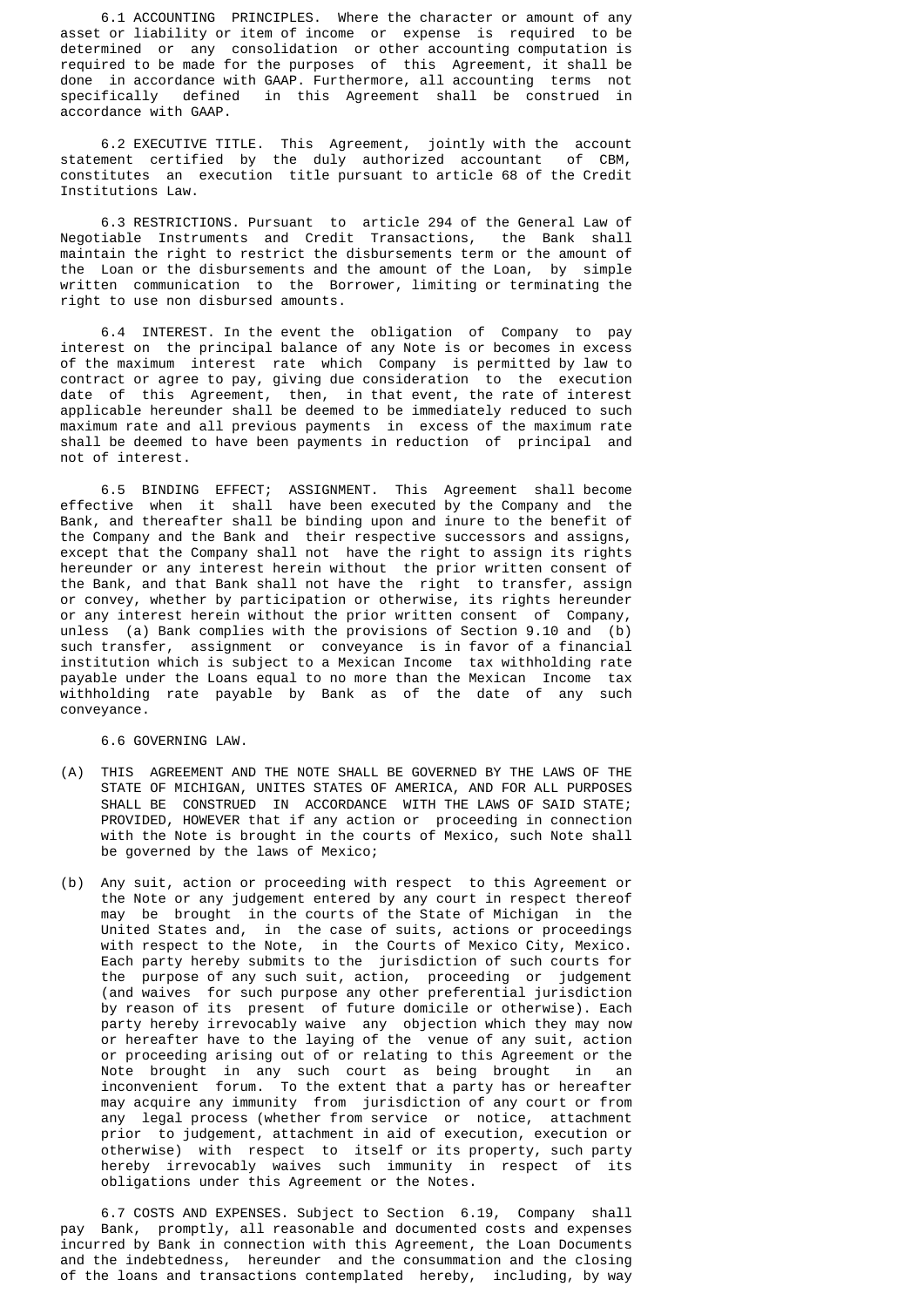of description and not limitation, reasonable attorneys' fees and advances, appraisal and accounting fees, title and lien search fees. All costs, including, without limitation, reasonable attorneys' fees and costs and expenses to any environmental consultants retained by Bank hereunder, incurred by Bank hereunder or in perfecting, revising, protecting or enforcing any of its rights against Company, or incurred by Bank in connection with any Default or Event of Default or the enforcement of the indebtedness hereunder, including by way of description and not limitation, (a) such charges in any court or bankruptcy proceedings or (b) arising out of any claim or action by any person against Bank which would not have been asserted were it not for Bank's lending relationship with Company hereunder or otherwise, shall also be promptly paid by Company to Bank. If not promptly paid, all of such costs, expenses and other sums payable by Company to Bank under this Section 9.7 shall bear interest at the highest per annum interest rate applicable to any of the Loans at such time.

 6.8 NOTICES. All notices and other communications provided for herein or in any document contemplated hereby, given hereunder or required by law to be given, shall be in writing (unless expressly provided to the contrary). Subject to Section 9.22, if personally delivered or delivered by facsimile transmission, such notices shall be effective when delivered or transmitted, and in the case of courier, such notices shall be effective four (4) Business Days after sending by international courier service, in each case addressed to the parties as set forth on the signature page of this Agreement, or to such other address as a party shall have designated to the other in writing in accordance with this Section. The giving of at least five (5) days' notice before Bank shall take any action described in any notice shall conclusively be deemed reasonable for all purposes; provided, that this shall not be deemed to require Bank to give five (5) days' notice or any notice if not specifically required in this Agreement. IF ANY LEGAL PROCEEDING ARISES OR IS INITIATED BY THE BANK IN THE UNITED STATES IN CONNECTION WITH THIS AGREEMENT, THE NOTES OR THE GUARANTY (FIANZA), then all notices and other communications shall be delivered to the Process Agent.

 6.9 FURTHER ACTION. Each Credit Party, from time to time, upon written request of Bank, will promptly make, execute, acknowledge and deliver, or cause to be made, executed, acknowledged and delivered, all such further and additional instruments, and promptly take all such further action as may be reasonably required to carry out the intent and purpose of this Agreement.

 6.10 SUCCESSORS AND ASSIGNS; PARTICIPATIONS. This Agreement shall be binding upon and shall inure to the benefit of Company and Bank and their respective successors and assigns. The foregoing shall not authorize any assignment or transfer by Company of its rights or duties hereunder, and such assignments or transfers being expressly prohibited. Subject to the limitations set forth in Section 9.5, Bank may assign, whether by assignment, participation or otherwise, its rights and obligations hereunder, and is hereby authorized to disclose (subject to reasonable security and confidentiality procedures) to any such assignee or participant any financial or other information in its knowledge or possession regarding Company, or the indebtedness hereunder. Notwithstanding the foregoing (i) in connection with any participation granted by Bank, Bank shall remain primarily obligated to Company hereunder and Company shall be entitled to deal directly with Bank with respect to all matters related hereto, and (ii) with respect to any assignment by Bank, so long as no Event of Default has occurred and is existing at the time of such assignment Bank shall be required to obtain the prior written consent of Company and Guarantors to such assignment (which consent shall not be unreasonably withheld or delayed). In the event of any assignment made or participation granted by Bank under this Agreement, neither the Company nor the Guarantors shall be required to indemnify, or pay additional amounts to, any such assignee or participant in excess of the amount that would have been payable under this Agreement had no such assignment occurred or participation granted.

 6.11 INDULGENCE. No delay or failure of Bank in exercising any right, power or privilege hereunder or under any of the Loan Documents shall affect such right, power or privilege nor shall any single or partial exercise thereof preclude any further exercise thereof, nor the exercise of any other right, power or privilege. The rights of Bank hereunder are cumulative and are not exclusive of any rights or remedies of Bank.

 6.12 COUNTERPARTS. This Agreement may be executed in several counterparts, and each copy shall constitute an original instrument, but such counterparts shall together constitute but one and the same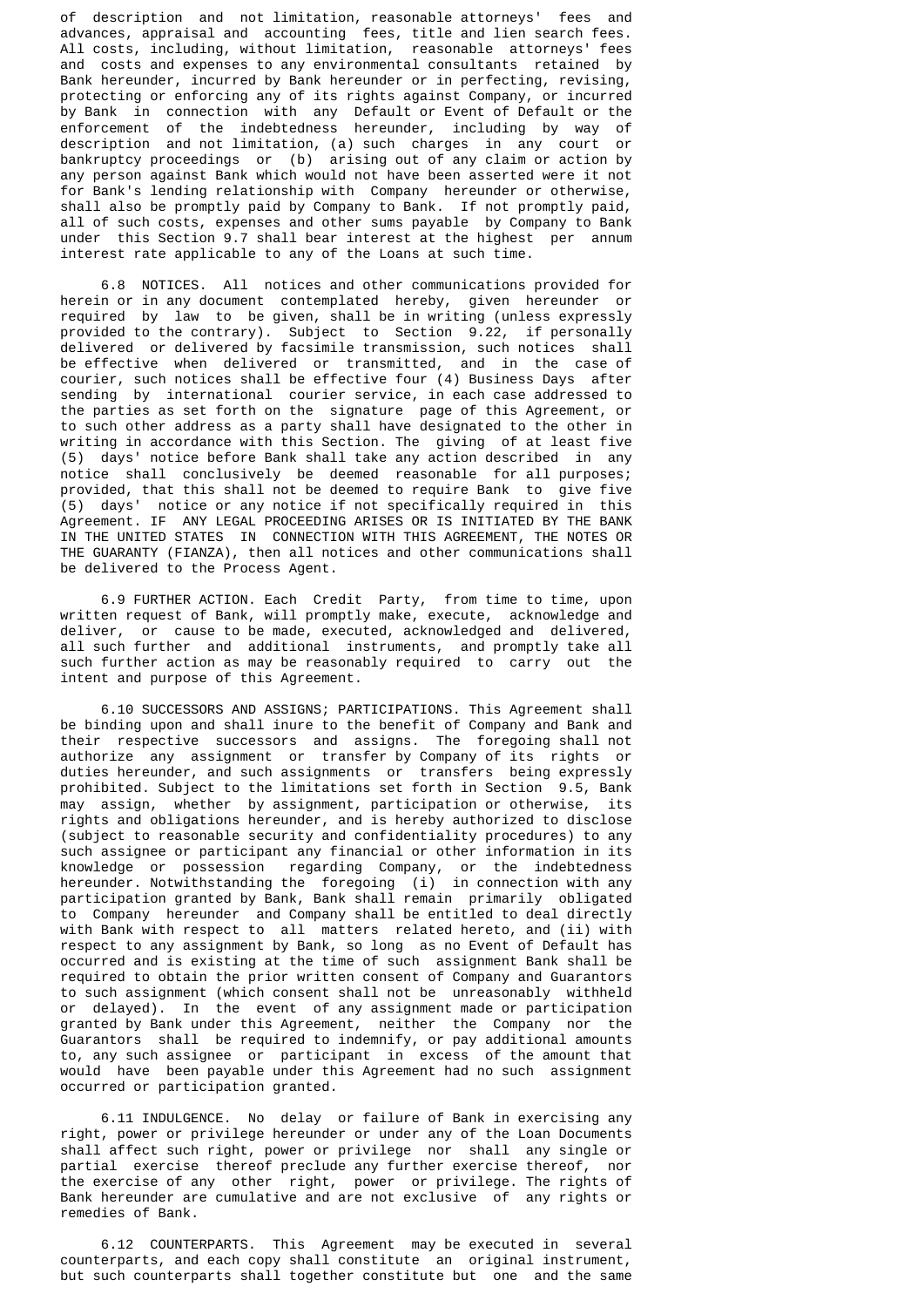instrument.

 6.13 AMENDMENT AND WAIVER. No amendment or waiver of any provision of this Agreement or any Loan Document, nor consent to any departure by Company therefrom, shall in any event be effective unless the same shall be in writing and signed by Bank, and then such waiver or consent shall be effective only in the specific instance and for the specific purpose for which given.

 6.14 SEVERABILITY. In case any one or more of the obligations of Company or any party to this Agreement, the Note or any of the other Loan Document shall be invalid, illegal or unenforceable in any jurisdiction, the validity, legality and enforceability of the remaining obligations of Company or such other party shall not in any way be affected or impaired thereby, and such invalidity, illegality or unenforceability in one jurisdiction shall not affect the validity, legality or enforceability of the obligations of Company or such other party under this Agreement, the Notes or any of the other Loan Documents in any other jurisdiction.

 6.15 HEADINGS AND CONSTRUCTION OF TERMS. The headings of the various subdivisions hereof are for convenience of reference only and shall in no way modify or affect any of the terms or provisions hereof. Where the context herein requires, the singular number shall include the plural, and any gender shall include any other gender.

 6.16 CONSTRUCTION OF CERTAIN PROVISIONS. If any provision of this Agreement or any of the Loan Documents refers to any action to be taken by any Person, or which such Person is prohibited from taking, such provision shall be applicable whether such action is taken directly or indirectly by such Person, whether or not expressly specified in such provision.

 6.17 INDEPENDENCE OF COVENANTS. Each covenant hereunder shall be given independent effect so that if a particular action or condition is not permitted by any such covenant, the fact that it would be permitted by an exception to, or would be otherwise within the limitations of, another covenant shall not avoid the occurrence of any Default or Event of Default.

 6.18 RELIANCE ON AND SURVIVAL OF VARIOUS PROVISIONS. All terms, covenants, agreements, representations and warranties of Company or any other Person who is a party to any of the Loan Documents made herein or in any of the Loan Documents or in any certificate, report, financial statement or other document furnished by or on behalf of Company in connection with this Agreement or any of the Loan Documents shall be deemed to have been relied upon by the Bank, notwithstanding any investigation heretofore or hereafter made by Bank or on Bank's behalf.

 6.19 WAIVER OF JURY TRIAL. BANK, COMPANY AND EACH CREDIT PARTY, AFTER CONSULTING OR HAVING HAD THE OPPORTUNITY TO CONSULT WITH COUNSEL, KNOWINGLY, VOLUNTARILY AND INTENTIONALLY WAIVE ANY RIGHT TO A TRIAL BY JURY IN ANY LITIGATION BASED UPON OR ARISING OUT OF THIS AGREEMENT OR ANY RELATED INSTRUMENT OR AGREEMENT OR ANY OF THE TRANSACTIONS CONTEMPLATED BY THIS AGREEMENT OR ANY COURSE OF CONDUCT, DEALING, STATEMENTS (WHETHER ORAL OR WRITTEN) OR ACTION OF ANY OF THEM. THESE PROVISIONS SHALL NOT BE DEEMED TO HAVE BEEN MODIFIED IN ANY RESPECT OR RELINQUISHED BY THE BANK OR COMPANY EXCEPT BY A WRITTEN INSTRUMENT EXECUTED BY ALL OF THEM.

 6.20 COMPLETE AGREEMENT; CONFLICTS. This Agreement, the other Loan Documents, any agreements certificates, or other documents given in connection with the Loans and any commitment letter previously issued by Bank with respect thereto contain the entire agreement of the parties thereto, and none of the parties shall be bound by anything not expressly in writing. In the event that and to the extent that any of the terms, conditions or provisions of any of the other Loan Documents are inconsistent with or in conflict with any of the terms, conditions or provisions of this Agreement, the applicable terms, conditions and provisions of this Agreement shall govern and control.

 6.21 CONFIDENTIALITY. Bank agrees that all non-public information made available by Credit Parties to it pursuant to this Agreement and the Loan Documents shall (except to the extent required by legal, regulatory authority or government process) be held in confidence by Bank except to the extent use and or disclosure is necessary in connection with the enforcement of the indebtedness hereunder.

6.22 SERVICE OF PROCESS. The Borrower hereby irrevocably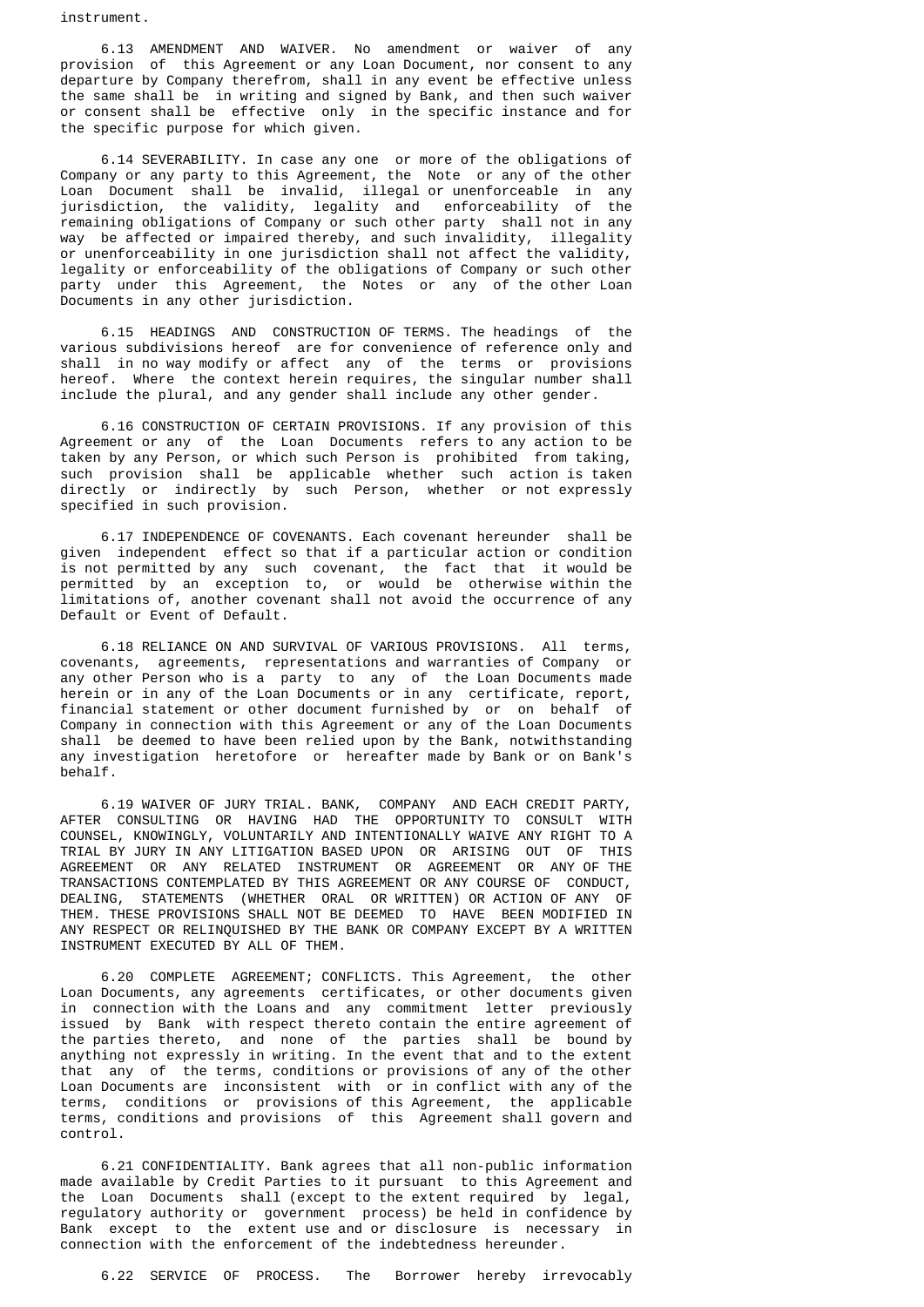designates the Process Agent, having its registered domicile at 30600 Telegraph Road, Bingham Farms, Michigan 48025, as agent to receive, for and on behalf of the Borrower, service of process in the State of Michigan and absolutely and in connection therewith, irrevocably appoints the Process Agent as its true and lawful attorney-in-fact, coupled with an interest, in its name and stead to receive such process, as such appointment shall be evidenced by a duly notarized power-of-attorney, granted pursuant to Mexican law. Service upon the Borrower shall, for purposes of preserving the Bank's right to bring an action or proceeding or enforcing a judgment in connection with the Loan Documents in any court within Mexico, be deemed complete upon personal delivery of service to the Process Agent, otherwise and for all other purposes, service upon the Borrower will be deemed complete upon delivery of the summons and complaint in accordance with Section 9.6., provided such notices, if delivered in connection with a court procedure comply with Mexican procedural due process and public policy laws. The Borrower shall continue said appointment of Process Agent in full force and effect or appoint another agent so that the Borrower will at all times have an agent for service of process for the above purposes in Detroit, Michigan. The Borrower further irrevocably consents to the service of process out of any of the aforementioned courts in any such action or proceeding by any method described in Section 9.6, such service of process to be effective upon receipt of such registered mail (or as otherwise required under Mexican procedural due process and public policy laws). Nothing herein shall affect the right of the Borrower or the Bank to serve process in any other manner permitted by applicable law or to commence legal proceedings or otherwise proceed against Borrower in the State of Michigan of the United States of America, the Federal District of Mexico, or any other jurisdiction in which Borrower may be subject to suit. The Borrower shall pay to Process Agent such compensation as shall be required to be paid to Process Agent for its services hereunder. In the event of the transfer of all or substantially all of the assets and business of Process Agent to any other corporation, by consolidation, merger, sale of assets or otherwise, such other corporation shall be substituted hereunder for Process Agent with the same effect as if named herein in place of CT Corporation System, in which case such replacement in the appointment shall be evidenced by a duly notarized power-of-attorney, granted pursuant to Mexican law. Company shall be liable for the compliance of such obligation only as of the date CT Corporation System notifies the occurrence of such transfer to Company.

 6.23 INDEMNIFICATION - INTEREST RATE. If the interest rate set forth in any of the Notes is inconsistent with the interest rate as determined pursuant to the terms of this Agreement, then the terms of this Agreement with respect to the rate of interest payable by Borrower shall control. If, as a result of any assignment or participation by Bank, any Credit Party would be obligated to pay such participant, assignee or other acquiror of any Note a rate of interest higher than what any Credit Party would be obligated to pay under the terms of this Agreement, then Bank shall indemnify the Credit Parties against the costs and expenses incurred by the Credit Parties as a result of such higher interest rate.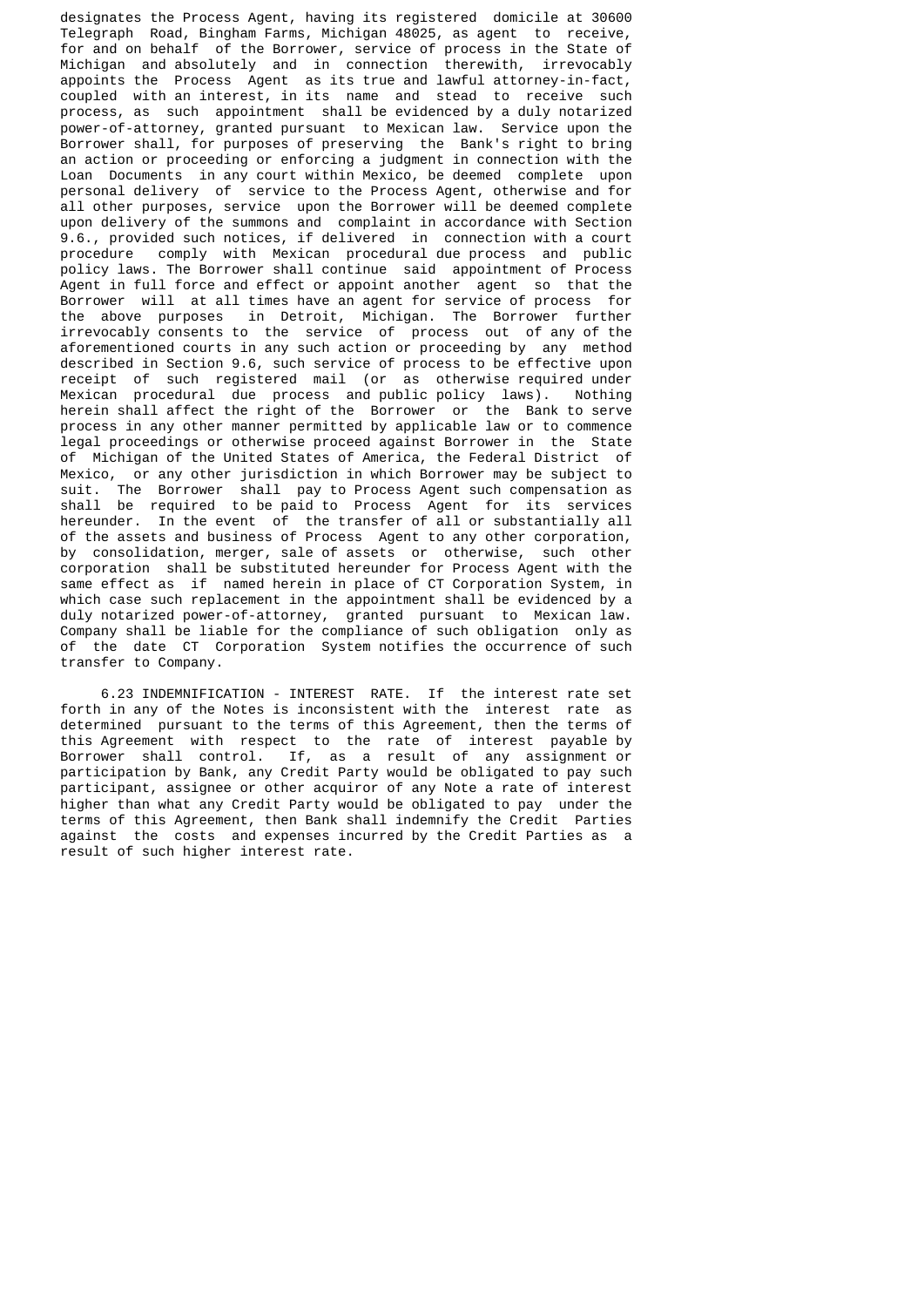WITNESS THE DUE EXECUTION HEREOF AS OF THE DAY AND YEAR FIRST ABOVE WRITTEN. COMERICA BANK GRUPO PILGRIM'S PRIDE FUNDING, S. de RL, de C.V. By: By: Its:\_\_\_\_\_\_\_\_\_\_\_\_\_\_\_\_\_\_\_\_\_\_\_\_\_\_\_\_\_\_\_\_ Its: Attorney-In-Fact By: International Dept. - Latin Group Its: Attorney-In-Fact 500 Woodward Ave. Avenida 5 de Febrero No. 1408 Detroit, Michigan 48226-3330 Queretaro, Queretaro, Mexico Facsimile: \_\_\_\_\_\_\_\_\_\_\_\_\_\_\_\_\_\_ Facsimile: 011 42 17 97 80 Attn: Fernando Urresta Comerica Bank Mexico, S.A. By:\_\_\_\_\_\_\_\_\_\_\_\_\_\_\_\_\_\_\_\_\_\_\_\_\_\_\_\_\_\_\_  $Its:\_$ 

\_\_\_\_\_\_\_\_\_\_\_\_\_\_\_\_\_\_\_\_\_\_\_\_\_\_\_\_\_ \_\_\_\_\_\_\_\_\_\_\_\_\_\_\_\_\_\_\_\_\_\_\_\_\_\_\_\_\_ \_\_\_\_\_\_\_\_\_\_\_\_\_\_\_\_\_\_\_\_\_\_\_\_\_\_\_\_\_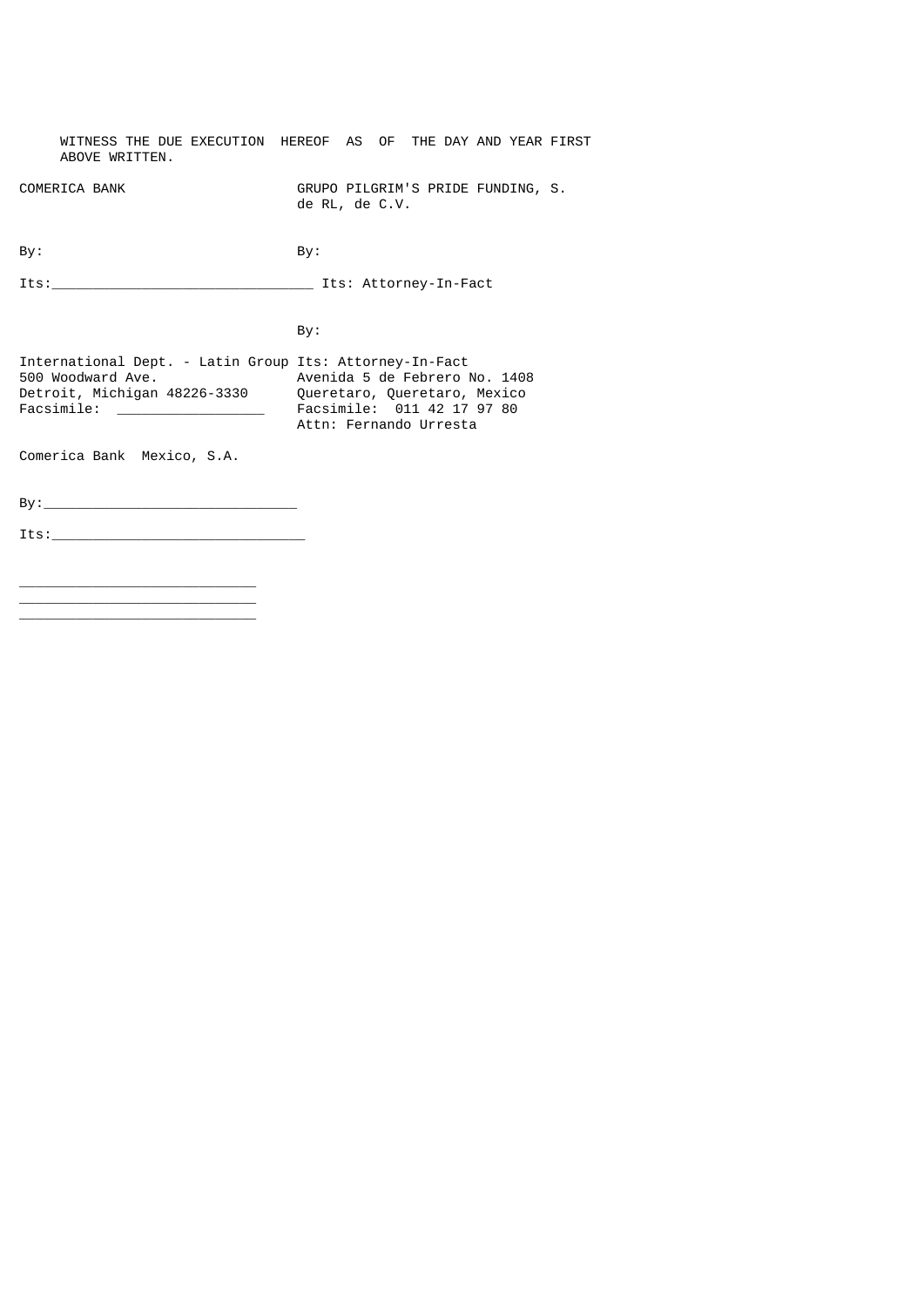#### ACKNOWLEDGEMENT

The undersigned are signatories to this Agreement in their capacity as Credit Parties and not as a Borrower. Each of the undersigned who also are Guarantors hereby: (i) acknowledge and consent to the execution, delivery and performance of this Agreement; (ii) confirm the truth and validity of the representations and warranties set forth herein, to the extent such representations an warranties pertain to the undersigned, respectively, and (iii) ratify and agree to perform the covenants and agreements set forth in this Agreement, to the extent such covenants and agreements specifically pertain to the undersigned, respectively.

| GRUPO PILGRIM'S PRIDE FUNDING<br>PILGRIM'S PRIDE DE<br>HOLDING, S. de RL de C.V. | MEXICO, S.A. de C.V.                                                                                              | <b>AVICOLA</b> |
|----------------------------------------------------------------------------------|-------------------------------------------------------------------------------------------------------------------|----------------|
| By:                                                                              | By:                                                                                                               |                |
| Its: Attorney-In-Fact                                                            | Its: Attorney-In-Fact                                                                                             |                |
| By:                                                                              | By:                                                                                                               |                |
| Its: Attorney-In-Fact                                                            | Its: Attorney-In-Fact                                                                                             |                |
| Address: Same as Borrower                                                        | Address: Same as Borrower                                                                                         |                |
| PILGRIM'S PRIDE, S.A. de C.V. PILGRIM'S PRIDE CORPORATION                        |                                                                                                                   |                |
| By:                                                                              | By:                                                                                                               |                |
| Its: Attorney-In-Fact                                                            | Its:                                                                                                              |                |
| By:<br>Its: Attorney-In-Fact<br>Address: Same as Borrower                        | Address:<br>110 South Texas Street<br>Pittsburg, Texas 75686<br>Facsimile: 001 903 856 7505<br>Attn: Rick Cogdill |                |
|                                                                                  |                                                                                                                   |                |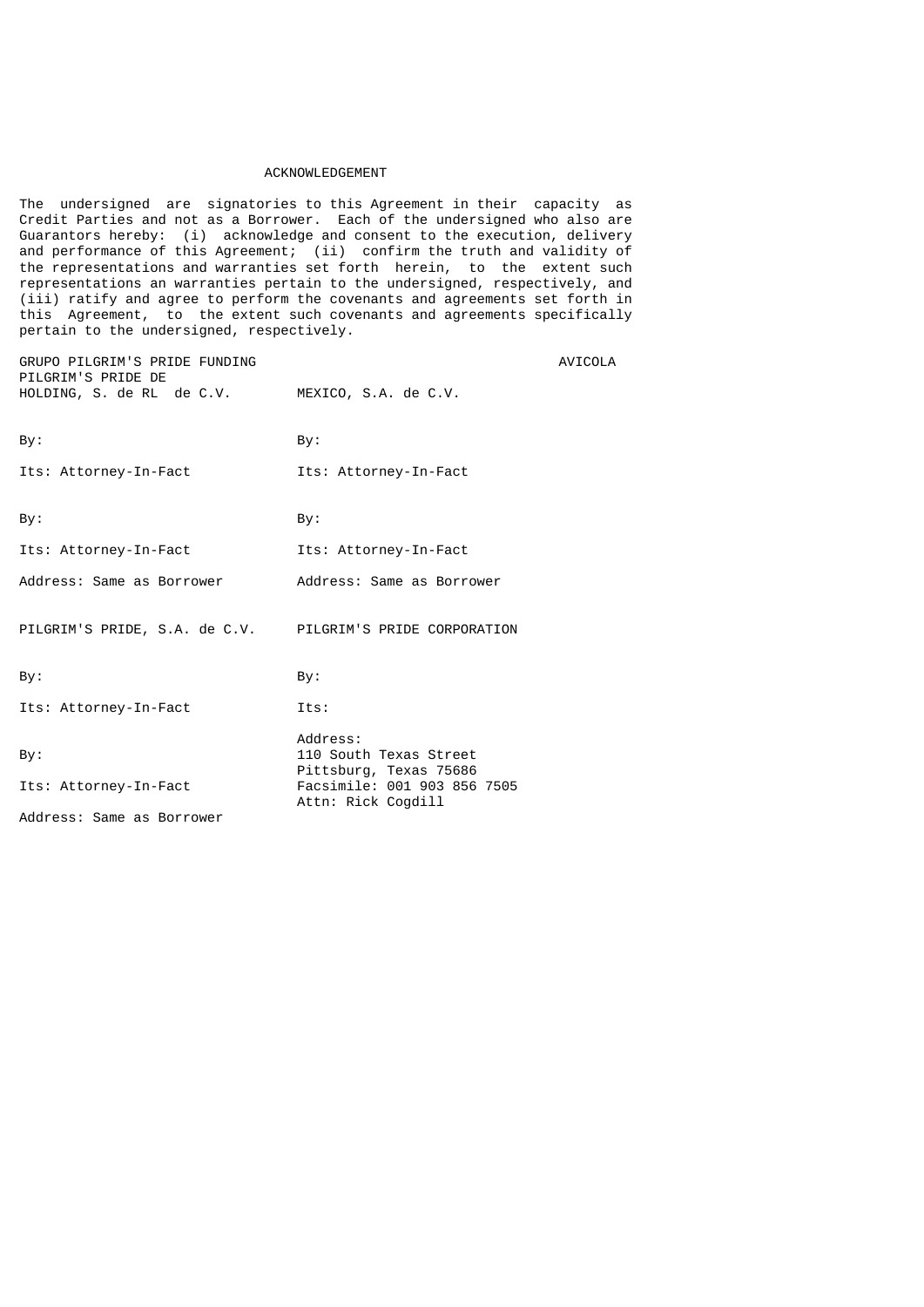EXHIBIT "A"

FORM OF LIBOR NOTE

[To be attached]

Exhibit B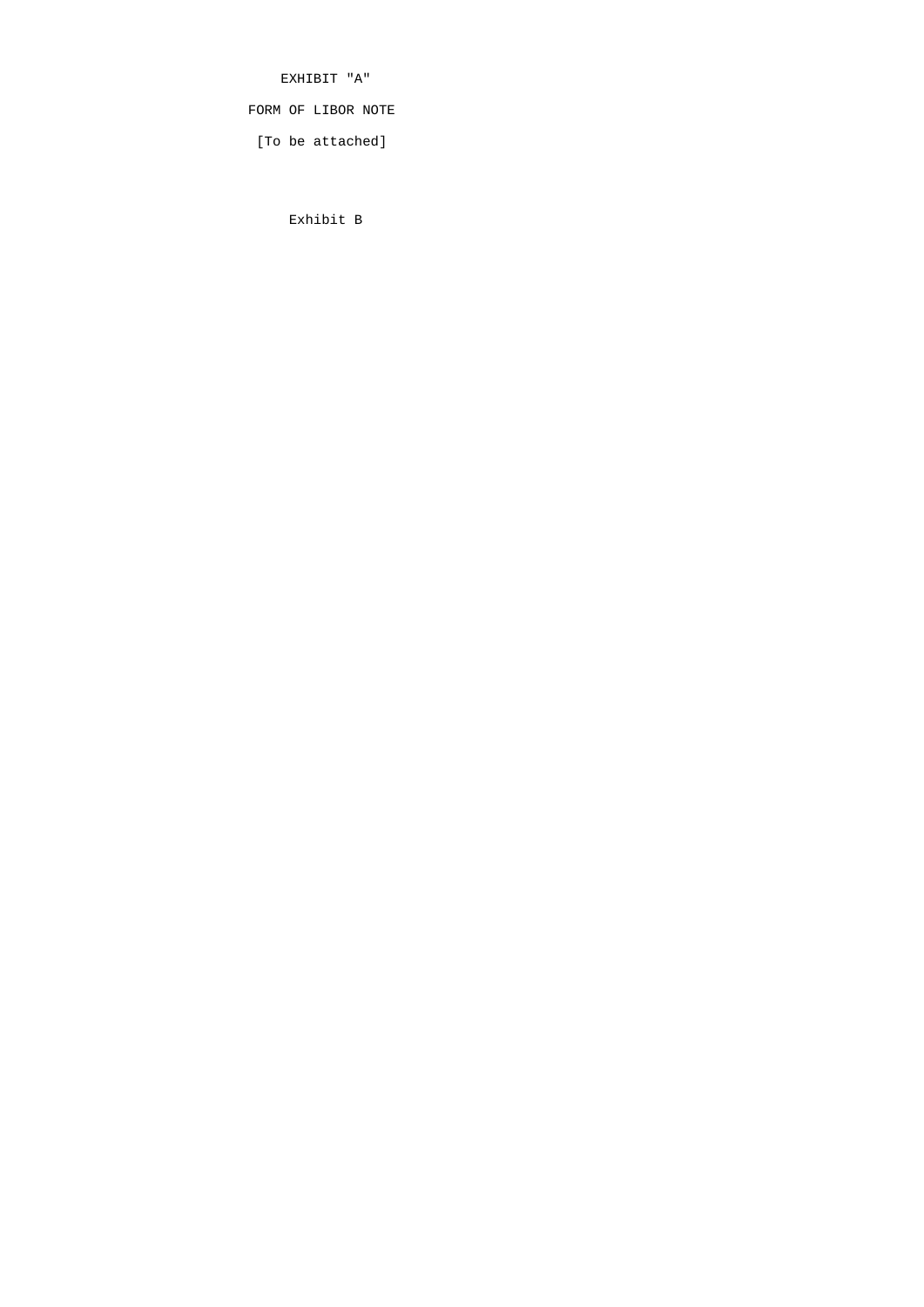EXHIBIT "B"

FORM OF FEDERAL FUNDS NOTE

[To be attached]

- 1 -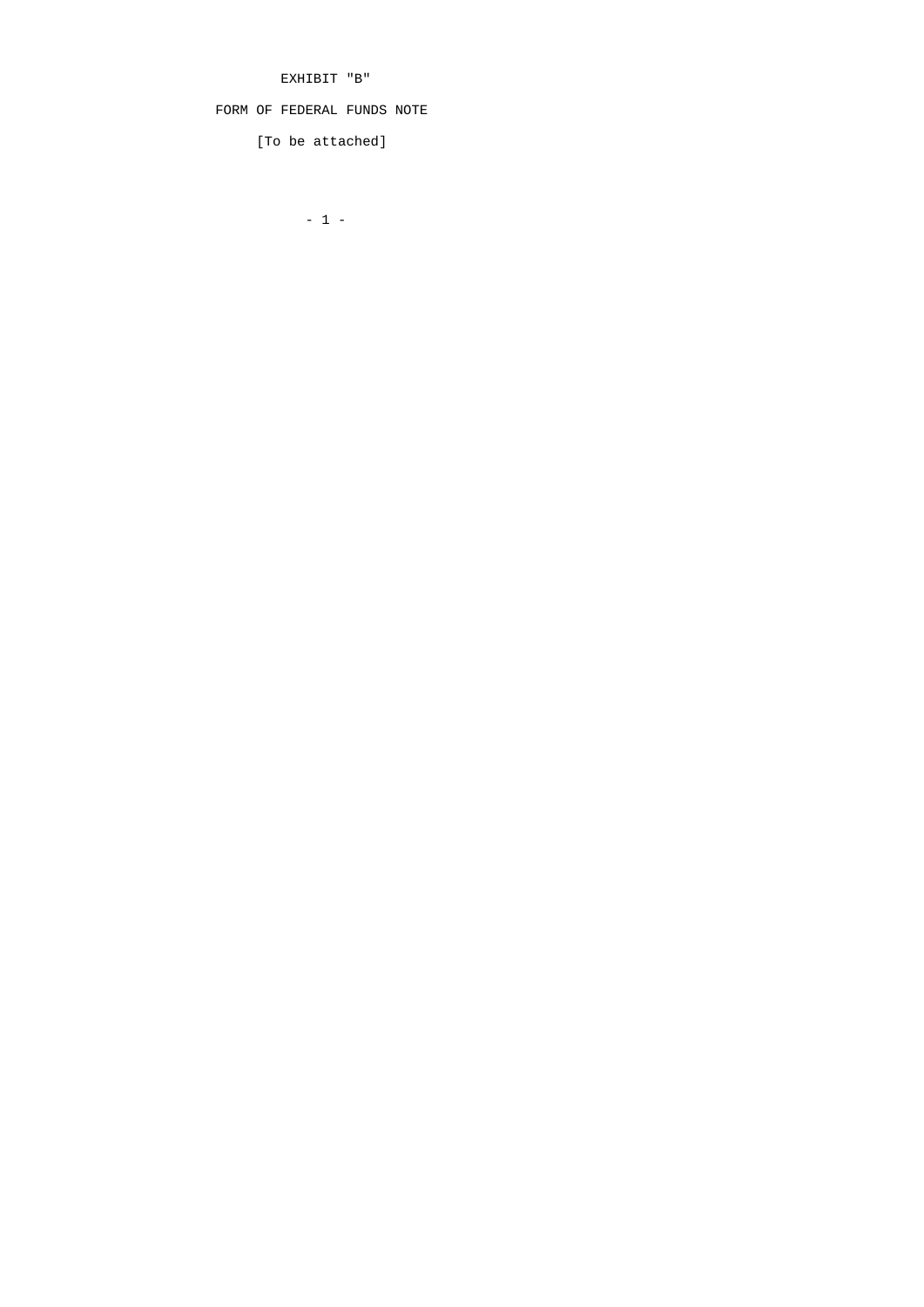EXHIBIT "C"

FORM OF CETES NOTE

[To be attached]

 $- 2 -$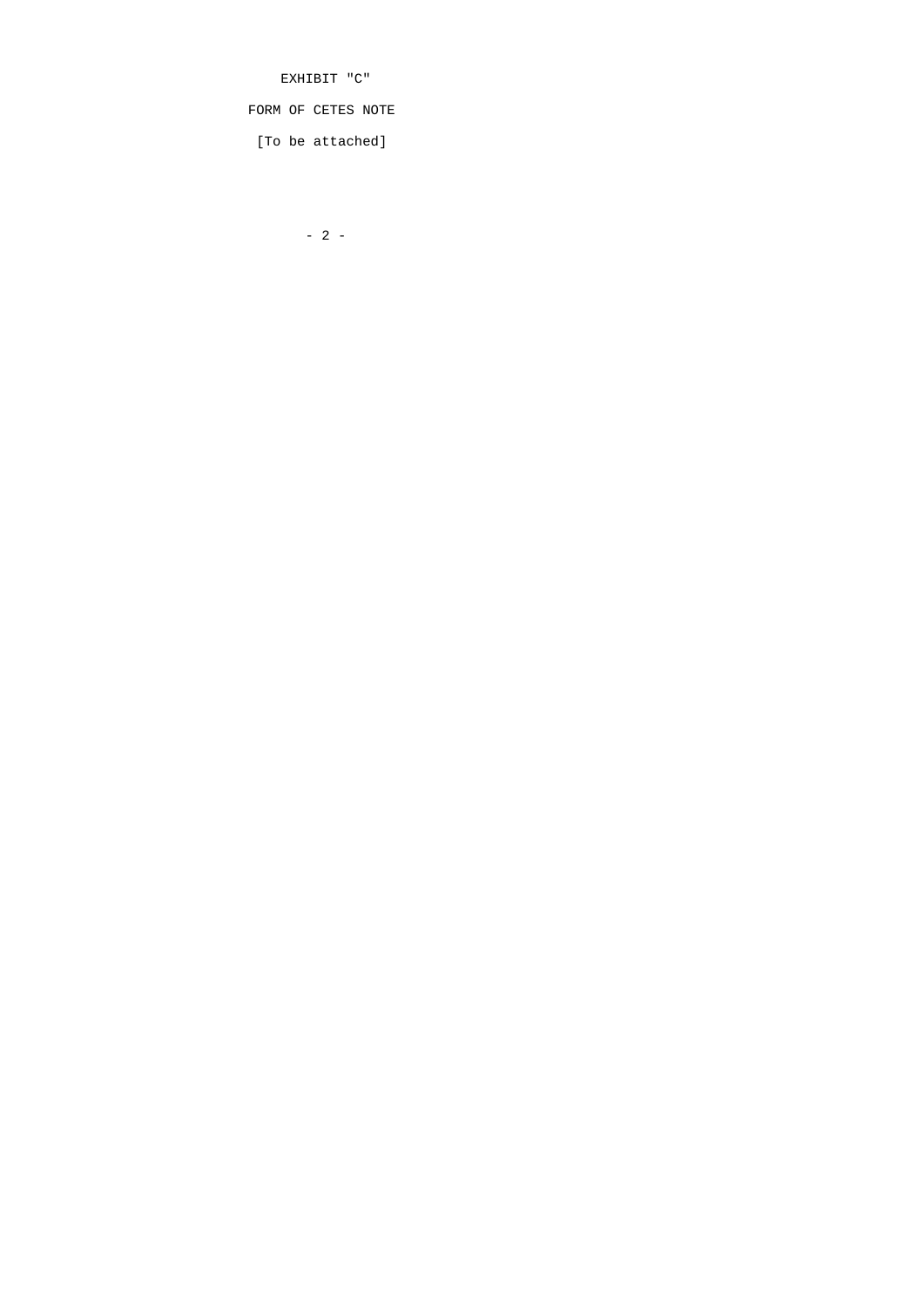### EXHIBIT "D"

## REQUEST FOR LOAN

| Pursuant to the Revolving Credit Agreement dated as of ____________,        |  |  |
|-----------------------------------------------------------------------------|--|--|
| 2001 (herein called "Agreement"), the undersigned hereby requests COMERICA  |  |  |
| BANK and/or COMERICA BANK MEXICO, S.A. to make a ________-Based Loan to the |  |  |
|                                                                             |  |  |
| _________________ (______________) and the currency requested is            |  |  |
| The LIBOR Interest Period for the requested Loan, if                        |  |  |
| applicable, shall be ________ months.                                       |  |  |

 The undersigned certifies that there exists no Default or Event of Default under the Agreement and none will exist upon the making of the Loan requested hereunder. The undersigned further certifies that upon advancing the sum requested hereunder, the aggregate amount of indebtedness (under the Agreement) will not exceed the Revolving Maximum (as defined in the Agreement) and with respect to a request for a Pesos Advance, the aggregate amount of Pesos Advances shall not exceed the Pesos Subfacility Maximum. If the aggregate amount of the indebtedness under the Agreement shall at any time exceed the Revolving Maximum and/or the Pesos Subfacility Maximum, the undersigned will pay such excess amount on demand.

 The undersigned hereby authorizes said Bank to disburse the proceeds of this Request for Loan by crediting the account of the undersigned with Bank separately designated by the undersigned or as the undersigned may otherwise direct.

Dated this day of \_\_\_\_\_\_\_\_\_\_\_\_\_\_\_, 2001.

 GRUPO PILGRIM'S PRIDE FUNDING, S. de RL de C.V.

By:

Its:

 $-3$  -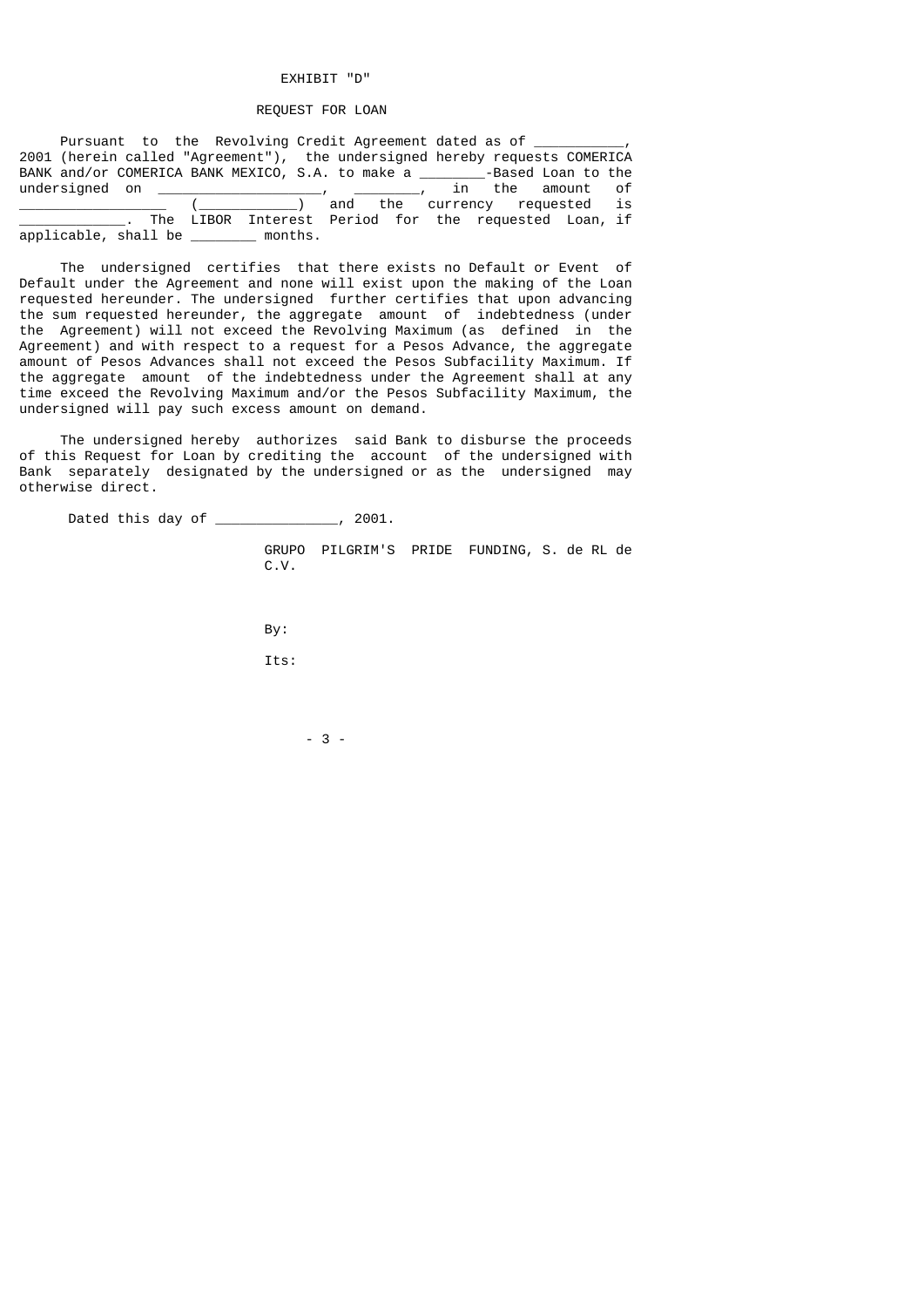EXHIBIT "E"

FORM OF MORTGAGE

[To be attached]

- 4 -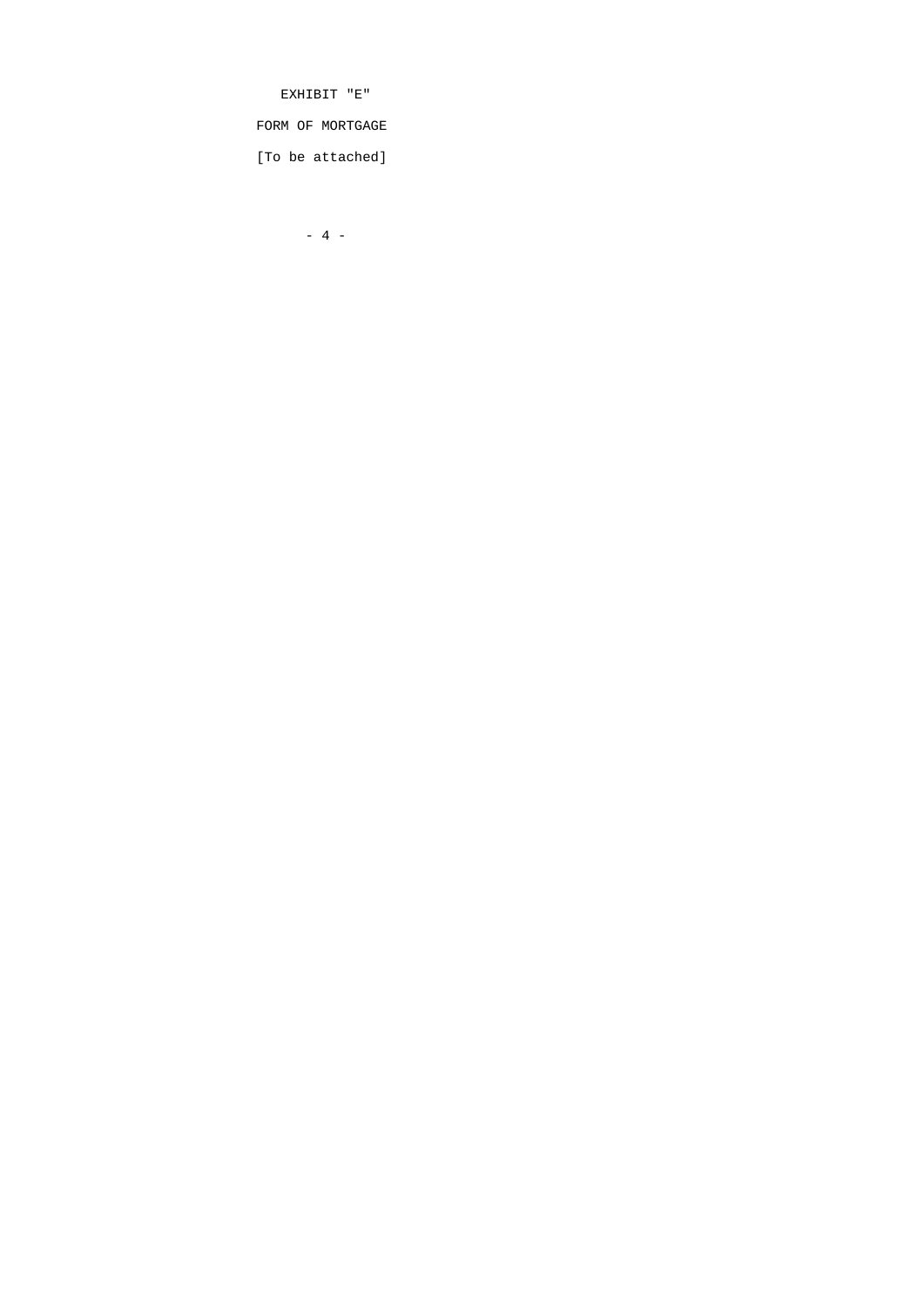EXHIBIT "F"

# FORM OF CONTRATO DE PRENDA

[To be attached]

Schedule 4.4(A)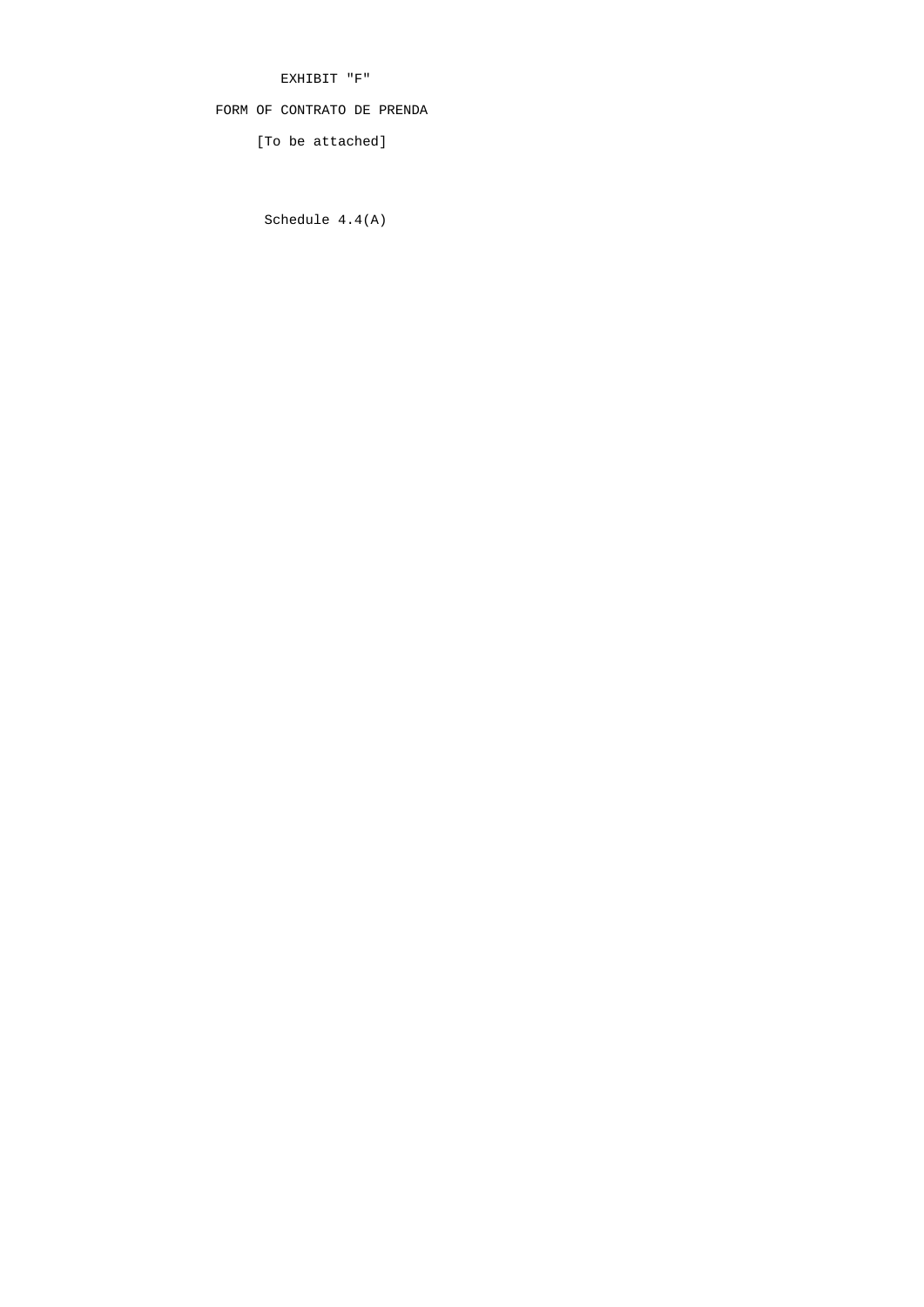FORM OF CERTIFICATE OF SECRETARY

I, \_\_\_\_\_\_\_\_\_\_\_\_\_\_\_\_\_\_\_\_\_\_\_\_\_\_\_\_\_, Secretary of [APPLICABLE CREDIT PARTY] , a SOCIEDAD DE RESPONSABILIDAD LIMITADA DE CAPITAL VARIABLE duly organized and validly existing under the laws of the United Mexican States (the "Company"), hereby certify that:

 1. Attached hereto as Exhibit A is a true, correct and complete copy of the estatutos sociales of the Company certified by a notary public;

 2. Attached hereto as Exhibit B is a true, correct and complete copy of the powers of attorney of the Company certified by a notary public, and granted to persons acting on behalf of the Company in connection with the execution and delivery of the Loan Documents to which it is a party;

 3. The persons named below are duly qualified and acting officers of the Company; that such Persons, acting together, have sufficient authority to sign, execute and deliver on behalf of the Company each of the Loan Documents; that each such Person has been duly elected to the indicated office; that set forth opposite each such Person's name is his or her true and genuine signature.

Name **Office Office** Signature

capitalized terms used, but not defined herein have the meanings ascribed to them in the Revolving Credit Agreement, dated as of \_\_\_\_\_\_\_\_\_\_\_\_\_\_\_\_\_\_\_\_, 2001, among GRUPO PILGRIM'S PRIDE FUNDING, S. de RL de C.V. and Comerica Bank.

 $\_$ 

\_\_\_\_\_\_\_\_\_\_\_\_\_\_\_\_\_\_\_\_\_\_\_\_\_\_\_\_ \_\_\_\_\_\_\_\_\_\_\_\_\_\_\_\_\_\_\_\_\_\_\_ \_\_\_\_\_\_\_\_\_\_\_\_\_\_\_\_\_\_\_\_\_

\_\_\_\_\_\_\_\_\_\_\_\_\_\_\_\_\_\_\_\_\_\_\_\_\_\_\_\_ \_\_\_\_\_\_\_\_\_\_\_\_\_\_\_\_\_\_\_\_\_\_\_ \_\_\_\_\_\_\_\_\_\_\_\_\_\_\_\_\_\_\_\_\_

IN WITNESS WHEREOF, I have hereunto signed by name.

 By: Name:<br>Title: Secretary Dated:\_\_\_\_\_\_\_\_\_\_\_\_\_\_\_\_\_ Title: Secretary

I, \_\_\_\_\_\_\_\_\_\_\_\_\_\_\_\_\_\_\_\_\_\_, the duly elected, qualified and acting \_\_\_\_\_\_\_\_\_\_\_\_\_\_\_ of the Company, hereby certify that \_\_\_\_\_\_\_\_\_\_\_\_\_\_\_\_\_\_\_\_\_\_\_\_\_ is the duly, qualified and acting Secretary of the Company and that the signature appearing above is his true and genuine signature.

 $\frac{1}{2}$  ,  $\frac{1}{2}$  ,  $\frac{1}{2}$  ,  $\frac{1}{2}$  ,  $\frac{1}{2}$  ,  $\frac{1}{2}$  ,  $\frac{1}{2}$  ,  $\frac{1}{2}$  ,  $\frac{1}{2}$  ,  $\frac{1}{2}$  ,  $\frac{1}{2}$  ,  $\frac{1}{2}$  ,  $\frac{1}{2}$  ,  $\frac{1}{2}$  ,  $\frac{1}{2}$  ,  $\frac{1}{2}$  ,  $\frac{1}{2}$  ,  $\frac{1}{2}$  ,  $\frac{1$ 

 By: Name: Its:

Dated: , 2001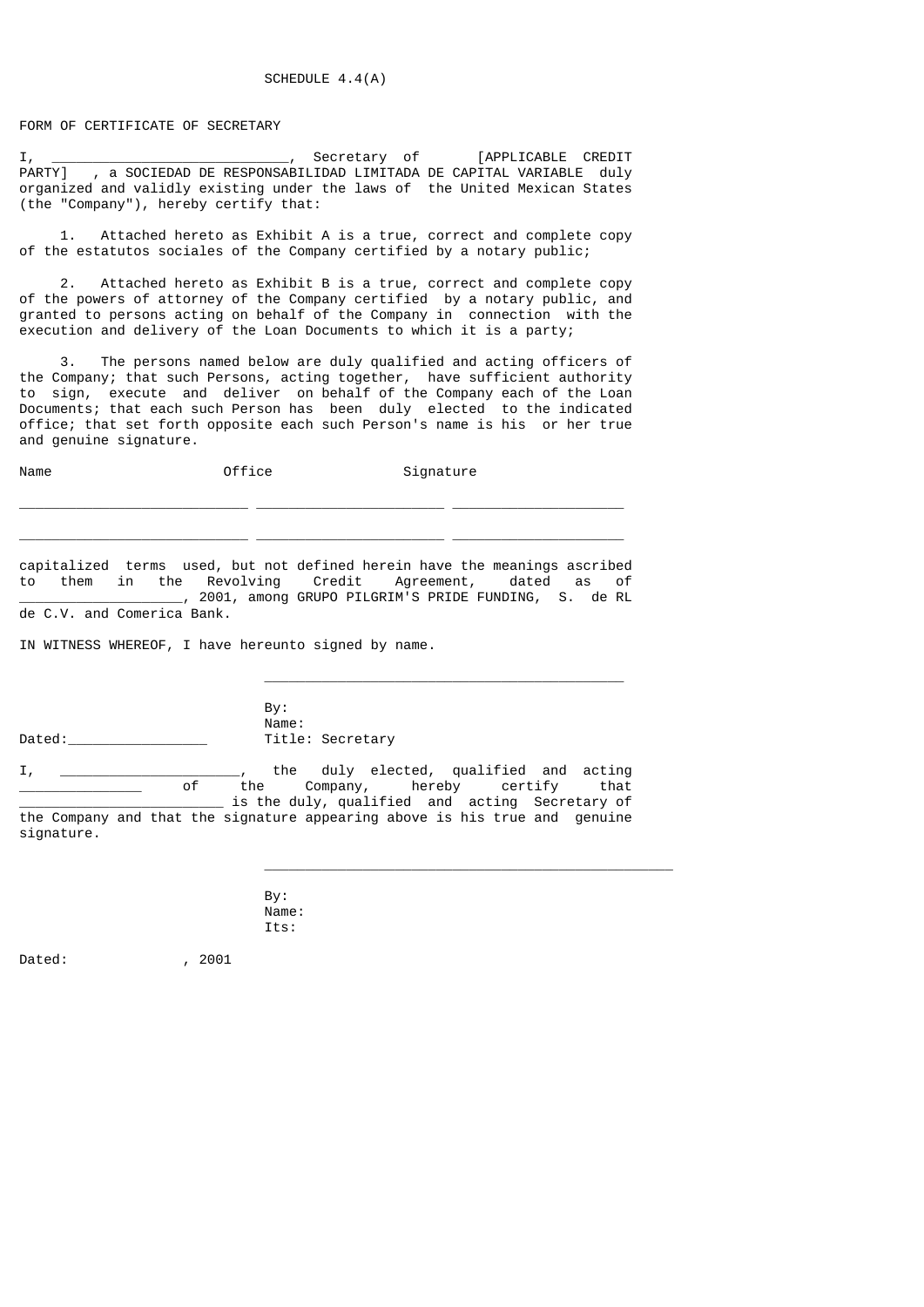## SCHEDULE 4.4(B)

## FORM OF OFFICER'S CERTIFICATE

 I, \_\_\_\_\_\_\_\_\_\_\_\_\_\_\_\_\_\_\_\_\_\_\_\_\_\_, hereby certify that I am the duly elected and authorized \_\_\_\_\_\_\_\_\_\_\_\_\_\_\_\_\_\_\_ of [APPLICABLE CREDIT PARTY] , a SOCIEDAD DE RESPONSABILIDAD LIMITADA DE CAPITAL VARIABLE duly organized and validly existing under the laws of the United Mexican States (the "Company"), and pursuant to Section 4 of the Revolving Credit Agreement, dated as of \_\_\_\_\_\_\_\_\_\_\_\_, 2001 (the "Credit Agreement"), between GRUPO PILGRIM'S PRIDE FUNDING, S. de RL de C.V. and Comerica Bank, further certify as follows:

 1. All representations and warranties of the Company contained in the Agreement are true and correct as of the date hereof.

 2. No event has occurred and is continuing that constitutes an Event of Default (as defined in the Credit Agreement).

 3. The Company has complied with all agreements and satisfied all conditions on its part to be performed or satisfied under the Credit Agreement at or prior to the Closing Date.

 IN WITNESS WHEREOF, I have executed this certificate in the name and on behalf of the Company this \_\_\_\_\_\_\_ day of \_\_\_\_\_\_\_\_\_\_\_\_\_, 2001.

 $\overline{\phantom{a}}$  , and the contract of the contract of the contract of the contract of the contract of the contract of the contract of the contract of the contract of the contract of the contract of the contract of the contrac

 By: Name: Title: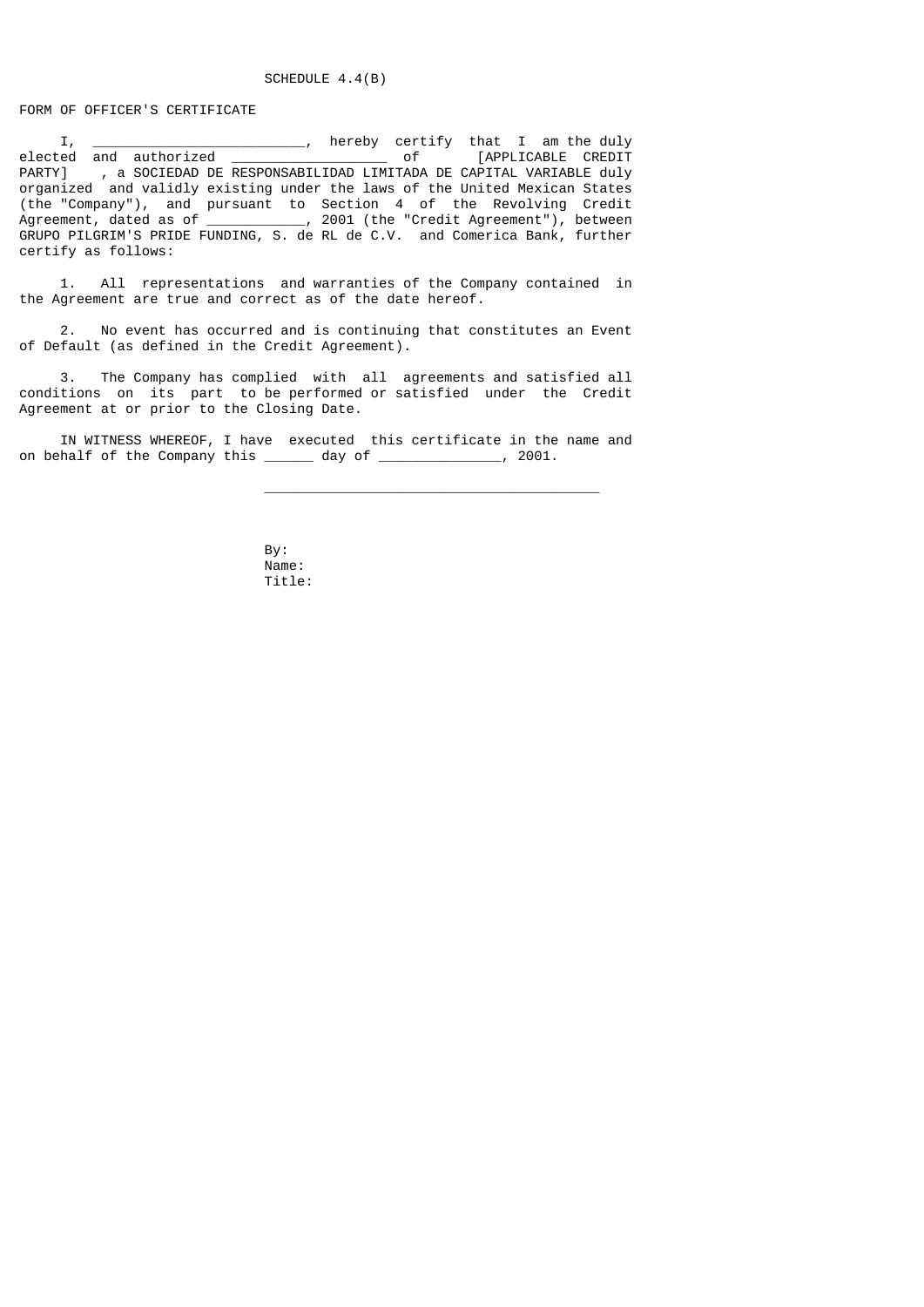SCHEDULE 4.7

### Form of Opinion Letter

\_\_\_\_\_\_\_\_\_\_\_, 2001

Comerica Bank Comerica Bank Mexico, S.A., Institucion de Banca Multiple One Detroit Center 500 Woodward Avenue Detroit, Michigan 48226

Re: Credit Agreement dated as of \_\_\_\_\_\_\_\_\_\_\_\_, 2001 between \_\_\_\_\_\_\_\_\_\_\_\_\_\_ (the "Borrower") and Comerica Bank and Comerica Bank Mexico, S.A., Institucion de Banca Multiple ("Lender")

Ladies and Gentlemen:

We have acted as counsel to  $(i)$  the Borrower,  $(ii)$ \_\_\_\_\_\_\_\_\_\_\_\_\_\_ (collectively, the "Guarantors") in connection with the preparation, execution and delivery of (A) the Credit Agreement, (B) the promissory note dated \_\_\_\_\_\_\_\_\_\_\_\_, 2001 (the "Note") made by the Borrower in favor of Lender, (C) the Guarantee dated \_\_\_\_\_\_\_\_\_\_\_\_\_\_\_, 2001 (the "Guarantee") made by each of the Guarantors in favor of the Lender, and (D) the form of notes (collectively with the Note, the "Notes") which may be delivered after the date hereof. The Credit Agreement, the Notes, the Guarantee and such other documents executed in connection therewith are sometimes collectively referred to herein as the "Credit Documents". Unless otherwise defined herein, terms defined in the Credit Agreement are used herein as therein defined.

This opinion is furnished to you pursuant to Section of the Credit Agreement.

In connection with the opinion expressed below, I have reviewed:

- (1) the Credit Documents;
- (2) forms of the Notes to be delivered after the date hereof; and
- (3) such other documents as I have deemed relevant or appropriate in connection with the giving of this opinion.

 I have assumed, without any independent investigation or verification of any kind, (i) the due authorization, execution and delivery by the Lender of the Credit Agreement; (ii) the validity, binding effect and enforceability of the Credit Documents under the laws of the State of Michigan, United States of America; (iii) the genuineness and authenticity of all opinions, documents and papers submitted to me as well as the signature contained therein; and (iv) that copies of all opinions, documents and papers submitted to me are complete and conform to the originals thereof.

 I express no opinion as to any laws other than the laws of the United Mexican States ("Mexico") and I have assumed that there is nothing in any other law that affects my opinion which is delivered based upon Mexican law applicable to the date hereof. In particular, I have made no independent investigation of the laws of the United States of America or any state or other political subdivision thereof or therein as a basis for the opinions stated herein and do not express or imply any opinion on or based on such laws.

 Based upon the foregoing and subject to the further qualifications, exceptions, assumptions and limitations stated herein, and upon such investigations as I have deemed necessary, I am of the opinion that:

(a)The Borrower and each of the Guarantors is a corporation (sociedad anonima de capital variable) duly organized and validly existing under the laws of Mexico and has the corporate power and authority to enter into, perform and comply with its obligations under the Credit Documents.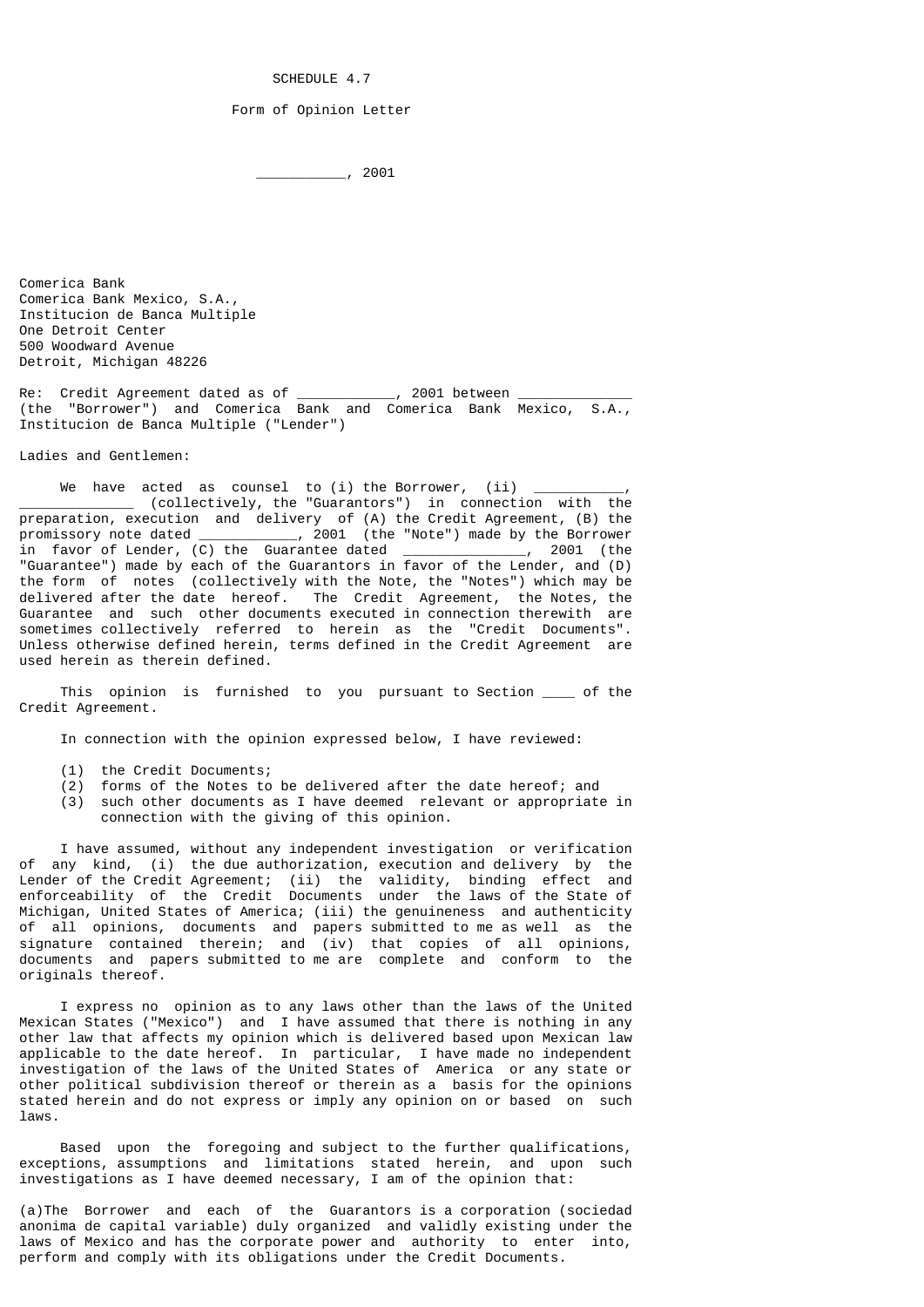(b)The execution, delivery and performance by the Borrower and each of the Guarantors of the Credit Documents to which such Borrower or Guarantor is a party have been duly authorized by all necessary corporate action and do not violate any material contractual obligation, the Estatutos Sociales requirement of law or judgment, license or order, binding upon the Borrower or the Guarantors or result in the creation or imposition of any lien on any asset of the Borrower or the Guarantors other than the liens intended to be created by such Credit Documents.

(c)No authorization or approval, notice to or filing with, any Governmental Authority in Mexico is required for the execution, delivery and performance by the Borrower and each of the Guarantors of the Credit Documents except for such consents, approvals, authorizations, notices, filings or qualifications which have been obtained prior to the date hereof, for the validity or enforceability of the Credit Documents for the performance of their obligations thereunder.

(d)The Credit Documents have been duly executed and delivered by the Borrower and the Guarantors, as the case may be, and constitute valid and binding obligations of the Borrower and the Guarantors, as the case may be, enforceable against them in accordance with their respective terms, subject to the suspension of payments, bankruptcy, insolvency, liquidation, moratorium and other similar laws of general application relating to or affecting the rights generally.

(e)Neither the Borrower, the Guarantors, nor any of their respective property, has any immunity from the jurisdiction of any court or from any legal process (whether through service or notice, attachment prior to judgment, attachment in aid of execution, execution or otherwise) under any applicable law in Mexico in respect of their obligations under the Credit Documents, as the case may be.

(f)There are no legal or governmental proceedings pending or, to the best of my knowledge, threatened to which the Borrower, the Guarantors or any of their respective subsidiaries are a party or of which any property of the Borrower, the Guarantors or any of their respective subsidiaries are the subject which, if determined adversely to the Borrower, the Guarantors or any of their respective subsidiaries, would individually or in the aggregate, have a Material Adverse Effect.

(g)It is not necessary under the laws of Mexico (i) in order to enable the Lender to enforce its rights under the Credit Documents or (ii) solely by reason of the execution, delivery or performance of the Credit Documents, that the Lender be licensed, qualified or entitled to carry on business in Mexico.

(h)Under currently existing Mexican law and regulations the Lender will not be deemed resident, domiciled, carrying on business or subject to taxation in Mexico, by reason solely of the execution, delivery, performance or enforcement of the Credit Documents, provided that the Lender does not have a permanent establishment in Mexico, for tax purposes, it being understood that the mere performing of its obligations under such Credit Documents would not result in the existence of such permanent establishment.

(i)Each Guarantor's obligations under the Guaranty rank and will under current law, rank at least pari passu in priority of payment and in all other respects with all its other present or future unsecured and unsubordinated Indebtedness, except for obligations preferred by mandatory provisions of law including, among others, labor claims, claims of tax authorities for unpaid taxes, duties, social security quotas, retirement funds quotas, and workers' housing funds quotas which have preference over claims arising from the Notes and other Credit Documents.

(j)There is no tax, impost, deduction or withholding imposed by Mexico or any political subdivision thereof on or by virtue of the execution, delivery, enforcement or performance of the Credit Documents, except for withholding taxes imposed on payments of interest and fees made under the Credit Agreement and the Notes by the Borrower to the Lender that is not a resident of Mexico for tax purposes, imposed under the Mexican Income Tax Law (Ley del Impuesto sobre la Renta).

(k)To endure the legality, validity, enforceability or admissibility in evidence of the Credit Documents in Mexico, it is not necessary that the Credit Documents or any other document be filed or recorded with any court or other Governmental Authority in Mexico.

(l)The choice of Michigan law as the governing law of the Agreement is a valid choice of law. The submission by the Borrower to the jurisdiction of the competent United States Federal District Court in the State of Michigan and to the jurisdiction of the courts of the State of Michigan is valid and binding on the Borrower and not subject to revocation.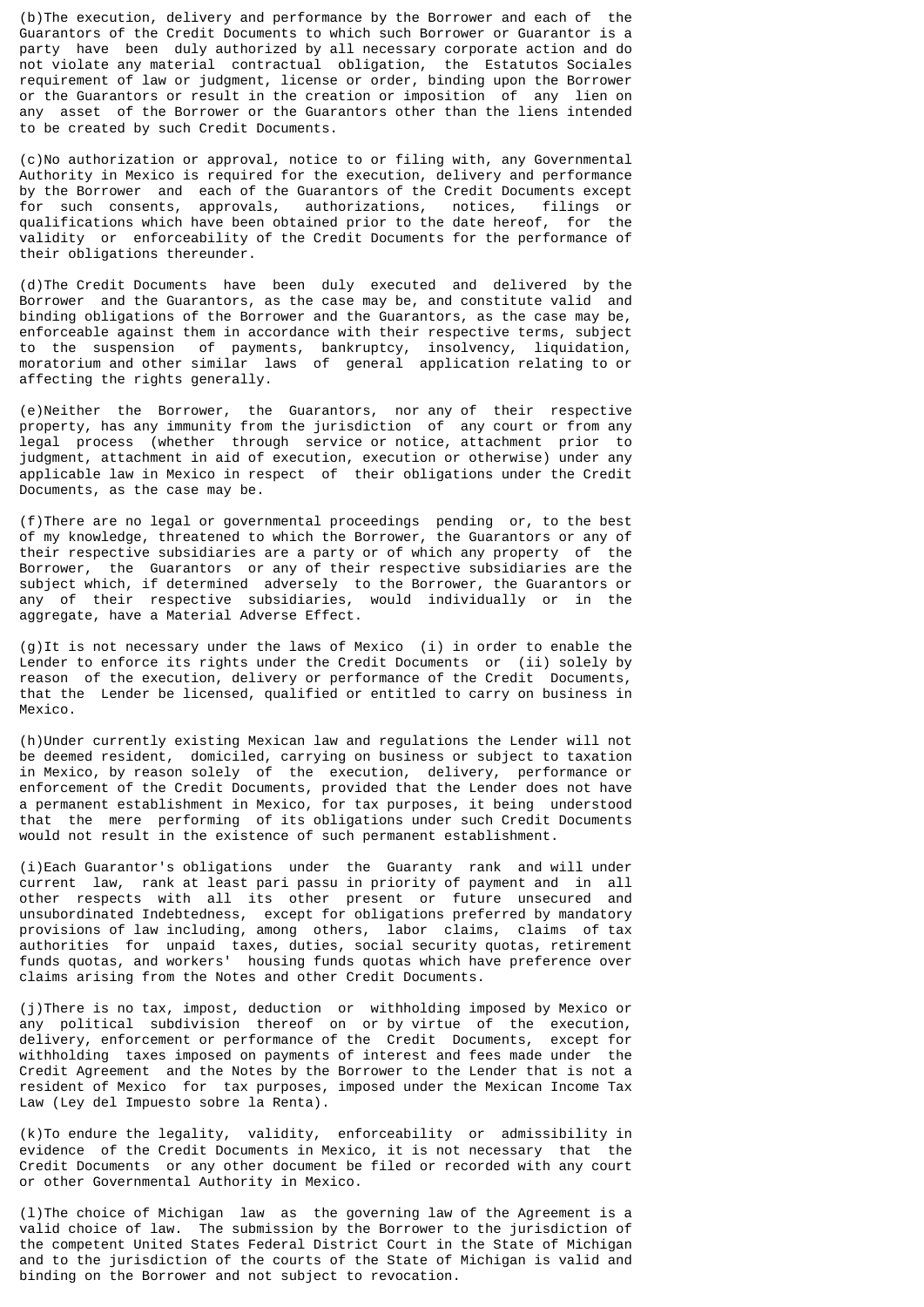(m)The Notes qualify as "Pagares" for the purposes of the Mexican General Law of Credit Instruments and Transactions ("ley General de Titulos y Operaciones de Credito") and may be enforced through executory proceedings.

(n)Any final judgment obtained against the Borrower or the Guarantors in any of the courts specified in the Credit Documents, in respect of any sum payable by the Borrower or the Guarantors under the Credit Documents would be recognized and enforced by the courts of Mexico without reexamination of the issues, pursuant to Articles 569 and 571 of the Mexican Federal Code of Civil Procedure ("Codigo Federal de Procedimientos Civiles") and Article 1347A of the Mexican Commerce Code ("Codigo de Comerico"), which provide, inter alia, that any judgment rendered outside Mexico may be enforced by Mexican courts, provided that:

(i)such judgment is obtained in compliance with legal requirements of the jurisdiction of the court rendering such judgment and in compliance with all legal requirements of the Agreement;

(ii)such judgment is strictly for the payment of a certain sum of money and has been rendered in a "in personam" action as opposed to an "in rem" action:

(iii)service of process was made personally on the Borrower or on the appropriate process agent (a court of Mexico would consider the service of process upon the duly appointed agent, by means of a notarial instrument, to be personal service of process meeting procedural requirements of Mexico), provided such service of process is personally made upon the process agent:

(iv)such judgment does not contravene Mexican law, public policy of Mexico, international treaties or agreements binding upon Mexico or generally accepted principles of international law;

(v)the applicable procedural requirements under the law of Mexico with respect to the enforcement of foreign judgments (including the issuance of letters rogatory by the competent authority of such jurisdiction and the certification of such judgment as authentic by the corresponding authorities of such jurisdiction in accordance with the laws thereof), are complied with;

(vi)such judgment is final in the jurisdiction where obtained;

(vii)the action in respect of which such judgment is rendered is not the subject matter of a lawsuit among the same parties, pending before a Mexican court; and

(viii)any such foreign courts would enforce final judgments issued by the federal or state courts of Mexico as a matter of reciprocity;

The opinion is subject to the following qualifications:

(a)Enforcement may be limited or affected by suspension of payments, bankruptcy, insolvency, liquidation, reorganization, moratorium and other similar laws of general application relating to or affecting the rights of creditors generally; also pursuant to the laws of Mexico, labor claims, claims of tax authorities for unpaid taxes, Social Security quotas, Workers' Housing Fund quotas and Retirement Fund quotas will have priority over claims of the Lender;

(b)I note that the payment of interest on interest is prohibited by Mexican law;

(c)In the event that proceedings are brought in Mexico seeking performance of the Borrower's obligations in Mexico, pursuant to Article 8 of the Mexican Monetary Law ("Ley Monetaria de los Estados Unidos Mexicanos"), the Borrower may discharge its obligations by paying any sums due in the currency other than Mexican currency, in Mexican currency at the rate of exchange fixed by Banco de Mexico in Mexico for the date when payment is made;

(d)In the event that any legal proceedings are brought in the courts of Mexico, a Spanish translation of the documents required in such proceedings prepared by a court-approved translator would have to be approved by the court after the defendant had been given an opportunity to be heard with respect to the accuracy of the translation, and proceedings would thereafter be based upon the translated documents.

 This opinion is addressed to you solely for your benefit and it is not to be transmitted to anyone else nor is it to be relied upon by anyone else or for any other purpose or quoted circulated, filed or referred to in any